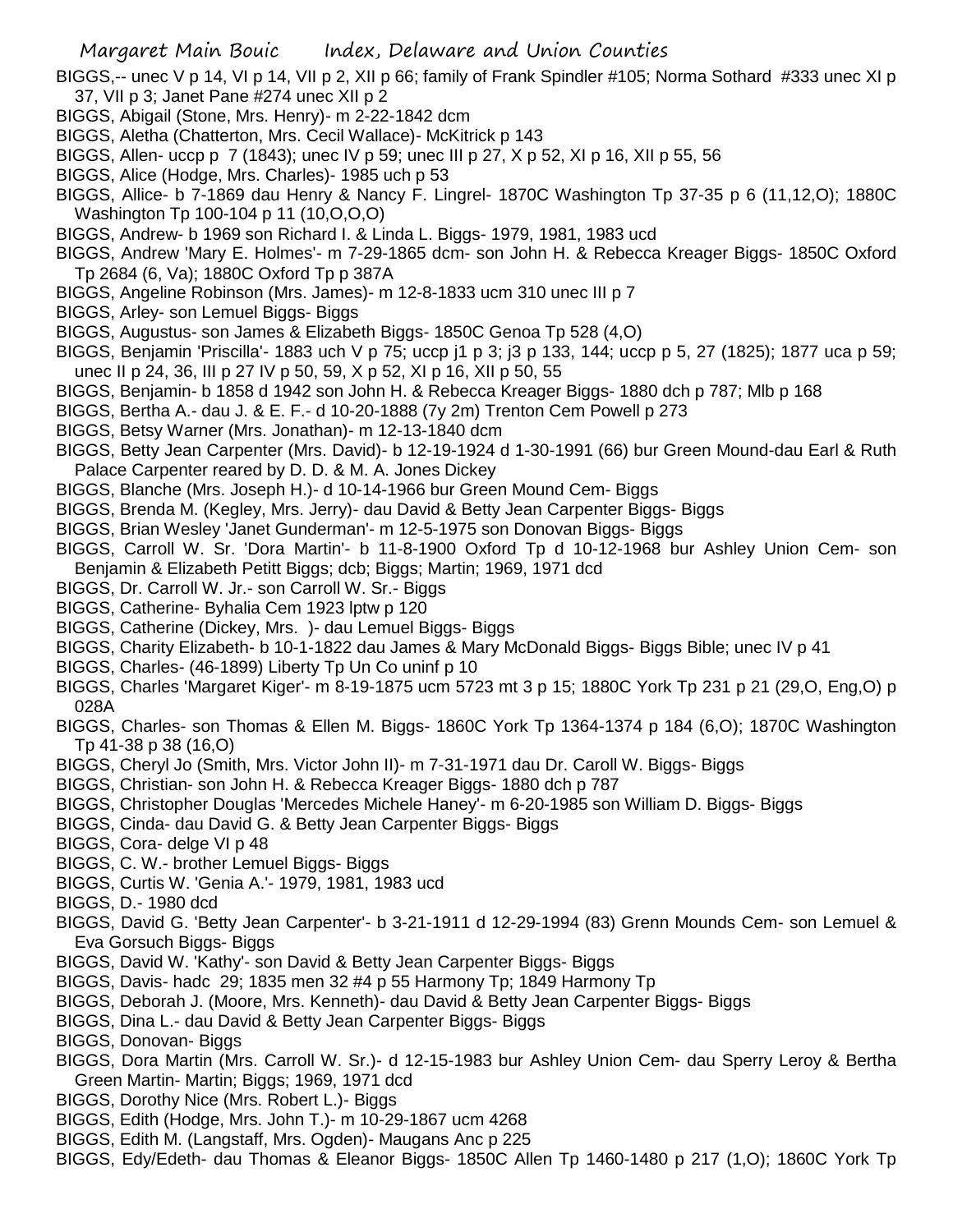- 1364-1365 p 184 (10,O)
- BIGGS, Eleanor (Mrs. Thomas)- 1850C Allen Tp 1460-1480 p 217 (20, Pa)
- BIGGS, Eleazur- 1835 men 32 #42 p 56 Harmony Tp
- BIGGS, ElizaC. Cook (Mrs. Lockharts) m 12-2-1849 Madison Co unec XI p 45
- BIGGS, Elizabeth- b 1864 d 1933- Marlborough Cem p168
- BIGGS, Elizabeth (Fuller, Mrs. George)- m 1-2-1837 ucm 409 unec III p 29
- BIGGS, Elizabeth Smith (Mrs. James)- m 7-24-1845 dcm; 1850C Genoa Tp 528 (44,Pa)
- BIGGS, Elizabeth (Mrs. James)- d 8-14-1886 (38-3-10) Trenton Cem Powell p 273
- BIGGS, Ellen M. (Mrs. Thomas)- 1860C York Tp 1364-1374 p 184 (42, Pa); 1870C Washington Tp 41-38 p 38 (50,Va); Maryellen- bur Byhalia Cem, unec XII p 38
- BIGGS, Ephraim 'Sarah George'- m 5-19-1842 dcm; 1835 men 32 #41 p 56 Harmony Tp
- BIGGS, Ephraim- 1835 men 32 #5 p 55 Harmony Tp
- BIGGS, Erin Esther- b 3-16-1982 dau Brian Wesley & Janet Gunderman Biggs- Biggs
- BIGGS, Frederick- b 1965 son Richard I. & Linda L. Biggs- 1979, 1981, 1983, 1991 ucd; engaged to Sheri Arms- Arms
- BIGGS, Frederick Allen 'Sheri Lee Arms'- m 7-3-1987- son Richard Biggs, Jr.- Biggs
- BIGGS, Fuller W.- d 8-21-1854 (4y15d) Mt. Herman Cem djlm p 10 son James & Julia A. McDonald Biggs
- BIGGS, Genia A. (Mrs. Curtis W.)- 1979, 1981, 1983 ucd
- BIGGS, George- unec XI p 56
- BIGGS, G. W.- delge VI p 48
- BIGGS, H.- 1877 uca p 25, 97, 101
- BIGGS, Hannah (Helea, Mrs. Edward)- m 12-18-1845 dcm
- BIGGS, Harrod- d 1864 (27) Nashville Marengo Cem Powell p 373
- BIGGS, Helen (Hinaman, Mrs. )- dau Joseph H. Biggs- Biggs
- BIGGS, Helen- b 6-28-1901 Harlem Tp dau Lencil & Eva Gorsuch Biggs- dcb
- BIGGS, Helen (Thomas, Mrs. )- dau Lemuel Biggs- Biggs
- BIGGS, Hellen- d 12-9-1867 (6y15d) dau James & Julia A. McDonald Biggs- Mt. Herman Cem djlm p 10
- BIGGS, Henrietta (Irwin, Mrs. )- unec XII p 56
- BIGGS, Henry 'Nancy Lingrel'- b 1842 m 1-8-1867 ucm 4118 d 1927 Byhalia Cem lptw p 114; son Thomas & Ellen Biggs- 1883 uch IV p 490, 536; unec XIV p 23; 1850C Allen Tp 1460-1480 p 217 (8,O); 1860C York Tp 1364-1374 p 184 (17,O); 1870C Washington Tp 37-35 p 37 (29,O); 1880C Washington Tp 100-104 p 11 (30,O,Eng,O) Andrew?
- BIGGS, Henry 'Nancy Mullen'- m 12-22-1831 unec II p 34 (Recorded as Andrew Biggs)
- BIGGS, Ira- b 6-16-1882 Oxford Tp dau----- dcb
- BIGGS, Isabella (Madden, Mrs. )- d 2-9-1902 (69-6-15) Marengo Cem Powell p 373
- BIGGS, infant b 1-11-1874 Berkshire Tp son James & Elizabeth Darst Biggs- dcb
- BIGGS, James 'Mary McDonald'- b 11-16-1798 m 2-20-1818 Biggs Bible; 1820C Union Tp 18 (18-26); 1915 uch p 183, 278; 1883 uch III p 368, V p 328; 1877 uca p 14, 17; unec IV p 35, 41
- BISHOP, James Jr.- d 1-12-1825 (6m) Biggs Bible- unec IV p 41
- BIGGS, James 'Mary McDonald'- b 8-8-1825- unec IV p 41
- BIGGS, James 'Angeline Robinson'- m 12-8-1833 ucm 310 unec III p 7; 1915 uch p 543; Marysville p 11
- BIGGS, James 'Elizabeth Smith'- m 7-24-1845 dcm; 1850C Genoa Tp 528 (48, Pa)
- BIGGS, James G.- d 1-5-1864 (18-3-11) Old Horseshoe Ba Cem Powell p 283 son J. H. & Rebecca Kreager Biggs- 1880 dch p 786; 1850C Oxford Tp 2684 (4, Va)
- BIGGS, James 'Julia A.(Polly) McDonald'- m 8-16-1846 ucm 1148; 1883 uch IV p 435, 511, V p 33, 167, 196; 1860C Dover Tp 203 (34,O); 1880C Milford 90 p 38 (55,O,Pa,O) p 0083; djlm p 10
- BIGGS, James L.- son J. & E. F.- d 9-27-1888 (14y 7m) Trenton Cem Powell p 273
- BIGGS, James 'Mary'- Un Al 80
- BIGGS, Elder James W. 'Susan A. Stewart'- d 5-14-1863 (45-5-9) Trenton Cem Powell p 272; Pabst 8 p 58; delge VIII p 7
- BIGGS, Jane Lynn (Leonard, Mrs. Orville Woodrow)- dau Robert & Dorothy Nice Biggs- Biggs
- BIGGS, Jane West (Mrs. )(Gardner, Mrs. James)- b 6-18-1838 Lincoln Tp. Mar. Co Powell p 332
- BIGGS, Janet Gunderman (Mrs. Brian Wesley)- m 12-5-1975 dau Edward Gunderman- Biggs
- BIGGS, Jeffrey I.- 1980 dcd
- BIGGS, Jennie (Johnson, Mrs. Milton H.)- m 10-16-1878 ucm 6340
- BIGGS, Jesse- son Thomas & Ellen M. Biggs- 1860C York Tp 1364-1374 p 184 (4,O)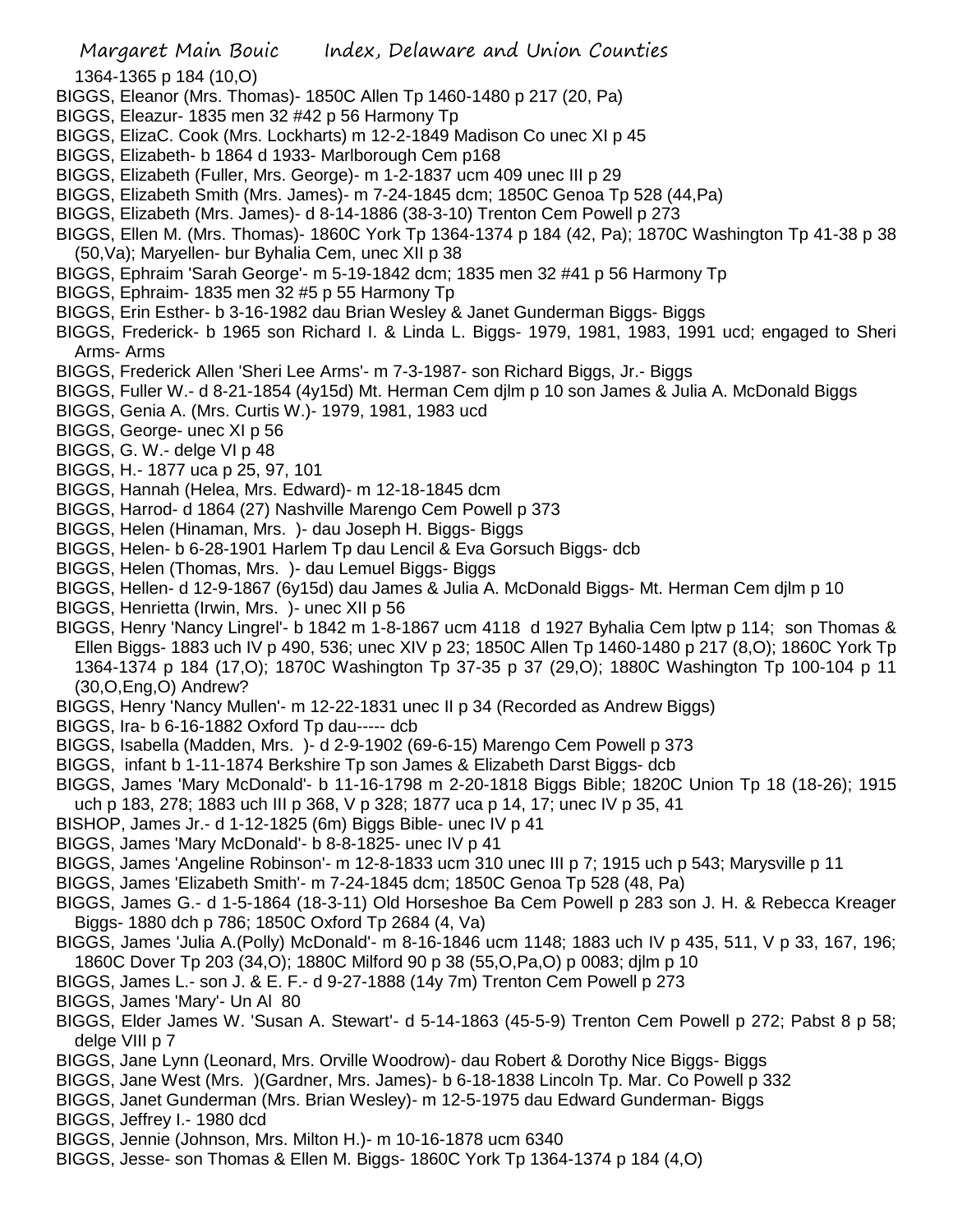BIGGS, Jessica Joy- b 1-8-1978 dau Brian Wesley & Janet Gunderman Biggs- Biggs

BIGGS, Jessie 'Mary Hodge'- m 7-21-1881 ucm 6990

BIGGS, John- 1961 dcd

BIGGS, John- unec XII p 56

BIGGS, John- d 8-12-1824 (lm) Biggs Bible- unec IV p 41

BIGGS, John- son James & Elizabeth Biggs- 1850C Genoa Tp 528 (12,O)

BIGGS, John C.- d 4-3-1964 son Lemuel Biggs- Oak Grove Cem -Biggs

BIGGS, John 'Susan Davis'- m 9-14-1837 dcm

BIGGS, Elder John H. 'Rebecca Kreager'- b 1819 d 2-23-1896 (77) Old Horseshoe Cem Powell p 283;son John & Sarah Wright Biggs- 1880 dch p 687 1835 men 32 #6 p 5 Harmonty Tp; 1850C Oxford Tp 2684 (32, Va); 1880C Oxford Tp p 342C; dcc Jarrod Weiser38; Jane Martin Powers14

BIGGS, --inf dau John H. & Rebecca Kreager Biggs- d 6-19-1860 Old Horseshoe Bapt. Chyd- Powell p 283

BIGGS, John- b 4-18-1885 d 9-5-1885 Old Horseshoe Bapt. Chcy Powell p 282

BIGGS, Rev. John H.- son John H. & Rebecca Kreager Biggs- 1850C Oxford Tp 2684 (7, Va); 1880C Oxford Tp p 387A; 1880 dch p 601, 786; 1908 dch p 277; delge III p 63

BIGGS, John Howard- b 12-13-1878 son Henry & Nancy Lingrel Biggs- uec XIV p 23; 1880C Washington Tp 100-104 p 11 (2,O,O,O)

BIGGS, John 'Sarah Wright'-d 1829- dcc Jarrod Weiser 76, Jane Martin Powers 28; 1880 dch p 786

BIGGS, John W. 'Pheribe While'- b 5-19-1842 m 12-31-1863 dcm d 8-1-1898 Old Horseshoe Baptist Chyd-Powell p 282

BIGGS, Jonathan 'Betsy Warner'- m 12-13-1840 dcm

BIGGS, Jorinda S. (Corley, Mrs. )- dau David & Betty Jean Carpenter Biggs- Biggs

BIGGS, Joseph 'Margaret George'- m 4-23-1841 dcm

BIGGS, Joseph H.'Blanche'- d 2-29-1956 (72) bur Pleasant Hill- Biggs

BIGGS, Joseph H. 'Nora Madge Wilcox'- b 7-12-1881 m 12-9-1903 son John & Phereby McCuany Biggs- dcm Vol 10

BIGGS, Josephus- son Thomas & Ellen M. Biggs- 1870C Washington Tp 41-35 p 38 (7,O)

BIGGS, Julia A. McDonald (Mrs. James)- b 5-9-1820 m 8-16-1846 ucm 1148 d 3-17-1884 Mt. Herman Cem

djlm p 10; 1883 uch V p 167; 1860C Dover Tp 203 (40,O); 1880C Milford 90 p 38 (60,O,Ten,Pa)

BIGGS, Kathy (Mrs. David)- Biggs

BIGGS, Laura- dau Henry & Nancy F. Biggs- 1880C Washington Tp 100-104 p 11 (9,O,O,O)

BIGGS, Laura- dau James Biggs- 1850C Genoa Tp 528 (22,O)

BIGGS, Lavina- dau Thomas Biggs- 1850C Allen Tp 1462-1480 p 218 (10,O); 1860C York Tp 1364-1374 p 184 (20,O)

BIGGS, Lemuel- d 6-2-1961 bur Johnstown- Biggs

BIGGS, Lemuel- b 1-1-5-1874 Oxford Tp son John W. & Pheby McCray Biggs- dcb

BIGGS, Leslie Alaina- b 12-22-1979 dau Brian Wesley & Janet Gunderman Biggs- Biggs

BIGGS, Levi Ralph- son Joseph & Elizabeth Biggs- 1850C Genoa Tp 528 (7/12,O)

BIGGS, Linda L. (Mrs. Richard I.)- 1991 ucd

BIGGS, Lloyd E.- b 1907 d 1956 Bygalia Cem lptw p 120

BIGGS, Lockhart 'Peggy Linton'- m 7-8-1824 Madison Co unec V p 15

BIGGS, Lockharts 'Eliza C. Cook'- m 12-2-1849 Madison Co unec XI p 45

BIGGS, Lori- b 1970 dau Richard I. & Linda L. Biggs- 1979, 1981, 1983 ucd

BIGGS, Louisa- dau James & Julia A. Mcdonald Biggs- 1860C Dover Tp 203 (5,O)

BIGGS, Louisa A. (Goodin, Mrs. John S.)- m 9-1-1846 dcm

BIGGS, Marcus- b 1980 son Curtis W. & Genia A. Biggs- 1981, 1983 ucd

BIGGS, Margaret George (Mrs. Joseph)- m 4-23-1841 dcm

BIGGS, Margaret Kiger (Mrs. Charles)- m 8-19-1875 ucm 5723; 1880C York Tp 231 p 21 (27,O,O,O); mt 3 p 15

BIGGS, Margaret (Mussard, Mrs. Joseph)- dcq George Hodges 7

BIGGS, Martha- dau James & Elizabeth Biggs- 1850C Genoa Tp 528 (17)

BIGGS, Martha (Rogers, Mrs. Harry Warren)- dau Leonard Grover & Ada Elizabeth Price Rogers- dcq Monna Rogers 1

BIGGS, Mary A. (Selby, Mrs. Perry)- m 5-22-1845 dcm

BIGGS, Mary A.- dau Thomas & Ellen M. Biggs- 1860C York Tp 1364-1374 p 184 (1,O); 1870C Washington Tp 41-38 p 38 (11,O)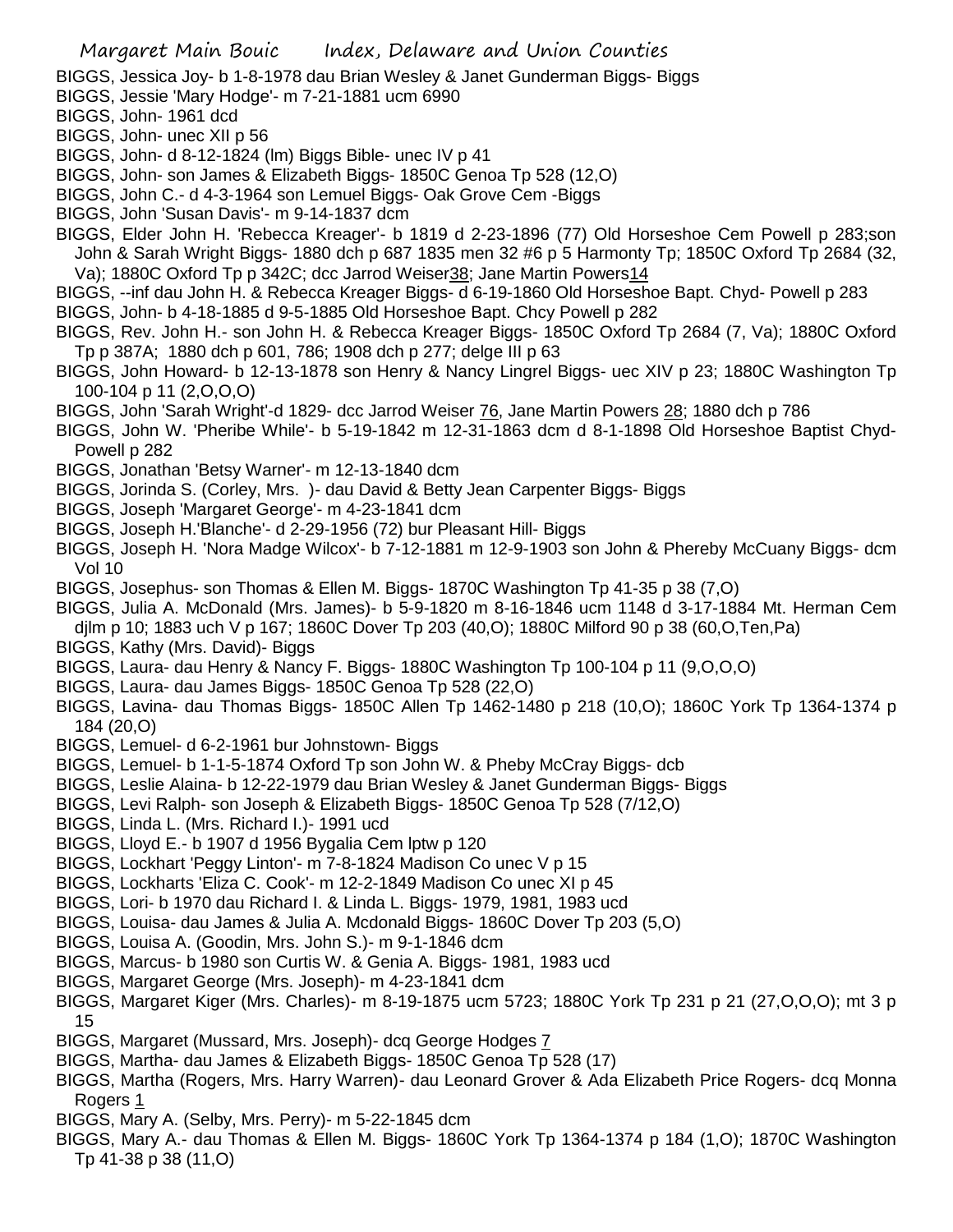- BIGGS, Mary Ann (Kile?, Mrs. David)- m 3-26-1878 ucm 6237
- BIGGS, Mary E. Holmes (Mrs. Andrew)- m 7-29-1865 dcm
- BIGGS, Mary Hodge (Mrs. Jesse)- m 7-21-1881 ucm 6990
- BIGGS, Mary McDonald (Mrs. James)-b 10-20-1804 m 2-20-1818 d 7-27-1824 (23) d 7-1821 (23y) Biggs Bible unec IV p 41 (McDonald stone) McDonald Cem Un Al p 80
- BIGGS, Mary (Mrs. Pearl)- b 2-27-1821 d 2-17-1888 Milford Cem Un Al p 57
- BIGGS, Mary (Pearl, Mrs. Frank Starr)-b 2-27-1821 m 4-14-1840 ucm 628 unec V p 23; dau James & Mary McDonald Biggs- unec IV p 41, 42; 1883 uch V p 213
- BIGGS, Mary (Wood, Mrs. Asa)- d 1911- dau John H. & Rebecca Kreager Biggs- dcc Jarrod Weiser <u>19,</u> Jane Martin Powers 7; 1880 dch p 787
- BIGGS, Melvina (Essex, Mrs. Thomas)- m 10-17-1866 ucm 4062
- BIGGS, Mercedes Michele Haney (Mrs. Christopher Douglas)- Biggs
- BIGGS, Nancy (Kinney, Mrs. Thomas J.)- 1883 uch V p 637
- BIGGS, Nancy Lingrel (Mrs. Henry)- b 1840 m 1-8-1867 ucm 4118 d 1900 Byhalia Cem lptw p 114; unec XIV p 231870C Washington Tp 37-35 p 6 (27,O); 1880C Washington Tp 100-104 p 11 (40,O,O,O)
- BIGGS, Nancy Mullen (Mrs. Henry)- m 12-22-1831 ucm 246 unec II p 34
- BIGGS, Noah- 1835 men 32 #43 p 56 Harmony Tp
- BIGGS, Nora Madge Wilcox (Mrs. Joseph H.)- b 7-12-1881 m 12-9-1903- dcm Vol 10 p 11 ; b 1884 d 1920 Horseshoe Bapt. Cem Powell p 282
- BIGGS, Paul W.- b 4-29-1906 d 9-6-1987 (81) bur Marlborough Cem- brother Carroll W. Gibbs, Sr.- Biggs; 1961, 1969, 1971,1980 dcd
- BIGGS, Peggy Linton (Mrs. Lockhart)- m 7-8-1824 unec V p 15
- BIGGS, Pheribe Whipple (Mrs. John W.)- b 11-29-1842 m 12-31-1863 dcm d 3-1-1899 Old Horseshoe Bapt. Gryd Powell p 2
- BIGGS, Phoebe (Baker, Mrs. Isaac)- b 1797 Coschocton Co m 1824 d 1855- Powell p 365
- BIGGS, Polly McDonald (Mrs. James)- dau Thomas & Charity Teeters McDonald- 1883 uch V p 167 see Julia A., Mary
- BIGGS, Priscilla (Mrs. Benjamin)- dower uccp p 27, unec XII p 55
- BIGGS, Rachael- dau Thomas Biggs- 1850C Allen Tp 1462-1480 p 218 (6,O)
- BIGGS, Rachael (Harriman, Mrs. Amos)- m 8-31-1865 ucm 3778
- BIGGS, Rachel- dau John H. & Rebecca Kreager Biggs- 1880 dch p 786; 1850C Oxford Tp 2684 (3, Va)
- BIGGS, Rachel Ann (Sales, Mrs. Simeon)- m 4-2-1865 dcm
- BIGGS, Reason- 1835 men 32 #44 p 56 Harmony Tp
- BIGGS, Rebecca Kreager (Mrs. John H.)- d 9-16-1895 (79y) Old Horseshoe Bapt Powell p 283- dau Andrew Kreager- 1880 dch p 786; 1850C Oxford Tp 2684 (34, Va); dcc Jarrod Weiser 39, Jane Martin Powers 15
- BIGGS, Rebecca (Main, Mrs. John Sylvester)- dau John H. & Rebecca Kreager Biggs- 1880 dch p 786; Asp (1867); 1850C Oxford Tp 2684 (1, Va)
- BIGGS, Richard Herman- b 1909 d 1935 Horseshoe Bapt Cem Powell p 282
- BIGGS, Richard I. 'Linda L.'- 1979, 1981, 1983, 1991 ucd
- BIGGS, Robert L. 'Dorothy Nice'- d 6-2-1979 (73) bur Pleasant Hill Cem- son Joseph H. Biggs- Biggs
- BIGGS, Rosa A.- dau J. & E. F.- d 9-30-1888 (16y 5m) Trenton Cem Powell p 273
- BIGGS, Sarah E. (Hanover, Mrs. Nathan E.)- m 1-19-1865 dcm
- BIGGS, Sarah George (Mrs. Ephraim)- m 5-19-1842 dcm
- BIGGS, Sarah- dau John H. & Rebecca Kreager Biggs- 1880 dch p 787; 1850C Oxford Tp 2684 (8, Va)
- BIGGS, Sarah Wright (Kaufman, Mrs. Christian)(Mrs. John)-b 1794 d 1875- dcc Jarrod Weiser 77, Jane Martin Powers 29 1880 dch p 786
- BIGGS, Susan A. Stewart (Mrs. Elder James W.)- d 11-20-1893 (84-7-13) Trenton Cem- Powell p 272
- BIGGS, Susan Davis (Mrs. John)- m 9-14-1837 dcm
- BIGGS, Theodore B.- son James & ELizabeth Biggs- 1850C Genoa Tp 528 (3,O)
- BIGGS, Thomas 'Eleanor'-b 12-24-1819 son James & Mary McDonald Biggs 1850C Allen Tp 1460-1480 p 217 (28, Eng); 1877 uca p 101; unec IV p 41
- BIGGS, Thomas 'Ellen'- b 3-23-1807 , unec XI p 40, 50, XII p 38; 1870C Washington Tp 41-38 p 38 (64, Eng) BIGGS, Tonya- 1991 ucd
- BIGGS, Washington- son John H. & Rebecca Kreager Biggs-1880 dch p 786; 1850C Oxford Tp 2684 (10, C) BIGGS, William- hadc p 29, 1849 Harmony Tp
- BIGGS, William- d 1878 (21) Marengo Cem Powell p 373- son Harrod & Isabella Biggs-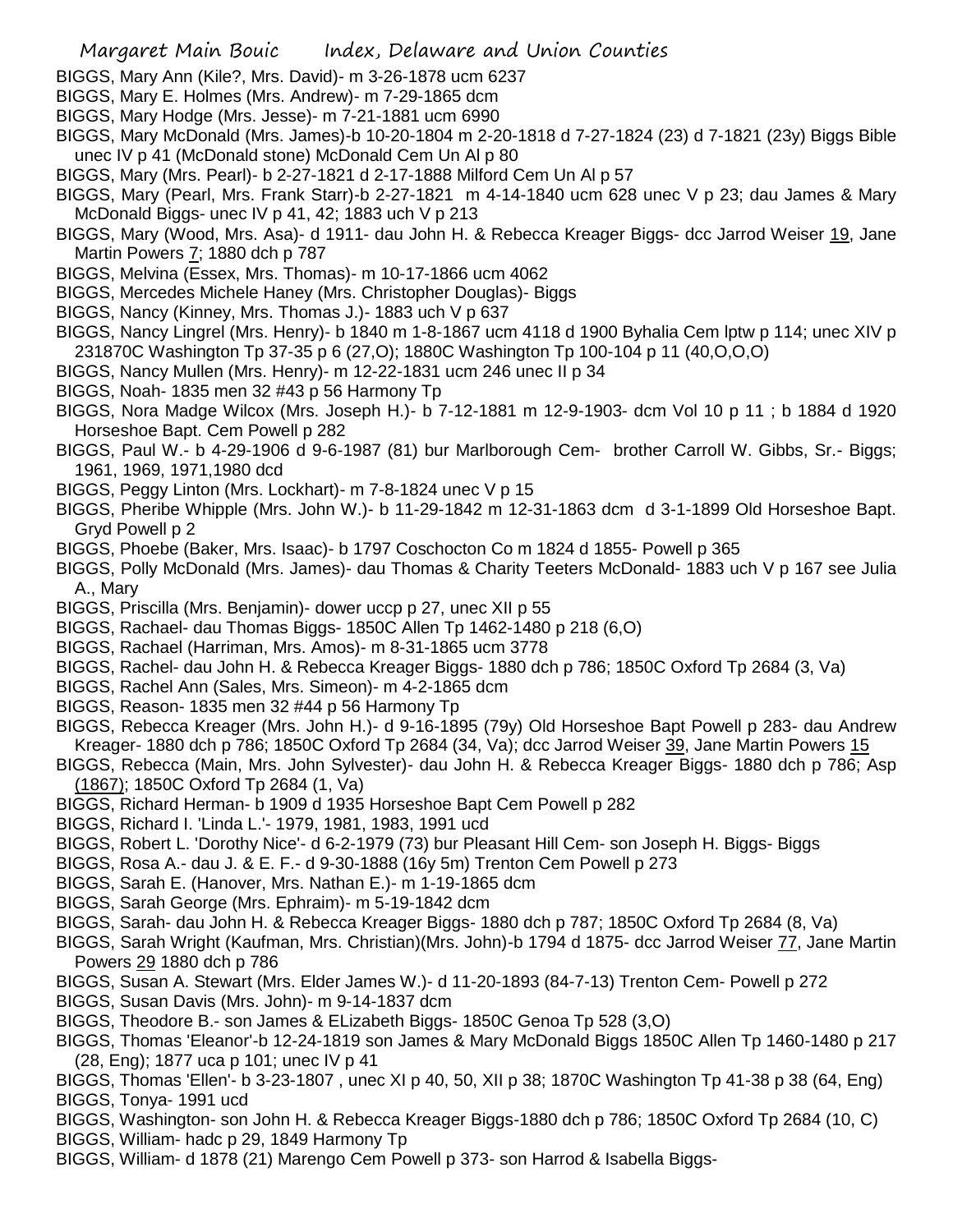- BIGGS, Worthingotn L.- unec XII p 56
- BIGGS, Zachens- unec XII p 56
- BIGHOUSE, Arlene J. (Mrs. John B)- 1969, 1971, 1980 dcd
- BIGHOUSE, John B. 'Arlene J."- 1969, 1971, 1980 dcd
- BIGHOUSE, Kimberly- b 1979 ch John B. & Arlene J. Bighouse- 1980 dcd
- BIGLEMAN, Felix 'Rosella Parks'- Bigleman
- BIGLEMAN, Rosella Parks (Mrs. Felix)- Bigleman
- BIGLEMAN, Ruth A. (Miller, Mrs. F. C. "Chud" b 9-9-1903 d 12-24-1987 (84) Glen Rest Cem- dau Felix & Rosella Parks Bigleman- Bigleman; Miller
- BIGLER, familyof joanne Carman #187, unec XIII p 2
- BIGLER- these names indexed under Beightler see also 1883 uch V p 81; see Beighler
- BIGLER, A.- 1877 uca p 59 A. A. p 58 Abraham p 96
- BIGLER, Amy (Mrs.Rev. Gary Michael)- Bigler
- BIGLER, Arthur R. 'Helen''Geraldine Sargent''Clara Flanigan'- b 8-29-1913 d 3-22-1991 (78) Oak Grove Cem son Roland & Stella Mae Jacques Bigler- Bigler
- BIGLER, Beverly- dau Artthur R. Bigler- Bigler
- BIGLER, Charles- brother Arthur R. Bigler- Bigler
- BIGLER, Clara Flanigan (Mrs. Arthur R.)- Bigler
- BIGLER, E.- 1877 uca p 31, Emily p 31
- BIGLER, Rev. Gary Michael 'Amy'- b 1-11-1952 d 8-16-1993 (41)Oak Grove Cem- son Gene & Helen Bigler- Bigler
- BIGLER, Gene 'Helen- Bigler
- BIGLER, Geraldine Sargent (Mrs. Arthur R.)- Bigler
- BIGLER, Helen (Mrs. Arthur R.)- Bigler
- BIGLER, Joshua Michael Paul- son Rev. Gary Michael & Amy Bigler- Bigler
- BIGLER, L- 1877 uca p 58
- BIGLER, Michael Shane- son Rev. Gary Michael & Amy Bigler- Bigler
- BIGLER, Nancy- dau Paul & Sally Tate Bigler- Weiser p 682
- BIGLER, Paul 'Sally Tate'- Weiser p 682
- BIGLER, Ralph W. (Bill) 'Stella'- d 3-4-1980 cremated- Bigler
- BIGLER, Richard- son Arthur R. Bigler- Bigler
- BIGLER, Robert G.- son Arthur R. Bigler- Bigler
- BIGLER, Sally Tate (Mrs. Paul)- dau Sarah Martin Tate- Weiser p 682
- BIGLER, Sean Robert- son Rev. Gary Michael & Amy Bigler- Bigler
- BIGLER, Stella (Mrs. Ralph W.)- Bigler
- BIGLER, Theka (Eby, Mrs. Daniel B.)- 1985 uch p 44
- BIGLER, Tobias- see Beightler; 1915 uch p 517; 1877 uca p 23, 59(70-1875) mt 3 p 19; unec VIII p 16
- BIGLER, Thomas E.- son Arthur R. Bigler- Bigler
- BIGLEY, B.- 1877 uca p 101
- BIGLEY, Charles W.'Tillie Price'- m 8-6-1880 ucm 6762- son John B. & Nancy J. Bigley- 1870C Jackson Tp 166-157 (10,O); 1880C Jackson Tp p 222 (20,O,O,O)
- BIGLEY, E.- mother-in-law of James W. Leuenster?- 1880C Jackson Tp p 0236 (82,O,Irel,Irel)
- BIGLEY, Elisabeth (Mrs. Nathan B.)-1860C Jackson Tp 1132-1145 p 150 (61, Va) 1870C Jackson Tp 53-52 p 8 (60, Va)
- BIGLEY, Elizabeth- dau Nathan B. & Elizabeth Bigley- 1860C Jackson Tp 1132-1145 p 150 (26,O)
- BIGLEY, Emma O. Fields (Mrs. Hamilton)- m 6-19-1878 ucm 6277
- BIGLEY, Emma M.- 1880C Washington Tp p 0016
- BIGLEY, Ethel- b 9-1885 1900C Claibourne Tp 164-178 p 7B (14,O,O,O)
- BIGLEY, Rev. Hamilton A. 'Sarah J. Carter'- m 10-22-1853 ucm 2016 1883 uch V p 396, 487, 497; 1860C Jackson Tp 1100-1114 p 145 (30,O); 1880c Jackson Tp p 230Am slip unec VIII p 10
- BIGLEY, Hamilton- son John B. & Nancy J. Bigley; 1870C Jackson Tp 166-157 (12,O); 1880C Jackson Tp p 230A (23,O,O,O)
- BIGLEY, Hamilton 'Emma O. Fields'- m 6-19-1878 ucm 6277
- BIGLEY, Hamilton 'Lucetta A.'- b 3-1858 1900C Claibourne Tp 164-178 p 7B (42,O,O,O) m 16y
- BIGLEY, Rev. H. J.- 1877 uca p 103; unec IV p 42
- BIGLEY, James T.- son John B. & Nancy J. Bigley- 1870C Jackson Tp 166-157 (8,O); 1880C Jackson Tp p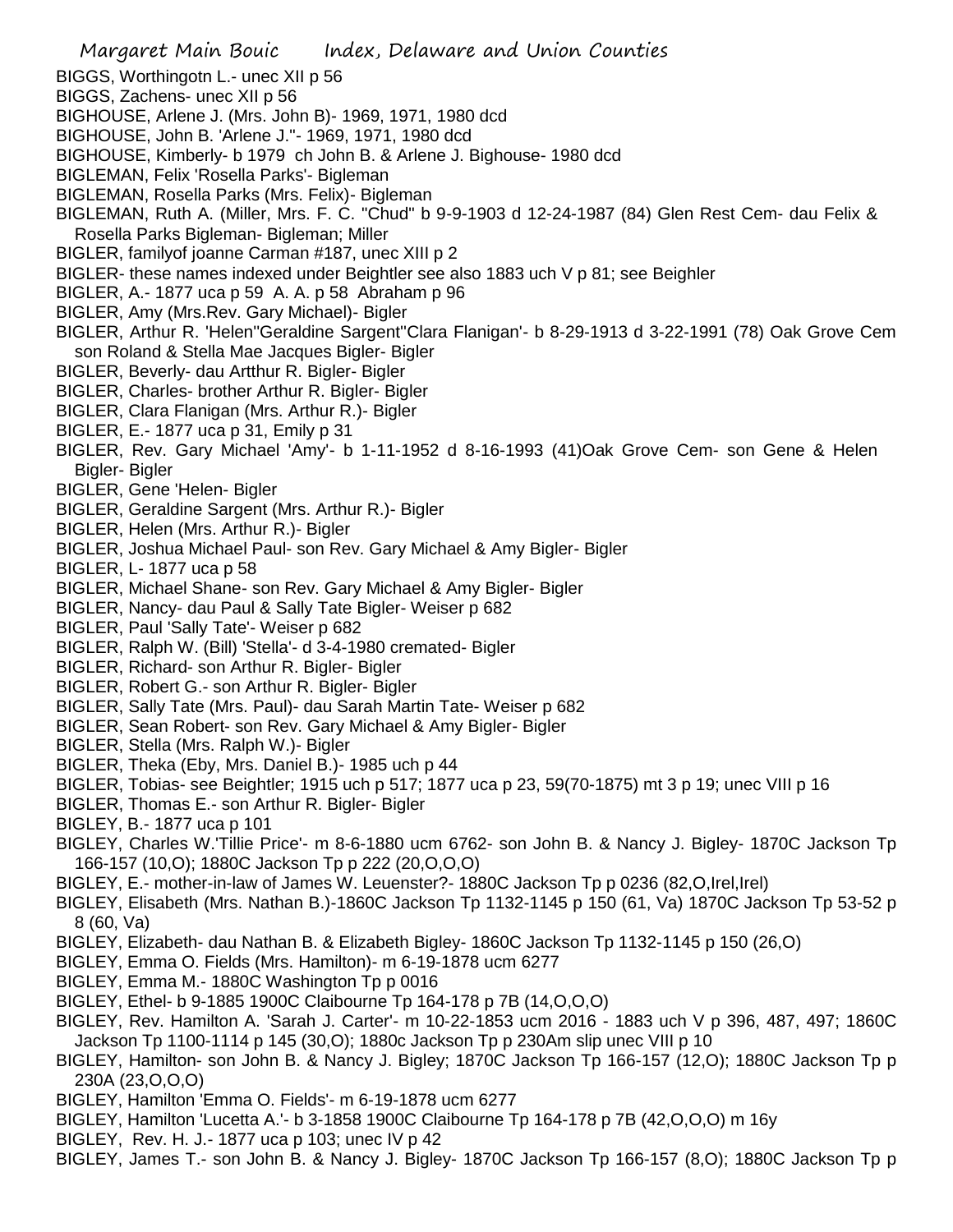Margaret Main Bouic Index, Delaware and Union Counties 222 (18,O,O,O) BIGLEY, Jane (Koffroth, Mrs. )- b 1836 d 1919 Claibourne Cem p 19 BIGLEY, John B. 'Nancy J.- 1877 uca p 103;1870C Jackson Tp 166-157 (44,O); 1880C Jackson Tp p 222A (54,O,Pa,Pa) BIGLEY, Judy- dau Thomas & Violet Bigley- 1949 ucd BIGLEY, Lucetta A. (Mrs. Hamilton)- 1900C Claibourne Tp 164-178 p 7B (35,O,Pa,O) m 16y 1ch BIGLEY, Lucinda F. (Chambers, Mrs. George A.)- m 6-13-1877 ucm 6078- dau John B. & Nancy J. Bigley-1870C Jackson Tp 166-157 (15,O) BIGLEY, Margaret (Livingston, Mrs. Samuel)- m 2-10-1859 ucm 2837 unec IV p 10 BIGLEY, Mary (Andrews, Mrs. Lewis R.)- m 5-29-1873 ucm 5277 BIGLEY, Mary- dau Nathan B. & Elizabeth Bigley- 1860C Jackson Tp 1132-1145 p 150 (22,O) BIGLEY, dau Nathan B. & Elisabeth Bigley- 1870C Jackson Tp 53-54 p 8 (36,O)- see Elizabeth BIGLEY, Nancy J. (Mrs. John B.)- 1870C Jackson Tp 166-157 (35,O); 1880C Jackson Tp p 222 (43,?) BIGLEY, Nathan B. 'Elisabeth'- 1883 uch IV p 433, 434; 1860C Jackson Tp 1132-1145 p 150 (65, Penn); 1870C Jackson Tp 53-52 p 8 (74, Penn) BIGLEY, Osker R.- son Hamilton D. & Sarah Carter Bigley- 1860C Jackson Tp 1132-1145 p 150 (1,O) BIGLEY, Rush O.- 1880C Delaware Town p 510C BIGLEY, Sarah J. Carter (Mrs. Hamilton)- m 10-22-1853 ucm 2016; 1883 uch V p 487; m slip unec VIII p 10 BIGLEY, Thomas 'Violet'- 1949 ucd BIGLEY, Tillie Price (Mrs. Charles W.)- m 8-6-1880 ucm 6762 BIGLEY, Violet (Mrs. Thomas)- 1949 ucd BIGLEY, William R.- 1880C Berlin Tp p 364A BIGLOW- see Bigelow BIGLOW, Juliaette (Hill, Mrs. George)- m 3-12-1845 unec X p 17 BIGNEY, S.- delge V p 300 BIGONY, Beatrice- dau Harold E. & Elsie E. Bigony- Bigony BIGONY, Boneita-dau Harold E. & Elsie E. Bigony- Bigony BIGONY, Donna Jean Simpson (Mrs. Edward Allen)- m 9-5-1964 dau Frank & Geneva Simpson- Bigony BIGONY, Edward- son Harold & Elsie C. Bigony- Bigony BIGONY, Edward Allen 'Donna Jean Simpson'- m 9-5-1964 son Harold E. & Elsie E. Bigony- Bigony BIGONY, Elsie C. (Mrs. Harold) - d 5-5-1983 bur Baltimore- Bigony; Pabst 8 p 43 BIGONY, Harold 'Elsie C.'- Bigony BIGONY, Maralyn (Conaway, Mrs. )- dau Harold E.& Elsie C. Bigony- Bigony BIGSBE, Rachael (Felkey, Mrs. Christopher)- m 10-15-1846 dcm BIGSBEE, Appleton- 1850C Troy Tp 2504 (64, Mass) see Byxbe BIGSBEE, Moses E.- son Appleton Bigsbee- 1850C Troy Tp 2504 (27,O) BIGTREE, George- 1880 dch p 454 BIGTREE, Joe- 1880 dch p 454 BIKHAM, Carl W. 'Julia'- 1981, 1983 ucd BIKHAM, Julia (Mrs. Carl W.)- 1981, 1983 ucd BILBER, Sarah (Zeigler, Mrs. Frederick)- m 9-25-1860 dcm BILDERBACK, --- unclaimed letter 1844 unec X p 54 BILDERBACK, John F.- unclaimed leetter- unec XI p 29 BILDERBACK, Martha (Green, Mrs. William)- 1883 uch V p 362 BILDERBACK, Thomas- 1835 men 53 #94 p 97 Radnor Tp BILER, George- mt 8-15-1860 BILES, Elizabeth (Springer, Mrs. Benjamin)- m 10-22-1806 onwq I BILES, Florence- b 12-8-1899 Delaware Town dau E. A. & Rosey Triggs Biles- dcb BILES, Sadie Mayo- b 1869 d 1960 Oakdale Cem I p 56 (E-R57-7) BILGER, Anne (Norris, Mrs. Robert)- dau Lloyd E. & Mary E. Bilger- Bilger BILGER, Ella L.- dau G. W. & Sarah A. Bilger- 1880C Jackson Tp p 233 (9,O,O,O) BILGER, G. W. 'Sarah A.'- 1880C Jackson Tp p 0233 (43,O,Pa,O) BILGER, Herbert H.- son William H. & Marion Coldren Bilger- Weiser p 577 BILGER, Janice (Corcoran, Mrs. Bert)- dau Lloyd E. Bilger- Bilger BILGER, Joseph F.- son G. W. & Sarah A. Bilger- 1880C Jackson Tp p 233 (13,O,O,O) BILGER, Lloyd E. 'Mary'- d 3-7-1971 (72) bur Forest Lawn- Bilger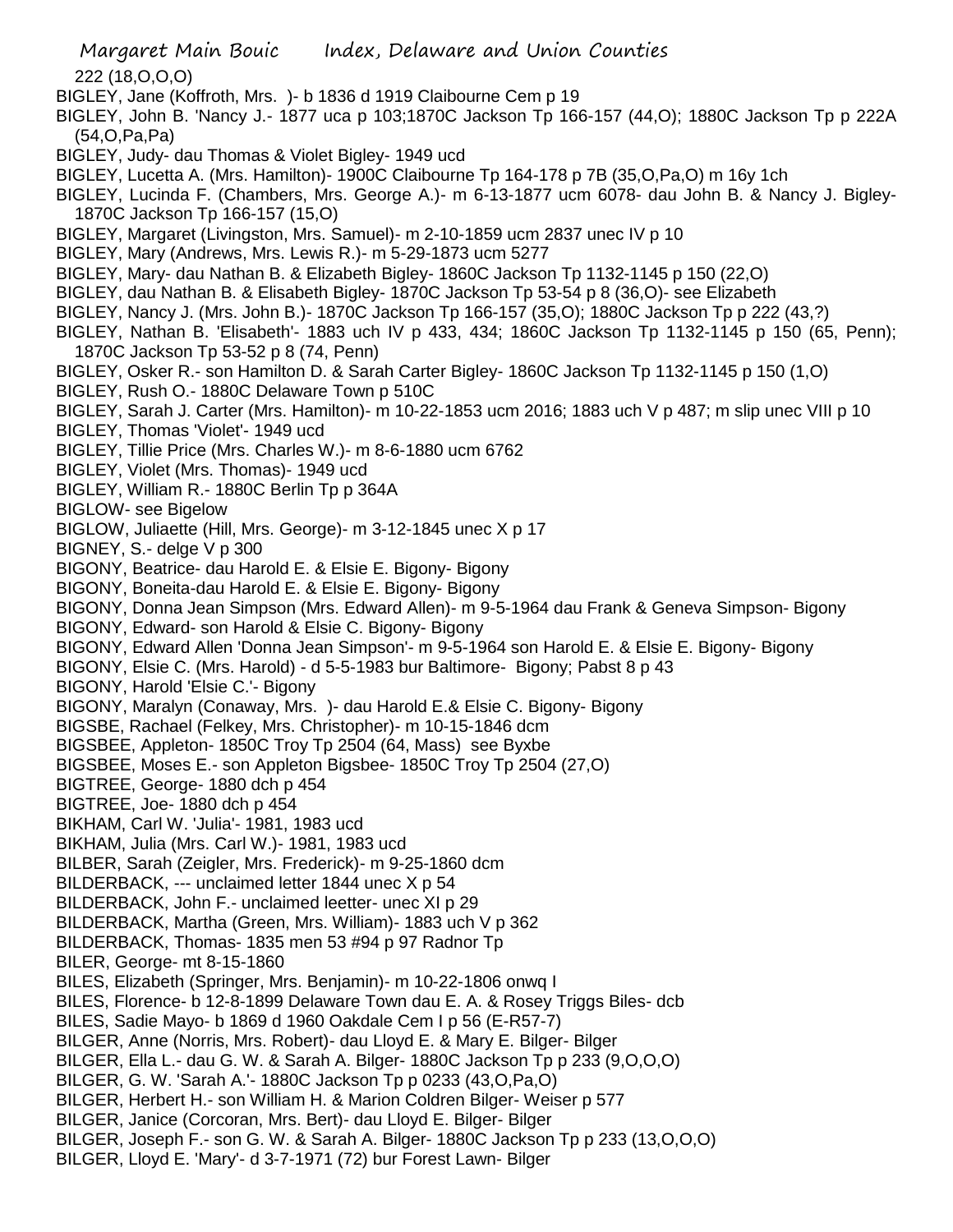- BILGER, Marion Coldren (Mrs. William H.)- b 3-29-1882 dau William & Agnes Erhard Coldren- Weiser p 577
- BILGER, Mary E. (Mrs. Lloyd E.)- d 9-29-1981 (81) bur Forest Lawn- Bilger
- BILGER, Sarh A. (Mrs. G. W.)- 1880C jackson Tp p 233 (33,O,O,O)
- BILGER, Saundra (Banta, Mrs. James)- dau Lloyd E. Bilger- Bilger
- BILGER, William M.- son G. W. & Sarah A. Bilger- 1880C Jackson Tp p 233 (17,Ind,O,O)
- BILGER, William H. 'Marion Coldren'- Weiser p 577
- BILIKAM, Adelaide G. (Mrs. Harry)- d 5-30-1983 (85) bur Walnut Grove, Worthington- Bilikam
- BILIKAM, Amy L.- b 1953 dau Richard D. & Irma Bilikam- 1961, 1969, 1971 dcd
- BILIKAM, Ann Wilda Showman (Mrs. Ben Douglas)- m 9-23-1972 dau Wustin Showman- Bilikam
- BILIKAM, Ben Douglas'Ann Wilda Showman'-m 9-23-1972- son Richard D. & Irma Bilikam- 1961 dcd (11), 1969, 1971 dcd; Bilikam
- BILIKAM, Elma H. (Mrs. Walter)- 1961 dcd
- BILIKAM, I(E)rma (Mrs. Richard D.)- 1961, 1969, 1971 dcd
- BILIKAM, Harry 'Adelaide G.'- Bilikam
- BILIKAM, Joseph 'Virginia'- Bilikam
- BILIKAM, Ken D.- 1969 dcd
- BILIKAM, Mary Alice (Mrs. Ronald P.)- 1961, 1969, 1971, 1980 dcd
- BILIKAM, Miles Douglas- b 9-3-1981 son Ben Douglas & Ann Wilda Showman Bilikam- Bilikam
- BILIKAM, Richard D. 'Erma'- son Harry & Adelaide G. Bilikam- Bilikam; 1961, 1969, 1971 dcd
- BILIKAM, Rita Schumacher (Mrs. Stephen)-dau Ned Schumacher- Bilikam
- BILIKAM, Ronald P 'Mary Alice'-son Harry & Adelaide G. Bilikam- Bilikam; 1961, 1969, 1971, 1980 dcd
- BILIKAM, Ryan Matthew- b 2-13-1978- son Stephen & Rita Schumacher Bilikam- Bilikam
- BILIKAM, Stephen H.'Rita Shumacher'- son Ronald P. & Mary A. Bilikam- 1961 dcd (11), 1969, 1971 dcd
- BILIKAM, Virginia (Mrs. Joseph)- b 11-25-1899 d 6-7-1989 (89) bur Union V3em- sister Grace Segner & Edna Darst- Bilikam
- BILIKAM, Vonna (Fissel, Mrs. )- dau Harry & Adelaide G. Bilikam- Bilikam
- BILIKAM, Walter 'Elma H.'- 1961 dcd
- BILINGS, Pnescase- Sunbury Tp 1810, delge VIII p 55
- BILINGTON, Elem- see Billington
- BILINGTON, Seth- delge VIII p 55; Sunbury Tp, 1810
- BILKNAPP, Amy (Mrs. Samuel)- 1850C Harlem Tp 682 (41,O)
- BILKNAPP, Leander C.- son Samuel & Amy Bilknapp- 1850C Harlem Tp 682 (4, Pa)
- BILKNAPP, Leonidas H.- son Samuel & Amy Bilknapp- 1850C Harlem Tp 682 (9,O)
- BILKNAPP, Myron H.- son Samuel & Amy Bilknapp- 1850C Harlem Tp 682 (12,O)
- BILKNAPP, Samuel 'Amy'- 1850C Harlem Tp 682 (39, NY)
- BILL---Main Gaz I 2 p 17
- BILL, Aimee (Cavazos, Mrs. Antonio)- m 3-19-1994 dau Daniel Burton & Kitty Sue Smith Bill- Bill
- BILL, Anna Isabella- b 9-8-1859 d 8-11-1873 dau Jeptha & Prudence Benjamin Bill- Powers Pat p 36, 38
- BILL, Anna Margaret (Ebright, Mrs. )- dau Harley & Clara Margaret Asman Bill- Bill
- BILL, Ann E. (Olney, Mrs. Lewis)- m 9-14-1842 dcm
- BILL, Ashley- b 1988 dau Robert b. & Linda Bill- Bill; 1991 ucd
- BILL, Audrey Ann (Lilley, Mrs. )- dau Henry & Dorothy Bill- Bill; 1949 ucd
- BILL, Bernice- b 9-13-1896 Tory Tp dau Frank & Alice Wirm Bill- dcb
- BILL, Betty Marie (Marshall, Mrs. Delbert)- b 9-16-1921 m 1-29-1942 d 10-26-1993 Beaver Cem dau William Stanley & Mary E. Harris Bill- Bill; 1985 uch p 40
- BILL, B. S.- b 6-15-1888 Brown Tp son Henry & Florence Stanly Bill- dcb
- BILL, Burton Smith 'Laura Bell Doland'- b 6-15-1888 dcb d 1-23-1968 Milford Cem Un Al p 41- son Henry & Florence Stanley Bill; 1949, 1959 ucd
- BILL, Carl Athey 'Rebecca J.'- d 2-5-1975 (56) bur. Milford son Burton Smith & Laura Bell Doland Bill; 1949, 1959,1967, 1973 ucd
- BILL, Charles- b 1952 son Carl Athry & Rebecca J. Bill- 1959, 1967, 1971, 1973, 1975 ucd
- BILL, Clara Margaret Asman (Mrs. Harley)- b 1-12-1897 m 2-14-1920 d 2-13-1960 bur Oakdale Cem II p 94 (H-R25-5)-dau George & Anna Margaret Beech Asman- Asman; Bill
- BILL, Daniel- 1908 dch p 388; 1850C Delaware Town 1107 (21,O); Sbc p 4, 25
- BILL, Daniel Burton 'Kitty Sue Smith'- m 6-19-1971 son Carl Athey & Rebecca J. Bill- Bill; 1949, 1959 ucd (10); 1980 dcd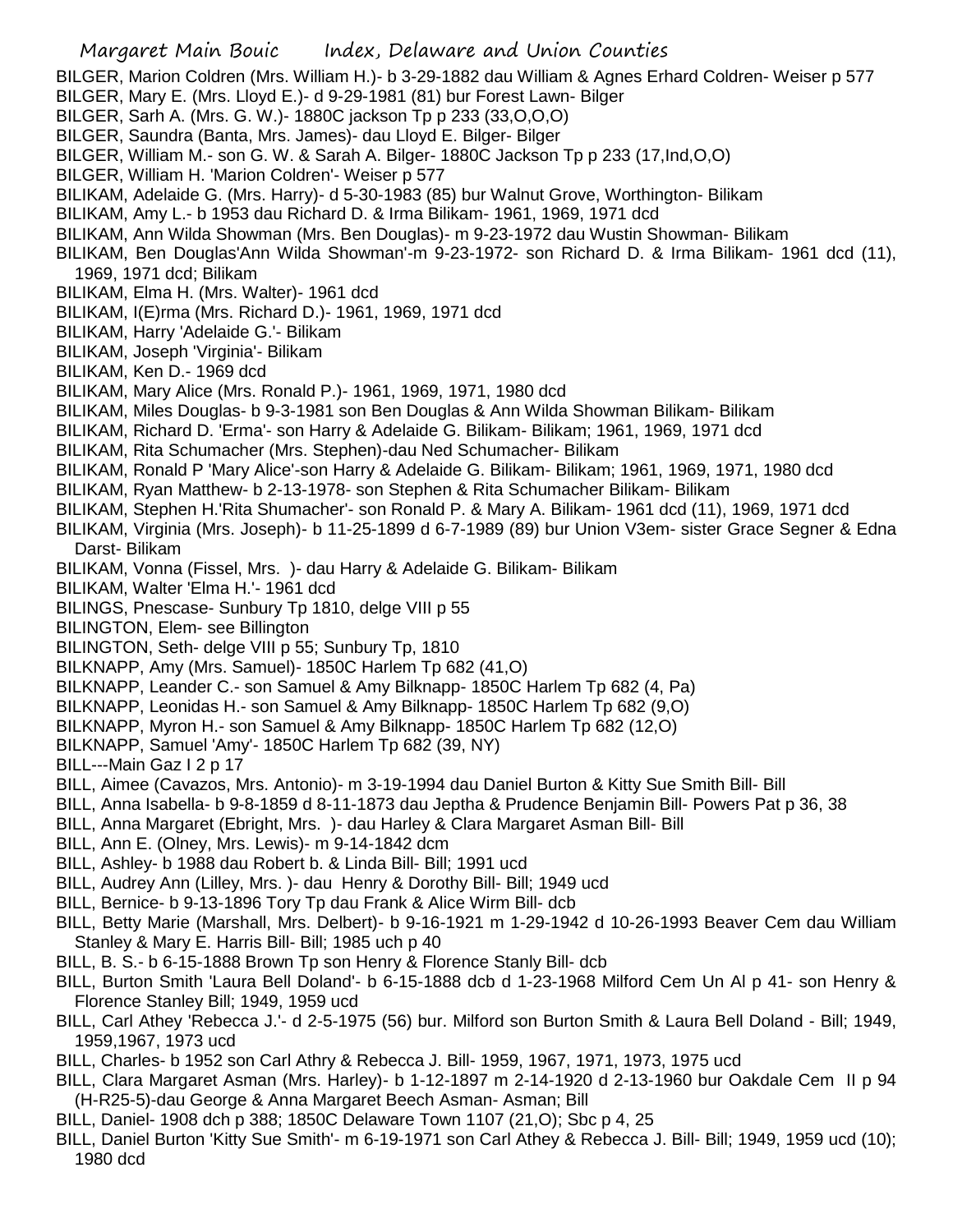- BILL, David- son Lewis J. & Doris Bill- 1959 ucd (7)
- BILL, Donald Lee- son William Henry & Dorothy Welch Bill- Bill; 1949, 1959 ucd (17)
- BILL, Donna Mildred- b 2-13-1907 d 12-30-1988 (81) Milford Cem Un Al p 41- dau Burton Smith & Laura Bell Doland Bill- Bill; 1949, 1959, 1973 ucd; unec III p 20
- BILL, Doris (Mrs. Lewis J.)- 1959 ucd
- BILL, Dorothy Welch (Mrs. Henry)- Bill; 1985 uch p 40 1949, 1959 ucd
- BILL, Earl- Marysville p 35
- BILL, Elisha Satterlee 'Olive T. Geer'- Powers Pat p 38
- BILL, Elizabeth- 1850C Delaware Town 1107 (50, Conn)
- BILL, Elizabeth (Andrews, Mrs. Joseph)- dau Samuel & Elizabeth Websted Bill- McKitrick p 137
- BILL, Elizabeth Sargent (Mrs. Thomas) Christ. 1630 dau William & Hannah Sargent- McKitrick p 137
- BILL, Elizabeth Websted (Mrs. Samuel)- McKitrick p 137
- BILL, Enice W. (Lookabaugh, Mrs. Earl)- dau William Stanley & Mary Ethel Harris Bill- Bill; 1985 uch p 40
- BILL, Ernest- son Harley & Clara Margaret Asman Bill- Asman
- BILL, Florence (Byers, Mrs. Lyle)- dau Russell H. Bill- Bill
- BILL, Florence M.- b 10-21-1904 dau Henry & Florence Stanley Bill- dcb
- BILL, Florence Victoria Stanley (Mrs. William Henry)- b 9-26-1869 m 10-8-1885 d 12-9-1956 dau William & Samantha Stanley bur Radnor Cem; Bill; 1949 ucd
- BILL, Fredrick- b 5-9-1890 Delaware Tp son Frank & Allice Wirm Bill- dcb
- BILL, --- (McCumber, Mrs. William)- dau Russell H. Bill- Bill
- BILL, Gary 'Karen'- son William Henry & Dorothy Welch Bill- Bill; 1959 ucd (9)
- BILL, George B.- 1850C Delaware Town (9, Mass)
- BILL, Hannah (Coates, Mrs. William)- m 6-9-1714- Asp p 79
- BILL, Harley L.- b 1913 d 1974 Milford Cem Un Al p 41
- BILL, Harley- son William Henry & Dlorence Victoria Stanley Bill- Bill
- BILL, Harley Leland 'Clara Margaret Asman'- b 5-11-1897 Un Co d 12-10-1958 Oakdale Cem II p 94 (H-R25-5)
- BILL, Harriet (Nafus, Mrs. William)- m 12-16-1859 dcm
- BILL, Hattie Prudense (Young, Mrs. Ransom Henry)- b 10-2-1855 m 1-15-1884 d 7-19-1917 dau Jeptha & Prudence Benjamin Bill- Powers Pat p 36, 37,38
- BILL, Henry 'Dorothy'- Bill; 1949, 1959 ucd
- BILL, Ida M.- b Pa d 7-27-1954 uninf p 31
- BILL, Ira E.- son William & Sarah A. Bill- 1880C Washington Tp 240-249 p 26 (7,O,O,O)
- BILL, Izavale (Dailey, Mrs. Charles Lester)- b 9-28-1906 m 12-28-1922 d 6-5-1991 (84) Oakdale Cem dau William Henry & Florence Victoria Stanley Bill- Bill
- BILL, James- 1835 men 30 #29 p 51 Harlem Tp
- BILL, James L 'Lucy A.'- Asp (823al)
- BILL, Jeptha Geer 'Prudence Powers Benjamin'- b 9-7-1823 m 2-15-1848 d 12-5-1924 son Elisha Satterlee & Olive T. Geer Bill- Powers Pat p 36, 38
- BILL, Jeptha Benjamin Jr. 'Rebecca Coggeshall''Sarah Strickland'- b 8-24-1850 son Jeptha Geer & Prudence Powers Benjamin Bill- Powers Pat p 36, 38
- BILL, Joseph Robert- d 2-27-1981 inf son Gary & Karen Bill bur Marengo Cem- Bill
- BILL, Karleen- dau Lewis J. & Doris Bill- 1959 ucd (11)
- BILL, Kellie- dau Daniel Burton & Kitty Sue Smith Bill- Bill
- BILL, Kenneth- son Jeptha Geer & Prudence Powers Benjamin- Powers Pat p 36
- BILL, Kitty Sue Smith (Mrs. Daniel Burton)- m 6-19-1971-dau Kenneth & Mary Lou Smith- Bill; 1980 dcd
- BILL, Larry- son Lewis J. & Doris Bill- 1959 ucd (1)
- BILL, Laura- b 1888 d 1919 Milford Cem Un Al p 41
- BILL, Laura May (Debolt, Mrs. Donald E.)-b 5-30-1918 m 5-15-1937 dau William Stanley & Mary Ethel Harris Bill- Bill; 1985 uch p 40; DeBolt; Bill
- BILL, Ledyard- Powers Pat p 14
- BILL, Linda Dendinger (Williams, Mrs. )(Mrs. Roger B.)- m (2) 10-19-1987- Bill; 1991 ucd
- BILL, Leiws #638, delge X p 79
- BILL, Louis(Lewis) J. 'Doris'- b 6-22-1899 Scioto Tp dcb- son William Henry & Florence Victoria Stanley Bill-Bill
- BILL, Lucy A. Maine (Mrs. James L.)- d 1-29-1854 (21) dau Russell Horace & Keturah Chapman Maine- Asp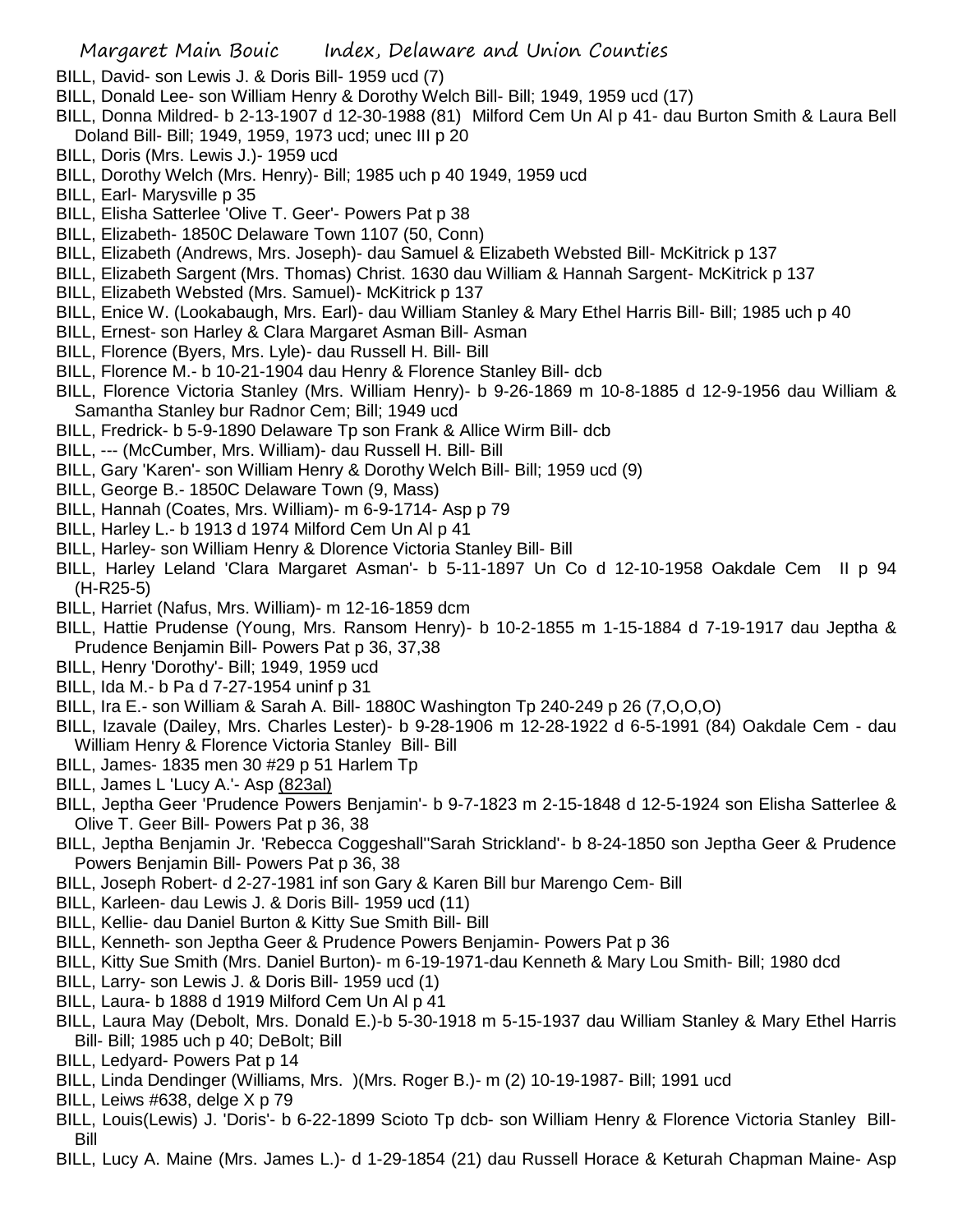## 823a1

- BILL, Lucy (Phelps, Mrs. Abraham)- m 2-15-1827 dcga p 37 Del Pat. & Fr Chron.
- BILL, Lucy Viola (Milligan, Mrs. )- b 11-23-1892 dcb- dau William Henry & Florence Victoria Stanley Bill- Bill BILL, Luther- son Jeptha Geer & Prudence Powers Benjamin- Powers Pat p 36
- BILL, Madge (Gansheimer, Mrs. )- b 10-21-1904 m 1921 d 3-17-1986 Milford Cem- dau William Henry & Florence Victoria Stanley Bill- Bill
- BILL, Marietta- dau William & Sarah A. Bill- 1880C Washington Tp 240-249 p 26 (8,O,O,O)
- BILL, Mary E.- 1850C Delaware Town 1107 (10,O)
- BILL, Mary Ethel Harris (Mrs. William Stanley)- b 10-25-1893 m 11-17-1913 d 10-4-1981 Broadway Cem lptw p 82- dau Esau & Laura Merry Harris bur Broadway- Bill; 1985 uch p 40; 1949, 1959, 1967, 1971 ucd
- BILL, Miles- 1830C Genoa Tp delge III p 72
- BILL, Mollie Ann- dau Daniel Burton & Kittie Sue Smith Bill- Bill
- BILL, Nancy- d age 18 Orange Tp 2-5-1822 dcga p 3 Del Pat & Fr Ch
- BILL, Olive T. Geer (Mrs. Elisha Satterlee'- Powers Pat p 38
- BILL, Ora Marie (Milligan, Mrs. William Joseph)- n 10-20-1886 dcb d 1966 dau William Henry & Florence Victoria Stanley Bill- Bill; Milligan (13);1985 uch p 96
- BILL, Prudence Powers Benjaminn (Mrs. Jeptha Geer)- b 6-8-1821 m 2-15-1848 dau Eames & Prudence Chapman Benjamin- Powers Pat p 36, 38
- BILL, Ransom- son Jeptha Geer & Prudence Powers Benjamin- Powers Pat p 36
- BILL, Rebecca Coggeshall (Mrs. Jeptha Benjamin Jr.)- m 9-1-1873 d 12-11-1875- Powers Pat p 38
- BILL, Rebecca J. (Mrs. Carl Athey)- Bill; 1949, 1959, 1967, 1971, 1973 ucd
- BILL, Robert Frank- b 4-25-1924 d 7-22-1951 Oakdale Cem II p 94 (H-R25-5) WW II son Harley S. & Clara Margaret Asman Bill; Bill
- BILL, Ro(d)ger Blaine 'Linda Dendinger[- b 2-14-1937 m 10-19-1987- York Cem- son William Henry & Dorothy Welch Bill- 1949, 1959, 1967, 1971, 1973, 1975, 1991 ucd
- BILL, Russell Henry H.- b 8-2-1901 dcb d 12-2-1967 son William Henry & Florence Stanley Bill- Bill; 1961 dcd
- BILL, Sam, Sr.- delge VIII p 15, 66; 1843
- BILL, Samuel- War of 1812, delge X p 33
- BILL, Samantha (Edmonston, Mrs. Robert)- m 12-24-1862 ucm 3391
- BILL, Samuel- 1826 Orange Tp- delge VI p 71, VII p 7 1810
- BILL, Samuel- 1835 men 22 #97 p 36 Delaware Tp; delge IV p 29
- BILL, Samuel 'Elizabeth Websted'- b 1655-6 son Thomas & Elizabeth Sargent Bill- McKitrick p 137
- BILL, Samuel/Samuael,Jr. 'Sarah'- d 4-29-1847 dbg p 15; dcga p 32 Del Pat. & Fr. Chron 2-2-1826; Powell p 96; 1835 men 22 #98 p 36 Delaware Tp; delge IV p 29
- BILL, Sarah (Mrs. Samuel)- d 10-17-1844 (78) Powell p 96 dcg p 15
- BILL, Sarah- 1850C Delaware Town 1107 (59, Conn)
- BILL, Sarah A. (Mrs. William)- 1880C Washington Tp 240-249 p 26 (30,O,O,O)
- BILL, Sarah Strickland (Mrs. Jeptha Benjamin Jr.)- m 9-13-1877 dau George & Harriet Strickland- Powers Pat p 38
- BILL, Shur- b 5-11-1897 Troy Tp son Henry & Florence Stanley Bill- dcb
- BILL, Stanley- son William Henry & Florence Victoria Stanley Bill- Bill
- BILL, Stephen- son Lewis J. & Doris Bill- 1959 ucd (10)
- BILL, Susan Rowland (Mrs. William)- m 12-11-1844 dcm d 10-16-1848 (36y) Radnor Cem Powell p 213
- BILL, Thomas 'Elizabeth Sargent'- McKitrick p 137
- BILL, Viola- b 1915 d 1933 Milford Cem Un Al p 41
- BILL, Virgil James- son Gary & Karen Bill- Bill
- BILL, Walter b d 1917- Milford Cem Un Al p 41
- BILL, Wilbur- son Russell H. Bill- Bill
- BILL, --- (Coffee, Mrs. Kenneth)- dau Russell H. Bill- Bill
- BILL, William H.- Pabst 6 p 66
- BILL, William Henry 'Florence Victoria Stanley'- m 10-8-1885- Bill; 1985 uch p 97
- BILL, William Henry 'Dorothy Welch'- b 9-30-1914 d 4-11-1973 (78) Broadway Cem- son William Stanley & Mary Ethel Harris Bill- Bill; 1985 uch p 40
- BILL, William Myres- Pabst 6 p 36; 1850C Delaware Town 1107 (43, Conn)
- BILL, William 'Sarah A.'- 1880C Washington Tp 240-249 p 26 (34,O,O,O)
- BILL, William Stanley 'Mary Ethel Harris'- b 7-12-1895/4-2-1895 dcb m 11-17-1913 d 9-10-1974 bur Broadway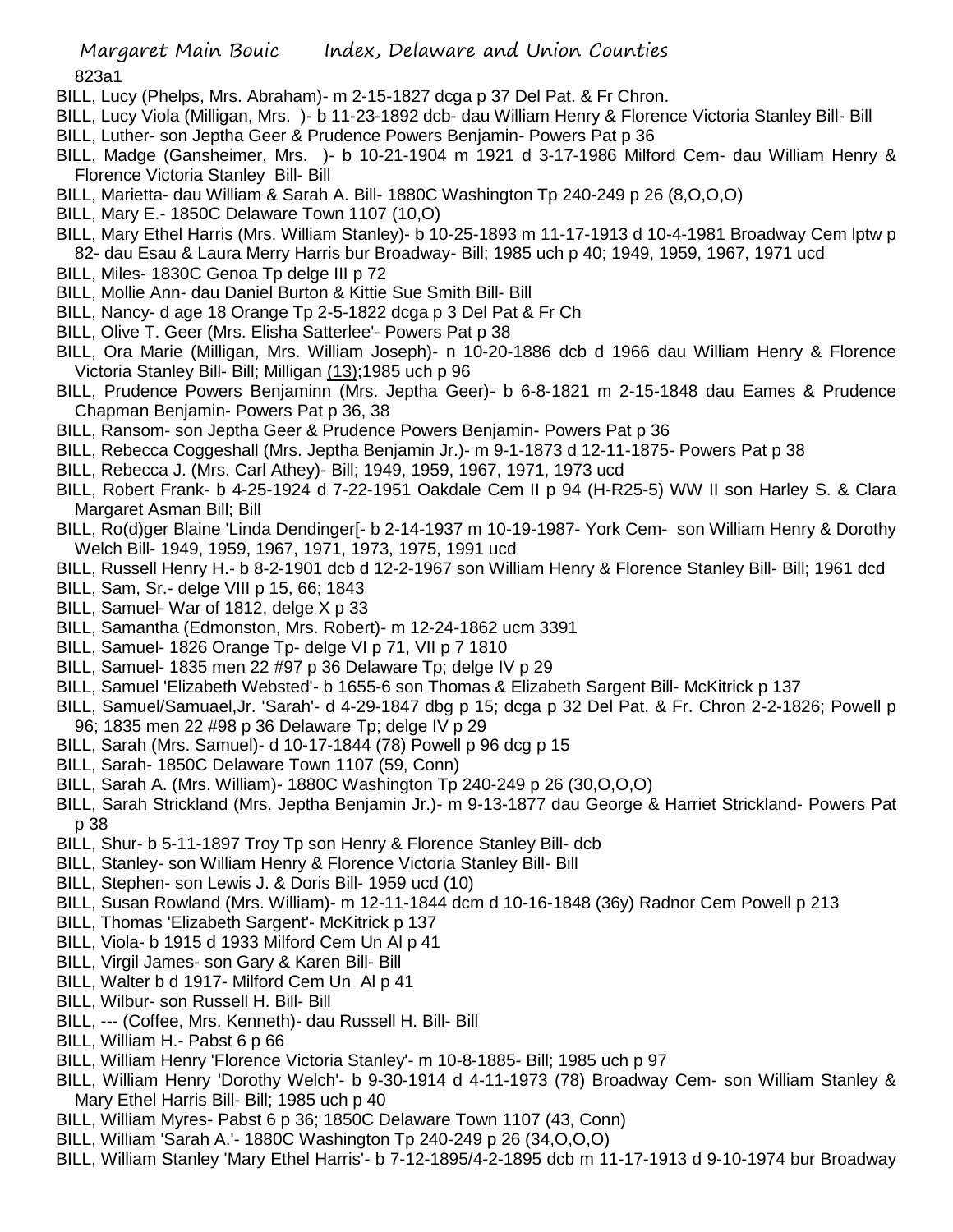Cem lptw p 82- son William Henry & Florence Stanley Bill- Bill; 1985 uch p 40; 1949, 1959, 1967, 1971 ucd BILL, William Z.- son William & Sarah A. Bill- 1880C Washington Tp 240-249 p 26 (3,O,O,O)

BILLATER, Mary (Burris, Mrs. Jeremiah)- 1883 uch V p 84

BILLER, Dorothy (Reyff, Mrs. )- dau Walter & Ethel Biller- Biller

BILLER, Ethel (Mrs. Walter)- d 10-5-1983 (83) bur Goshen Ind.- Biller

BILLER, Gerald- son Walter & Ethel Biller- Biller

BILLER, Tim- son Walter & Ethel Biller- Biller

BILLER, Walter 'Ethel'- d 1963- Biller

BILLESBACH, Alzadia (Smith, Mrs. Paul)- 1985 uch p 113

BILLET, Anna Mae (Mrs. Robert)- 1949 ucd

BILLET, Carolyn Sue- dau Robert & Anna Mae Billet- 1949 ucd

BILLET, Clyde- dg 2-14-1908, delge VIII p 12

BILLET, Florence Brenneman (Shettel, Mrs. Mearl Jacob)- b 4-21-1890 m 9-14-1920 - Weiser p 458

BILLET, Robert 'Anna Mae'- 1949 ucd

BILLHARDT, Beverly Jean (Keyse/Keyes, Mrs. )- dau Karl W. & Rose M. Billhardt- Billhardt

BILLHARDT, Dolores Ann/Dee- b 12-1-1938 d 9-20-1988 dau Karl W. & ROse M. Billhardt- Billhardt

BILLHARDT, Emma L. (Grundman, Mrs.)- sister Karl W. Billhardt, Sr.- Billhardt

BILLHARDT, Ida C. (Taft, Mrs. )- sister Karl W. Billhardt,Sr.- Billhardt

BILLHARDT, Karl W.- son Karl W. & ROse M. Billhardt- Billhardt

BILLHARDT, Karl W. 'Rose M.' -b 11-23-1911 d 12-23-1989 (78) bur Twinsburg- Billhardt

BILLHARDT, Rose M. (Mrs. Karl W.)- d 1977- Billhardt

BILLHARDT, William D.- son Karl W. & Rose M. Billhardt- Billhardt; 1980 dcd

BILLHEIMER, George Virgil 'Laura Marie Hastings'- b 11-20-1900 d 11-23-1959 son Charles Billheimer-**Billneimer** 

BILLHEIMER, Janet Lee (Kirkendall, Mrs. Ben Jr.)- dau George Virgil & Laura Marie Hastings Billheimer-Dodge 5

BILLHEIMER, Laura Marie Hastings (Mrs. George Virgil)- Billheimer

BILLHEIMER, Lila (Krauss, Mrs. )- dau George Virgil & Laura Marie Hastings Billheimer- Billheimer

BILLIE, Ann Ross Hutchisson (Mrs. Donald L.)- b 12-25-1934 dau Ross E. & Ruth Miller Hutchisson -Hutchisson p 67

BILLIE, , Dawn Marie- b 1958- dau donald L. & Ann Ross Hutchisson Billie- Hutchisson p 67

BILLIE, Dirk Linder- b 1954 son Donald L. & Ann Ross Hutchisson- Hutchisson p 67

BILLIE, Donald L. 'Ann Ross'- b 12-9-1931- Hutchisson p 67

BILLIG, Clinton E.- 1908 dch p 414

BILLIKAM, Emma (Girbert, Mrs. )- sister Joseph H. Billikam- Billikam

BILLIKAM, Joseph H.'Virginia B.' - d 1-6-1969 bur Union Cem- Billikam; 1969, 1971 dcd

BILLIKAM, Julia (Giller, Mrs. )- sister Joseph H. Billikam- Billikam

BILLIKAM, Lewis- brother Joseph H. Billikiam- Billikam

BILLIKAM, Virginia B. (Mrs. Joseph H.)- Billikam; l961, 1969, 1971 dcd

BILLINGHAM, R.- Powers Pat p 29

- BILLINGS, -- (Maine, Mrs. Asa)- Asp (84)
- BILLINGS, Abigail (Prentice, Mrs. Samuel)- Asp p 103

BILLINGS, Agnes (Quinn, Mrs. John)- b d 1750 d c 1808- McKitrick p 30

BILLINGS, Almira (Roberts, Mrs. George)- m 11-13-1853 dcm; 1850C Harlem Tp 575 (22, Pa)

BILLINGS, Ann Borodel (Grant, Mrs. Oliver)- Asp p 38

BILLINGS, Anna Comstock (Mrs. Ebenezer)- Asp p 29, 54

BILLINGS, Anna (Hakes, Mrs. Solomon)- b 10-1681 m 1-16-1718 dau Ebenezer & Anna Comstock Billings-Asp p 29, 54

BILLINGS, Anna Mae (Budlow, Mrs. )- dau Henry H. Billings- Billings

BILLINGS, Ann Borodel (Grant, Mrs. Oliver)- Asp p 38

BILLINGS, Barbara A. (Mrs. Harold)- 1980 dcd

BILLINGS, Bliss Wash b 1-27-1881 Hil Gre- son Washington & Anna heeb Billings- dcb

BILLINGS, Byron 'Geneva Newberry Rogers'- b 1-4-1869 m 8 18-1900 son Sanford Nelson & Lucy Emeline Billings- Asp 2361

BILLINGS, Clara Irene (Huffman, Mrs. )- dau Henry H. Billings- Billings

BILLINGS, Comfort (Maine, Mrs. Job)-b 1782; Asp p 53 Asp (319)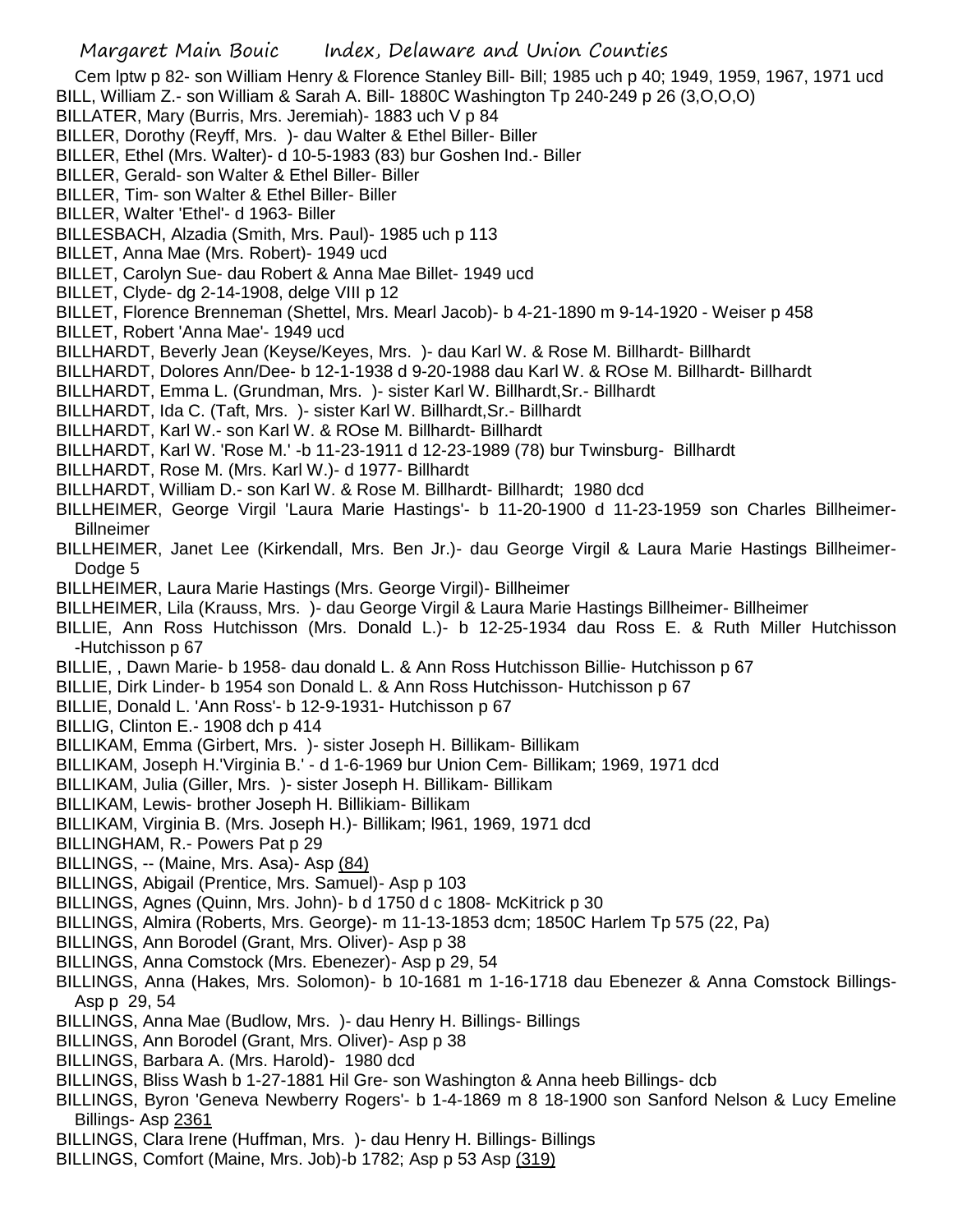- BILLINGS, Diana- 1850C Harlem Tp 575 (27, Pa)
- BILLINGS, Ebenezer 'Anna Comstock'- Asp p 29, 54
- BILLINGS, Geneva Newberry Rogers (Mrs. Byron)- m 8-18-1900 Asp (2361)
- BILLINGS, Rostivo, Mrs. )- dau Henry H. Billings- Billings
- BILLINGS, Grace Wheeler (Miner, Mrs. Horace D.)-b 12-18-1882 m 9-16-1903 dau Sanford Nelson & Lucy Emeline Maine Billings- Asp 2365
- BILLINGS, Harold 'Barbara A.- 1980 dcd
- BILLINGS, Henry- d 10-9-1964 bur Union Cem, Cols.- son Henry Billings- Billings
- BILLINGS, Henry H. 'Mary'- d 10-8-1964 (70) bur Union Cem, Cols.- Billings
- BILLINGS, Ida- 1880C Concord Tp p 276A
- BILLINGS, Inisese- delge VIII p 54, 1810, Sunbury Tp
- BILLINGS, James- 1820C Harlem Tp; delge VI p 8, 24
- BILLINGS, Jereush- 1810 delge VII p 62
- BILLINGS, John- delge V p 23 census taker
- BILLINGS, Lilla M.- b 7-6-1886 d 1-31-1907 dau Sanford Nelson & Lucy Emeline Maine Billings- Asp 2366
- BILLINGS, Lucy- b 6-20-1881- dau Sanford Nelson & Lucy Emeline Maine Billings Asp 2364
- BILLINGS, Lucy Emeline Maine (Mrs. Sanford Nelson)-b 7-26-1850 m 10-28-1867 dau Charles H. & Almira Egglestone Maine- Asp 1714
- BILLINGS, Mary- 1850C Harlem Tp 575 (48, Pa)
- BILLINGS, Mary Adeline (Thompson, Mrs. Charles Dwight)- Asp 825g
- BILLINGS, Mary (Allen, Mrs. Lemuel)- delge IV p 58
- BILLINGS, Mary E. Clarke (Mrs. William W.)-m 4-23-1897- Asp (2363)
- BILLINGS, Mary (Mrs. Henry H.)- d 5-26-1965 bur Union Cem, Col.- Billings; 1961 dcd
- BILLINGS, Mary (Wheeler, Mrs. Arthur I.)- b 5-15-1871 m 6-7-1873 dau Sanford Nelson & Lucy Emeline Maine Billings- Asp 2362
- BILLINGS, Priscilla Alden-b 5-24-1892 dau Sanford Nelson & Lucy Emeline Maine Billings- Asp 2367
- BILLINGS, Rebecca (Main, Mrs. Sanford)-m 5-30-1816 Asp (335)
- BILLINGS, Roger- Powers Pat p 317, 318
- BILLINGS, Sanford Nelson 'Lucy Emeline Maine'- b 5-18-1841 m 10-28-1867- Asp (1714)
- BILLINGS, Sanford Nelson-b 8-17-1895 son Sanford Nelson & Lucy Emeline Maine Billings- Asp 2368
- BILLINGS, Susan A. (Maine, Mrs. Gershom A.)- b 1-4-1822 m 12-7-1840- Asp (848)
- BILLINGS, Dr. Thomas- d 10-22-1824 dcga 26, 27 Del at & Fr Chron 10-28-1824
- BILLINGS, William W. 'Mary E. Clarke'-b 9-19-1874 m 4-23-1897 son Sanford Nelson & Lucy Emeline Maine Billings- Asp 2363
- BILLINGSLEY, Rev. A. C.- picture Mr. & Mrs. hmp p 124,picture p 230
- BILLINGSLEY, Almena (Rader, Mrs.John)- m 6-11-1865 dcm
- BILLINGSLEY, Almena- b 3-4-1818 d 12-19-1901 Jerome IOOF D J p 106, 119
- BILLINGSLEY, Bernice- 1967, 1971, 1973, 1975 ucd
- BILLINGSLEY, Betty Ruth Morse (Mrs. Charles W)- dau Walter C.& Beatrice Williams Morse- Morse; Billingsley; 1985 uch p 100
- BILLINGSLEY, Bonnie J. (Mrs. William H.)- 1969, 1971, 1980 dcd
- BILLINGSLEY, Catharine A. M.- d 8-8-1875 (89-1-4) Powell Cem Powell p 164
- BILLINGSLEY, Charles W. 'Betty Ruth Morse'- son Victor & Marcella Billingsley- Billingsley; 1985 uch p 100
- BILLINGSLEY, David- 1969 dcd
- BILLINGSLEY, David Dwight- b 10-1-1875 Liberty Tp Del Co son J. E. & Mary F. Freshwater Billingsley- dcb
- BILLINGSLEY, Dennis Ray 'Tracey Alane Snider''Kathy Sue Banks'- m 5-17-1980 m(2) 9-10-1988- son Richard Billingsley- Billingsley
- BILLINGSLEY, Diana- b 1954 dau William H. & Bonnie J. Billingsley- 1969, 1971 dcd
- BILLINGSLEY, Edwin L. ' Johnson'- son Edwin L. & Thelma Billingsley- Billingsley
- BILLINGSLEY, E.'Mary Lavina Freshwater'- 1880 dch p 660
- BILLINGSLEY, Eric- son Dennis Ray Billingsley- Billingsley
- BILLINGSLEY, Frederick- b 6-1898 son George & Myrtle Billingsley- 1900C Jerome Tp 334-346 p 15A  $(1, 0, 0, 0)$
- BILLINGSLEY, George 'Myrtle'- b 10-1862- 1900C Jerome Tp 334-346 p 14B (37,O,Conn, Conn)
- BILLINGSLEY, Irene- b 3-1894 dau George & Myrtle Billingsley- 1900C Jeropme Tp 334-346 p 14B (6,O,O,O)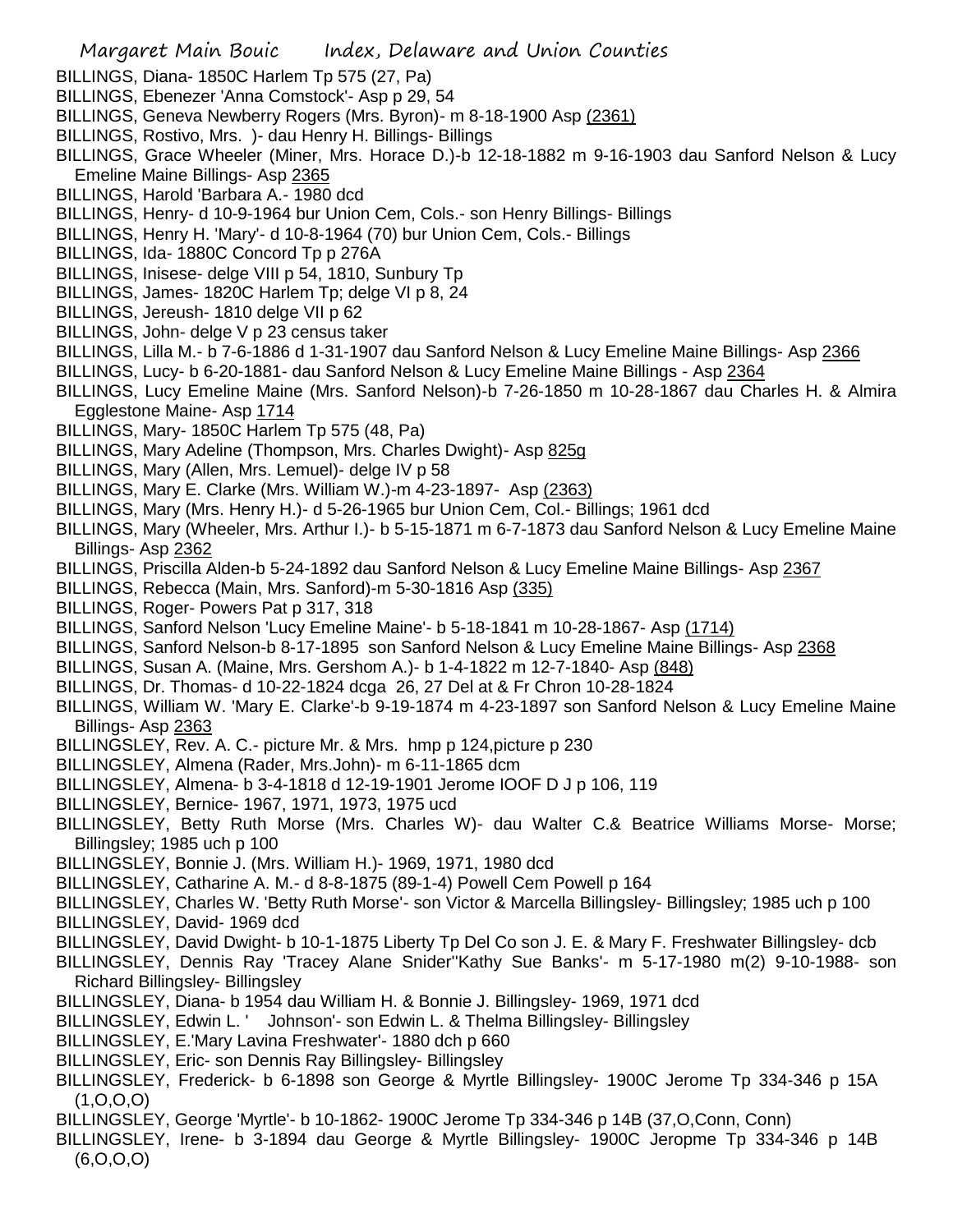BILLINGSLEY, Ivern- b 10-1891 son George & Myrtle Billingsley- 1900C Jerome Tp 334-346 p 14B (8,O,O,O)

- BILLINGSLEY, Jenise Nichole- b 12-18-1982 dau Edwin L. Jr. & Johnson Billingsley- Billingsley
- BILLINGSLEY, Jordan- son Dennis Billingsley- Billingsley
- BILLINGSLEY, Kate Ashley- b 11-5-1982 dau Charles & Betty Ruth Morse Billingsley- Billingsley; Morse BILLINGSLEY, Kathryn (Mrs. Robert)- 1961, 1969, 1971 dcd
- BILLINGSLEY, Kyle Duncan- b 10-14-1993 son Dennis Ray & Kathy Sue Banks Billingsley- Billingsley
- BILLINGSLEY, Lena E. (Mrs. Leslie P)- d 11-23-1965 (71) bur Oller Cem- Billingsley
- BILLINGSLEY, Leo D.'Ora'- son Leslie P. & Lena Billingsley- Billingsley; 1961, 1969, 1971, 1980 dcd
- BILLINGSLEY, Leslie P. 'Lena E.'- d 10-1-1960 (70) bur Oller Cem- Billingsley
- BILLINGSLEY, Linda K.(White, Mrs. Donald Eugene)- m 11-1-1974- dau Leo & Ora Billingsley- Billingsley; 1961 dcd (11), 1969, 1971 dcd
- BILLINGSLEY, Louisa (Barringer, Mrs. Jehu)- m 2-15-1866 dcm 775
- BILLINGSLEY, Mary Drake (Mrs. )- dau William & Wanda Mackan Drake- Wells 4
- BILLINGSLEY, Mary Eliza (Thurston, Mrs. Otho M.)- m 2-21-1856 dcm
- BILLINGSLEY, Mary Lavina Freshwater (Mrs. E.)- dau Benjamin & Mary Ann Buxton Freshwater- 1880 dch p 660
- BILLINGSLEY, Mary (Leppert, Mrs. John R.)- Billingsley; Leppert
- BILLINGSLEY, Maureice- 1880c Liberty Tp Del Co p 316A
- BILLINGSLEY, Myrtle (Mrs.George)- b 1-1870 1900C Jerome Tp 334-346 p 15A (30,O,O,O) m 8 y, 4 ch
- BILLINGSLEY, Octavia Wells (Mrs. Samuel T.)- m 12-21-1882 ucm 6863
- BILLINGSLEY, Ora W. (Mrs. Leo D.)- 1961, 1969, 1971, 1980 dcd
- BILLINGSLEY, Pearl- b 10-1895 dau George & Myrtle Billingsley- 1900C Jerome Tp 334-346 p 15A (4,O,O,O)
- BILLINGSLEY, Prisilla- d 10-1-1874 (50-1-20) Powell Cem Powell p 164
- BILLINGSLEY, Quinn Allison- b 6-10-1980 dau Charles & Betty Ruth Morse Billingsley- Billingsley; Morse
- BILLINGSLEY, Rebecca E. (Redding, Mrs. Edwin W.)- m 1-31-1861 dcm
- BILLINGSLEY, Richard- Billingsley
- BILLINGSLEY, Robert- 1908 dch p 388; hadc p 34 (1849 Liberty Tp); 1880c Liberty Tp p 316A
- BILLINGSLEY, Robert C.- b 6-13-1813 d 6-28-1896 Jerome IOOF D J p 106, 119
- BILLINGSLEY, Robert 'Kathryn'- 1961, 1969, 1971 dcd
- BILLINGSLEY, Robert L.- 1969, 1980 dcd
- Billingsley, Ruth J.- b 2-9-1818 d 4-12-1893 Powell Cem Powell p 164
- BILLINGSLEY, Samuel d 1-28-1863 (78) Powell Cem Powell p 164
- BILLINGSLEY, Samuel T. 'Octavia Wells'- m 12-21-1880 ucm 6563
- BILLINGSLEY, Tim- b 1956 son William H. & Bonnie J. Billingsley- 1969, 1971 dcd
- BILLINGSLEY, Tracey Alane Snider (Mrs. Dennis Ray)- m 5-17-1980 dau William Snider & Mrs. Phillip Painter-Billingsley
- BILLINGSLEY, William f.- b 11-8-1873 Liberty Tp Del Co son James E. & Mary L. Freshwater Billingsley- dcb BILLINGSLEY, William H. 'Bonnie J.- 1969, 1971, 1980 dcd
- BILLINGSLY, Catharine- b 12-28-1870 Liberty Tp Del Co son John S. & Sarah E. Austin Billingsly- dcb
- BILLINGSLY, Della Mary- b 4-27-1871 Liberty Tp Del Co dau James E. & Mary L. Freshwater Billingsly- dcb
- BILLINGSLY---9nfant b 4-28-1871 Liberty Tp Del Co dau John & Sarah Austin Billingsly- dcb
- BILLINGSTON, Seth- 1880C Delaware Tp p 332A
- BILLINGTON, Bethany Jo- b 10-1984 dau Bobby Mark & Bonnie Sue Brush Billington- Billington; 1991 ucd BILLINGTON, B. J.- Billington
- BILLINGTON, Bobby Mark 'Bonnie Sue Brush'- m 5-18-1979 son B. J. Billington- 1983, 1991 ucd; Billington BILLINGTON, Bonnie Sue Brush (Mrs. Bobby Mark)- m 5-18-1979 dau C. R. Brush- Billington; l983, 199` ucd BILLINGTON, Charlie E.- d 4-20-1869 (7-9-22) Old Blue Cem Powell p 146
- BILLINGTON, Cleora M. or Margaret Clara McKitrick (Mrs. Joseph V.)- b 9-2-1883 dau James Harvey & Matilda Elsie Derry McKitrick - McKitrick p 275
- BILLINGTON, Dennis R.- 1991 ucd
- BILLINGTON, Elam- 1835 men 7 #125 p 6 Berkshire Tp; Pabst 6 p 44, 45, 46, 48, 49, 51, 52
- BILLINGTON, Goldie (Walker, Mrs. )- dau Joseph W. & Cleora M. McKitrick Billington- McKitrick p 275
- BILLINGTON, Joanna (Mrs. Seth)- Pabst 2 p 18
- BILLINGTON, Joanna- b 1886 d 1895 Old Blue Cem Powell p 146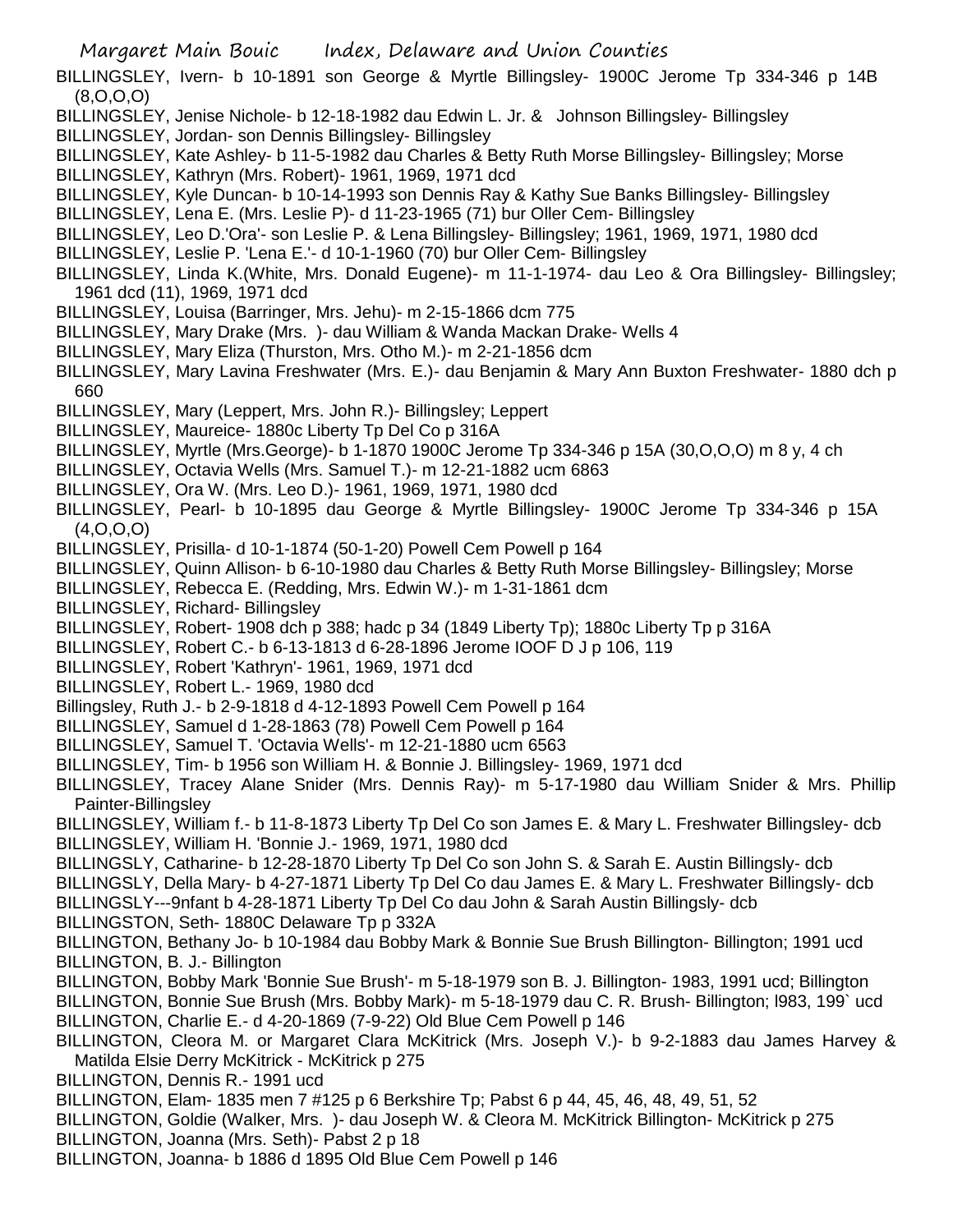- Margaret Main Bouic Index, Delaware and Union Counties BILLINGTON, John- d 1831 age 19 or 49?-10-9 Galena Cem Powell p 25 BILLINGTON, John 'Mary Gaston'- m 1-29-1863 dcm BILLINGTON, Joseph V. 'Cleora M. McKitrick' b 1880 d 1949-McKitrick p 275 BILLINGTON, Martha Albina- b 7-10-1872 Kingston Tp dau Seth & Johana Zaston Billington- dcb BILLINGTON, Mary Gaston (Mrs. John)- m 1-29-1863 dcm BILLINGTON, Milley Slack (Mrs. Seth)- m 1-18-1808 onwq I BILLINGTON, Mytra- b 1872 d 1881 Old Blue Cem Powell p 146 BILLINGTON, Ruby (Lasley, Mrs. )- dau Joseph W. & Cleora M. McKitrick Billington- McKitrick p 275 BILLINGTON, Ruth (Marron, Mrs. )- dau Joseph W. & Cleoa M. McKitrick Billington- McKitrick p 275 BILLINGTON, Set- 1810- delge VII p 62 BILLINGTON, Seth- b 1885 d 1892- Old Blue Cem Powell p 146 BILLINGTON, Seth- d 6-30-1834 Galena Cem Powell p 25; delge II p 9 BILLINGTON, Seth 'Joanna'- Pabst p 18; 1850C Brown Tp 2870 (15,O) BILLINGTON, Seth 'Milley Slack'- m 1-18-1808 onwq I; delge VII p 54, Sunbury Tp 1810 BILLINGTON, Verna- dau Joseph W. & Cleora M. McKitrick Billington- McKitrick p 275 BILLITER, Noah C.- 1883 uch IV p 485 BILLITER, Sarah A. (Bowman, Mrs. John William)- b 1844 d 1919 ped Faye Bowman Close 5 unec II p 44 BILLITOR, Mary Sowers (Mrs. )((Burris, Mrs. Jeremiah)- b 1794; 1883 uch p 84; Nesbit letter; 1850C Paris Tp 638-652 p 97 (54, NC) BILLMAN, Agnes Ludman (Mrs. Robert B.)-- d 10-27-1986 (90) Oak Grove Cem - dau Henry & Harriet Ludman; 1976 dch p 75; Ludman BILLMAN, Anita- b 7-7-1962 d 6-5-1979 bur Fairview Cem- dau Leroy & Sharon Billman- Billman; 1971 dcd BILLMAN, Barbara Arnold (Mrs. William)- b 4-23-1885 dau George W. & Emma Clara Light Arnold- Weiser p 748 BILLMAN, Brent- b 1970 son Leroy B. & Sharon Billman- 1971 dcd BILLMAN, Harriett (Weidner, Mrs. )- dau Robert B. & Agnes Ludman Billman- Billman BILLMAN, Leroy B. 'Sharon'- 1969, 1971 dcd; Billman BILLMAN, Leroy (12-1976) son Leroy B. & Sharon Billman- 1980 dcd; Billman BILLMAN, Robert B. 'Agnes Ludman'- d 1972- Billman BILLMAN, Robert B. Jr.- son Robert B. & Agnes Ludman Billman- Billman BILLMAN, Shannon Noel- dau Leroy & Sharon Billman- Billman; l980 dcd BILLMAN, Sharon (Mrs. Leroy B)- Billman; 1971 dcd BILLMAN, William 'Barbara Arnold'- b 3-1-1882- Weiser p 748 BILLNER, Barbara (Durban, Mrs. John)- b 1845 ped Lynn Baldwin #344 31, unec XII p 7 BILLOCK, Ben- Cowgill p 73 BILLOCK, Goldie Eunice (Hartman, Mrs. Burdette)- b 11-23-1901 d 2-23-1976 m(2) 9-26-1922 dau Ben Billock & Emma Adell Ward Long- Cowgill p 73 BILLS, Alice- 1880C Brown Tp p 386C BILLS, Allan- d age 58 bur Kingsville, Ashtabula- brother Fred Bills- Bills BILLS, Ann- b 1971 lived with Kenneth P. & Jo Ann Massie- 1983 ucd BILLS, Ann- member Del Co Pioneer- delge VII p 57 BILLS, Annette Tornell- b 9-1-1981 dau Brian & Tammy Wolfe Bills- Bills BILLS, Beverly (Wilkinson, Mrs. )- dau Harold & Florence Ziegler Bills- Bills; Giffen 1672172 BILLS, Bradley ' Wharton'- son Rex Bills- Bills BILLS, Brian 'Tammy Wolfe'- Bills BILLS, Brian Douglas- b 11-4-1978 son Bradley & Wharton Bills- Bills BILLS, Dr. Burgess- b 9-2-1922 son Harold & Florence Ziegler Bills- Bills; Giffen 1672171 BILLS, Carolin- 1880C Delaware Town p 496A BILLS, Daniel- 1880 dch p 283; 1908 dch p 382; 1880C Delaware p 323C; delge X p 35 BILLS, David B.'Phyllis Ann Shock'- m 4-23-1983 son Wilbur & Mary Frentsos Bills- Bills BILLS, Edith- b 9-30-1898 Delaware Tp dau Frenk & Alice Winn Bills- dcb BILLS, Edith (Sopher, Mrs. )- sister Fred Bills- Bills BILLS, Edwin Lynn 'Shirlee Ann Costello'- m 6-9-1972 son Harold & Lucille Bills- Bills
- BILLS, Florence Ziegler (Mrs. Harold)-b 5-6-1899 m 10-1-1921 d 8-15-1973 (74)- dau William & Eliza Etta Schneck Ziegler- Giffen 167217; Bills
- BILLS, Frank H.- d 8-24-1941 soldier- Horseshoe Baptist Chyd- Powell p 282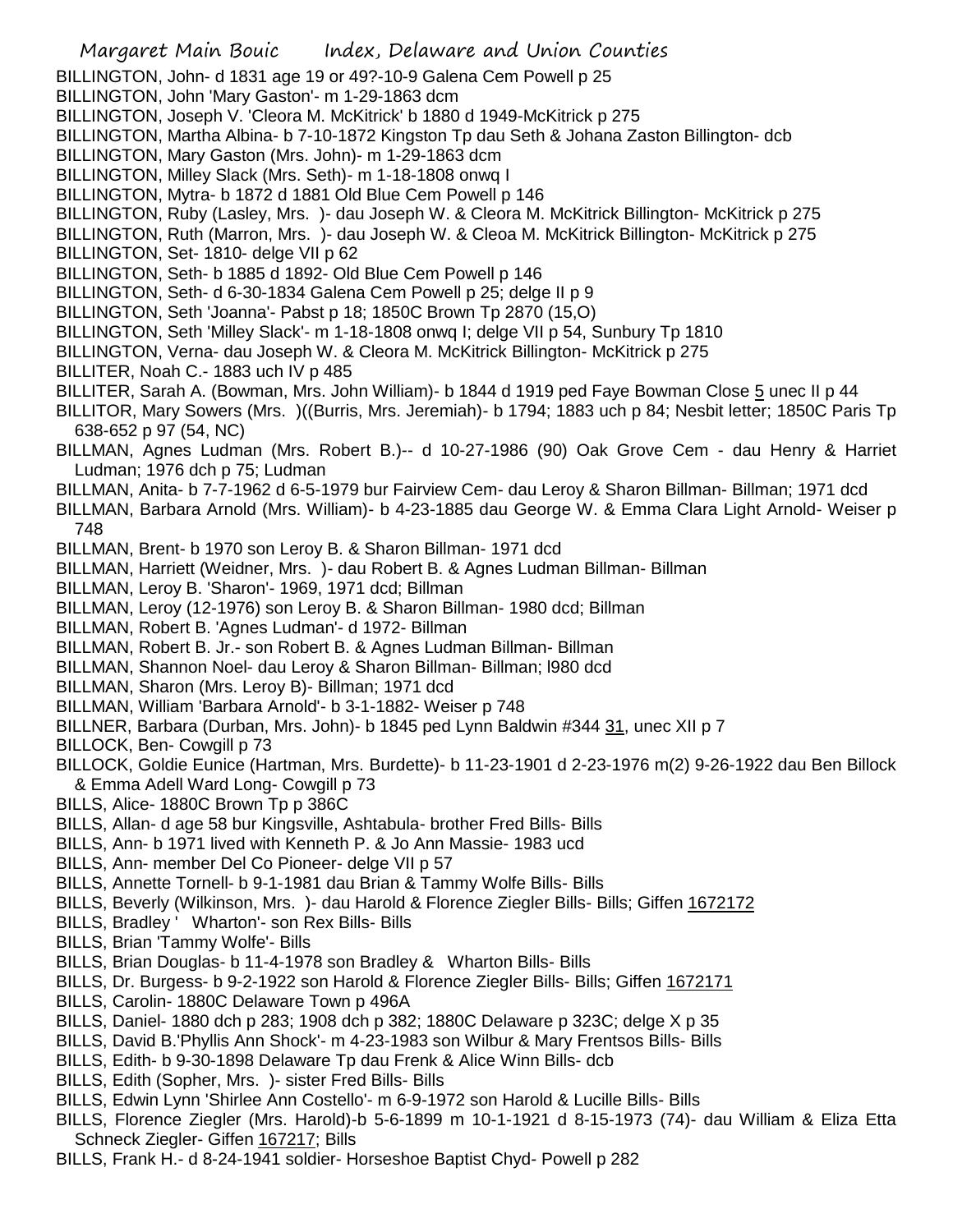- BILLS, Frank H. b 8-26-1895 Delaware Town twin son Charlie & Samantha Luke Bills- dcb
- BILLS, Fred 'Nellie Hatch'- m 3-23-1911 d 12-16-1962 Oak Grove Cem- Bills; 1976 dch p 136
- BILLS, Georgie E.- b 8-26-1895 Delaware Town twin dau Charlie & Samantha Luke Bills- dcb
- BILLS, Harold 'Florence Ziegler- son Fred Bills- Bills; Giffen (167217)
- BILLS, Harold 'Lucille'- m 8-17-1940 Bills
- BILLS, Harriet- 1850C Delaware Town 969 (7, Missouri)
- BILLS, Harriet M. (Maine, Mrs. William B.)-m 1-17-1865 Asp (1398)
- BILLS, Harry- brother Fred Bills- Bills
- BILLS, Nellie Hatch (Mrs. Fred)- m 3-23-1911 d 1-24-1967 Oak Grove Cem Bills
- BILLS, Harriet (Westerfield, Mrs. James)- m 10-3-1832 dcga p 58 Ohio St. Gaz.
- BILLS, Hattie (Swain, Mrs. )- sister Fred Bills- Bills
- BILLS, --(Burkey, Mrs. Paul)- sister Fred Bills- Bills
- BILLS, Jeanne Marie- dau Wilbur & Mary Frentsos Bills- Bills
- BILLS, Jennifer- b 1082 dau Bradley & Wharton Bills- Bills
- BILLS, Joe- son Harold & Lucille Bills- Bills
- BILLS, John F.- son Wilbur & Mary Frentsos Bills- Bills
- BILLS, Mark Alan- b 7-8-1984 son Bradley & Wharton Bills- Bills
- BILLS, Mary- 1870C Brown Tp 106-109 p 294 (30,O)
- BILLS, Mary Frentsos (Mrs. Wilbur)- Bills
- BILLS, Michael- sonWilbur & Mary Bills- Bills- engaged to Megan Bamberger
- BILLS, Miles- delge IX p 53, rape maker
- BILLS, Phillip Craig 'Phyllis Kay Munz'- m 10-115-1967 son Harold & Lucille Bills- Bills
- BILLS, Phyllis Ann Shock (Mrs. David B.)- m 4-23-1983- dau Kermit Shock Bills
- BILLS, Phyllis Kay Munz (Mrs. Phillip Craig)- m 10-15-1967- dau Clifford Munz- Bills
- BILLS, Rosanna Dixon (Mrs. William M.)- m 1-17-1859 dcm
- BILLS, Rubie E.- b 6-27-1888 Delaware Tp dau Frank & Allice Winn Bills- dcb
- BILLS, Samuel- delge IX p 34
- BILLS, Samuel,Jr.- delge IX p 34
- BILLS, William M. 'Rosanna Dixon'- m 1-17-1859 dcm; 1840C Berkshire Tp p 183
- BILLS, Ruby (Connadoll, Mrs. )- sister Fred Bills- Bills
- BILLS, Shirlee Ann Costello (Mrs. Edwin Lynn)- m 6-9-1972 dau Edward Costello- Bills
- BILLS, Tammy Wolfe (Mrs. Brian)- Bills
- BILLS, Wilbur 'Mary Frentsos'- son Fred Bills- Bills; 1976 dch p 135; delge VII p 31
- BILLS, Maj. William B. J.- d 6-10-1820 dcga p 12 Franklin Chronicle
- BILLUPS, Archie- son Arnold Sr. & Nellie Ramey Billups- Billup(s)
- BILLUPS, Arnold- son Arnold Sr. & Nellie Ramey Billups- Billups
- BILLUPS, Arnold Sr. 'Nellie Ramey'- d 7-2-1985 (89) bur Quincy, Ky- Billup(s)
- BILLUPS, Edith (Lowdenback, Mrs. )- dau Arnold Sr. & Nellie Ramey Billups- Billups
- BILLUPS, Ellen (Blankenship, Mrs. )- dau Arnold Sr. & Nellie Ramey Billups- Billups
- BILLUPS, Eugene- son Arnold Sr. & Nellie Ramey Billups- Billups
- BILLUPS, Fern M. (Fleck, Mrs. George T.)- m 2-1-1945 Billups; Fleck
- BILLUPS, Nellie Ramey (Mrs. Arnold Sr.)- d 10-24-1984 (93) bur Ky- Billups
- BILOF, Matilda Klatt (Mrs. )- dau Gustav & Eva Genther Klatt- Genther p 236
- BILSING, Cathy Lynn (Neja, Mrs. Timothy Paul)- m 5-10-1986- Bilsing
- BILSING, Colleen (Mrs. David)- Bilsing
- BILSING, David 'Colleen;- 1971 dcd; Bilsing
- BILSING, Elisabeth Ann- b 6-28-1976 dau David & Colleen Bilsing- Bilsing
- BILSING, Emma (Thomforde, Mrs. Henry)(Tatman, Mrs. )(MRs. Walter)- b 12-5-1905 Ger d 4-6-1991 (85) bur Union Cem- Bilsing
- BILSING, Frank- son Walter & Emma Bilsing- Bilsing
- BILSING, Rachel Kathleen- b 9-20-1979 dau David & Colleen Bilsing- Bilsing
- BILSING, Ruth Belt (Mrs. )- b 8-31-1900 d 8-8-1976 sister Ralph Belt bur Marion Cem- Belt; Bilsing
- BIMLEY, Betty Weiser (Mrs. Rolla)- dau Robert Milton & Nellie St. John Weiser- Weiser p 743
- BIMLEY, Rolla 'Betty Weiser'- Weiser p 743
- BINAU- unec V p 14 family of Rosemary Romine #73 un co gen soc
- BINAU, Christina Eiserling (Mrs. Peter Jr.)- ped Rosemary Koons Romnine 23 unec VI p 33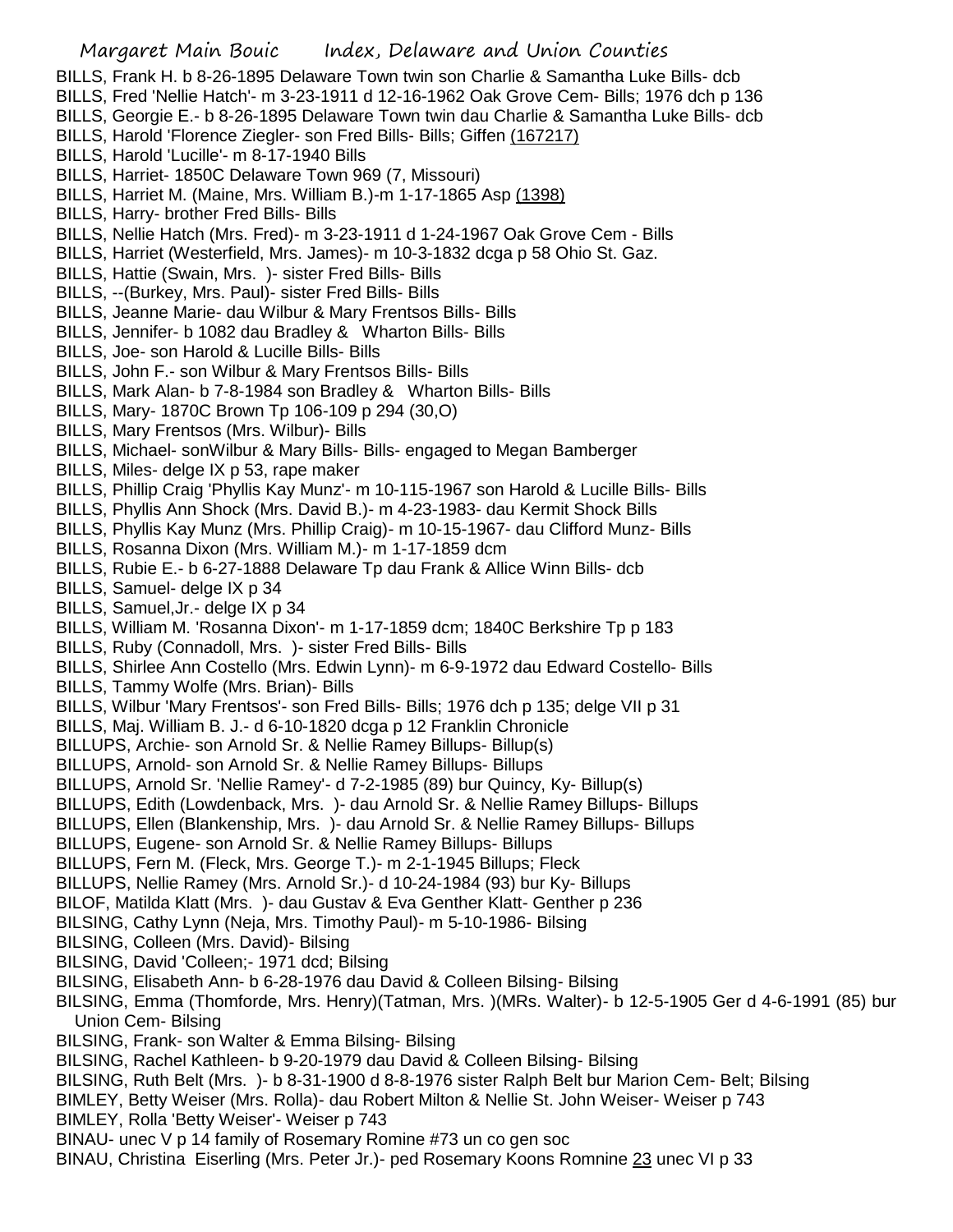BINAU, Ethel Lucy Cook (Coffey, Mrs. Earl H.)(Mrs. Herman)- b 10-15-1901 d 11-8-1990 (89) bur Marion- dau Lester & Ara Annie Laura Cook Binau- Binau

BINAU, Herman 'Ethel Lucy Cook'- d 1985 Binau

BINAU, Peter Jr. 'Christina Eiserling'- b 1828 d 1891 ped Rosemary Koons Romine 22

BINAU, Rosa L. (Krock, Mrs. Joseph Frederick)- b 1863 d 1915 dau Peter Jr. & Christina Eiserling Boinau- ped Rosemary Koons Romine 11- unec VI p 33

BINCE, Louisa A.-b 1823 d 8-28-1890 (67) b Md Oakdale Cem 557(91C), I p 160 (C-11)

BINCH, Dr. Brian 'Mary Lou Reinhard;- Binch

BINCH, Jan Meriden- b 6-1986 dau Dr. Brian & Mary Lou Reinhard Binch- Binch

BINCH, Mary Lou Rienhard (Mrs. Dr. Brian)- dau Edmund Reinhard- Binch

BINDER, Anna Maria (Zieher, Mrs. Johann Leonhard)- b 1732 d 1801- dcq Marguerite Hoffman Buxton 37

BINDER, Eva Margaretha (Mrs. Stephen)- d 1780- dcq Marguerite Hoffman Buxton 75

BINDER, Eva (Mrs. Hans George\_- dcq Marguerite Hoffman Buxton 151

BINDER, Friedrich- d 7-29-1863 (47y 13d) dbg p 16 Powell p 98; will dcw Bk 4 p 129(15); from Ger. naturalization 9-29-1858, delge VIII p 57

BINDER, Fredericka (Tafel, Mrs. John)(Mrs. Frederick)- m 12-8-1864 dcm- dcw Bk 4 p 129(15)

BINDER, Hans George 'Eva'- dcq Marguerite Hoffman Buxton 150

BINDER, Stephen 'Eva Margaretha'- b 1695 d 1771- dcq Marguerite Hoffman Buxton 74

BINEGAR, Jami Anne- dau Larry & Joanne Binegar- Binegar- engaged to Christopher Charles Bresnabar

BINEGAR, Joanne (Mrs. Larry)(WIlliams, Mrs. )- Binegar

BINEGAR, John 'Minnie Shigley'- Binegar

BINEGAR, Larry 'Joanne'- Binegar

BINEGAR, Martha (Huffman, Mrs. Reynold)- m 4-20-1940 dau John & Minnie Shifley Binegar- Binegar

BINEGAR, Mary- d 12-25-1994 dau John & Minnie Shigley Binegar- Binegar

BINEGAR, Mrs. M. E.- 1880C Delaware Town p 523C

BINEGAR, Minnie Shigley (Mrs. John)- Binegar

BINEGAR, J. Paul- d 1-3-1985 (73) brother Martha Binegar Huffman- Binegar

BINEGAR, Sarah (Ryan, Mrs.John)- unec IV p 30

BING, Anna V.- 1908 dch p 256

BING, H. M.- Sandusky p 1

BING, Judith (Mrs. William T.)- 1971 dcd

BING, Margaret- b 9-6-1904 Delaware Town dau H. M. & Elizabeth Morrison Bing- dcb

BING, Robert- son Marie A. Fisher Bell- Bell

BING, William T. 'Judith'- 1971 dcd

BINGAMAN, Arthur Ervin 'Mary May Reichenbach'- b 2-14-1908 m 12-24-1930- Weiser p 820

BINGAMAN, Barbara Joan (Dershem, Mrs. Simon Peter Jr.)- b 9-14-1938 m 5-22-1955

Weiser p 332

BINGAMAN, Dean Lear- b 9-10-1959 son Richard D. & Leah Bailey Bingaman- Weiser p 508

BINGAMAN, Dennis Eugene- b 11-10-1950 son Edwin Eugene & Mary Ellen Fulkroad Bingaman- Weiser p 317

BINGAMAN, Dora (Brungart, Mrs. William Henry)- b 3-22-1885 m 12-22-1906- Weiser p 610

BINGAMAN, Edwin Eugene 'Mary Ellen Fulkroad'- b 12-17-1928 m 3-26-1949- Weiser p 317

BINGAMAN, John Arthur- b 7-23-1959 son Ronald Irvin & Rose Marie Schultz Bingaman- Weiser p 820

BINGAMAN, Leah Bailey (Mrs. Richard D.)- b 5-17-1929 m 4-11-1948- Weiser p 508

BINGAMAN, Lear H. 'Nellie C. Weiser'- m 9-18-1925- Weiser p 508

BINGAMAN, Martha May Reichenbach (Mrs. Arthur Ervin)- b 1-28-1904 m 12-24-1930 dau Thomas Wesley & Jennie Irene Kneps Reichenbach- Weiser p 820

BINGAMAN, Mary Celesta (Koppenhaver, Mrs. Clayton Eugene)- b 12-17-1879 m 8-19-1903- Weiser p 299

BINGAMAN, Mary Ellen Fulkroad (Mrs. Edwin Eugene)- b 5-15-1932 m 3-26-1949 dau Bernard Allen & Esther Irene Hoy Fulkroad- Weiser p 317

BINGAMAN, Mende Lou- b 9-16-1957 dau Richard D. & Leah Bailey Bingaman- Weiser p 508

BINGAMAN, Nellie C. Weiser (Mrs. Lear H.)- b 5-9-1905 m 9-28-1925 dau Charles A. & Hannah E. Hauck Weiser- Weiser p 508

BINGAMAN, Pamela Kae- b 5-14-1951 dau Richard D. & Leah Bailey Bingaman- Weiser p 508

BINGAMAN, Pearl (Rick, Mrs. Paul Ammon)- b 5-22-1882- Weiser p 838

BINGAMAN, Peggy Ann- b 9-10-1949 d 5-12-1950 dau Edwin Eugene & Mary Ellen Fulkroad Bingaman-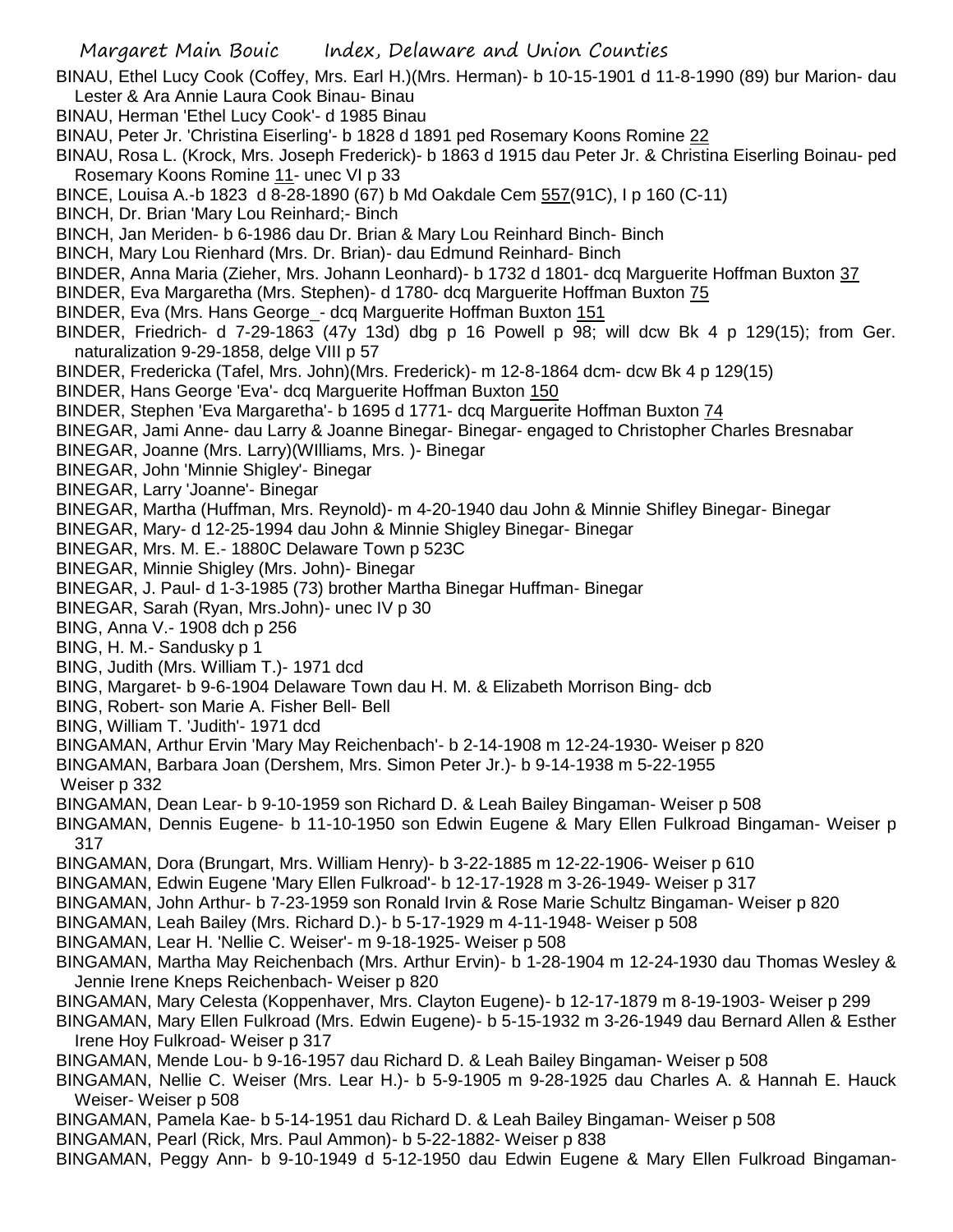Weiser p 317

BINGAMAN, Randy Edwin- b 8-10-1955 son Edwin Eugene & Mary Ellen Fulkroad Bingaman- Weiser p 317 BINGAMAN, Richard D. 'Leah Bailey'- b 8-22-1926 m 4-11-1948 son Lear H. & Nellie C. Weiser Bingaman-Weiser p 508

BINGAMAN, Richard Lee- b 12-30-1948 son Richard D. & Leah Bailey Bingaman- Weiser p 508

BINGAMAN, Robert Lee- b 5-12-1954 son Edwin Eugene & Mary Ellen Fulkroad Bingaman- Weiser p 317

BINGAMAN, Ronald Irvin- b 2-22-1955 son ronald Irvin & Rose Marie Schultz Bingaman- Weiser p 820

BINGAMAN, Ronald Irvin 'Rose Marie Schultz'- b 7-24-1934 m 1954 son Arthur Ervin & Martha May Reichenbach Bingaman- Weiser p 820

BINGAMAN, Rose Marie Schultz (Mrs. Ronald Irvin)- b 2-2-1937 m 1954- Weiser p 820

BINGAMAN, Wesley Howard- b 1-26-1957 son Ronald Irvin & Rose Marie Schultz Bingaman- Weiser p 820

- BINGER, Elizabeth (Longhenry, Mrs. )- dau Ulva Binger- Binger
- BINGER, Helen (Skinner, Mrs. )- dau Ulva Binger- Binger
- BINGER, Hope (Burton, Mrs. )- dau Ulva Binger- Binger
- BINGER, Richard- son Ulva Binger- Binger
- BINGER, Robert- son Ulva Binger- Binger
- BINGER, Ulva H.- d 10-14-1974 (93) bur Cambridge- Binger
- BINGHAM, ---(Carpenter, Mrs.C. W.)- dumch p 243

BINGHAM, ---(Tabor, Mrs. Freeman)- dau Joseh & Sarah Hagar Bingham- dumch p 243

BINGHAM, Annette- b 6-27-1963 dau Ferron Bartlett & Edda Harrison Bingham- McKitrick p 140

BINGHAM, Barbara (Mrs. Harry)- b 6-1852 1900C Claibourne Tp 110-118 p 5A (29, Irel, Irel, Irel) 7 ch 6 living

BINGHAM, Carroll Jeanne Weiser (Mrs. George Joseph)- b 8-22-1938 dauy George Wilson & Caroline Julia Weber Weiser- Weiser p 507

BINGHAM, Catherine (Ogden, Mrs. James E.)- m 6-11-1977- Bingham; Ogden

- BINGHAM, Cheryl Lynn- dau George Joseph & Carroll Jeanne Weiser Bingham- Weiser p 507
- BINGHAM, Clara Neel (Mrs. Rev. William S.)- dau John & Mary Dent Neel- opc 657
- BINGHAM, Darwin- b 1956 son Irene H. Bingham- 1980 dcd; Bingham
- BINGHAM, D. C.- dumch p 243
- BINGHAM, Edda Harrison (Mrs. Ferron Bartlett)- b 4-21-1935 dau William Duke & Flora Mamie Kidd Harrison-McKitrick p 140
- BINGHAM, Elaine- b 5-21-1956 Calif.- dau Ferron Bartlett & Edda Harrison Bingham- McKitrick p 140
- BINGHAM, Ferron Bartlett 'Edda Harrison'- b 3-29-1931 m 10-6-1954 son Frederick G. & Sarah Bartlett Bingham- McKitrick p 140
- BINGHAM, Frederick G. 'Sarah Bartlett'- McKitrick p 140
- BINGHAM, George Joseph 'Carroll Jeanne Weiser'- Weiser p 507
- BINGHAM, Glade F.- b 5-6-1955 d 9-18-1966 ch Ferron Bartlett & Edda Harrison Bingham- McKitrick p 140
- BINGHAM, H.- 1877 uca p 93; 1880c Claibourne Tp p 0211
- BINGHAM, Harry 'Barbara'- b 7-1849 1900C Claibourne To 110 p 5A (50, Irel, Irel, Irel) m 29y
- BINGHAM, Houston- b 5-1880 son Harry & Barbara Bingham- 1900C Claibourne Tp 110 p 5A (20,O,Irel,Irel)
- BINGHAM, Ireen- 1880C Milford 28 p 32 (20,Vt,Vt,Vt)

BINGHAM, Irene H.(Mrs.)- 1969, 1971, 1980 dcd; Bingham

BINGHAM, John- b 5-1884 son Harry & Barbara Bingham- 1900C Claibourne Tp 110 p 5A (16,O,Irel,Irel)

- BINGHAM, Joseph 'Sarah Hagar'- d age 86- dumch p 243
- BINGHAM, Lloyd Glen- b Wash. d 1966 son Ferron Bartlett & Edda Harrison Bingham- McKitrick p 140

BINGHAM, L. M.- 1880C milford 28 p 32 (35, VT,VT,VT)

BINGHAM, Lucius ' Janes'- Maugans Anc p 142

BINGHAM, Lynn Roy- b 6-8-1958 Md d 1966 son Ferron Bartlett & Edda Harrison Bingham- McKitrick p 140

- BINGHAM, Margaret (Parish, Mrs. William)- 1883 uch V p 645
- BINGHAM, Mary L. (Neal, Mrs. Daniel B.)- b 3-1-1830 m 1849 dau Joseph & Sarah Hagar Bingham- dumch p 243
- BINGHAM, Orin- 1835 m4n 18 #104 p 27 Brown Tp
- BINGHAM, Patrick- b 8-1878 son Harry & Barbara Bingham- 1900C Claibourne Tp 110-118 p 5B  $(21.0.1$ rel, $|rel\rangle$
- BINGHAM, Sarah Bartlett (Mrs. Frederick G.)- McKitrick p 140
- BINGHAM, Sarah Hagar (Mrs. Joseph) d age 73- dumch p 243
- BINGHAM, Sophia (Hunt, Mrs. Rev. John)- d 5-5-1884 (83) Fargo Cem Powell p 312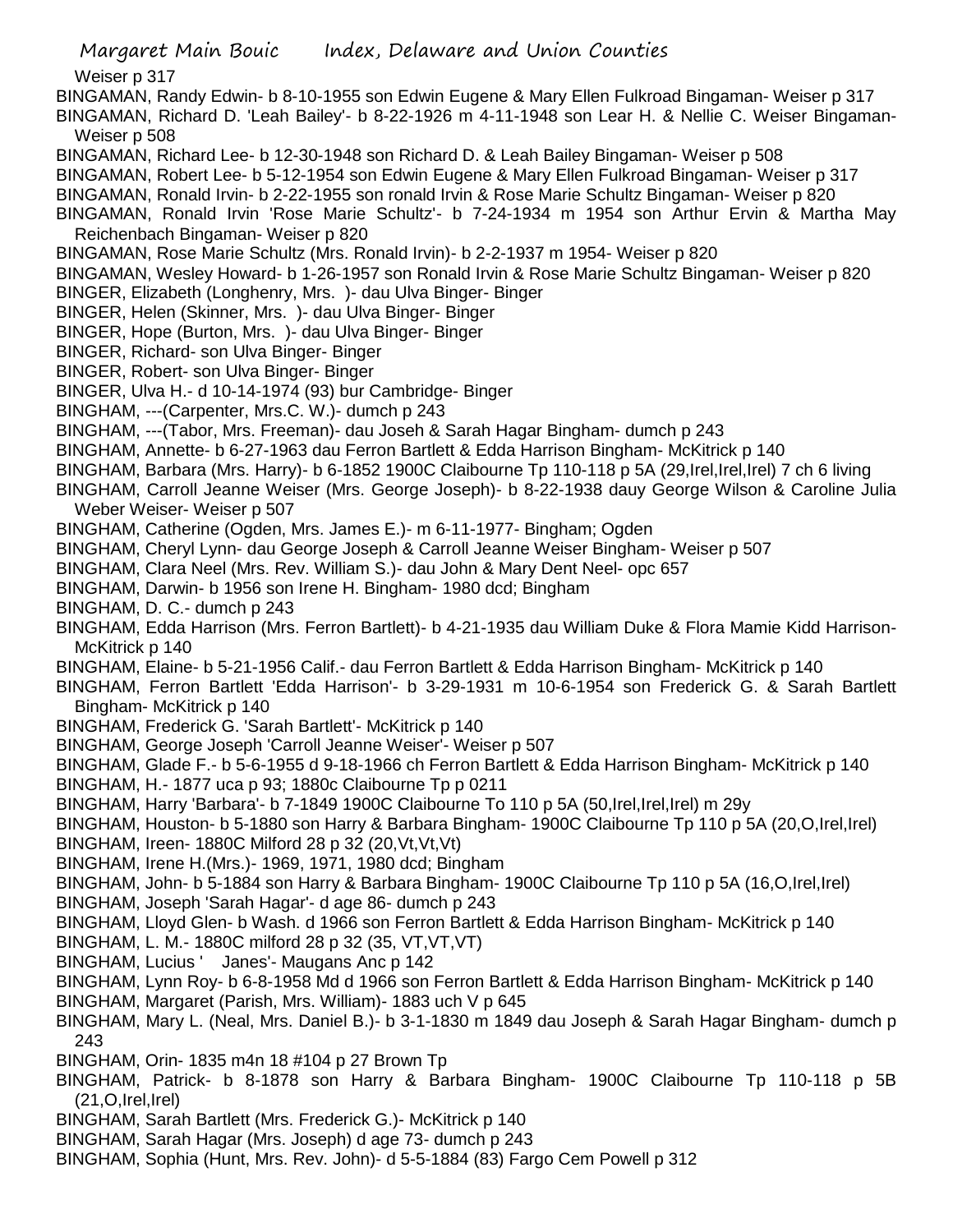- Margaret Main Bouic Index, Delaware and Union Counties BINGHAM, T. M.- 1880C Milford 28 p 32 (35,Vt,Vt,Vt) BINGHAM, Rev. William S. 'Clara Neel'- minister opc- son John & Sarah Kerr Bingham BINGLE, James W. 'Karen'- 1979 ucd BINGLE, Karen (Mrs. James W.\_- 1979 ucd BINGLE, Rebecca- b 1977 dau Rev. James W. & Karen Bingle- 1979 ucd BINGLEY, ---(Fryman, Mrs. Joseph) dau Ott & Mary Bingley- Bingley BINGLEY, Cara R. (Crfeamer, Mrs. )- dau Charles Guy Bingley- Bingley BINGLEY, Charles Allen- son Charles Guy Bingley- Bingley BINGLEY, Charles Guy 'Paula Somerlot'- b 5-3-1938 m 8-25-1990 d 4-5-1993 Prospect Cem- son Otto & Mary Ann Smith Bingley- Bingley BINGLEY, Donald- son Otto & Mary Ann Smith Bingley- Bingley BINGLEY, Gerald- son Otto & Mary Ann Smith Bingley- Bingley BINGLEY, James- unec IX p 15 BINGLEY, Jeffrey Dean- son Charles Guy Bingley- Bingley BINGLEY, Mary Ann Smith (Mrs. Otto)- Bingley BINGLEY, Ott 'Mary'- d 12-1-1972 bur Prospect - Bingley BINGLEY, Paula Somerlot (Mrs. Charles Guy)- m 8-26-1900- Bingley BINGLEY, Rickey- son Ott & Mary Bingley- Bingley BINGLEY, Shirley (Fryman, Mrs. Joseph)- dau Otto & Mary Ann Smith Bingley- Bingley BINGLEY, Wayne- son Ott & Mary Bingley- Bingley BINGMAN, Andrew- b 1987 son David & Bonnie Bingman- 1991 ucd BINGMAN, Austin- son Max C. & Joy Bingman- Bingman; 1991 ucd BINGMAN, Bonnie (Mrs. David)- 1991 ucd BINGMAN, Brandon- b 1981 son Max & Joy Bingman- Bingman BINGMAN, Christopher- b 1984 son Max & Joy Bingman- Bingman BINGMAN, Damon- son Max C. & Joy Bingman- Bingman ; 1991 ucd BINGMAN, David B. 'Deborah M.- 1979, 1981, 1983 ucd BINGMAN, David 'Bonnie'- 1991 ucd BINGMAN, Deborah M. (Mrs. David B.)- 1979, 1981, 1983 ucd BINGMAN, Florence- 1880C Paris Tp p 098A BINGMAN, Hannah (Hammel, Mrs. Isaac)- b 1837 d 1887 ped Nina Rausch Boerger 31 unec II p 38 BINGMAN, Joy (Mrs. Max C.)- m 1-24-1976- 1991 ucd; Bingman BINGMAN, Leo 'Leona M.'- Bingman BINGMAN, Leona M.Conaway (Mrs. Leo)- d 7-18-1967 bur Glendale, Cardington- Bingman BINGMAN, Max C.'Joy'- m 1-24-1970- Bingman; 1991 ucd BINGMAN, Paula Somerlot (Mrs. Charles Guy)- Bingman BINGMAN, Stacia- dau Max C. & Joy Bingman- Bingman; 1991 ucd BINGOOD, Jenny L.- 1979 ucd BINIGER, Mary (Chapman, Mrs. Thomas)- m 1-30-1823 Madison Co unec IV p 63 BININGER, Catherine Marie (Mrs. Phillip)- dau Edward Ethbert & Lena Breidenbach Evans- b 6-29-1912 m 3-6-1945- Weiser p 88 BININGER, Phillip 'Catherine Marie Evans- b 10-21-1899- Weiser p 88 BINION, Michael D.- 1980 dcd BINKHORST, Dr. John L. 'Louella'- Binkhorst; 1976 dch p 297 BINKHORST, Louella (Mrs. Dr. John L.)- Binkhorst BINKHORST, Nora () dau Dr. John L. & Louella Binkhorst- Binkhorst BINKLEY, Alice Louise- b 8-5-1929 dau Floyd & Mary Viola Jones Binkley- Maugans Anc p 64 BINKLEY, Alvera Sylvia Wilkinson (Mrs. Charles R.)- m 1-17-1970 dau Arthur Wilkinson- 1971 dcd BINKLEY, Charles R.'Alvera Sylvia Wilkinson'- m 1-17-1970 son Walther F. & Roberta Binkley- Binkley; 1969, 1971 dcd BINKLEY, Connie (Earith, Mrs. )- dau Donald L. Binkley- Binkley BINKLEY, David 'Rosella Ridge'- m 2-23-1963 dau Paul D. Ridge- Binkley BINKLEY, Donald L. 'Janet'- d 7-11-1986 (63)- Binkley BINKLEY, Edward- son Edward & Susan Martin Binkley- Binkley BINKLEY, Edward 'Susan Martin'- Binkley
	- BINKLEY, Floyd 'Mary Viola Jones'- b 10-28-1891 Maugans Anc p 64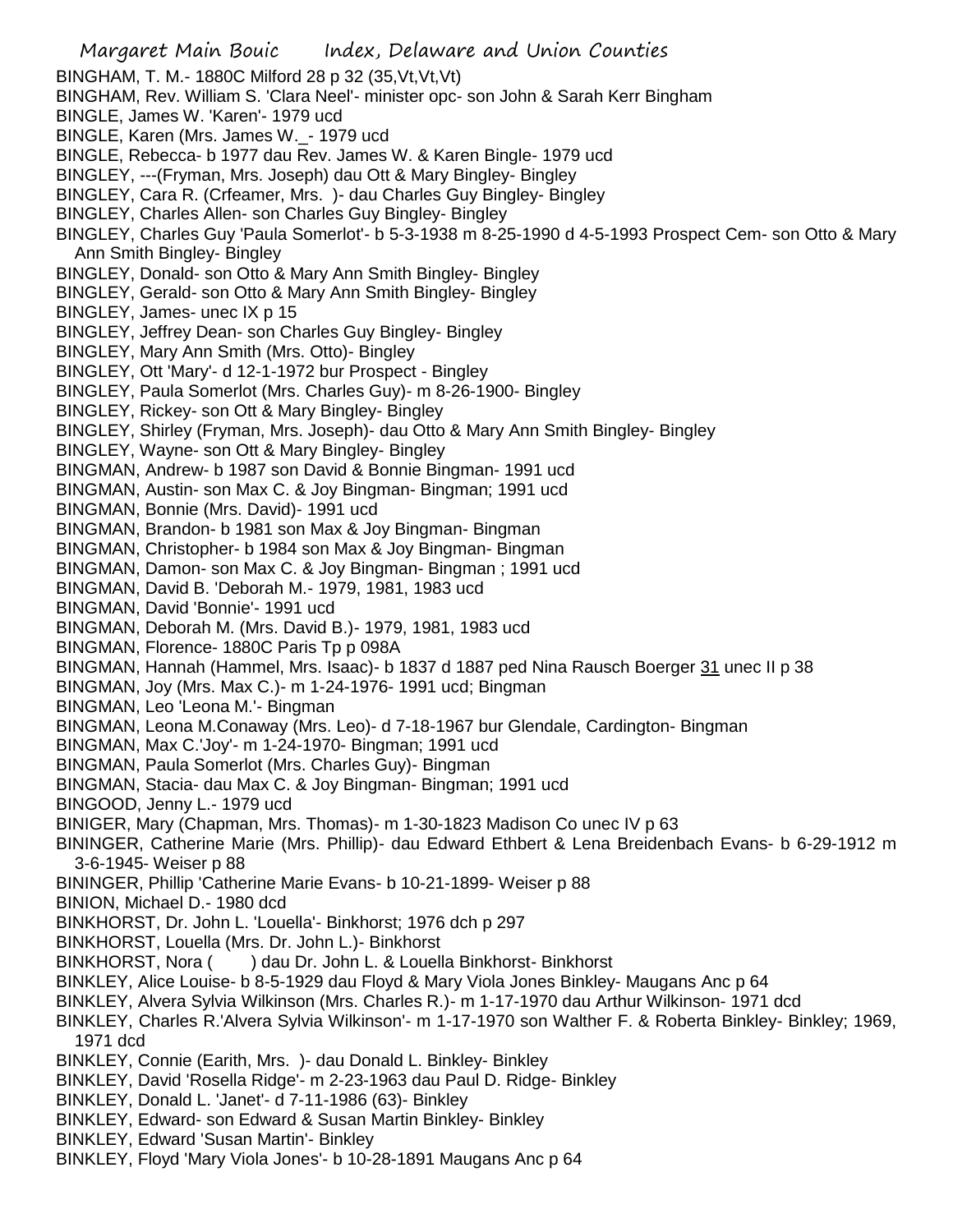- BINKLEY, Jacob- delge IV p 56
- BINKLEY, Jacob Arthur'Nourman Webber'- d 1974- Binkley
- BINKLEY, Janet (Mrs. Donald L.)- Binkley
- BINKLEY, Margaret Decker (Mrs. Robert M.)- m 11-30-1972- Binkley
- BINKLEY, Mary Viola Jones (Mrs. Floyd)- b 8-29-1890 dau Iverson & Sarah Alice Hause Jones- 1883 uch V p 64
- BINKLEY, Mike- son Donald L. Binkley- Binkley
- BINKLEY, Mildred Virginia- b 7-7-1924 dau Floyd & Mary Viola Jones Binkley- Maugans Anc p 64
- BINKLEY, Nayna (Phipps, Mrs. Bob)- dau Walther F. & Roberta Binkley- Binkley
- BINKLEY, Nourma Webber (Mrs. Jacob Arthur)- b 4-21-1888 d 3-6-1987 bur Dunkirk dau Samuel & Rhoda Sampson Webber- 1979, 1981, 1983 ucd; Binkley
- BINKLEY, Orchie May (Work, Mrs. Carl)- dau Walther F. & Robert Binkley- Binkley
- BINKLEY, Richard- son Walter F. & Roberta C. Binkley- 1961 dcd (16)
- BINKLEY, Richard H.- son Adam Binkley- Binkley
- BINKLEY, Robert- son Floyd & Mary Viola Jones Binkley- 1883 uch V p 64
- BINKLEY, Robert M. 'Margaret Decker'- b 1-14-1918 m 11-30-1972 d 9-25-1979 son Edward & Susan Martin Binkley- Binkley
- BINKLEY, Roberta (Mrs. Walther F.)- Binkley; 1961, 1969, 1971 dcd
- BINKLEY, Rosella Ridge (Mrs. David\_- m 2-23-1963 dau Paul D. Ridge- Binkley
- BINKLEY,Susan Martin (Mrs. Edward)- Binkley
- BINKLEY, Walter H.- son Walther F. & Roberta Binkley- Binkley
- BINKLEY, Walter T. 'Roberta'- d 4-8-1974 (64) cremated son Adam Binkley- 1961, 1969, 1971 dcd; Binkley
- BINNAGER, Hannah Heppelgesser (Mrs. John)- m 9-14-1815 Madison Co- unec IV p 22
- BINNAGER, John 'Hannah Heppelgesser'- m 9-14-1815 Madison Co- unec IV p 22
- BINNEGAR, Ann R. (Acres, Mrs. James)- m 4-29-1827 Madison Co unec V p 27
- BINNEY, Elizabeth (Lumbert, Mrs. Thomas)- m 4-5-1721- Powers Pat p 115
- BINN, Zarilin- Ekelberry ledger- delge X p 52
- BINNS, Charles D.- delge V p 57, VI p 27, 41. IX p 43 query; VIII p 17 query Hannah Wooden
- BINNS, Edna Tyler Howison (Mrs. Joseh H. Mann)- dau Edward Tyler & Margaret B. Shearer Howison-Howison621
- BINNS, Joseph H. Mann 'Edna Tyler Howison'- Howison(621)
- BINNS, Peggy Margaret (Head, Mrs. Joseh H.)- dau Joseph H. Mann & Edna Tyler Howison Binns-Howison1428
- BINNS, Norma Jean (Hummell, Mrs. Doyle Edward)- b 1-17-1930 m 6-25-1949- Weiser p 666
- BINSLEY, see Bensley
- BINTZ, Medden L.- b 1823 Tuscarawas Co O.- d 5-21-1889 Oakdale Cem I p 160 (C-11)
- BINUS, Charles W.- uccp p 16 (1834)
- BIONDI, Amy- b 1969 dau Robert J. & Christina M. Biondi- 1979, 1981, 1983 ucd
- BIONDI, Christina M. (Mrs. Robert J.)- 1979, 1981, 1983, 1991 ucd
- BIONDI, Joanne- b 1967 dau Robert J. & Christina M. Biondi-1979, 1981, 1983 ucd
- BIONDI, Robert J. 'Christina M.'-1979, 1981, 1983, 1991 ucd
- BIRATSIS, C.- 1980 dcd
- BIRCE, David 'Sarah'- dbg p 17
- BIRCE, Fidelia M.- d 9-30-1828 (3y 9m) dau David & Sarah Bierce- dcg p 17
- BIRCE, Sarah (Mrs. David)- dcg p 17
- BIRCE, Winslow- heir of William Moses- dcw Bk 1 p 108
- BIRCH, Almira (Vanbrimmer, Mrs. Jacob)(Smith, Mrs. Nehemiah)- 1908 dch p 793; dumch p 239, 240, 358
- BIRCH, Adroyal- ch Harmon & Alvira Birch- 1850C Marlborough Tp 73 (7,O)
- BIRCH, Alvira (Mrs. Harmon)- 1850C Marlborough Tp 73 (34, NY)
- BIRCH, Benjamin W.- b 10-23-1872 Marlborough Tp son Ararut & Eliza Olds Birch- dcb
- BIRCH, Carolin- 1880C jerome Tp p 148A
- BIRCH, Clint- Birch
- BIRCH, D.- 1980 dcd
- BIRCH, Dr. Edward E. 'Suzanne'- Birch
- BIRCH, Electa (Foust, Mrs. Jonas)- dau Adriel & Hannah Chase Birch- m 3-30-1837 dcm; dumch p 239
- BIRCH, George- 1850C Brown Tp 2980 (18,O)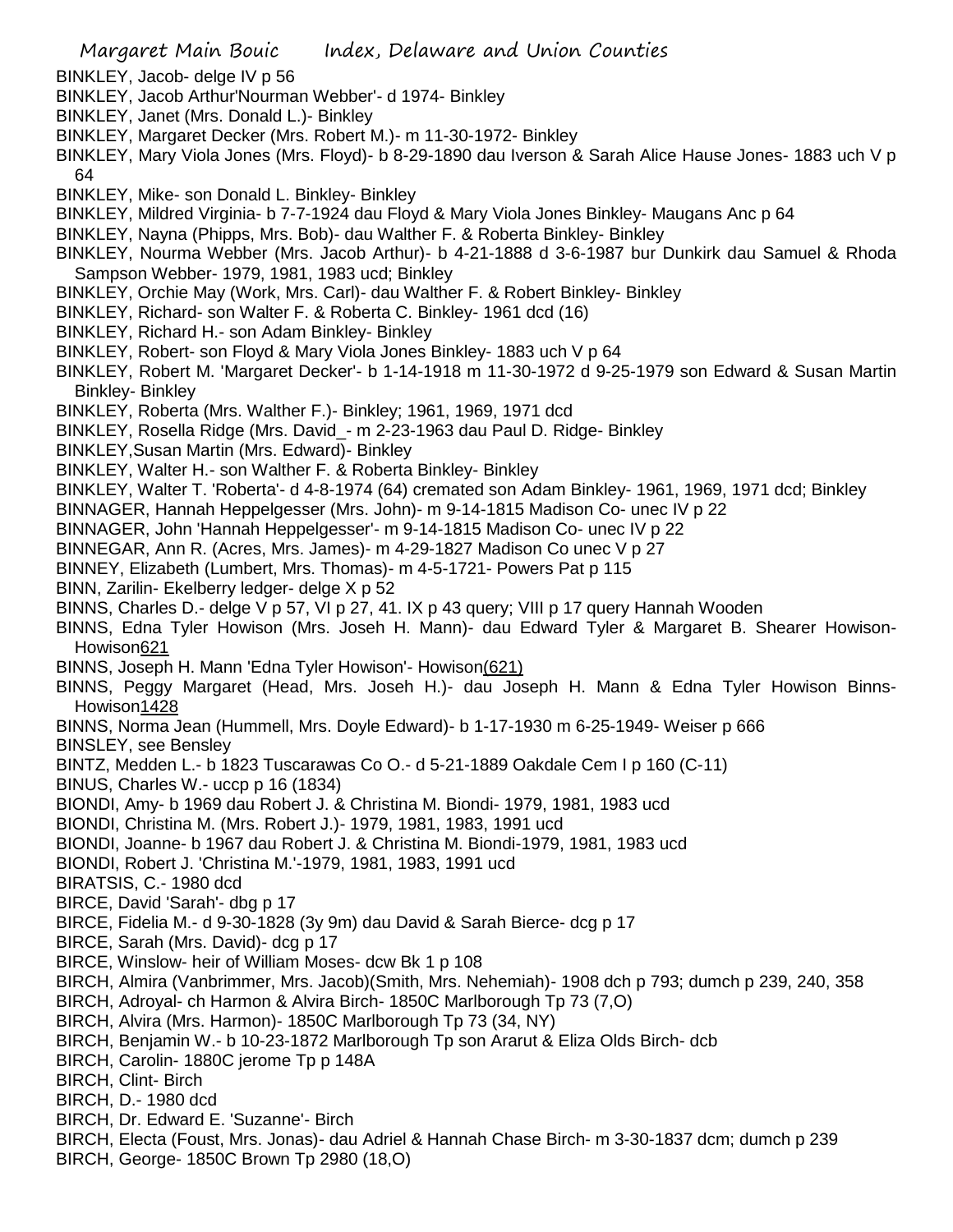- BIRCH, Hannah- dau Harmon & Alvira Birch- 1850C Marlborough Tp 73 (3,O)
- BIRCH, Hannah Chase (Mrs. Adriel)(Luellen, Mrs. Phillip)- dumch p 239
- BIRCH, Harmon'Alvira'- 1850C Marlborough Tp 73 (34, NY)
- BIRCH, Harold H.- 1980 dcd
- BIRCH, Hattie E. (Ingraham, Mrs. Levert J.)- Nash p 274
- BIRCH, Herman- son Adriel & Hannah Chase Birch- dumch p 239, 240
- BIRCH, Iva M. (Bell, Mrs. )- sister Clint Birch- Bell
- BIRCH, Maria (Dutcher, Mrs. William)- m 5-20-1839 dcm
- BIRCH, Mary Case (Waggaman, Mrs. Russell)(Mrs. Ray)- d 5-23-1981 (62) bur Tampa- sister of James Case-**Birch**
- BIRCH, Melinda (Bishop, Mrs. Elijah)- m 10-6-1838 dcm; dau Adriel & Hannah Chase Birch- dumch p 239; 1880 dch p 785; Mlb p 147
- BIRCH, Michele- dau Dr. Edward E. & Suzanne Birch- Birch
- BIRCH, Ray 'Mary Case'- d 1976- Birch
- BIRCH, Robert V.- b 9-20-1880 Marlborough Tp son a. R. & Eliza Olds Birch- dcb
- BIRCH, Sally (Willey, Mrs. Arthur J.)- m 6-21-1899 d 6-24-1958- Weiser p 33
- BIRCH, Sinah E. Posey (Mrs. )(Howison, Mrs. William G.)- m 5-7-1833; d 6-10-1884- Howison(39)
- BIRCH, Suzanne (Mrs. Dr. Edward E.)- Birch
- BIRCH, Yvette- dau Dr. Edward E. & Suzanne Birch- Birch
- BIRCHARD, Clara Jane (Walker, Mrs. Clarence Chester)- b 1897 d 1966 dau Thomas Jefferson & Katharina Fredricka Jensen Birchard- ped Rebecca Walker #1493 unec IX p 20
- BIRCHARD, Cyrus- Powers Pat p 186, 187
- BIRCHARD, Capt. Daniel- Powers Pat p 186
- BIRCHARD, Elias- grandfather Cyrus Birchard- Powers Pat p 186
- BIRCHARD, Eliza Jane Russell Sadler (Mrs. George Washington)- b 1822 d 1887 ped Rebecca Waler #149 unec IX p 10
- BIRCHARD, George Washington 'Eliza Jane Russell Sadler'- b 1816 d 1882 ped Rebecca Walker #14912 unec IX p 20
- BIRCHARD, Katharina Fredricka (Mrs. Thomas Jefferson)- b 1871 d 1941 dau Thomas & Mary C. Anderson Jensen- ped Rebecca Walker #1497- unec IX p 20
- BIRCHARD, Matthew- 1883 III p 369
- BIRCHARD, Sardis- 1976 dch p 30, 31, 66 brother Sophia Hays; Sunbury p 142
- BIRCHARD, Sophia (Hayes, Mrs. Rutherford B.)- Powers Pat p 186; Sunbury p 142
- BIRCHARD, Thomas Jefferson 'Katharina Fredericka Jensen'- b 1860 d 1920 son George Washington & Eliza Jane Russell Sadler- ped Rebecca Walker #1496- unec IX p 20
- BIRCHEM, Crystal Lynn Waddell (Mrs. Jon D.)- m 6-20-1964 dau Paul Waddell- Birchem
- BIRCHEM, Jon D. 'Crystal Lynn Waddell'- m 6-20-1964 d 2-27-1967 (22) bur Prospect son William & Donna Birchem- Birchem
- BIRCHEM, Jon Michael- son Jon D. & Crystal Birchem- Birchem
- BIRCHER, Arleen (Siders, Mrs. )- dau Ira L. Bircher- Bircher
- BIRCHER, Emery L.- Bircher
- BIRCHER, Ira L.- d 2-23-1978 (61) bur Gahanna- son Emery L. Bircher- Bircher
- BIRCHETT, Richard- Nash p 107
- BIRCHFIELD,- family Thomas Longberry un co gen soe #172 unec VI p 14
- BIRCHFIELD, Angela D. Hamilton (Mrs. Johnny L.)- m 6-20-1992 dau Dennis L. Hamilton- Birchfield
- BIRCHFIELD, Anna Lee (Kelley, Mrs. Martin)- dau Thomas & Marie Birchfield- Birchfield
- BIRCHFIELD, Baley- son Otho Birchfield- Birchfield
- BIRCHFIELD, Barbara Ann (Viars, Mrs. Kay)- dau George William & Katherine Belle Truesdell Birchfield-**Birchfield**
- BIRCHFIELD, Barbara A. Sparks (Mrs. Richard N.)- dau Harold Sparks- 1969, 1971, 1980 dcd; Birchfield
- BIRCHFIELD, Bonnie Lee Moore (Mrs. John D.)- m 7-22-1969 div.- Birchfield
- BIRCHFIELD, Carl- son Otho Birchfield- Birchfield
- BIRCHFIELD, Carl Sigler 'Pearl Vav Vlerah'- b 7-17-1897 m 10-7-1929 d 5-22-1964 son James Calvin & Mary E. McKean Birchfield- ped Paul Michael Longberry 10; delge II p 25
- BIRCHFIELD, Carmel (Mrs. Franklin)- 1967, 1971 ucd
- BIRCHFIELD, Carolyn- dau Otho Birchfield- Birchfield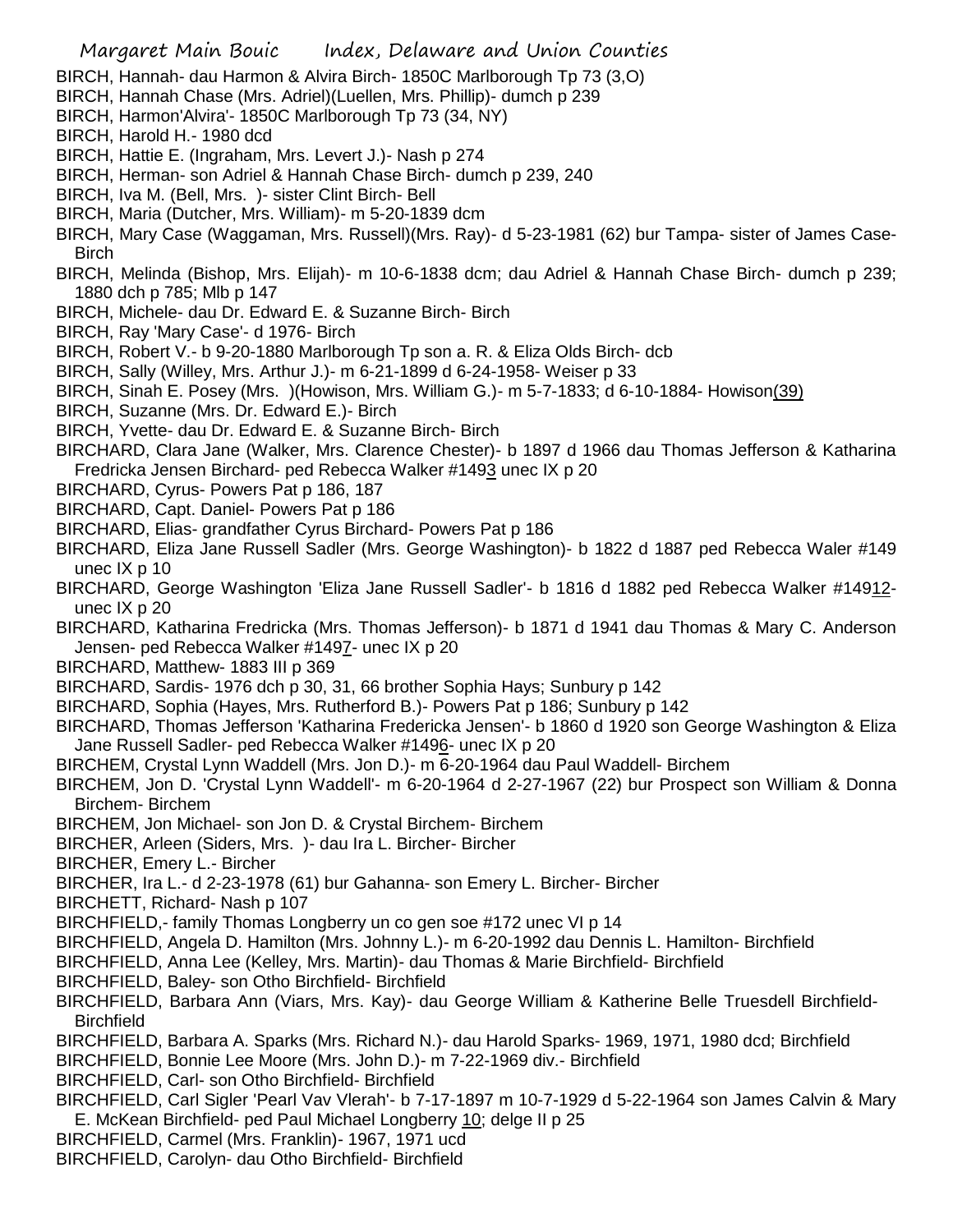- Margaret Main Bouic Index, Delaware and Union Counties BIRCHFIELD, Charles 'Virginia- 1971 dcd, 1973 ucd BIRCHFIELD, Charles- b 1953 son Charles & Virginia Birchfield- 1971 dcd BIRCHFIELD, Charles- son Onie Everett & Mildred Christian Birchfield- Birchfield BIRCHFIELD, Charles Robert 'Linda'- d 4-2-1971 (29) bur Radnor Cem- son Otho Birchfield- Birchfield BIRCHFIELD, Charles T. 'Edna M'- b 1925 Oakdale Cem II p 110 (K-R1-14) BIRCHFIELD, Charles T.- 1973, 1983 ucd BIRCHFIELD, Charles- son Thomas & Marie Birchfield- Birchfield BIRCHFIELD, Cheryl Lynn Knauber (Mrs. Richard Nolen,Jr)- m 10-8-1988 dau Roger & Mary Knauber-**Birchfield** BIRCHFIELD, Connie- b 1959 dau Franklin & Carmel Birchfield- 1967, 1971, 1973 ucd BIRCHFIELD, Craig- son Robert & Laura G. Roller Birchfield- Birchfield BIRCHFIELD, Dale- son Otho Birchfield- Birchfield BIRCHFIELD, David Wayne 'Teresa Ann Steed'- m 6-19-1977 son Robert & Laura G. Roller Birchfield-**Birchfield** BIRCHFIELD, Don- son Otho Birchfield- Birchfield BIRCHFIELD, Donna- b 1964 dau Franklin & Carmel Birchfield- 1967, 1971, 1973 ucd BIRCHFIELD, Donna- du Robert & Laura G. Roller Birchfield- Birchfield BIRCHFIELD, Dora (Phillips, Mrs. Everette)- dau Thomas & Marie Birchfield- Birchfield BIRCHFIELD, Dorothy (Wolfe, Mrs. Theodore)- dau Thomas & Marie Birchfield- Birchfield BIRCHFIELD, Earl 'Becky'- son George William & Katherine Belle Truesdell Birchfield- Birchfield BIRCHFIELD, Edna M. (Mrs. Charles T.)- b 8-26-1929 Delaware, d 1978 Oakdale Cem II p 110 (K-R1-14); **Birchfield** BIRCHFIELD, Ercel (Baldwin, Mrs. Thomas)- dau Thomas & Marie Birchfield- Birchfield Birchfield, Faith (Reed, Mrs. Ralph)- dau Thomas & Marie Birchfield- Birchfield BIRCHFIELD, Flora (Warner, Mrs. )- dau Garrison & Florence Hughes Birchfield- Birchfield BIRCHFIELD, Florence Hughes (Mrs. Garrison)- Birchfield BIRCHFIELD, Florence Schillinger (Mrs. Okie N.)- d 1-19-1986 (80) bur Green Mound; Birchfield; 1961, 1969, 1971, 1980 dcd BIRCHFIELD, Franklin 'Carmel''Sue'- 1967, 1971, 1973 ucd BIRCHFIELD, Garrison 'Florence Hughes'- Birchfield BIRCHFIELD, George 'Sarah'- Birchfield BIRCHFIELD, George- son Thomas & Marie Birchfield- Birchfield BIRCHFIELD, George William 'Katherine Belle Truesdell'- m 2-6-1945- Birchfield; 1967, 1971, 1975 ucd BIRCHFIELD, Hazel (Cox, Mrs. Ben)- dau Thomas & Marie Birchfield- Birchfield BIRCHFIELD, James Calvin 'Mary E. McKean'- b 6-8-1860 m 6-5-1887 d 11-4-1904 ped Paul Michael Longberry 20; delge II p 25 BIRCHFIELD, Jason Edward- b 10-26-1980 son David & Teresa Steed Birchfield- Birchfield BIRCHFIELD, -- (McCoard, Mrs. )- dau Onie Everett & Mildred Christian Birdhfield- Birchfield BIRCHFIELD, Jeffrey 'Vicky'- b 1960- son George William & Katherine Belle Truesdell Birchfield- Birchfield; 1967, 1971, 1975 ucd BIRCHFIELD, Jenny L. Earls (Mrs. William S.)- m 9-1-1985 dau Charles a. & Judy K. Van Gundy Earls-Birchfield; Van Gundy BIRCHFIELD, Jerry- son Orie E. Birchfield- Birchfield BIRCHFIELD, Joe D.- b 7-9-1958 d 12-14-1985 son Richard N. & Barbara A. Sparks Birchfield- Birchfield
- BIRCHFIELD, John- b 1965 son Franklin & Carmel Birchfield- 1967, 1971, 1973 ucd
- BIRCHFIELD, John D.'Bonnie Lee Moore'- b 1951 m 7-22-1969, div- son George William & Katherine Belle Truesdell Birchfield- Birchfield; 1967, 1971 ucd
- BIRCHFIELD, Johnny L. 'Angela D. Hamilton'- m 6-20-1992 son John D. Birchfield- Birchfield
- BIRCHFIELD, Joseph- b 7-9-1958 d 12-15-1985 bur Radnor- son Richard N. & Barbara Sparks Birchfield-1969, 1971, 1980 dcd
- BIRCHFIELD, Joyce (Edmonds , Mrs. )- dau Otho Birchfield-Birchfield
- BIRCHFIELD, Katherine/Kathryn Belle Truesdell(Mrs. George William)- m 2-6-1945- Birchfield; 1967, 1971, 1975 ucd
- BIRCHFIELD, Kathy (Mrs. Richard)- 1971 dcd
- BIRCHFIELD, Laura G. Roller (Mrs. Robert)- b 3-18-1934 Columbus d 6-2-1989 (55) Prospect Cem- dau George U. & Fern E. Wheeler Roller- Birchfield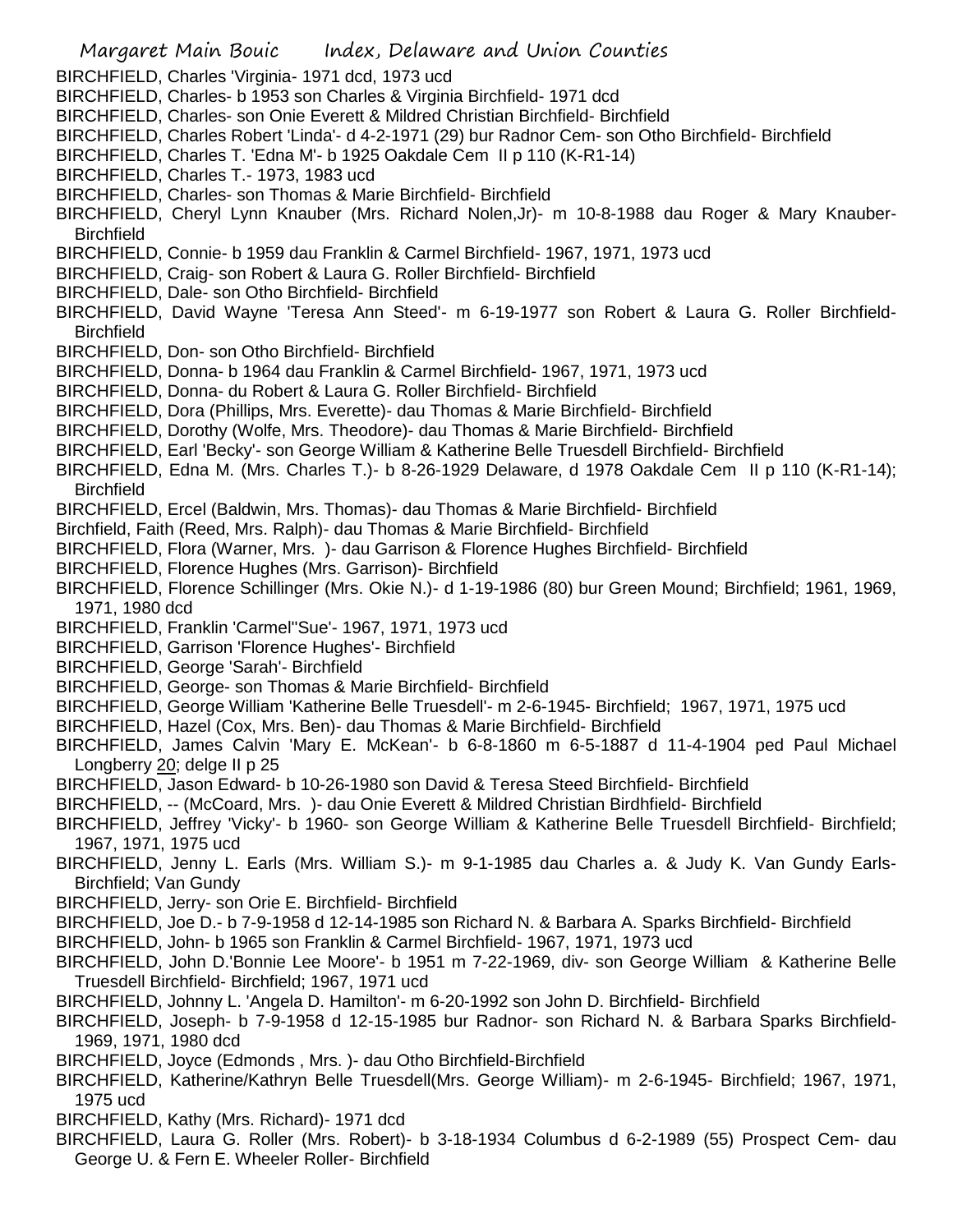- Margaret Main Bouic Index, Delaware and Union Counties
- BIRCHFIELD, Linda (Mrs. Charles Robert)- Birchfield
- BIRCHFIELD, Linda (Horn, Mrs. )- dau Robert & Laura G. Roller- Birchfield
- BIRCHFIELD, Linda Hurt (Grubb, Mrs. Steve)- dau George William & Katherine Belle Truesdell Birchfield-**Birchfield**
- BIRCHFIELD, Linda K.- 1961 ucd
- BIRCHFIELD, Linda (Eastwood, Mrs. )- dau Onie E. & Mildred Christian Birchfield- Birchfield
- BIRCHFIELD, Lisa (Canter, Mrs. Eric)- b 1962- dau George William & Katherine Belle Truesdell Birchfield-Birchfield; 1967, 1971, 1975 ucd
- BIRCHFIELD, Loretta (Hughes, Mrs. )- dau Otho Birchfield- Birchfield
- BIRCHFIELD, Maire (Bumgarner, Mrs. Elbert)- dau Thomas & Marie Birchifeld- Birchfield
- BIRCHFIELD, Marie (Mrs. Thomas-) Birchfield
- BIRCHFIELD, Marion- son Orie E. Birchfield- Birchfield
- BIRCHFIELD, Mark- b 1969 son William E. & Rebecca L. Birchfield- 1979, 1983 ucd
- BIRCHFIELD, Martha- dau Otho Birchfield- Birchfield
- BIRCHFIELD, Marvin E.- son Orie E. Birchfield- Birchfield
- BIRCHFIELD, Mary E. McKean (Mrs. James Calvin)- b 10-8-1870 m 6-5-1887 ped Paul Michael Longberry 21; delge II pp 25
- BIRCHFIELD, Mary (Martin, Mrs. )- dau Okie Nolan Birchfield- Birchfield
- BIRCHFIELD, Mildred Christian (Mrs. Onie E.)- Birchfield
- BIRCHFIELD, Nathan- b 1968(9)- son Richard N. & Barbara A. Birchfield- 1969, 1971, 1980 dcd
- BIRCHFIELD, Neal Spencer- b 11-2-1985 son David Wayne & Teresa Ann Steed Birchfield- Birchfield
- BIRCHFIELD, Oakie Nolan 'Florence H. Schillinger'- b 6-23-1911 d 2-3-1993 (81) Green Mound Cem -son George & Sarah Birchfield- Birchfield; 1961, 1969, 1971, 1980 dcd
- BIRCHFIELD, Onie Everett 'Mildred Christian'- b 7-6-1914 d 2-18-198- bur Ariz- son George E. & Sarah Birchfield- Birchfield
- BIRCHFIELD, Orie E. 'Marietta Zieg'- d 8-8-1965 (58) bur Greenfield Cem- son George & Sarah Birchfield-**Birchfield**
- BIRCHFIELD, Otho- Birchfield
- BIRCHFIELD, Patricia dau Otho Birchfield- Birchfield
- BIRCHFIELD, Patricia Ann (Cox, Mrs. Kenneth Dale)- m 7-28-1962 dau Okie Birchfield- Birchfield; Cox, Graham (1445116); 1961 dcd (16)
- BIRCHFIELD, Pearl Van Vlerah (Sigler, Mrs. Carl)- b 1-1-1910 m 10-7-1929 d 6-6-1959 dau John & Lillie Viola Bartley Van Vlerah- ped Paul Michael Longberry 11; delge p 25
- BIRCHFIELD, Rebecca Lee Mapes (Mrs. William Earl)- m 1-13-1968 dau Leland Mapes 1979, 1983 ucd; **Birchfield**
- BIRCHFIELD, Richard N. Jr.'Cheryl Lynn Knauber'- b 1963(4) m 10-8-1988- son Richard N. & Barbara A. Birchfield- 1969, 1971, 1980 dcd; Birchfield
- BIRCHFIELD, Richard 'Kathy'- 1971 dcd
- BIRCHFIELD, Richard N.'Barbara A. Sparks- son Okie N. & Florence H. Birchfield- Birchfield; 1961(18), 1969, 1971, 1980 dcd
- BIRCHFIELD, Robert- Birchfield
- BIRCHFIELD, Robert L.- son Orie E. Birchfield- Birchfield
- BIRCHFIELD, Robert 'Laura G. Roller'- Birchfield
- BIRCHFIELD, Robin- b 1971 ch Richard & Kathy Birchfield- 1971 dcd
- BIRCHFIELD, Samuel- son Thomas & Marie Birchfield- Birchfield
- BIRCHFIELD, Sandra Lynn (Gielow, Mrs. Russell Robert Jr.- m 8-28-1976- Birchfield
- BIRCHFIELD, Sandy (Simpson, Mrs. )- dau Onie Everett & Mildred Christian Birchfield- Birchfield
- BIRCHFIELD, Sarah (Mrs. George)- Birchfield
- BIRCHFIELD, Sarah R.- b 1883 d 1921 Peak Cem Powell p 355
- BIRCHFIELD, Saundra (Rister, Mrs. Randy)- b 1954- dau George William & Katherine Belle Truesdell Birchfield- Birchfield; 1967, 1971 ucd
- BIRCHFIELD, Sharon- b 1958 dau Franklin & Carmel Birchfield- 1967, 1971, 1973 ucd
- BIRCHFIELD, Sheila (Imlay, Mrs. )- dau Robert & Laura G. Roller Birchfield- Birchfield
- BIRCHFIELD, Shirley (Gibbs, Mrs. )- dau Otho Birchfield- Birchfield
- BIRCHFIELD, Stacy Rae (Phillips, Mrs. Russell Dale)- b 1970 m 6-24-1989 dau William Earl & Rebecca L. Birchfield- Birchfield; 1979, 1983 ucd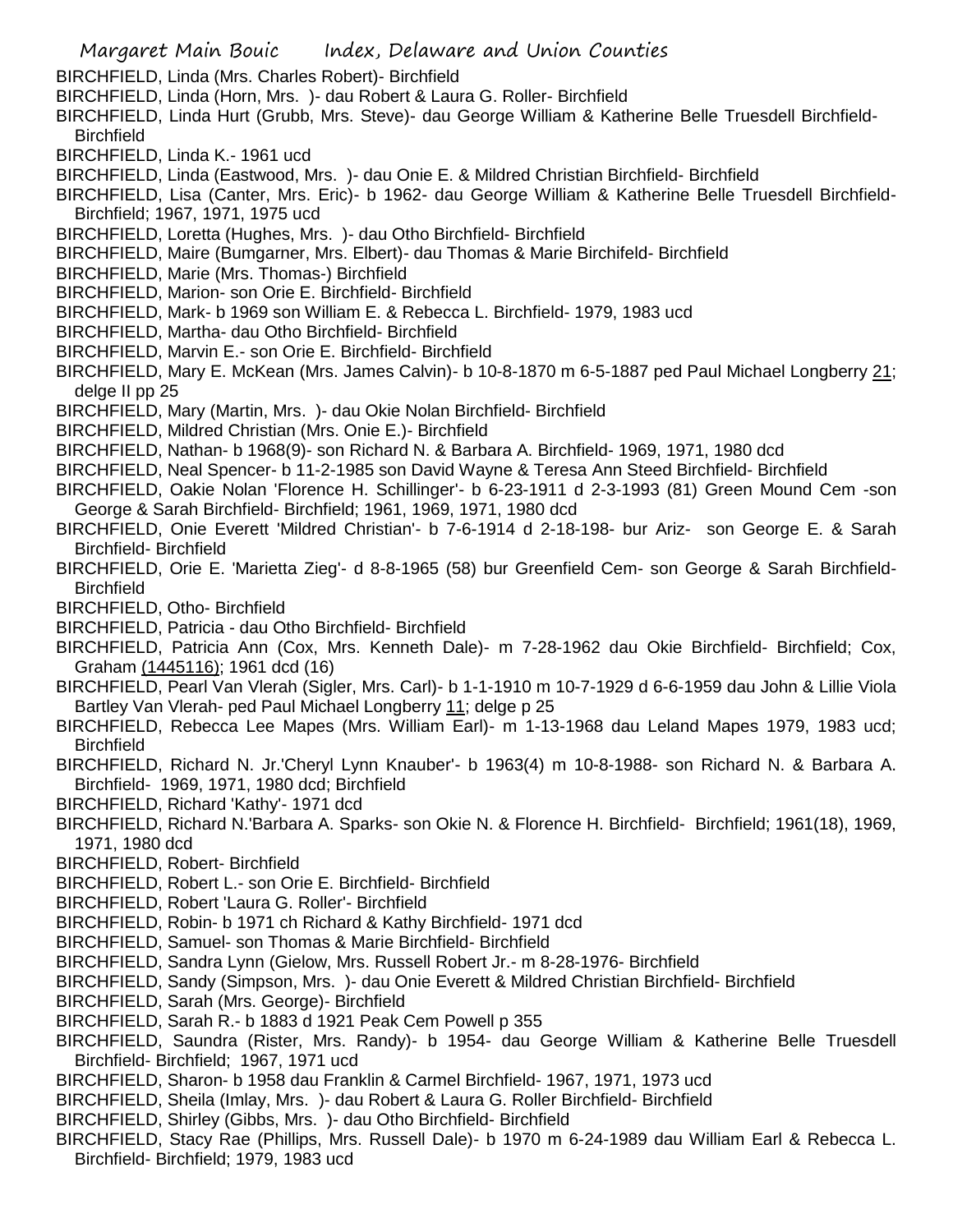Margaret Main Bouic Index, Delaware and Union Counties

BIRCHFIELD, Sue (Mrs. Franklin D.)- 1973 ucd

- BIRCHFIELD, Teresa Ann Steed (Mrs. David Wayne) m 6-19-1977 dau Neal T. Steed- Birchfield
- BIRCHFIELD, Thomas 'Marie'- b 4-2-1881 d 3-13-1975 bur near London, O.- son Garrison & Florence Hughes Birchfield- Birchfield
- BIRCHFIELD, Troy- son Onie Everett & Mildred Christian Birchfield- Birchfield
- BIRCHFIELD, Vicky (Mrs. Jeff)- Birchfield
- BIRCHFIELD, Vincent James- son Charles Robert & Linda Birchfield- Birchfield
- BIRCHFIELD, Virginia (Mrs. Charles T.)- 1971 dcd, 1973 ucd
- BIRCHFIELD, William Earl 'Rebecca Lee'- m 1-13-1968-son George William Birchfield- 1967, 1979, 1981, 1983 ucd
- BIRCHFIELD, William S. 'Jenny L. Earls'- m 9-1-1985- Birchfield
- BIRD, ---family of Norma Sothard #333- unec XI p 37, XII p 3
- BIRD, A.- 1877 uca p 97, 103
- BIRD, Abner Johnson 'Catherine Newhouse''Clara Evans'- b 5-9-1827 Knox Co m 8-15-1856 dcm d 12-1907 Newhouse Cem p 1; son John & Keziah Bird- Newhouse p 36 (1315); 1908 dch p 388, 499, 565, 788; Pabst 3 p 5, 15, 17; 1880C Sc Tp 31 p 279C (50,O); hadc p 89; Richey 3,4, Powell p 159; dg 12-20-1907; delge VIII p 12, dg 1-7-1908
- BIRD, Ada M.- dau Charles & Margaret Johnson Bird- 1880C Jackson Tp 227D (6,O,O,O)
- BIRD, Albert P.'Mary Wells'- b 1-15-1830 m 12-16-1852 ucm 1891 d 12-21-1907 Byhalia Cem- lptw p 107- 1883 uch IV p 523, V p 666; 1985 uch p 145; 1877 uca p 25; son James Bird- 1850C Washington Tp 1168-1186 p 174 (20,O); 1860C Washington Tp 1443-1453 p 195 (30,O); 1870C Washington Tp 23 p 4 (40,O); 1880C Washington Tp 107-111 p 12 (49, O, NY, Maine); unec II p 38, VIII p 9 Mar. slip
- BIRD, Allice J.- dau Daniel & Hannah J. Marman Bird- 1880C jackson Tp p 228A (12,O,O,O)
- BIRD, Almina (Atkin, Mrs. William)- b 10-16-1856 m 11-10-1879 d 7-18-1928- ped Michael Madden 31- delge IV p 33; unec X p 59
- BIRD, Aloah Harrison (Clouter, Mrs. Clifford David)(Mrs. Kenneth Lyndon)- b 3-31-1940 m(2) 7-26-1961- dau William Dicke & Flora Mamie Kidd Harrison- McKitrick p 140
- BIRD, Alta (Mrs. Charles)- b 1922 Byhalia Cem lptw p 130; 1949 ucd
- BIRD, Alta Waters (Mrs. Lyndon)- McKitrick p 140
- BIRD, Amy Marie (Thompson, Mrs. Eugene Seeley)- b 2-4-1891 ND m 6-23-1914 dau Oliver Perry & Harriet J. Hughs Bird- Newhouse p 39 131522
- BIRD, Angina- lptw p 115
- BIRD, Anna P.- d 9-15-1860?(11y6m) Byhalia Cem lptw p 115- dau J. & M.
- BIRD, Annice- dau Jesse & Elizabeth Bird- 1870C York Tp 124-122 p 16 (18,O)
- BIRD, Annis Curl (Mrs. George)- m 3-10-1870 ucm 4702
- BIRD, Ardilla- dau Gorum & Arsadilla Scott Bird- 1870C Washington Tp 24 p 4 (9,O)
- BIRD. Ars(c)adella Scott (Mrs. Gorum)- dau James & Margaret Scott- 1883 uch V p 666, 667; 1850C Washington Tp 1169-1187 p 174 (29,O); 1860C Washington Tp 1440-1450 p 195 (39,O); 1880C Washington Tp 88-92 p 10 (59,O, Md, KY)
- BIRD, Barbara- dau Charles H. & Mary E. Bird- 1961 dcd (12)
- BIRD, Ben B.- son Grover C. & Henrietta Mason Bird- Bird; 1961 dcd (15), 1969 dcd
- BIRD, Betty (Bettie) Jane (Brungart, Mrs. William Addison)- b 6-30-1929 m 12-27-1948- Weiser p 610, 630
- BIRD, Bonnie Rausch (Mrs. Denver)- b 12-30-1970 m 6-17-1989 dau Donald & Juanita Swan Rausch; Bird; Rausch; St. Paul p 76
- BIRD, Carol (Crump, Mrs. Charles R.)- m 2-24-1962 dau Ralph R. & Juanita Bird- Bird
- BIRD, Caroline- dau Gorum & Arsadilla Scott Bird- 1883 uch V p 667; 1850C Washington Tp 1169-1187 p 174 (2,O); 1860C Washington Tp 1440-1450 p 195 (12,O)
- BIRD, Carry- dau Daniel & Hannah J. Marman Bird- 1880C Jackson Tp p 228A (1,O,O,O)
- BIRD, Catherine Amelia Bird (Richey, Mrs. John)- b 9-5-1888 d 2-19-1912 Newhouse Cem- dau Oliver Perry & Harriet J. Hughes Bird- Newhouse p 39 131521; Richey 5; 1908 dch p 499, 521
- BIRD, Catherine Newhouse (Mrs. Abner Johnson)-b 1-22- 1831 d 1-5- 1885 Newhouse Cem p 1, Powell p 159- dau William & Anna Richey Newhouse- Newhouse p 35 1315; l880C Sc Tp 31 (48,O); Pabst 3 p 5, 17; 1908 dch p 499, 565, 788; Richey 3,4
- BIRD, Charles- 1880C jackson Tp p 227A
- BIRD, Charles 1870C Paris Tp 86-87 p 13 (12,O)
- BIRD, Charles 'Alta'- b 1919 d 1957 Byhalia Cem lptw p 130; 1949 ucd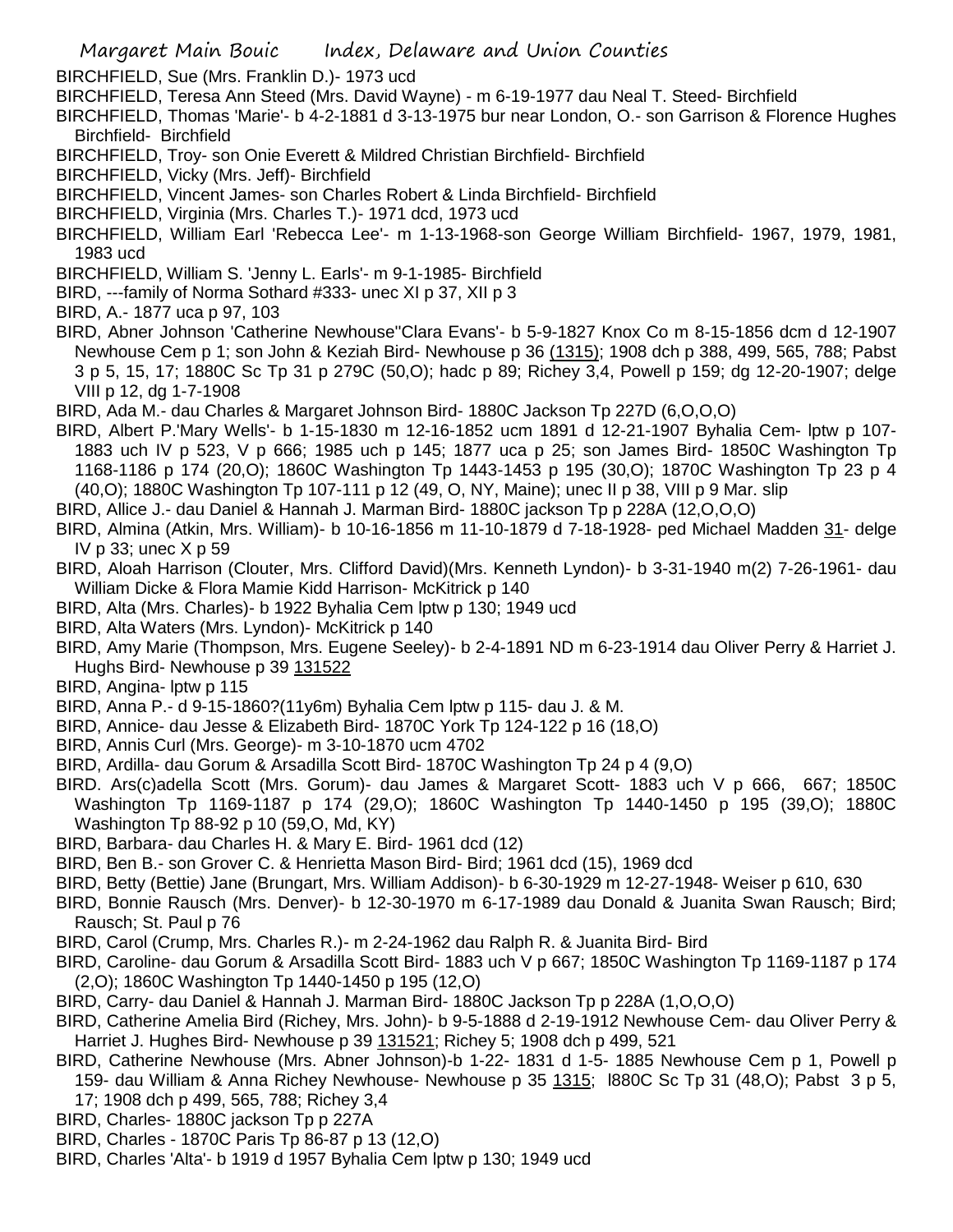- BIRD, Charles L.- 1880C Delaware Town p 489A; grad Delaware HS 1878- delge VI p 72
- BIRD, Charles 'Margaret Johnson'-b 1833 m 7-17-1855 ucm 2310 d 1929 Byhalia Cem lptw p 107; 1860C York Tp 1229-1238 p 166 (25,O); 1870C York Tp 126-124 p 16 (37,O); 1880C Jackson Tp 227D (45, O,Pa,O); unec VIII p 34
- BIRD, Charles H. 'Mary E.- 1961, 1969, 1971, 1980 dcd
- BIRD, Charles 'Martha J.'- 1870C Paris Tp 86-87 p 13 (30,O)
- BIRD, Charity (Burson, Mrs. Silas)- 1883 uch V p 391
- BIRD, Chester Fay- b 1891 d 1897 Byhalia Cem lptw p 107
- BIRD, Christie- b 12-20-1948 dau James Milton & Winolee Sauer Bird- Weiser p 164
- BIRD, Clara E. (Mrs. Daniel A.)- b 1871 d 1949 Byhalia Cem lptw p 107
- BIRD, Clara (Evans, Mrs. )(Mrs. Abner Johnson)- Bird; Newhouse (1315)
- BIRD, Clarence 'Fern''Josephine E.'- b 5-18-1888 d 5-4-1953 Byhalia Cem lptw p 132; 1949, 1967 ucd
- BIRD, Clyde L. 'Mary'- Bird; 1983, 1991 ucd
- BIRD, Cora M. (Mrs. Herbert)- b 1881 d 1959 Byhalia Cem lptw p 129; 1949 ucd
- BIRD, Daniel- 1880C Jackson Tp p 0228
- BIRD, Daniel A. 'Clara E.'- b 1872 d 1954 Byhalia Cem lptw p 107 son Charles & Margaret Johnson Bird-1880C Jackson Tp p 227D (8,O,O,O)
- BIRD, Daniel 'Hannah Morman'- b 1835 m 1-16-1856 ucm 2466 d 1906 York Cem p 57; 1883 uch IV p 521; 1860C York Tp 1204-1219 p 163 (23,O); 1880C Jackson Tp p 228A (44,O,Pa,Va); unec VIII p 65
- BIRD, Darwin S.- son Gorum & Arsadilla Scott Bird- 1883 uch V p 667; 1860C Washington Tp 1440-1450 p 195 (6,O); 1870C Washington Tp 24 p 4 (15,O); 1880C Washington Tp 1169-1187 p 174 (25,O,NY,O)
- BIRD, Delana- son Daniel & Hannah Marman Bird- 1860C York Tp 1209-1219 p 163 (1,O)
- BIRD, Della- dau Gorum & Arsadilla Scott Bird- 1883 uch V p 667; 1880C Washington Tp 88-92 p 10 (19, O,NY,O)
- BIRD, Delno- d 7-14-1875 York Cem p 32; Delana- son Daniel & Hannah Morman Bird- 1860C York Tp 12-9-1219 p 163 (1,O)
- BIRD, Denver 'Bonnie Rausch'- b 1967 m 6-17-1989- son Clyde L. & Mary Bird- Bird; St. Paul p 76; 1983 ucd
- BIRD, Duane- b 30-30-1968 triplet son Kenneth Lyndon & Aloah Harrison Bird- McKitrick p 140
- BIRD, Dyer J. WWI Milford Cem Un Al p 48
- BIRD, Edwin C.- b 1865 d 1939 WWI Milford Cem Un Al p 48; son Daniel & Hannah J. Marman Bird- 1880C Jackson Tp p 228A (14,O,O,O)
- BIRD, Elbert- son Daniel & Harman J. Bird- 1880C Jackson Tp p 228A (6,O,O,O)
- BIRD, Elisha- dumch p 426
- BIRD, Elizabeth- d 12-28-1898 (77-4-5) Claibourne Cem p 39
- BIRD, Elizabeth (Mrs. )- 1880C Scioto Tp 34 p 279C (58, Vir)
- BIRD, Elizabeth Ann (Cesno, Mrs. James)- m 12-24-1829 Madison Co unec V p 39
- BIRD, Elizabeth (Davis, Mrs. Robert)- m 1-1-1861 dcm
- BIRD, Elizabeth (Mrs. Jesse)-b 1814 d 1-16-1883 York Cem 37; 1860C York Tp 1194-1204 p 161 (44,O); 1870C York Tp 124-122 p 16 (54,O)1880C Liberty Tp Un Co 30-31 p 4 (64, Va,Va,Va)
- BIRD, Ellen Josephine Eikelberner (Mrs. Roy M.)- b 3-29-1891 m 10-19-1911 dau George Corbet & Ella Conn Eikelberner- Weiser p 164
- BIRD, Elno- d 1875 (16) mt 3 p 30
- BIRD, Emeline (Ballinger, Mrs. Caleb E.)- m 1-24-1867; ucm 4129- dau Gorum & Arsadilla Scott Bird- 1883 uch V p 667; 1850C Washington Tp 1169-1187 p 174 (2,O); 1860C Washington Tp 1440-1450 p 195 (12,O)
- BIRD, Emmor 'Prudence Hamilton'- b 9-14-1811 m 12-26-1833 d 1-28-1863 son Thomas & Sarah Butler Birdped Rex Bird Finley 12; delge II p 50
- BIRD, Ernest 'Laura Porter'- Genther p 117
- BIRD, Estella W. (Mrs. William L.)- 1880C Washington Tp 106-110 p 12 (17,O,O,O)
- BIRD, Etta E. (Mrs. Oliver M.)- b 1866 d 1929 Byhalia Cem lptw p 107
- BIRD, Eva D.- dau Charles & Margaret Johnson Bird- 1870C York Tp 126-124 p 17 (1,O); 1880C Jackson Tp p 227D (11,O,O,O)
- BIRD, Evan- son Ralph W. Jr. & Juanita Bird- Bird
- BIRD, Fern (Mrs. Clarence)- 1949, 1959, 1967, 1971 ucd
- BIRD, Flora (Mrs. Oliver Edgor)- d 5-23-1896 (35-3-24) Claibourne Cem p 39
- BIRD, Flrence- unec XIV p 63
- BIRD, Fulsco- son C & M.- d 6-24-1852 York Cem p 36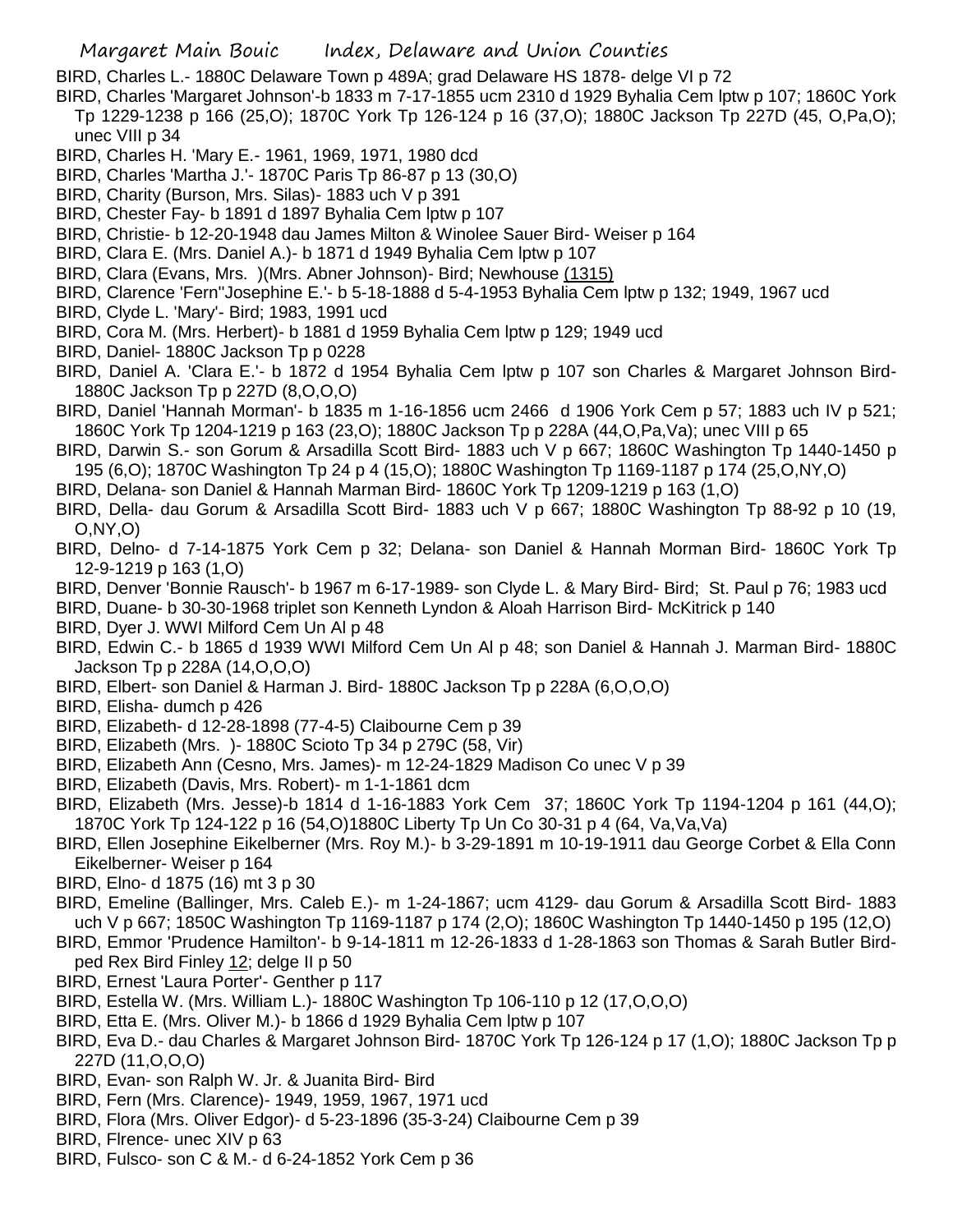- BIRD, George- b 1861 d 1946 Byhalia Cem lptw p 108 son Charles & Margaret Johnson Bird; 1870c York Tp 126-124 p 17 (8,O); 1880C York Tp p 227D (17,O,O,O)
- BIRD, George 'Annis Curl'- m 3-10-1870 ucm 4702
- BIRD, George- son Jesse & Elizabeth Bird- 1860C York Tp 1194-1204 p 162 (10,O); 1870C York Tp 124-122 p 16 (21,O)
- BIRD, Gordon George 'Margaret Smith'- b 9-6-1913 m 6-9-1938- son Roy M. & Ellen Josephine Eikelberner Birch, - Weiser p 164
- BIRD, Gorham- 1915 uch p 116; 1883 uch III p 335, 337; 1877 dcga p 101
- BIRD, Gorum 'Arsadilla Scott- b 10-21-1817 m 5-1849- son James & Nancy Bird- 1883 uch V p 661, 663, 666; unec VIII p 17; 1850C Washington Tp 1168-1187 p 174 (33, NY); 1860C Washington Tp 1440-1450 p 195 (43,O); 1870C Washington Tp 24 p 4 (52,O); 1880C Washington Tp 88-92 p 10 (62, NY,NY,Maine) p 009A
- BIRD, Grace Violet Gonser (Mrs.John)- b 8-25-1886 d 1-1-1918 dau Elias & Sarah Alice Weiser Gonser-Weiser p 830
- BIRD, Granger C.- son James C. & Susannah Bird- 1880C Washington Tp 72-75 p 3 (4,O,O,O)
- BIRD, Grover C. 'Henrietta Mason'- Bird; 1961, 1969, 1971, 1980 dcd
- BIRD, Hannah Marman (Mrs. Daniel)- b 1840 m 10-16-1856 ucm 2466 d 3-7-1915 York Cem p 57; 1860C York Tp 1209-1219 p 163 (20,O); 1880C Jackson Tp p 228 (40,O,Va,O); unec VIII p 65
- BIRD, Hannah (Smith, Mrs. )- sister John Bird- Bird
- BIRD, Harriet Jane Hughes (Mrs. Oliver Perry)- b 8-13-1868 Concord Tp m 9-23-1886 d 1952 Columbus,Odau Rev. Joseph E. & Harriet Hughes- Newhouse p 39(13152); 1908 dch p 499, 524; dumch p 443; Maugans Anc p 8
- BIRD, Henrietta Mason (Mrs. Grover C.)- b 10-7-1924 d 8-21-1992 (67) Sunbury Mem. Park- dau Walter & Letha Cheadle Mason- Bird
- BIRD, Herbert A. 'Cora M.'- b 1878 d 1948 Byhalia Cem lptw p 129
- BIRD, Hester Ann (McAllister, Mrs. John)- b 2-17-1833 m 3-1-1853 5th ch of John & Keziah Johnson Bird-Powell p 262; 1883 uch V p 442
- BIRD, Isaac- b 8-20-1876 d 5-6-1899 Byhalia Cem lptw p 107 son Charles & Margaret Johnson Bird- 1880C Jackson Tp p 227D (4,O,O,O)
- BIRD, James- 1883 uch IV p 511, 541
- BIRD, James- b 12-27-1952 son James Milton & Winolee Sauer Bird- Weiser p 164
- BIRD, James H.- d 4-4-1852 (2m) Byhalia Cem lptw p 115 son J. A. & M.
- BIRD, Rev. James 'Mary'- b 6-8-1798 d 3-24-1882(83- -16) Byhalia Cem lptw p 115 -1915 uch p 506; 1883 uch V p 661, 667; uccp p 29 pension War of 1812 1850C Washington Tp 1168-1186 p 174 (51, NY); 1860C Washington Tp 1452-1462 p 163 (62,NY); 1870C Washington Tp 24 p 4 (72, NY); 1877 uca p 97, 98
- BIRD, James A. 'Mary Margaret Bolen'-son James & Mary Bird m 3-24-1856 ucm 2403- 1883 uch V p 661; unec VIII p 651850C Washington Tp 1168-1186 p 174 (13,O); 1860C Washington Tp 1441-1451 p 195 (23,O);
- BIRD, James C. 'Susannah'- son William & Sarah Bird- 1850C Washington Tp 1167-1185 p 174 (2,O); 1860C Washington Tp 1471-1481 p 200 (11,O); 1870C Washington Tp 26-25 p 4 (21,O); 1880C Washington Tp 72-75 p 8, (31,O,O,O)
- BIRD, James E.- 1840C Washington Tp 343 (40-50); 1850C Washington Tp 1168-1186 p 174 (51, NY); 1880C Washington Tp 107-111 p 12 (82, NY,Conn,Conn)
- BIRD, James Milton 'Winolee Sauer'- b 6-14-1917 m 7-17-1944 son Roy M. & Ellen Josephine Eikelberner Bird- Weiser p 164
- BIRD, Jane F.- 1961 dcd
- BIRD, Jasper Newton 'Sarah Lorance'- b 7-23-1845 m 4-16-1871 d 5-30-1904 son Emmor & Prudence Hamilton Bird- ped Rex Bird Finley 6; delge III p 50
- BIRD, Jeanine (Howard, Mrs. )- b 1953 dau Grover C. & Henrietta Mason Bird- 1961 dcd (7), l969 dcd
- BIRD, Jerome 'Mae'- d 11-17-1981 (88) bur Centerburg- Bird
- BIRD, Jesse 'Elizabeth'- b 1816 d 4-27-1893 York Cem p 37; 1860C York Tp 1194-1204 p 161 (46,O); 1870C York Tp 124-122 p 16 (55, Penn); 1880C Liberty Tp 30-31 p 4 (65, Pa, NY,NY) p 035A
- BIRD, Jesse E.- d 10-4-1862 York Cem p 36
- BIRD, J. G. (Sparta)- delge I p 7
- BIRD, Jimmie- son Charles & Alta Bird- 1949 ucd
- BIRD, John (black) dcga p 17 Del Pat & Fr Chron
- BIRD, John Cooper- b 12-2-1902 not m d 11-20-1937 son John & Rosella Cooper Bird- Weiser p 423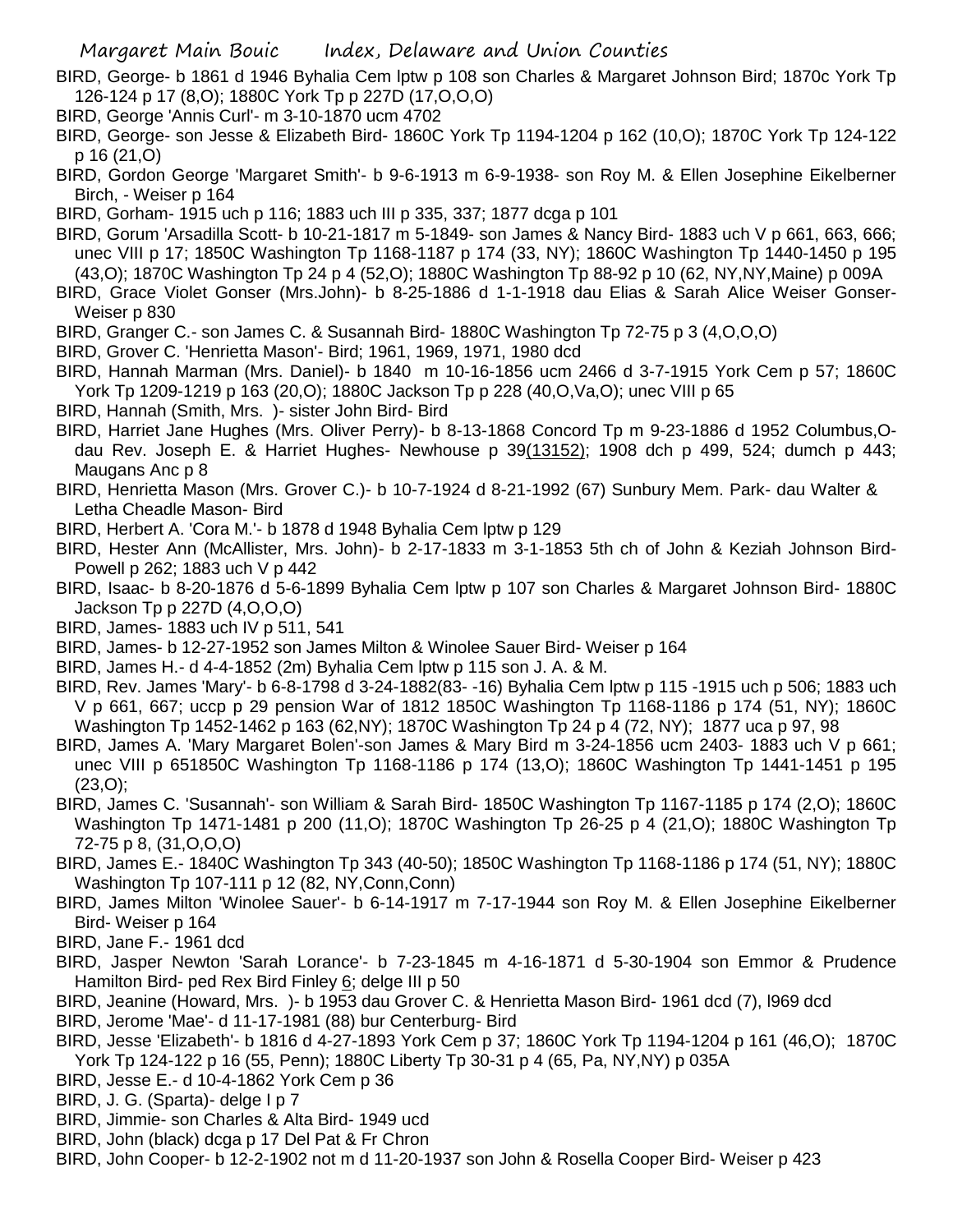- BIRD, John 'Grace Violet Gonser'- m 8-3-1917- Weiser p 830
- BIRD, John 'Keziah Johnson'- son Sylvester Bird- 1908 dch p 499; hmp p 82; 1883 uch V p 442; Powell p 262
- BIRD, John 'Neva Charlotte- d 7-25-1985 (84) bur Marengo- Bird
- BIRD, John 'Rebecca Robinson'- m 2-17-1830 Madison Co unec V p 40
- BIRD, John'Rosella Cooper'- b 4-12-1873- Weiser p 423
- BIRD, John 'Sarah J. Ballinger'- m 4-25-1861 ucm 3176
- BIRD, John W.- son Gorum & Arsadill Scott Bird- 1883 uch IV p 470, V p 667; 1850C Washington Tp 1169-1187 p 174 (11,O) 1877 uca p 97
- BIRD, Johnson- son Charles & Margaret Johnson Bird- 1870C york Tp 126-124 p 17 (6,O); 1880C Jackson Tp p 227D (13,O,O,O)
- BIRD, Josephine E.- b 12-6-1895 d 10-19-1935 Byhalia Cem lptw p 132
- BIRD, Juanita (Mrs. Ralph W. Jr.)- Bird
- BIRD, Judy- dau Charles & Alta Bird- 1949 ucd
- BIRD, Julie Kay (Link, Mrs. Patrick Charles)- m 10-3-1993 dau Clyde & Mary Bird- Bird
- BIRD, Ken- son Ralph W. Jr. & Juanita Bird- Bird
- BIRD, Kenneth Lyndon 'Aloah Harrison'- m 7-26-1961 son Lyndon & Alta Waters Bird- McKitrick p 140
- BIRD, Keziah Johnson (Mrs. John)- 1908 dch p 499; 1883 uch V p 442; Powell p 262
- BIRD, Laura (Johnson, Mrs. Thomas J(B)) m 6-11-1881 ucm 6974
- BIRD, Laura Porter (Mrs. Ernest)- b 4-15-1886 d 1-13-1933 dau Charles & Mary Ann Edgar Porter- Genther p 117
- BIRD, Leah Romick (Mrs. )(Robertson, Mrs. Clarence Arthur)- m 8-2-1922 dau George Merrill & Alice Mohr Romick- 1985 uch p 118
- BIRD, Lena Ruhl Blumenschein- b 1881 d 1954 Trinity Lutheran Cem D J p 83
- BIRD, Lilley B.- dau Charles & Margaret Johnson Bird- 1870C York Tp 126-124 p 17 (4,O); 1880C Jackson Tp p 227D (13,O,O,O)
- BIRD, Lione- b 1899 ch Ernest & Laura Porter Bird- Genther p 117
- BIRD, Lucina- dau James A. & Mary M. Bolen Bird- 1860C Washington Tp 1441-1451 195 (2,O)
- BIRD, Lucy G.- dau Daniel & Hannah J. Marman Bird- 1880C Jackson Tp p 228A (16,O,O,O)
- BIRD, Lucy Trove- b 1-23-1908 d 11-14-1908 Newhouse Cem p 4; dau Oliver Perry & Harriet Hughes Bird-Newhouse p 39 131524
- BIRD, Lurena L.- b 4- 1880 dau James C. & Susannah Bird- 1880C Washington Tp 72-74 p 8 (3/12,O,O,O))
- BIRD, Lyndon 'Alta Waters'- McKitrick p 140
- BIRD, Mae/May Waters (Rouse, Mrs. Cary) (Mrs. Jerome)- b 10-13-1895 d 4-14-1994 dau Grant & Laura Huff Waters- Bird
- BIRD, Maggie K. (Laird, Mrs. Gilbert W.)- dau Oliver Perry & Harriet Hughes Bird- 1908 dch p 774
- BIRD, Margaret Johnson (Mrs. Charles)-b 1838 d 1916 Byhalia Cem lptw p 107 m 7-17-1855 ucm 2310; 1860C York Tp 1229-1238 p 166 (22,O); 1870C York Tp 126-124 p 16 (30,O); 1880C Jackson Tp p 227D (40,O,Va,Va); unec VIII p 34
- BIRD, Margaret K.- Pabst O
- BIRD, Margaret Smith (Mrs. Gordon George)- b 2-28-1912 m 6-9-1938- Weiser p 164
- BIRD, Marguerite (Ell, Mrs. Raymond)- b 10-21-1908 m 6-19-1937 -Rausch1133 II p 260; Ell; St. Paul p 79 BIRD, Marie- see Amy
- BIRD, Marilyn- b 4-7-1962 dau Kenneth Lyndon & Aloah Harrison Bird- McKitrick p 140
- BIRD, Martha- 1880C Delaware Town p 507C
- BIRD, Martha E.- dau Jesse & Elizabeth Bird- 1860C York Tp 1194-1204 p 162 (2,O); 1870C York Tp 124-122 p 16 (11,O)
- BIRD, Martha J. (Mrs. Charles)- 1870C Paris Tp 86-87 p 13 (26,O)
- BIRD, Mary- dau Charles & Martha J. Bird- 1870C Paris Tp 86-87 pp 12 (8,O)
- BIRD, Mary- b 1907 dau Ernest & Laura Porter Bird- Genther p 117
- BIRD, Mary (Mrs. James E.)- 3-8-1869 (69-1-16) Byhalia Cem lptw p 115; 1850C Washington Tp 1168-1186 p 174 (49, Mass); 1860C Washington Tp 1452-1462 p 196 (59, Mass)
- BIRD, Mary A.- dau William & Sarah Bird- 1850C Washington Tp 1167-1185 p 174 (3,O); 1860C Washington Tp 1471-1481 p 200 (14,O)
- BIRD, Mary Ann (Wilson, Mrs. William)- m 11-21-1869 ucm 4642
- BIRD, Mary E. (Mrs. Charles H.)- 1961, 1969, 1971, 1980 dcd
- BIRD, Mary (Mrs. Clyde E.)- Bird; 1983, 1991 ucd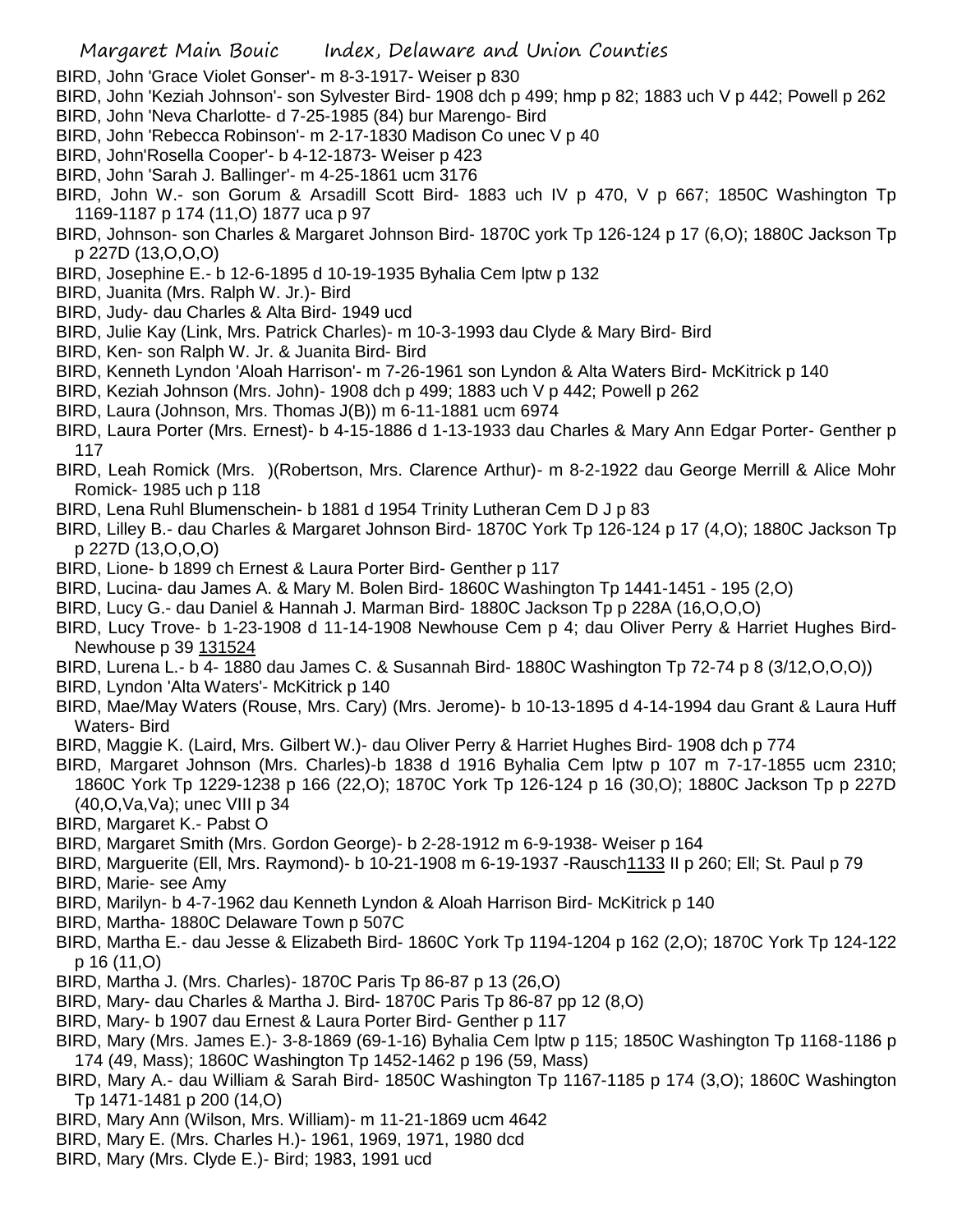- BIRD, Mary (Jackson, Mrs. James William)- b 8-3-1857 Iowa m 11-11-1881 dau Abner Johnson & Catherine Newhouse Bird- Newhouse p 36 13151; 1880C Sc Tp 31 (22, Iowa); 1908 dch p 499, 565; Pabst 3 p 18
- BIRD, Mary Jane (Cahill, Mrs. Asberry)- m 1-23-1856 ucm 2381
- BIRD, Mary Marsena (Lee, Mrs. Robert)- b 4-27-1906 Sc Tp m 3-15-1931- 1908 dch p 499; Newhouse p 40 131523
- BIRD, Mary (Phillians, Mrs. Walter)- b 2-23-1892- Phillians 2,3; Maugans p 8
- BIRD, Mary Margaret Bolen (Mrs. James A.)- m 3-24-1856 ucm 2403; 1860C Washington Tp 1441-1451 p 195 (22,O); unec VIII p 9, 65
- BIRD, Mary M. (Everingham, Mrs. Job)- m 3-10-1867 ucm 4155
- BIRD, Mary Wells (Mrs. Albert)- b 4-4-1829 m 12-16-1852 ucm 1891 d 3-5-1902 Byhalia Cem lptw p 107- dau John D. & Eda Ann Counterman Wells- 1883 uch V p 666; 1860C Washington Tp 1443-1453 p 195 (31,O); 1870C Washington Tp 23 p 4 (40,O); 1880C Washington Tp 107-111 p 12 (51,O,O,O)
- BIRD, Mavis (Hayes, Mrs. William)- dau John Bird- Bird
- BIRD, Michael Donald- b 8-3-1990 son Denver & Bonnie Rausch Bird- St. Paul p 76
- BIRD, Nancy (Lemertrie, Mrs. )- dau Ralph W. Jr. & Juanita Bird- Bird
- BIRD, Nancy Louise (Gaskill, Mrs. William Jr.)- m 12-1-1962 dau Ralph W. Bird Jr.- Bird
- BIRD, Nellie E. (Mrs. Oliver E.)- b 9-1868 m 4y 1900C Claibourne Tp 213-228 p 9B (31,O,O,O)
- BIRD, Nettie F.- dau Daniel & Hannah J. Marman Bird- 1880C Jackson Tp p 228A (18,O,O,O)
- BIRD, Neva Charlotte (Mrs. John)- Bird
- BIRD, Olive (Ennis, Mrs. Alonzo)- m 9-19-1846 ucm 1160 1883 uch V p 661
- BIRD, Olive- dau James & Mary Bird- 1860C Washington Tp 1443-1453 p 195 (7,O)
- BIRD, Olive- dau Albert P. & Mary Wells Bird- 1860C Washington Tp 1443-1453 p195 (7,O); 1870C Washington Tp 23 p 4 (14,O)
- BIRD, Olive (Williams, Mrs. George)- m 1-25-1871 ucm 4870
- BIRD, Oliver E.- son Elizabeth Bird- 1880C Scioto Tp 34 (22,O); delge IV p 1i, Scioto Tp 1890; ;Pabst O
- BIRD, Oliver Edgor 'Flora'- d 12-2-1924 (67y4d) Claibourne Cem p 39
- BIRD, Oliver E. 'Nellie- b 2-1857 m 4y 1900C Claibourne Tp p 213-228 p 9B (43,O,O,O)
- BIRD, Oliver M.'Etta E.'- b 1861 d 1940 Byhalia Cem lptw p 107- son Albert & Mary Wells Bird- 1870C Washington Tp 23 p4 (8,O); 1880C Washington Tp 107-111 p 12 (19,O,O,O)
- BIRD, Oliver Perry 'Harriet Hughes'- b 8-20-1867 Leesburg Tp m 9-23-1886 d 2-11-1920 Newhouse Cem p 4 son Abner Johnson & Catherine Newhouse Bird- Newhouse p 37 13152; 1908 dch p 151, 424, 431, 499, 521, 524, 774; dumch p 443; Pabst O; hmp p 62;Maugans Anc p 8; 1880C Scioto Tp 31 (12,O)
- BIRD, O. P.- d 1-24-1859 (31-9-19) Claibourne Cem p 39
- BIRD, Orlando- son Charles & Margaret Johnson Bird- 1860C York Tp 1229-1238 p 166 (2,O); 1870C york Tp 126-124 p 16 (12,O)
- BIRD, Patricia- b 7-17-1946 dau James Milton & Winolee Sauer Bird- Weiser p 164
- BIRD, Prudence Hamilton (Mrs. Emmor)- b 8-19-1810 m 12-26-1833 d 12-12-1863 ped Rex Bird Finley 13; delge III p 50
- BIRD, Rachael J.- dau William & Sarah Bird- 1870C Washington Tp 26-25 p 4 (4,O); 1880C Washington Tp 87-91 p 10 (14,O,O,O)
- BIRD, Rachel Matilda (Mrs. William)- b 1863 d 3-16-1912 York Cem, York Cem p 49
- BIRD, Ralph W. Jr. 'Juanita'- d 4-23-1975 (57) bur Central Cem near Westerville- Bird
- BIRD, Rebecca Robinson (Mrs. John)- m 2-17-1830 Madison Co unec V p 40
- BIRD, Richard Arlen 'Suzanne Wyss'- b 5-18-1937 m 10-31-1959 son Gordon George & Margaret Smith Bird-Weiser p 164
- BIRD, Robert Bernard- b 2-7-1906- son John & Rosella Cooper Bird- not m- Weiser p 423
- BIRD, Roger Lawrence- b 11-19-1948- son Gordon George & Margaret Smith Bird- Weiser p 164
- BIRD, Ronnie- son Charles & Alta Bird- 1949 ucd
- BIRD, Rosella Cooper (Mrs. John)- b 4-4-1874 d 1-26-1953 dau Luther S. & Lucy Alice Keefer Cooper- Weiser p 423
- BIRD, Roy M. 'Ellen Josephine Eikelberner'- b 8-16-1889 m 10-19-1911- Weiser p 164
- BIRD, Ruth (Finley, Mrs. Roy David)- b 3-7-1892 m 4-16-1913 d 8-17-1922 Ks dau Jaser Newton & Sarah Lorance Bird- ped Rex Bird Finley 3; delge III p 50
- BIRD, Samantha Eleanor- b 10-5-1828 d 3-20-1907 sister A. J. Bird- dg 3-20-1907
- BIRD, Samuel H. 'Sarah Walker'- m 12-31-1846 dcm; mt 9-2-1857
- BIRD, Sarah Ann (Wear, Mrs. Noble)- m 1850 d 1878- dau Elisha Bird- dumch p 426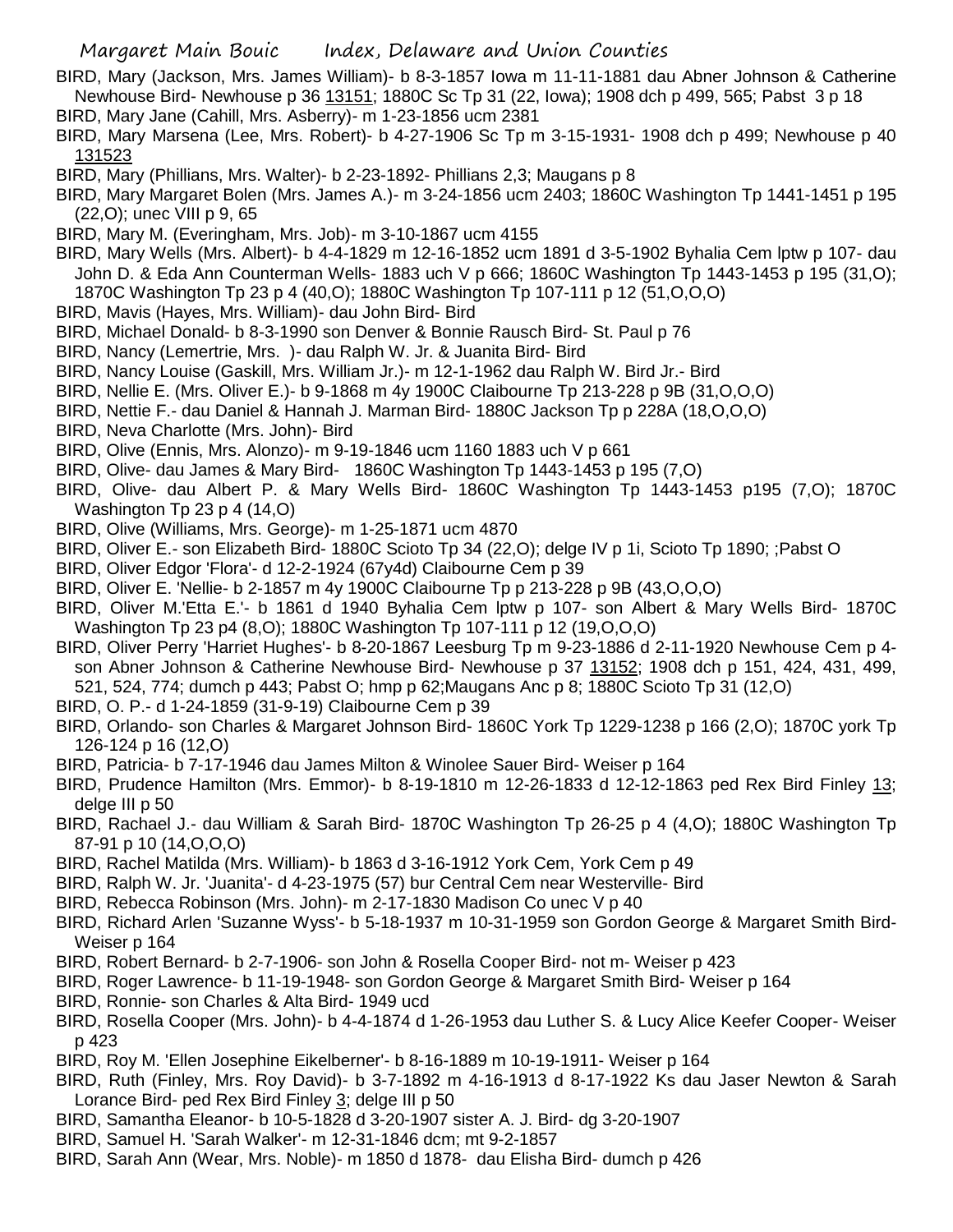- BIRD, Sarah Butter (Mrs. Thomas)- b 1765-75 Va d c 1825 ped Rex Bird Finley 25; delge III p 50
- BIRD, Sarah (Driscoll, Mrs. Daniel)- b 11-15-1867 d 3-2-1927- McKitrick p 203
- BIRD, Sarah J. Ballinger (Mrs. John)- m 4-25-1861 ucm 3176
- BIRD, Sarah Lorance (Mrs. Jasper Newton)- b 3-19-1852 m 4-16-1871 d 4-26-1927 ed Rex Bird Finley  $\overline{I}$ ; delge III 50
- BIRD, Sarah M.- dau Gorum & Arcadilla Scott Bird- 1883 uch V p 667; 1850C Washington Tp 1169-1187 p 174 (7,O); 1860C Washington Tp 1440-145- p 195 (17,O)
- BIRD, Sarah (Swallow, Mrs. George)- m 5-21-1861 ucm 3176
- BIRD, Sarah Walker (Mrs. Samuel H.)- m 12-31-1846 dcm; mt 9-2-1857
- BIRD, Sarah (Mrs. William)- 1850C Washington Tp 1167-1185 p 174 (23,O); 1860C Washington Tp 1471-1481
- p 200 (33,O); 1870C Washington Tp 26-25 p 4 (43,O); 1880C Washington Tp 87-91 p 10 (53, O, Vir, Vir)
- BIRD, Stephen- b 2-14-1958 son James Milton & Winolee Sauer Bird- Weiser p 164
- BIRD, Susannah (Mrs. James C.)- 1880C Washington Tp 72-75 p 8 (31, O, Pa,Pa)
- BIRD, Suzanne Wyss (Mrs. Richard Arlen)- m 10-31-1959-Weiser p 164
- BIRD, Sylvester- 1908 dch p 499; ped Abner Johnson Bird 4
- BIRD, Tanya E.(Young, Mrs. )- dau Grover C. & Henrietta Mason Bird- Bird; 1961 dcd (14)
- BIRD, Taylor- d 6-4-1857 York Cem p 36
- bIRD, Tessie- delge I p 7
- BIRD, Theodore- son Charles & Alta Bird- 1949 ucd
- BIRD, Thomas- son Charles H. & Mary E. Bird- 1961 dcd (17)
- BIRD, Thomas 'Sarah Butler'- b 1765/70 d 1835 ped Rex Bird Finley 24; delge III p 50
- BIRD, Tren- triplet b 3-30-1968 ch Kenneth Lyndon & Aloah Harrison Bird- McKitrick p 140
- BIRD, Troy- triplet b 3-30-1968 son Kenneth Lyndon & Aloah Harrison Bird
- BIRD, Verner- son Jerome Bird- Bird
- BIRD, Virginia (Kenney, Mrs. Arthur)- dau Jerome Bird- Bird
- BIRD, Virginia- dau Leah Romick Bird- 1985 uch p 118
- BIRD, Virgil- d 1944 son Jerome Bird- Bird
- BIRD, Walter- 1880C Concord Tp p 262A
- BIRD, Wesley- 1870C Paries Tp 86-87 p 13 (17,O)
- BIRD, William- 1877 uca p 25, 101
- BIRD, William Edward 'Thelma Strickler'- b 2-7-1906- son John & Rosella Cooper Bird- Weiser p 423
- BIRD, William- d 9-1-1855 (2m17d) Byhalia Cem lptw p 115- son Rev. James & Mary Bird
- BIRD, William 'Rachel Matilda'- b 1855 d 8-11-1911 York Cem p 49; 1860C York Tp 1194-1204 p 162 (6,O)
- BIRD, William 'Sarah'- 1850C Washington Tp 1167-1185 p 174 (39,O); 1860C Washington Tp 1471-1481 p 199 (40, NY); 1880C Washington Tp 87-91 p 10 (60, O, NY, Maine) p 009A
- BIRD, William F.- son James C. & Susannah Bird- 1880C Washington Tp 72-75 p 8 (7,O,O,O)
- BIRD, William- son Jesse & Elizabeth Bird- 1870C York Tp 124-122 p 16 (14,O)
- BIRD, William L. 'Estella W.'- son William & Sarah Bird- 1860C Washington Tp 1471-1481 p 200 (3,O); 1870C Washington Tp 26-25 p 4 (12,O); 1880C Washington Tp 106-110 p 12 (23,O,O,O)
- BIRD, William Perry- b 8-20-1867 Scioto Tp son Johnson & Catharine Bird- dcb
- BIRD, Winolee Sauer (Mrs. James Milton)- b 7-17-1923 m 7-17-1944- Weiser p 164
- BIRD, Zella Gosnell- unec III p 18
- BIRD, Zulah- dau Ernest & Mary Ann Edgar Porter Bird- Genther p 117
- BIRDE, Daniel- 1880c jackson Tp p 0228
- BIRDE, Jacob- Pabst 7 p 3
- BIRDSAL, Wm. Merritt- b 12-30-1888 Delaware Town son Stpehen & Anna Hall Birdsal- dcb
- BIRDSALL, Ann M.- Pabst 8 p 99
- BIRDSALL, Clarissa- b 4-22-1884 Delaware Town dau Stpehen & Anna Hall Birdsall- dcb
- BIRDSALL, Clifton- Pabst O
- BIRDSALL, John- 1908 dch p 388
- BIRDSALL, Josephine- Pabst O
- BIRDSALL, Sophronia- Pabst O
- BIRDSALL, Stephen- Pabst O
- BIRDSELL, Evelyn (Lotz. Mrs. )- dau Mabel Margurite Birdsell- Birdsell
- BIRDSELL, Janet (Dickey, Mrs. )- dau Mabel Margurite Birdsell- Birdsell
- BIRDSELL, Mabel Margurite (Mrs. )- d 6-25-1973 (88) Oak Grove Cem Birdsell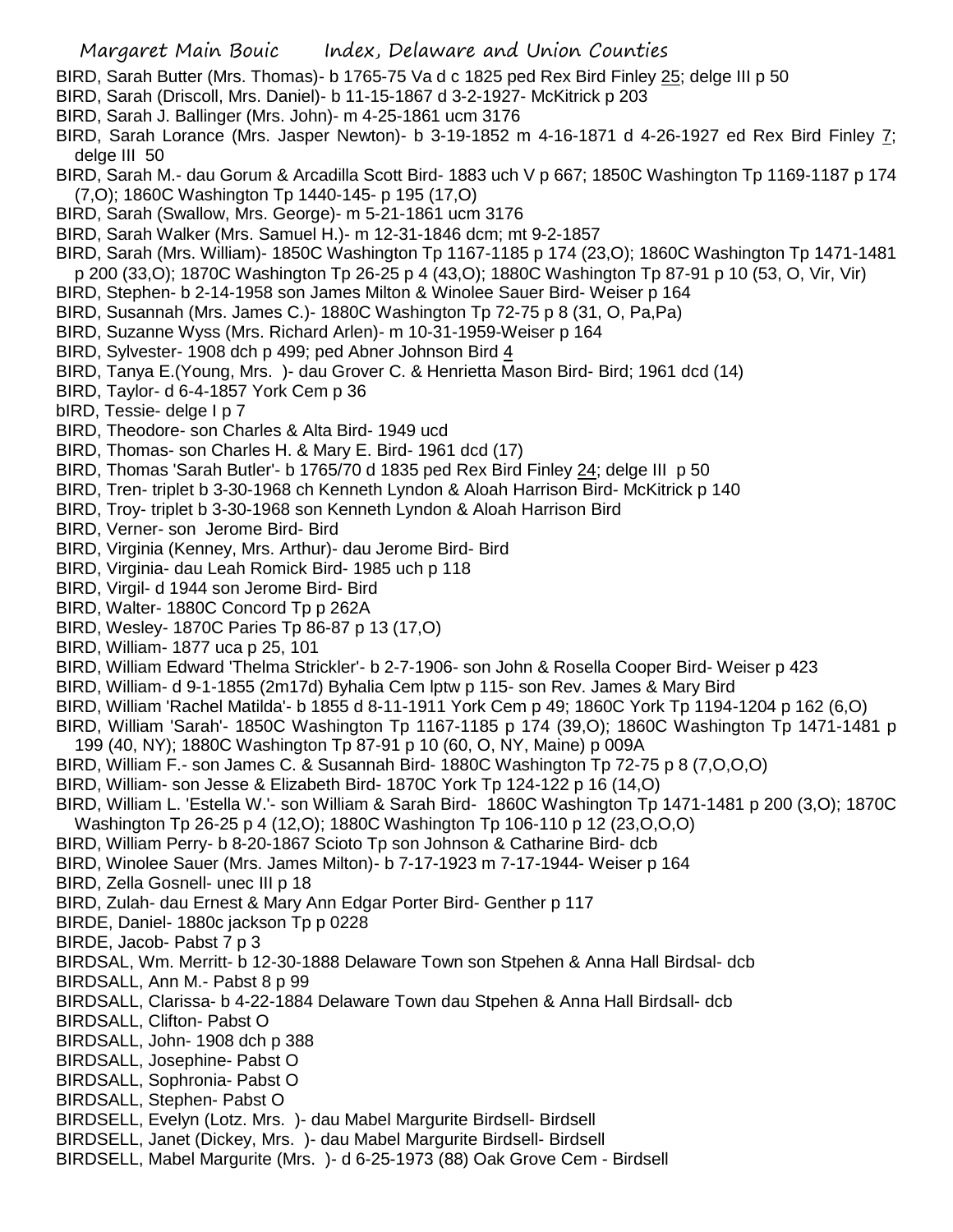Margaret Main Bouic Index, Delaware and Union Counties BIRDSELL, Margaret (Criswell, Mrs )- dau Mabel Margurite Birdsell- Birdsell BIRDSELL, Mary D.- 1880c Delaware Town p 520C BIRDSELL, Mary E. (Nash, Mrs. Lafayette Philander)- b 10-8-1853 m 10-18-1878 d 11-16-1901- Nash p 360 BIRDSEYE, Deacon John- unec XIV p 42 BIRDSEYE, Hannah (Beach, Mrs. Isaac)- d 10-18-1750 (79) dau John & Phebe Willcoxen Birdseye- unec XIV p 42, 55, 56 BIRDSEYE, johanna (Willcoxen, Mrs. Timothy)- unec XIV p 42 BIRDSONG, Abbie White (Mrs. William)- m 12-24-1865 ucm 3882; Abbigail- 1870C Dover Tp 131-133 p 17 (28,O) BIRDSONG, Addia M.- dau William J. & Abbigail Birdsong- 1870C Dover Tp 131-133 p 17 (1,O) BIRDSONG, William J.'Abbie White'- m 12-24-1865 ucm 3882; 1870C Dover Tp 131-133 p 17 (28, Tenn) BIRDSONG, William H.- son William J. & Abbigail Birdsong- 1870C Dover Tp 131-133 p 17 (3,O) BIRDWELL, Debbie (Moore, Mrs. Bobby)- m Dec 1985- Birdwell BIRECE, Imogene Ruth- b 8-26-1904 dau J. F. & Jessie DeGood dcb b Dover, Un Co BIRELY, Jacob 'Jemma Barnet'- m 7-13-1843 Madison Co unec IX p 66 BIRELY, Jemma Barnet (Mrs. Jacob)- m 7-13-1843 Madison Co unec IX p 66 BIRELY, Michael- Powers p 47 BIRET, Mary- Pabst 3 p 8 BIRGE, Almira (Van Brimer, Mrs. Jacob)- m 9-15-1836 dcm BIRGE, Rev. Benjamin- d May 1820 (23)- dcga p 11 Franklin Chronicle BIRGE, David 'Maria Ingham'- m Clint Tp dcga p 23 Del Pat & Fr Chron 4-1-1824 BIRGE, Elizabeth Gaylord (Mrs. Richard)- dau William & Mary Birge-Powers Pat p 108 BIRGE, John- unec XII p 67; 1843, Leesburg Tp BIRGE, Josiah 'Martha Cowgill'- m 7-5-1832 ucm 276 unec II p 35 BIRGE, Maria Ingham (Arnold, Mrs. Ira)(Mrs. David)- m 1840 dcm Clinton Tp dcga p 230 Del Pat & Fr Chron 4-1-1824' Pabst 6 p 8; dcq Mary Arnold Marriott6 BIRGE, Martha Cowgill (Mrs. Josiah)- m 7-5-1832 ucm 276 unec II p 35 BIRGE, Mary (Means, Mrs. Lucien)- m 1-1-1866 ucm 3889 BIRGE, Phidelia- d 9-30-1828 (3y 9m) dcga p 44 Del Pat & Fr Chron 9-4-1828; Powell p 98 BIRGE, Rachel Ann (Thurman, Mrs. Joel)0 m 4-21-1860 ucm 3026 BIRGE, Richard 'Elizabeth Gaylord'- Powers Pat p 108 BIRK, Maria (Worline, Mrs. )(Mrs. Patrick)- m 6-21-1880 ucm 6733 BIRK, Patrick 'Maria Worline'- m 6-21-1880 ucm 6733 BIRK, Paul- son Samuel & Stella Bolinger Birk- Weiser p 624 BIRK, Samuel 'Stella Bolinger'- Weiser p 624 BIRK, Stella Bolinger (Mrs. Samuel)- dau Michael & Rickey Bolinger- Weiser p 624 BIRKDOLL (Barkdoll)- Mary C. (Schamles, Mrs. Mathias P) 1915 uch p 914 BIRKENHAUER, Edward H.'Mary Anne Murray'- m 9-8-1973 son Edwin G. Birkenhauer Jr.- Birkenhauer BIRKENHAUER, Edwin G. Jr. 'Gladys G.'- 1973 ucd BIRKENHAUER, Gladys G. (Mrs. Edwin G. Jr.)- 1973 ucd BIRKENHAUER, Mary Anne Murray (Mrs. Edward H.)- m 9-8-1973 dau John F. Murray- Birkenhauer BIRKENHAUER, Regine- b 1957 ch Edwin G. Jr. & Gladys G. Birkenhauer- 1973 ucd BIRKENSHAW, Sidney- unec X p 62 BIRKHIMER, Anna Eliza Stephenson (Mrs. William)- b 1856 d 1925 dau John Burkhimer- ped Donald Wiggins 15 #384, unec XII p 72 BIRKHIMER, John- ped Donald Wiggins #384 28, unec XII p 72 BIRKHIMER, Nancy Rebecca (Staley, Mrs. Osborne Ellis)- b 1888 d 1956 dau William & Anna Eliza Stephenson Birkhimer- ped donald Wigiins #384 7, unec XII p 72 BIRKHIMER, Roxanna- Sbc p 32 BIRKHIMER, William 'Annan Eliza Stephenson'- b 1846 d 1913 son John Birkhimer- ped Donald Wiggins #384 14, unec XII p 72 BIRKHIMER, W. W.- Sbc p 32 BIRKHOLD, Carlyle E. 'Dorotha'- d 7-30-1977 (67) bur Forest Lawn- Birkhold BIRKHOLD, Dorotha (Mrs. Carlyle E.)- Birkhold BIRKHOLD, Floyd- brother Carlyle E. Birkhold- Birkhold BIRKHOLD, George- grandson Carlyle E. Birkhold- Birkhold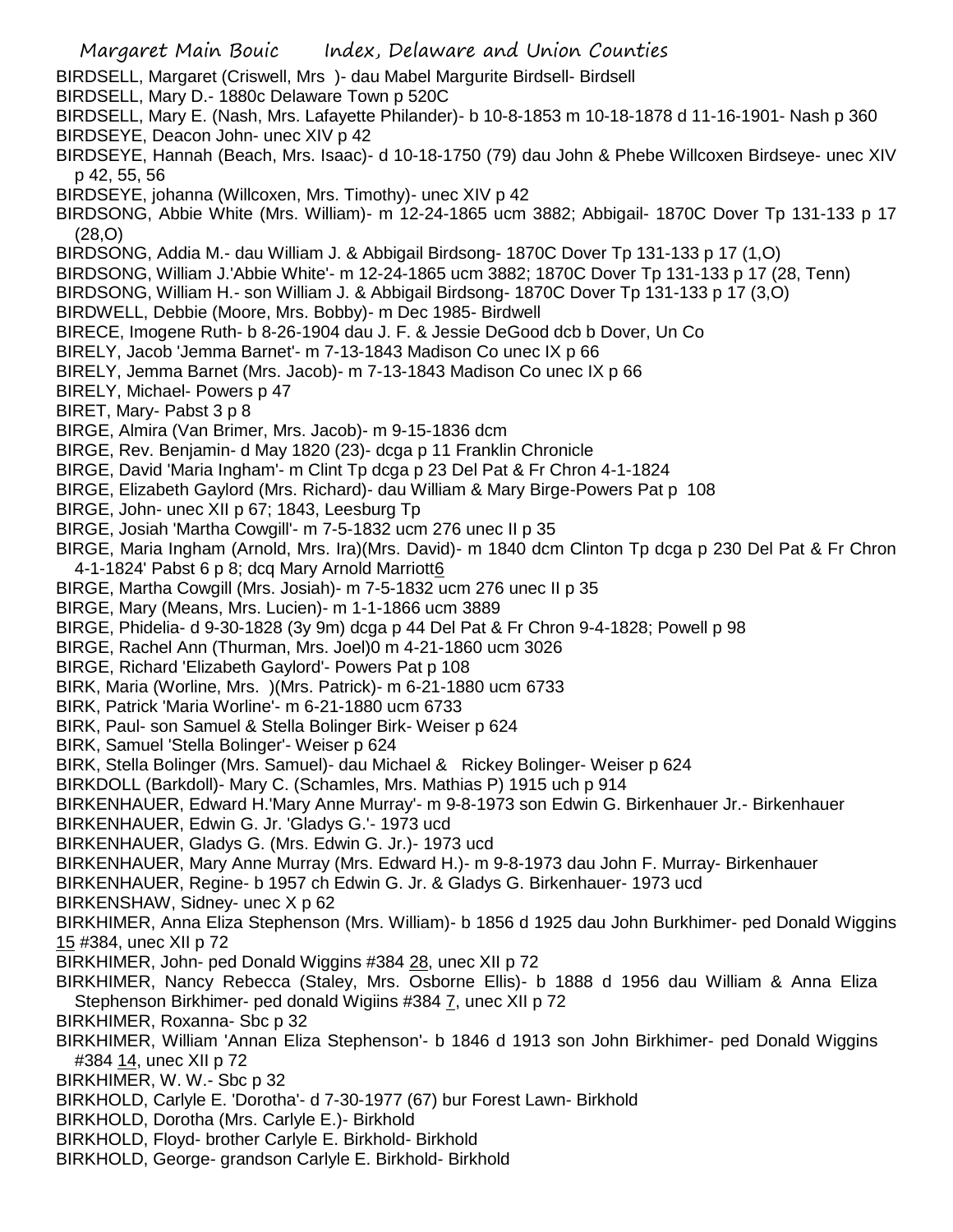Margaret Main Bouic Index, Delaware and Union Counties BIRKHOLD, Harold- son Carlyle E. & Dorotha Birkhold- Birkhold BIRKHOLD, Joy- granddau Carlyle E. Birkhold- Birkhold BIRKHOLD, Larry- son Carlyle E. & Dorotha Birkhold- Birkhold BIRKHOLD, Mary- granddau Carlyle E. Birkhold- Birkhold BIRKHOLD, Sarah- granddau Carlyle E. Birkhold- Birkhold BIRKIRCHER, Emma- b 1861 d 1864 dau John & Mary Arnold Birkircher- Weiser p 272 BIRKIRCHER, Flora- b 4-2-1875 d 12-29-1891 dau John & Mary Arnold Birkircher- Weiser p 272 BIRKIRCHER, John 'Mary Arnold'- b 4-30-1833 d 10-24-1904- Weiser p 272 BIRKIRCHER, Mary Arnold (Mrs. John)- b 1838 dau Jacob & Mary Weiser Arnold- Weiser p 272 BIRHIRCHER, Mary (Smith, Mrs. )- b 1867 dau John & Mary Arnold Birkircher- Weiser p 272 BIRKIRCHER, William- d y son John & Mary Arnold Birkircher- Weiser p 272 BIRKLEY, Samuel- 1850C Delaware Town 1006 (15,O) BIRMINGHAM, Lucy Luella Hawes (Mrs. Michael)- dau Orlando & Lucy Searles Hawes- 1908 dch p 609 BIRMINGHAM, Michael 'Lucy Luella Hawes'- 1908 dch p 609 BIRNETT, Anthony 'Hannah Rose'- m 3-3-1812 onwq I BIRNETT, Hannah Rose (Mrs. Anthony)- m 3-3-1812 onwq I BIRNEY, Sally M. Roloson (Mrs. William)- m 9-14-1841 dcm BIRNEY, William 'Sally M. Roloson'- m 9-14-1841 dcm BIRSA, Ashley Elizabeth- b 9-16-1983 dau David S. & Carol McKirgan Birsa- Graham 161151212, Macklin p 129 Weaver 129(11)1212 BIRSA, Carol D. McKirgan (Mrs. David S.)- b 10-2-1950 m 9-9-1972 dau Mac & Lila Jean McBride McKirgan-Graham 16115121, Macklin p 129; Weaver 129(11)121 BIRSA, David S. 'Carol D. McKirgan'- m 9-9-1972 son R. F. Birsa- Graham (16115121), Macklin p 129; Weaver (129(11)121) BIRSA, Jennifer- dau David S. & Carol McKirgan Birsa- Graham 161151211, Macklin p 129; Weaver 129(11)1211 BIRT, Abagail (Mrs. Lot)- 1850C Brown Tp 3001 (25,O) BIRT, Alonzo- son Lot & Abagail Birt- 1850C Brown Tp 3001 (4,O) BIRT, Alvin 'Peggy'-son Lee Roy Birt- Birt BIRT, Barbara (Moore, Mrs. Douglas)- dau Richard & B. Katherine Mowen Birt- Birt BIRT, Bethiel- son Mart & Elizabeth Birt- 1850C Brown Tp 2999 (5,O) BIRT, Beverly Ann (Adams, Mrs. Thomas Lee)- dau Byron Leon Birt, Sr.- Adams BIRT, Beverly (Boerger, Mrs. Barry William)(Schwartz, Mrs. William)- m 6-7-1975 dau Richard & B. Katherine Mowen Birt- Boerger; Rausch (196121), (148221) BIRT, Byron- son Clara Birt- Birt BIRT, Byron Leon, Jr.- son Byron Leon Birt, Sr.- Adams BIRT, Jacob 1880 dch p 282- BIRT, Clara- Birt BIRT, Dawn Noel- b 10-1872 dau Alvin & Peggy Fischer Birt- Birt- enaged to Crieg W. Elrod BIRT, Deborah Ann (Bockrath, Mrs. Gary)- dau Richard & B. Katherine Mowen Birt- Birt BIRT, Elizabeth (Mrs. Mart)- 1850C Brown Tp 2999 (25, Va) BIRT, Hiram- son Mart & Elizabeth Birt- 1850C Brown Tp 2999 (1,O) BIRT, Jacob- Mexican War- delge X p 35 BIRT, Jeremy (10-1984) ch Alvin & Peggy Birt- Birt BIRT?, John- 1840C Jackson Tp 226 (50-60) BIRT, John- son Lot & Abagail Birt- 1850C Brown Tp 3001 (1,O) BIRT, B. Katherine Mowen (Mrs. Richard)- b 11-1-1927 m 3-7-1946 d 11-20-1986 bur St. Paris- dau Frank & Louella Graham Mowen- Birt BIRT, Lee Roy- Birt BIRT, Lot 'Abagail'- 1850C Brown Tp 3001 (35, Pa) BIRT, Margaret Ohaver (Mrs. Thomas)- dau Joseph & Jemima Casebolt Ohaver- 1985 uch p 107 BIRT, Marianne- 1979, 1981, 1983, 1991 ucd BIRT, Marsha Lee (Alexander, Mrs. Craig)- dau Richard & B.Katherine Mowen Birt- Birt BIRT, Mart 'Elizabeth'- 1850C Brown Tp 2999 (28, Pa) BIRT, Nancy- dau Lot & Abagail Birt- 1850C Brown Tp 3001 (3,O)

BIRT, Peggy (Mrs. Alvin)- Birt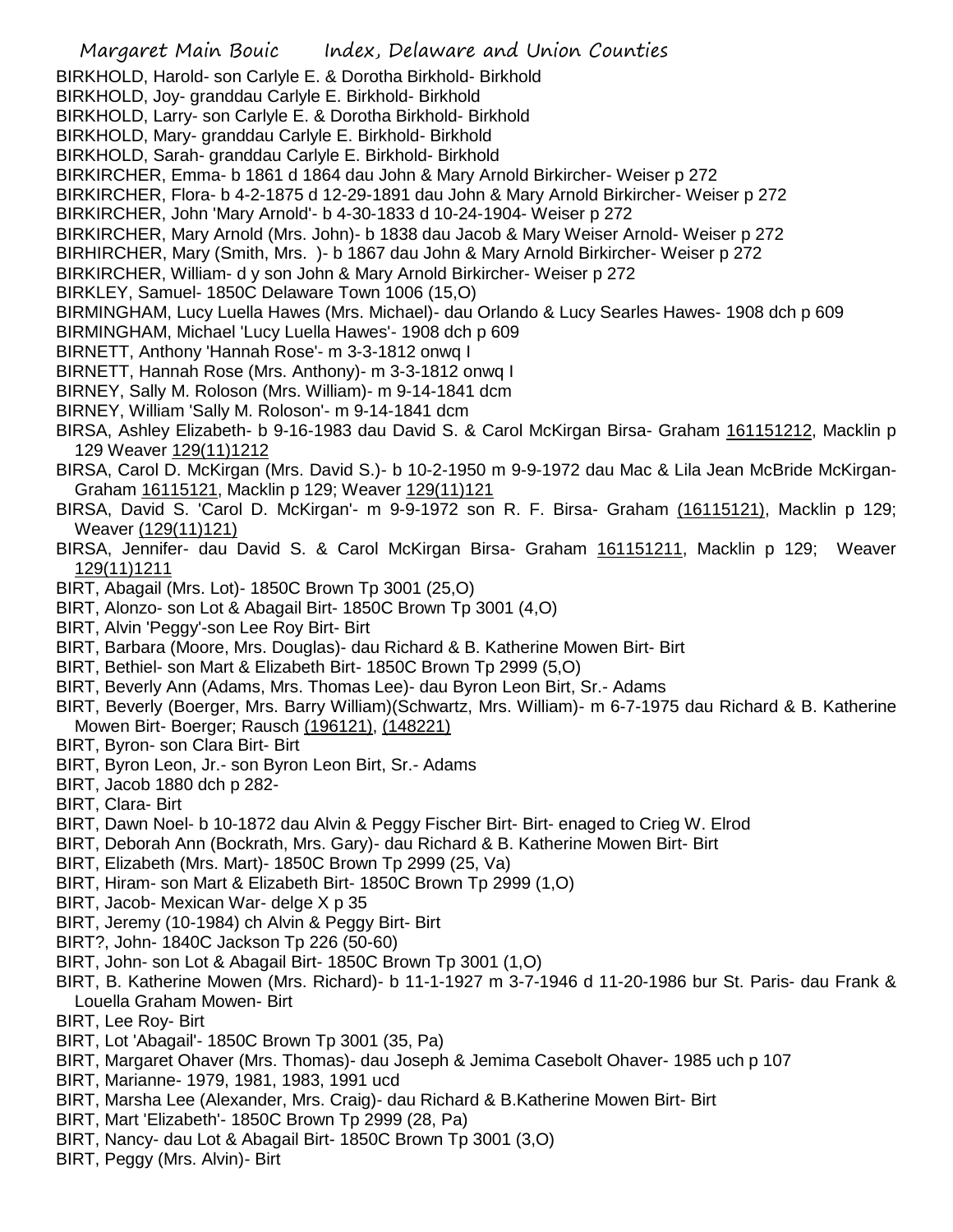Margaret Main Bouic Index, Delaware and Union Counties BIRT, Richard 'B. Katherine Mowen'- m 3-7-1946- Birt; Boerger BIRT, Sarah E.- dau Lot & Abagail Birt- 1850C Brown Tp 3001 (8,O) BIRT, Silas- d 9-1-1850 son Mart & Elizabeth Birt- 1850C Brown Tp 2999 (3,O) BIRT, Stacey Dee- dau Rev. LeRoy Birt- Birt engaged to Steven Eugene Neer BIRT, Thomas 'Margaret Ohaver'- 1985 uch p 107 BISANT, Louise (Hamilton, Mrs. Cornelius)- 1883 uch V p 632 BISANT/VANSANT, Louisa (Springer, Mrs. Hon Cornelius)- unec XI p 62 (error?) BISBEE, Almon 'Christina Bailey'- m 7-20-1858 dcm BISBEE, Christina Bailey (Mrs. Almon)- m 7-20-1858 dcm BISBEE, Janet (Phillians, Mrs. Herbert Eugene)- b 1941- Maugans Anc p 8 BISCOE, Gertrude E. (McKnight, Mrs. John William Richards)- m 3-3-1921- Weiser p 221 BISEL, F. H.- 1908 dch p 427 BISCHOF(F)- see Bishop BISCHOF, Katherine (Vollrath, Mrs. William)- b 5-17-1887 m 8-13-1908- Rausch (1415) II p 268 BISCHOFF, -Unec II p 1; XIV p 28 BISCHOFF, Amy- b 1966 dau Edward A. & Terry Bischoff- 1971 dcd BISCHOFF, Anna- b 1-21-1855 d 8-4-1860 St. John's D J p 64 BISCHOFF, Anna- b 2-5-1876 d 4-5-1876 (2m) St. John's D J p 64 BISCHOF(F), Anna Barbara Emmert (Mrs. Phil(l)ip)- b 2-24-1862 or 1-28-1871 m 4-10-1882 ucm 7152 d 5-5- 1812, St. John's Cem; DJ p 60, see Bishop BISCHOFF, Anna Barbara- dau Johan Bernhard & Magdalena Eurich Bischoff- 1985 uch p 11 BISCHOFF, Anna Margaretha (Mrs. J. B.)- b 7-13-1803 d 5-1-1875 (69-7-21) III p 266 St. John's Cem D J Cem p 54 BISCHOFF, Barbara Loschky (Mrs. Johann George)- b 12-22-1847 d 9-10-1907 St. John's Cem D J 64 BISCHOFF, Barbara- b 1955 dau Robert & Ruth Bischoff- Bischoff; 1967 ucd BISCHOFF, Johann Barnhard 'Magdalena Eurich''Anna Barbara Hartmann''Catharina Zeghruber''Margaret Ruhl'- b 12-5-1806 m 10-15-1876 son Frederick & Maria Margaret Dollinger Bischoff- 1883 uch V p 235; 1985 uch p 11. Bishop 2-1 p 1 BISCHOFF, Bruce- brother Robert L. Bischoff,Jr.- Bischoff BISCHOFF, Carl W. 'Lois G.Holt'-m 5-21-1934- 1959, 1967, 1971, 1973, 1975, 1979, 1981, 1983, 1991 ucd BISCHOFF, Charles- son Carl & Lois Holt Bischoff- Bischoff BISCHOFF, Charles E. 'Helen'- b 6-23-1904 d 12-17-1992 (88) son Walter C. & Sadie Oates Bischoff- m 63y- Bischoff BISCHOFF, David- b 1959 son Edward A. & Terry Bischoff- 1969, 1971 dcd BISCHOFF, David Edwin- b 5-7-1960 d 6-8-1960 son Vernon & Lois Evelyn Rausch Bischoff- Rausch 118743 BISCHOFF, Douglas- b 1964 son Edward A. & Terry Bischoff- 1969, 1971 dcd BISCHOFF, Edward 'Judy A.''Terri'- son Charles Edward & Helen Hinkle Bischoff- Bischoff; 1969, 1971 dcd BISCHOFF, Charles Edward 'Helen Hinkle'- m 4-20-1929 Bischoff BISCHOFF, Eric- b 1971 son Frederick H. & Shirley Bischoff- 1973, 1975,1979, 1981, 1983, 1991 ucd BISCHOFF, Fred- son Carl & Lois Holt Bischoff- Bischoff BISCHOFF, Frederick 'Maria Margaret Dollinger'- son Valentin & Margaret Dortha Bischoff- Bishop 1-1 p 1 BISCHOFF, Frederick H. 'Shirley J.'- 1967, 1971, 1973, 1975, 1979, 1981, 1983, 1991 ucd BISCHOFF, Harriett L. DeBra (Mrs. Robert L.0- Bischoff BISCHOFF, Heidi- dau Edward A. Bischoff (6-1981)- Bischoff; 1971 dcd BISCHOFF, Helen Hinkle (Mrs. Charles Edward)- m 4-20-1929, m 63y- Bischoff BISCHOFF, Jack- brother Robert L. Bischoff,Jr.- Bischoff BISCHOFF, Jacob William- b 11-1-1993 son Jeff & Mary Bischoff- Bischoff BISCHOFF, Jeffery- son Edward A. Bischoff (14-1981)- Bischoff BISCHOFF, Johan Georg 'Magdalena''Barbara Loschky'- b 12-1-1827 d 11-5-1906 St. John's Cem D J p 64 son Johann Berhnard & Magdalena Eurich Bischoff- 1985 uch p 11; see Bishop BISCHOFF, Johann B.- d 10-15-1876 (71-10-10) St. John's Cem D J p 54; Bishop 2-1 p 1 BISCHOFF, Johann F.- b 4-24-1886 d 8-1-1887 ST. John's Cem D J p 64 son J. G. & B. BISCHOFF, John- OSG Vol XIX 1 p 19 BISCHOFF, John- member St. John's Lutheran- 1843- Arras letter BISCHOFF, Judy A. (Mrs. Edward A.)- 1971 dcd BISCHOFF, Linda May- b 2-7-1959 dau Vernon & Lois Evelyn Rausch Bischoff- Rausch118742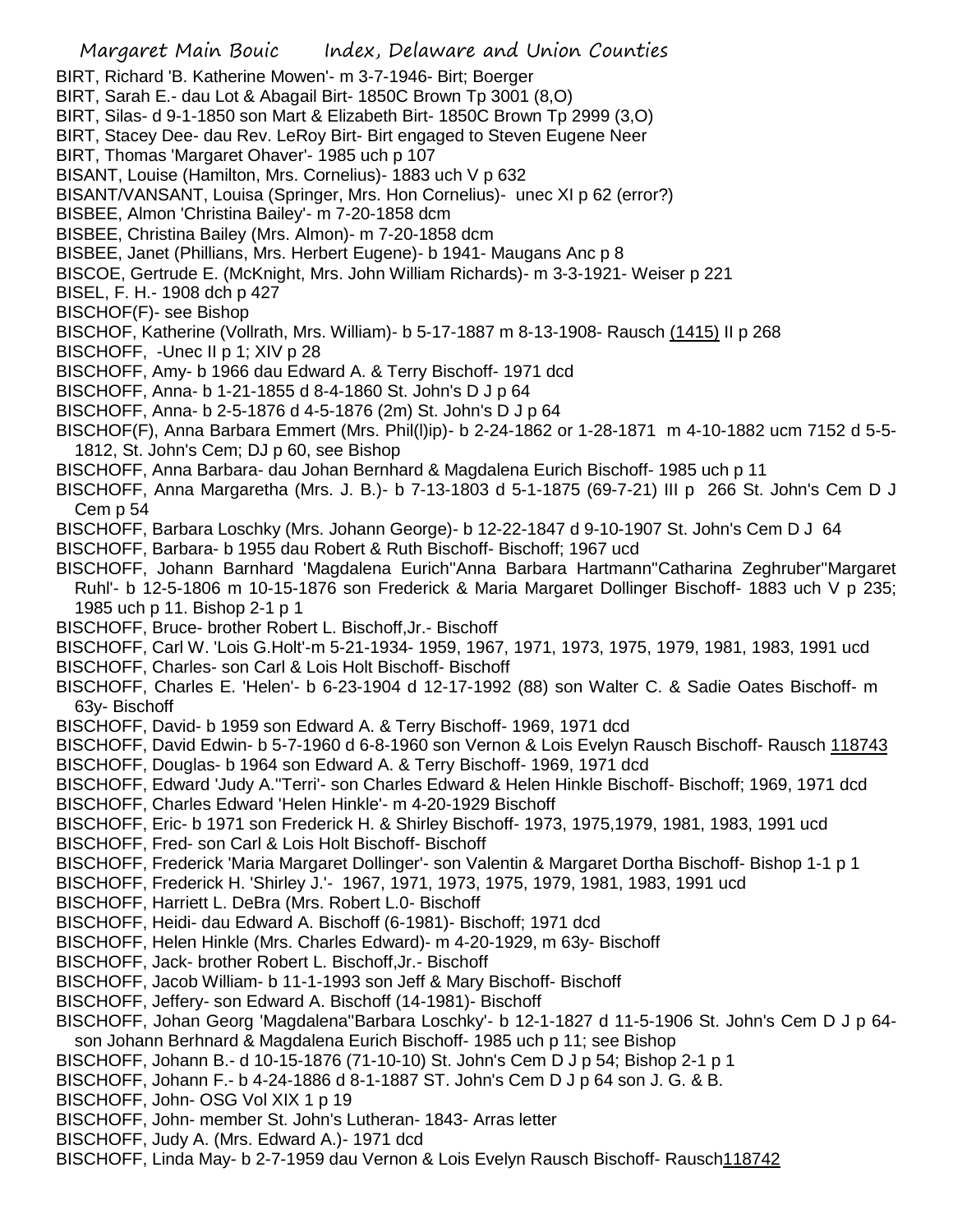Margaret Main Bouic Index, Delaware and Union Counties BISCHOFF, Lois Evelyn Rausch (Mrs. Vernon)- b 6-8-1937 dau Rev. Leonard John & Bertha Blumenschein Rausch- Rausch11874 III 266 BISCHOFF, Lois G.Holt (Mrs. Carl W.)- m 5-21-1934; 1959, 1967, 1971, 1973, 1975, 1979, 1981, 1983, 1991 ucd BISCHOFF, Lorena- b 1966 dau Frederick H. & Shirley J. Bischoff- 1967, 1971, 1973, 1975, 1979, 1981, 1983 ucd BISCHOFF, Lori (Current, Mrs. Don)- dau Fred Bischoff- Current; Bischoff BISCHOFF, Louise (Parish, Mrs. Charles)- dau Carl & Lois G. Holt Bischoff- Bischoff BISCHOFF, Magdalena Eurich (Mrs. Johannn B. Bernhard)- b 1-30-1804 d 7-2-1843; 1985 uch p 11;Bishop  $(2-1)$  p 1 BISCHOFF, Magdalena (Mrs. Johann Georg)- b 11-10-1832 d 1-4-1874 St. John's Cem D J p 64 BISCHOFF, Margaret Dortha (Mrs. Valentin)- Bishop p 1 BISCHOFF, Maria margaret Dollinger (Mrs. Frederick)- Bishop (1-1) p 1 BISCHOFF, Mary (Mrs. Jeff)- Bischoff BISCHOFF, Michael Vernon- b 6-29-1961 son Vernon & Lois Evelynb Rausch Bischoff- Rausch118744 BISCHOFF, Pamela Lee (Linder, Mrs. Jeffrey Scott)- b 1963 m 9-24-1988- dau Edward A. & Judy Bischoff-Bischoff; 1969. 1971 dcd BISCHOF(F), Phi(l)lip 'Anna Barbara Emmert'-b 12-8-1859 m 4-10-1882 ucm 7152 d 5-12-1938 St. John's Cem, DJ p 60 see Bishop BISCHOF(F), inf son of Philip & Anna Bischof(F)- 9-18-1894 St. John's Cem D J Cem p 60 BISCHOFF, Robert L. Jr.- b 12-13-1924 d 1-23-1988 (63) son Robert L. & Harriett L. DeBra Bischoff- Bischoff BISCHOFF, Robert L. 'Harriett L. DeBra'- Bischoff BISCHOFF, Robert 'Ruth'- 1967 ucd BISCHOFF, Ruth (Mrs. Robert)- 1967 ucd BISCHOFF, Ruth (Tisza, Mrs. William)- dau Charles Edward & Helen Bischoff- Bischoff BISCHOFF, Shirley J. (Mrs. Frederick H.)- 1967, 1971, 1973, 1975, 1979, 1981, 1983, 1991 ucd BISCHOFF, Sue (Hostetler, Mrs. Gary L.)- dau Robert L. Bischoff,Jr.- Bischoff BISCHOFF, Susan- b 1957 dau Robert & Ruth Bischoff- 1967 ucd BISCHOFF, Terry (Mrs. Edward A.)- 1969, 1971 dcd BISCHOFF, Valentin-'Margaret Dortha' b 1747 d 1813- Bishop p 1 BISCHOFF, Vernon 'Lois Evelyn Rausch'- b 9-29-1936- Rausch(11874) BISCHOFF, Vicki Lynn- b 8-24-1957 dau Vernon & Lois Evelyn Rausch Bischoff- Rausch118741 BISCHOFF, Walter C. 'Sadie Oates'- Bischoff BISCHOFIN, Maria (Egger, Mrs. Ponkratius Egger)- dcc James Fathbruckner193 BISCHOTT, A. Barbara (Mrs. Joh. Bernhard)- b 7-20-1811 d 7-4-1844- Trinity Cem D J p 78 BISCHOTT, Katharina- b 12-11-1812 d 8-12-1845 (32-7-29) dau Joh. Bernhard -Trinity Cem D J p 78 BISCHOTT, Magdalena (Mrs. Joh. Bernhard)- b 1-30-1804 d 7-22-1843 Trinity Cem D J p 78 BISCO, John- Genther p 231 BISCUSCO, R. D.- 1980 dcd BISH, John- Longbrake p 20, 107 BISHARA, Aaron- b 1981 son Magdi F. & Nancy K. Bishara- 1981, 1983 ucd BISHARA, Heather- b 1977 dau Magdi F. & Nancy K. Bishara- 1979, 1981, 1983 ucd BISHARA, Joseph b 1978 son Magdi F. & Nancy K. Bishara-1981, 1983 ucd BISHARA, Magdi F. 'Nancy K.'- 1975,1979, 1981, 1983, 1991 ucd BISHARA, Nancy K. (Mrs. Magdi F.)- 1975,1979, 1981, 1983, 1991 ucd BISHOF, Catharine Zehgruber (Mrs. John Bernhard)- m 6-18-1845 ucm 1056- unec VI p 31 see Bishop )2-1) p 1 BISHOF, John Bernhard 'Catharine Zehgruber'- m 6-18-1845 ucm 1056 see Bishop )2-1) p 1 BISHON, Cora (Krouse, Mrs. Thomas E.)- Longbrake p 115A BISHONG, Betty (Mrs. Thomas M.)- 1975 ucd BISHONG, Thomas M. 'Betty'- 1975 ucd BISHOP, ---1908 dch p 492; hjt p 10, 46; 1915 uch p 414, 502; unec V p 1 - Esther Kaufman fam #122 un co gen soc; Genther p 138; Julia Yoder #8 unec I p 2; delge I p 7; family of Betty Jean Baltz #301,unec X p 61, XI p 1, XIV p 28; Howard Fogle #198 unec XI p 13; Paul G. Westlake, unec XIII p 4 BISHOP, Mrs. A.- cookbook, delge X p 37

BISHOP, ---b 10-11-1867 Oxford Tp dau Live & Sarah Bishop- dcb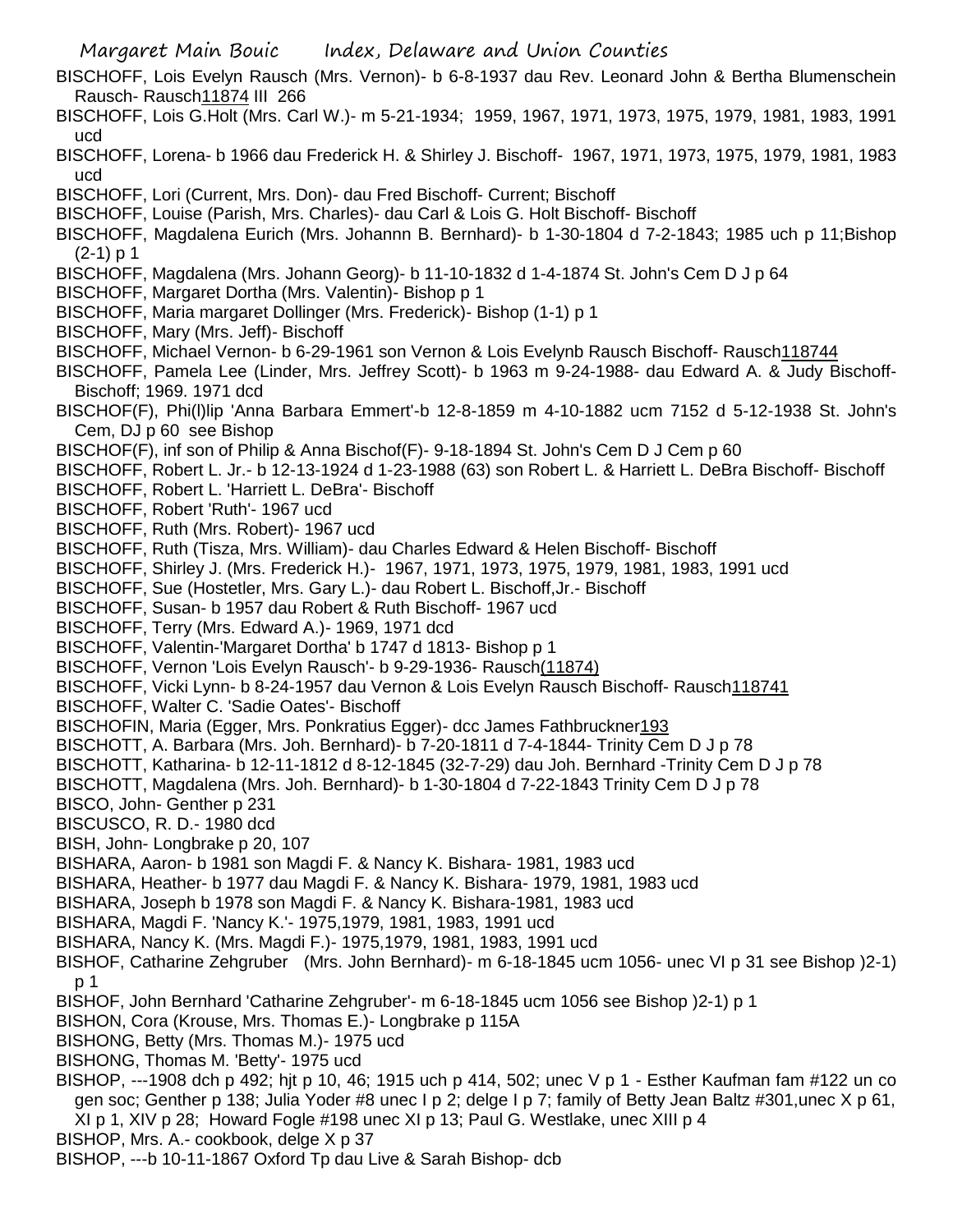- BISHOP, ----b 3-29-1991 Delaware Town son Alvin & Mary Newhouse Bishop- dcb
- BISHOP, Abraham 'Faye Bendimire'- Bishop
- BISHOP, Ada (Mrs. Thompson)- 1880C Jerome Tp 102-104 p 12 (48, O,Va,O,
- BISHOP, Adam- 1830C Jerome Tp
- BISHOP, Addie Fawn- b 1851 d 1928 Claibourne Cem p 13
- BISHOP, Addie R. Jacoby (Mrs. Wesley)- 1880 dch p 770; 1908 dch p 530; Asp 1898 Main (13161951)
- BISHOP, Adelaide Fawn (Mrs. Charles O)- b 2-1857 m 1870 dau Edward Fawn- 1883 uch V p 612; 1880C Richwood 262-278 p 24 (28,O); 1900C Richwood 369-396 p 15B (43,O,Eng,O) m 23y 1 ch
- BISHOP, Aden- 1880C Liberty Tp Del Co p 317C
- BISHOP, A. J.- CCC p 90
- BISHOP, Albert(Alfred) 'Emma N. Granger'- dumch p 160; Powell p 367
- BISHOP, Alice Backus (Mrs. Alonzo)- Bishop
- BISHOP, Allen- 1880C Delaware Town p 519A
- BISHOP, Alma E. (Price, Mrs. John)- m lic 1-1-1881 ucm 6880- dau Landon & Jane Howey Bishop- 1883 uch V p 292; 1860C Jerome Tp 138 p 20 (7,O), 1870C Jerome Tp 117 p 17 (16,O); 1880C Jerome Tp 149-160 p 18 (24,O,Va,O)
- BISHOP, Almira Barber (Mrs Jonathan)- m 3-30-1842 dcm d 4-9-1866 (50-7-13) Westfield Bap. Cem Powell p 354
- BISHOP, Almira (Wagner, Mrs. William)- m 4-6-1854 ucm 2110 dau Findley Bishop- 1883 uch V p 327; unec VIII p 20
- BISHOP, Almyra- dau Finley & Elisa J. Bishop- 1850C Jerome Tp 1817-1838 p 266 (15,O)
- BISHOP, E. Alvin- son Alban B. & Casandra Sterner Bishop- Bishop
- BISHOP, Alonzo 'Alice Backus'- Bishop
- BISHOP, Alpheus- 1870c Union Tp 132-131 p 18 (18,O)
- BISHOP, Alvin 'Mary Newhouse'- Newhouse p 69 (13452); 1880 dch p 388
- BISHOP, Amanda (Beedle, Mrs. Hiram)- dau David Bishop- 1880 dch p 654
- BISHOP, Amanda Dix (Mrs. Clark A.)- dau David & Margaret A. Pool Dix- 1880 dch p 772
- BISHOP, Amanda E.- b 11-23-1849 dau Elijah T. & Malinda Birch Bishop- 1880 dch p 785; 1850C Oxford Tp 2712 (9/12,O); Bishop 114
- BISHOP, Amandah- d 9-5-1843 (3-10-15) dau C. & C. Bishop- Peak Cem Powell p 355
- BISHOP, America Dix (Mrs. Elisha A.)- dau David & Margaret A. Pool Dix- 1880 dch p 772; Mlb p 183; Bishop (113)
- BISHOP, Andrew Stewart- son Joe Francis & Dawn Gibson Bishop- Bishop 1119214 p 33
- BISHOP, Ann (Corbin, Mrs. William)- ped Marianne Ferguson Garn #14729
- unec IX p 10
- BISHOP, Ann (Shoemaker, Mrs. Millard H.)- 1908 dch p 781
- BISHOP, Anna A.- b 1888 un Co d 9-9-1933 Oakdale Cem I p 135 (F-R10-11)
- BISHOP, Barbara Anna (Burns, Mrs. Emanuel)- b 9-22-1831 m 11-20-1851 ucm 1736 d 2-9-1899 (67-4-18) dau Johann Bernhard & Magddalena Eurick Bischoff- Bishop 2-2; 1915 uch p 628 991, 1051; unec XIV p 66
- BISHOP, Anna- dau John B. & Margaret Bishop- 1850C Paris Tp 657-671 p 100 (18, Ger)
- BISHOP, Anna- b 1-21-1855 d 8-4-1860 dau John George & Magdalena Gase Bishop- Bishop p 2; 1915 uch p 952, 991; 1860C Paris Tp 1386-1376 p 184 (5,O)
- BISHOP, Anna Barbara Hartman (Mrs. John Bernhard)- b 7-20-1811 m 10-23-1843 ucm 915 d 7-4-1844 dau Leonhard Hartmann- Bishop (2-1) p 1; unec VI p 4
- BISHOP, Anna Donovan (Mrs. Willis Emmet)- b 1867 d 1957 dau George & Elizabeth Coleman Donovan- ped Mary Turner Kuckelman7 unec V p 30 #57 un co gen soc
- BISHOP, Anna Emmert (Mrs. Philip)- b 2-1862 1900C Darby Tp 136-142 p 7A (38,O,Ger,O) m 18y 3 ch 2 liv
- BISHOP, Anna Laura (Kenreich, Mrs. Robert William)- b 7-13-1916 m 12-31-1939 dau William & Elizabeth Ursula Loschky Bishop- Bishop; St. Paul p 2, 52
- BISHOP, Anna Lee- b 1955 dau Harry & Betty Bishop- 1971 ucd; Bishop; engaged to John M. Corcoran
- BISHOP, Anna M. sister Conrad Elliott1880C Darby Tp p 0241 (50, Ger,Ger,Ger)
- BISHOP, Anna M. (Mrs. Emanuel)- b 1860 d 1927 St. Paul's D J p 26
- BISHOP, Anna Margaretta Kollbarcher (Mrs. John B.)- m 12-2-1875 ucm 5792; mt 3 p 19
- BISHOP, Annie Williams- b 3-31-1878 Liberty Tp dau Marion & Rebecca Williams- dcb
- BISHOP, Anson 'Sophia Shoemaker'- m 9-6-1857 dcm
- BISHOP, Anson W.- son Joseph & Sally N. Place Bishop- dumch p 241; l880 morch p 633; Powell p 364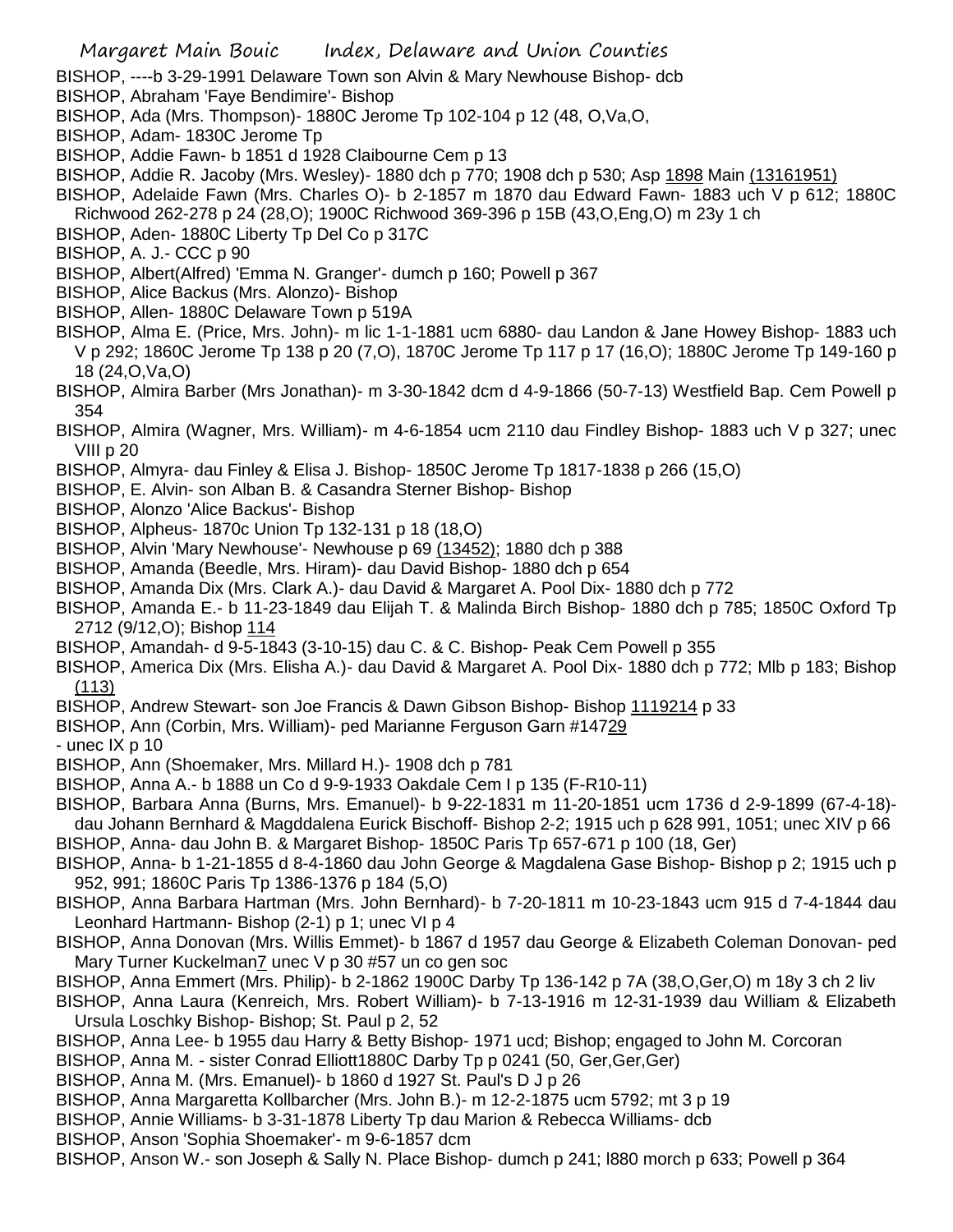Margaret Main Bouic Index, Delaware and Union Counties

BISHOP, Archie J.'Esther'- b 4-18-1892 d 9-23-1986 bur Grand Prairie son Wesley & Addie Rosella Jacoby Bishop- 1908 dch p 531

BISHOP, Area Hartson (Mrs. Thompson)- m lic 9-26-1850 ucm 1574; unec VIII p 3, 19, XIV p 18

BISHOP, Arthur William 'Ethel Bernice Hursey'- b 12-4-1902 Licking Co m 3-31-1923 son Harry Alonzo & Musa Iona Piper Bishop- ped Wanda Vivian Bishop Boerger 2- delge V3-1-6

- BISHOP, Aurilla C.- b 5-10-1868 d 3-3-1891 Powell Cem Powell p 162
- BISHOP, Ava Hudson (Mrs. Thompson)- m 8-24-1854 ucm 2160; 1860C Jerome Tp 107 p 15 (24,O)
- BISHOP, Barbara- dau John G. & 1st wife Bishop- 1915 uch p 952; 1860C Paris Tp 1386-1376 p 184 (7,O); 1870C Paris Tp 235-236 p 32 (17,O)
- BISHOP, Barbara Anna (Kleiber, Mrs. John Edward)- b 10-19-1852 m 4-16-1874 ucm 5481 d 2-9-1918 dau John George & Magdalena Goess Bishop- Bishop 4-1 (3-1)(2-1)(1) p 2,3
- BISHOP, Barbara Loschky (Mrs. John George)- m 5-9-1875 ucm 5694 mt 3 p 12; Bishop(3-1) p 2; 1880C Paris Tp 114-129 p 52 (32, Ger,Ger,Ger)
- BISHOP, Barbara Mary Weaver (Mrs. John)- b 8-24-1875 m 2-26-1895 d 9-27-1971 bur Milford Un Al p 71 dau Calvin & Margaret Schalip Weaver- 1915 uch p 953; Bishop (1119) p 32; 1900C Allen Tp 90-94 p 5A (25,O,O,O) 2 ch
- BISHOP, Barbara Theresa (Sellars, Mrs. Robert Willis)- b 1-16-1940 m 9-30-1962 dau Robert J. W. & Marie Boerger Bishop; 1949, 1959 ucd; Bishop; St. Paul p 1, 51
- BISHOP, Barzilla W.- ch Joseph & Sally Place Bishop- 1908 dch p 388; dumch p 241; 1880 morch p 633; Powell p 364
- BISHOP, Bennett- son John G. & 2nd wife Bishop- 1915 uch p 952; 1880C Paris Tp 114-119 p 52 (3,O,Ger,Ger)
- BISHOP, Bernard J. 'Elizabeth Mader'- b 7-10-1877 Un Co m 10-16-1901 d 10-26-1919 Oakdale Cem II p 65 (H-R1-4) son John G. & Barbara Loschky Bishop- 1915 uch p 991, 992; Bishop 111(10) p 34
- BISHOP, Bernhard (Banheart) naturalization 1838 uccp p 15; 1840C Paris Tp 941 (30-40)- 1915 uch p 991
- BISHOP, Bernard 'Lucile Ruland'- b 10-14-1915 son Bernard & Elizabeth Mader Bishop- Bishop 111(10)4
- BISHOP, Bessie M.- b 7-22-1876 d 11-3-1878 Mlb p 163; Powell p 286; dau E. & E.
- BISHOP, Bessie (Turner, Mrs. John)- b 1898 d 1966- dau Willis Emmet & Anna Donovan Bishop- ped Mary Turner Kuckelman 3 unec V p 30
- BISHOP, Betsy Morse Wilson (Mrs. Lucius Hazen)- b 1832 d 1907 dau Alexander & Mahala Whitcomb Wilsonped Mary Turner Kuckelman 13 unec V p 30
- BISHOP, Beth (Brown, Mrs. Marvin)- dau Robert J. W. & Marie Boerger Bishop- Bishop; 1959 ucd; Longbrake p 70
- BISHOP, Beth (Tolliver, Mrs. )(Westminster, Mrs. )- dau Donald E. Bishop- Bishop
- BISHOP, Betty- unec IX p 15
- BISHOP, Betty J. (Mrs. Harry)-1971, 1980 dcd; Bishop
- BISHOP, Billy- b 1960 son Jack & Mildred Bishop- 1971, 1973 ucd
- BISHOP, Blaine 'Edith B.'- son Hugh Lawrence & Daisy Jones Bishop- Howison1769; Bishop 11611; 1969 dcd
- BISHOP, Blair Virginia- b 10-11-1994 triplet dau Ron & Dala Bishop- Bishop
- BISHOP, Blanche M. (Mrs. William L.)- d 1-1983 (78)- Bishop
- BISHOP, Bob- 1985 uch p 28
- BISHOP, Bob- son Glen & Carrie Grant Bishop- Bishop
- BISHOP, Brett Covrett- b 10-11-1994, triplet son Ron & Dala Covrett Bishop- Bishop
- BISHOP, Bryce James- b 10-11-1994 triplet son Ron & Dala Covrett Bishop- Bishop
- BISHOP, Bueryl- ch Hugh Lawrence & Daisy Jones Bishop- Howison1769; Bishop 11612
- BISHOP, Byron- b 12-25-1890 Liberty Tp son Allen & Aurilla Clase Bishop- dcb
- BISHOP, Byron- son Glen & Carrie Grant Bishop- Bishop
- BISHOP, Carl- son Alonzo & Alice Backus Bishop- Bishop
- BISHOP, Carl- brother George Bishop- Carlson
- BISHOP, Carl James 'Mary J. T/Fuller'- b 8-9-1893 Liberty Tp dcb d 5-16-1978 (84) bur Fairview Mem. Parkson James & Julia Briton Bishop- Bishop; 1969, 1971, 1980 dcd
- BISHOP, Caroline Currier (Mrs. James W.)- m 1-14-1875 ucm 5626 mt 3 p 7; 1880C Jerome Tp 103-105 p 12 (23,O,Maine,Maine)
- BISHOP, Caroline (Fogle, Mrs. Carl)- Bishop
- BISHOP, Carrie/Rosenie b 12-1869- dau John G. & 1st wife Bishop- 1915 uch p 952; 1870C Paris Tp 235-236 p 32 (5/12,O); 1880C Paris Tp 114-129 p 52 (10,O,Ger,Ger)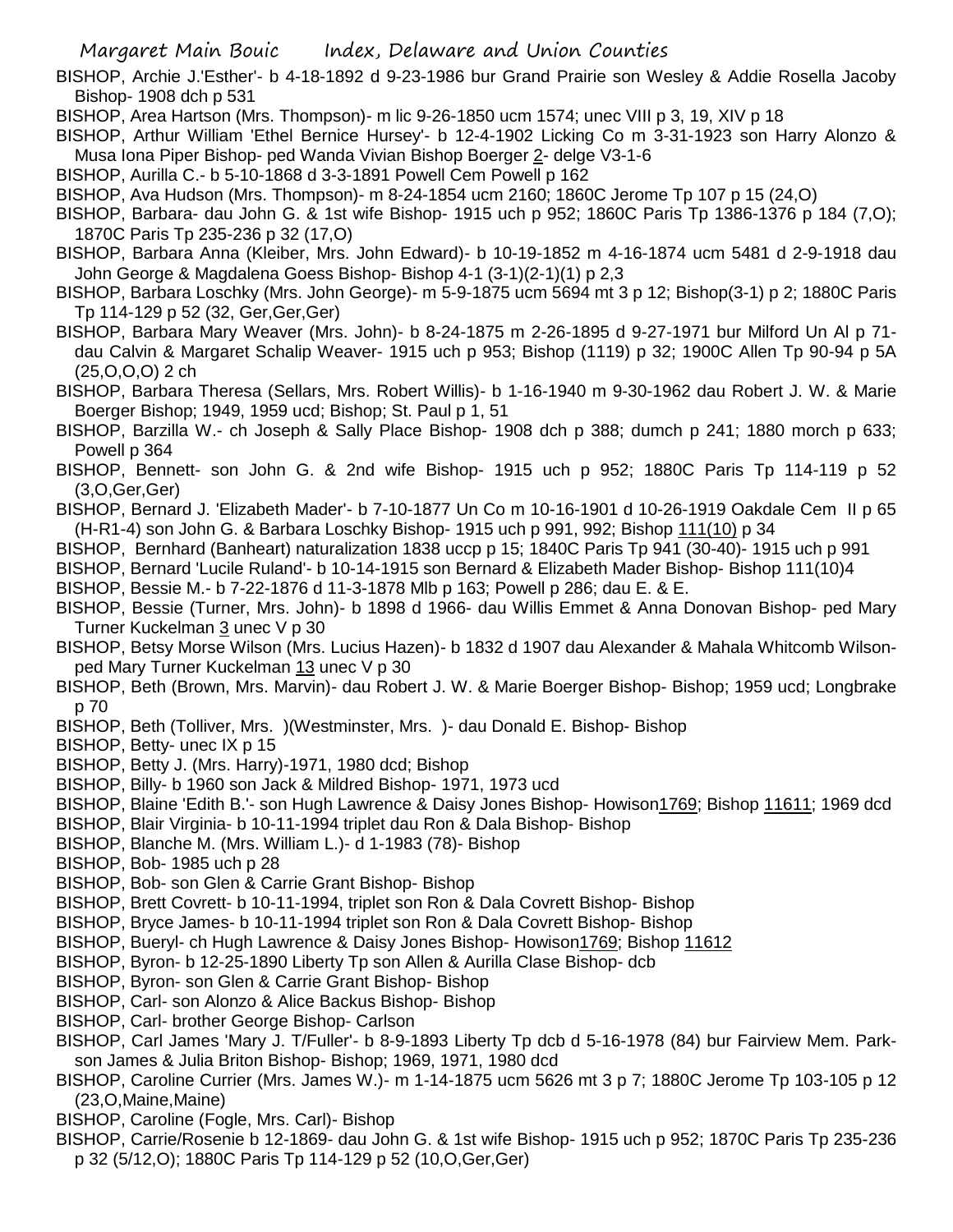- BISHOP, Carrie E. Clark (Mrs. Richard G.)- b 8-31-1889 m 10-8-1913 d 12-14-1986 bur Mitchell Cem dau Jessie & Mary Jane Charles Clark- Bishop (11171); 1985 uch p 11; 1949, 1959, 1967, 1971, 1973, 1975, 1979, 1981 ucd; D J p 16, 24
- BISHOP, Carrie (Fogle, Mrs. Carl)- b 12-31-1869 m 10-20-1889 dau Johann Bernhard & Magdalena Eurick Bishop- Bishop 1118 p 31; Marysville p 65
- BISHOP, Carrie Grant (Mrs. Glen)- Bishop
- BISHOP, Carrie (Rausch, Mrs. Conrad J.)- b 6-7-1886- Rausch(185) II p 279
- BISHOP, Casandra Sterner (Mrs. Alban B.)- d 11-1954- Bishop
- BISHOP, Catharina Zeghuber (Mrs. johanna Bernhard), 3rd wife- b 12-11-1812 d 8-12-1845, bishop (2-1) p 1
- BISHOP, Catharine- dau Finley Bishop- 1850C Jerome Tp 1817-1838 (9,O)
- BISHOP, Catharine- dau J. Goerge & Magdalena Gates Bishop- 1860C Paris Tp 1386-1376 p 184 (3,O); 1870C Paris Tp 235-236 p 32 (13,O)
- BISHOP, Catharine (Sells, Mrs. W.)- m 8-7-1861 ucm 3179
- BISHOP, Catharine (Streng, Mrs. Adam)- m 11-23-1876 ucm 5970
- BISHOP, Cecil (Sellers, Mrs. Vaughn Dean)- Maugans Anc p 132
- BISHOP, C. F.- 1915 uch p 145
- BISHOP, Charles- 1840C Marlborough Tp p 251 (30-40)
- BISHOP, Charles- heir of Bishop D. Groves- exec. dcw p 340 Bk 2
- BISHOP, Charles E. 'Grace'- 1969 dcd
- BISHOP, Charles 'Ella Hagenlocker'- Bishop
- BISHOP, Charles F.- son Landon & Jane Howey Bishop- 1883 uch V p 292; 1860C Jerome Tp 138 p 20 (3,O)
- BISHOP, Charles H. 'Grace'- 1961, 1971 dcd
- BISHOP, Charles L.- 1959, 1967 ucd
- BISHOP, Charles- b 3-28-1874 Liberty Tp son Marion & Rebecca Williams Bishop- dcb
- BISHOP, Charles O. 'Adelaide Fawn'- b 10-10-1843 m 1870 d 1907 Claibourne Cem p 13- son Thomas & Sabina Schenck Bishop; 1883 uch V p 594, 604, 612; 1880C Claibourne Tp 262-278 p 202A (36,O,Nj,NJ); 1900C Richwood 369-396 p 15B (56,O,NJ,NJ) m 28y
- BISHOP, Charles 'Pat'- son Florence Sells Bishop- Bishop
- BISHOP, Charles Walter III 'Lisa Jo Lovejoy'- m 10-10-1981 son Charles Walter Bishop Jr.- Bishop
- BISHOP, Christina (Swartz, Mrs. Coonrod)- m 11-11-1856 dcm
- BISHOP, Clara Louise (Skelly, Mrs. Clif)- b 2-9-1909 son Bernard J. & Elizabeth Mader Bishop- 1915 uch p 992; Bishop 111(10)3
- BISHOP, Clyde O. 'Corrine Nunamaker''Lucille Kezerta'- b 1-13-1907 d 3-11-1972 son Ulysses S. & Cora Sparks Bishop- Bishop
- BISHOP, Clyde 'Sarah'- 1961 dcd
- BISHOP, C. O.- 1883 uch IV p 511; 1877 uca p 97
- BISHOP, Cora- dau James W. & Caroline Currier Bishop- 1880C Jerome Tp 105 p 12 (4,O,O,Va)
- BISHOP, Cora Sparks (Mrs. Ulysses S.)- Bishop
- BISHOP, Corrine Nunamaker (Mrs. Clyde O.)- Bishop
- BISHOP, Coy William- b 5-14-1904 son J. L. & Laura E. Lawrence Bishop- Howison 1184; Bishop1162
- BISHOP, Cyrenus- d Feb 1846 (5) son J & A- Westfield Bapt. Cem- Powell p 350
- BISHOP, Cyril Grant 'Ida Mae Coleman'- b 8-17-1915 d 5-21-1990 974) bur Middleburg- son Glen & Carrie Grant Bishop- Bishop
- BISHOP, Daisy Jones (Mrs. Hugh Lawrence Bishop- b 1887 d 1932 Mlb p 177; Bishop(1161); Howison(1183)
- BISHOP, Dala Covrett (Mrs. Ron)- dau Dale & Charlotte Covrett- Bishop
- BISHOP, Dan- delge III p 24
- BISHOP, Daniel- delge II p 11
- BISHOP, Daniel 'Margaret Milligan'-m 4-6-1830 ucm 201 unec II p 27
- BISHOP, Daryl- son Dever & Olive Bishop- Bishop
- BISHOP, Dawn Gibson Miller (Mrs. Joe Francis)- m 6-16-1962 d 1990 (53) dau Dale Miller- Bishop
- BISHOP, David- 1908 dch p 654
- BISHOP, David- b 8-3-1949 son Joseph Herbert & Isabella Atkinson Bishop- Weiser p 286
- BISHOP, David Allen- b 3-2-1947 son Hubert Jr. & Gladys Lucille Meeker Bishop- Weiser p 257
- BISHOP, Deane (Mrs. Leland)(Mrs. Howard)-m(2) 1975- 1985 uch p 11; 1975 1949,1959, 1967, 1971, 1973, 1975, 1979, 1981, 1983, 1991 ucd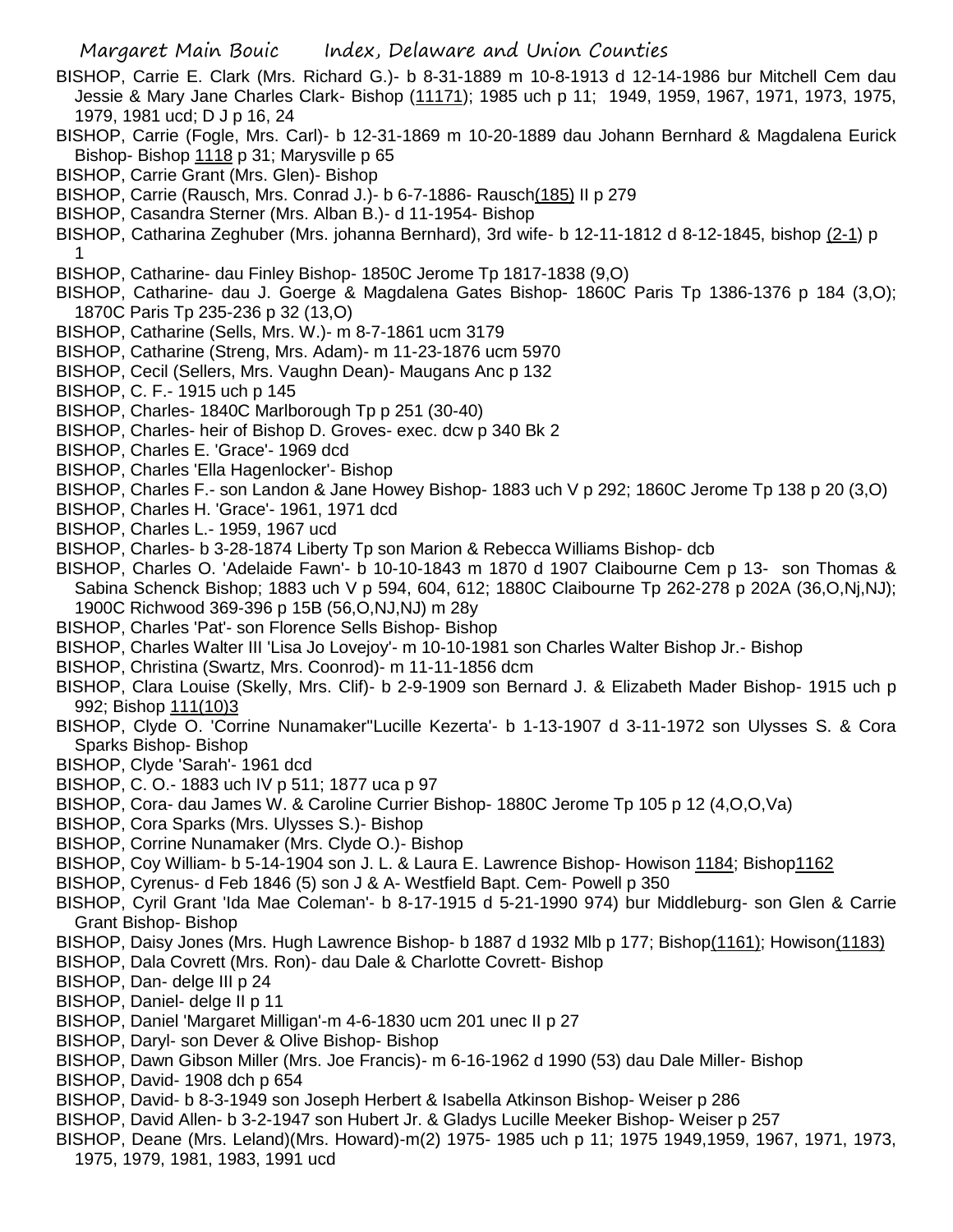BISHOP, Della Penry (Mrs. Jesse R.)- m 8-1-1912 dau William W. & Elizabeth Pemry- Bishop

- BISHOP, Delmore- son Finley & Eliza Bishop- 1860C Jerome Tp 114 (5,O); 1870C Jerme Tp 123 p 17 (14,O)
- BISHOP, Dever 'Olive'- b 10-23-1914 m 2-19-1939 d 8-31-1991 (76) bur Marlborough Cem- son Alonzo & Alice Backus Bishop- Bishop; 1961 dcd
- BISHOP, Diane- b 4-21-1944 dau Hubert Jr. & Gladys Lucille Meeker Bishop- Weiser p 257
- BISHOP, Donald- b 6-5-1947 son Joseph Herbert & Isabella Atkinson Bishop- Weiser p 286
- BISHOP, Donald E.-b 11-9-1931 d 1-5-1994 (62) Fairview Mem. Pk- son Carl J. & Mary J. T/Fuller Bishop-Bishop
- BISHOP, Donald P 'Patricia A.'- 1980 dcd
- BISHOP, Donald P- 1980 dcd
- BISHOP, Donna- b 1968 dau Tim Hugh & Martha Kay Bumgartner Bishop- 1969, 1971, 980 dcd; Bishopengaged to Ryan Lewis
- BISHOP, Earl- son Alvin & Mary Newhouse Bishop- Newhouse p 69 134521
- BISHOP, E. C.- delge X p 65, Lodge, Odd Fellows
- BISHOP, Edith B. (Mrs. Blaine)- 1969 dcd
- BISHOP, Edith (Barbour, Mrs. James)- b 1893 dau J. L. & Laura E. Lawrence Bishop- Howison1186; Bishop1164
- BISHOP, Edna D. Schneck (Mrs. Elmer)- b 9-17-1895 m 4-9-1914 dau Franklin G. & Lillian M. Harris Schneck-Giffen167231
- BISHOP, Edna (Mrs. Otto)- b 1877 d 1940 Claibourne Cem p 47
- BISHOP, Edward- Longbrake p 84A
- BISHOP, Edward 'Luella Gale' d 4-11-1970 (63) bur Ashley Union Cem- Bishop
- BISHOP, Eleanor- dau Finley & Elisa J. Bishop- 1850C Jerome Tp 1817-1838 p 266 (24, Va)
- BISHOP, Eleanor (Williams, Mrs. Leland)- b 10-17-1911 m 3-6-1929 d 7-31-1991 (79) bur Forest Grove- dau Charles & Ella Hagenlocker Bishop- Bishop; Williams
- BISHOP, Elias C.- Pabst 2 p 99
- BISHOP, ----(Mrs. Elias)- b 1830- delge VIII p 7
- BISHOP, Elijah T. 'Malinda Birch (Burch)- b 7-1-1816 m 10-6-1838 dcm d 12-19-1899 Mlb p 149;Powell p 295; Bishop11; CCC hadc p 42, 58; 1850C Oxford Tp 2712 (34,O); 1880C Oxford Tp p 391A; 1880 dch p 776, 785 ; delge VIII p 7
- BISHOP, Elisa J. (Mrs. Finley)- 1850C Jerome Tp 1817-1838 p 266 (45, Pa); 1860C Jerome Tp 16 (47, Pa)
- BISHOP, Elisabeth- dau Finley & Elisa J. Bisho- 1850C Jerome Tp 1817-1838 p 266 (20,O)
- BISHOP, Elisha A.'America Dix'- b 9-1-1846 son Elijah T. & Malinda Birch Bishop- 1908 dch p 785, 772; Mlb p 183; 1850C Oxford Tp 2712 (4,O); 1880C Oxford Tp p 397A; delge VI p 71 Bishop 113
- BISHOP, Elisha 'Phereby Curren'- b 4-9-1789 d 8-11-1854 (65-4-2) Powell p 295, 364; Mlb p 147; 1880 dch p 519, 539, 785; dumch p 241;1908 dch p 380, 470; CCC; hadc p 42, 58; delge VI p 71, VIII p 55; War of 1812; delge X p 33; 1835 men 45 #91 p 82 Oxford Tp; Bishop 1
- BISHOP, Eliza Ann- dau Finley & Eliza Bishop- 1860C Jerome Tp 114 p 16 (1,O); 1870C Jerome Tp 123 (11,O)
- BISHOP, Eliza/Elizabeth (Toops, Mrs. Thomas)- b 5-10-1810/1818 m 6-3-1834 d 3-6-1881 dau Frederick & Susanna Kress/Cress Bishop- ped Marilynn Phillips Miller11-delge IV p 72
- BISHOP, Eliza M. (Mrs. Elmer H.?)- b 1852 d 1936- Mlb p 163
- BISHOP, Eliza (Mrs. Robert)- chid d age 3 mos- Madison Cemocrat 4-29-1879, 5-28-1879; unec XII p 14, 15
- BISHOP, Elizabeth Mader (Mrs. Bernard J.)- b 1878 Un Co d 1-6-1924 Oakdale Cem II p 65 (H-R1-4); Bishop (111(10))
- BISHOP, Elizabeth- b 11-14-1904 dau Bernard J. & Elizabeth Mader Bishop- 1915 uch p 992; Bishop111(10)2
- BISHOP, Elizabeth- d 1-6-1924 (46) Oakdale Cem 3606(H-5)
- BISHOP, Elizabeth b 1904 d 1941 Oakdale Cem II p 65 (H-R1-4)
- BISHOP, Elizabeth Ann (Brown, Mrs. Marvin D.)- b 1-12-1942 m 8-18-1962 dau Robert J. W. & Marie Boerger Bishop- Bishop; 1949 ucd; St. Paul p 1, 52
- BISHOP, Elizabeth (Clark, Mrs. )- b 6-1942 dau Melvin B. & Ellen Parker Bishop- Bishop
- BISHOP, Elizabeth (Ettrick, Mrs. Rev. William- dau William Bishop- McKitrick p 35
- BISHOP, Elizabeth (Ingalls, Mrs. Joseph B.)- dau John Bishop- 1908 dch p 627
- BISHOP, Elizabeth (Mrs. Jonathan)- d 12-4-1874 (63-6-9) Horseshoe Bapt. Chyd- Powell p 283
- BISHOP, Elizabeth Laura (Parker, Mrs. J. M.)- b 10-9-1919 dau Jessie E. & Ella Penry Bishop- Bishop 11631;Howison 1773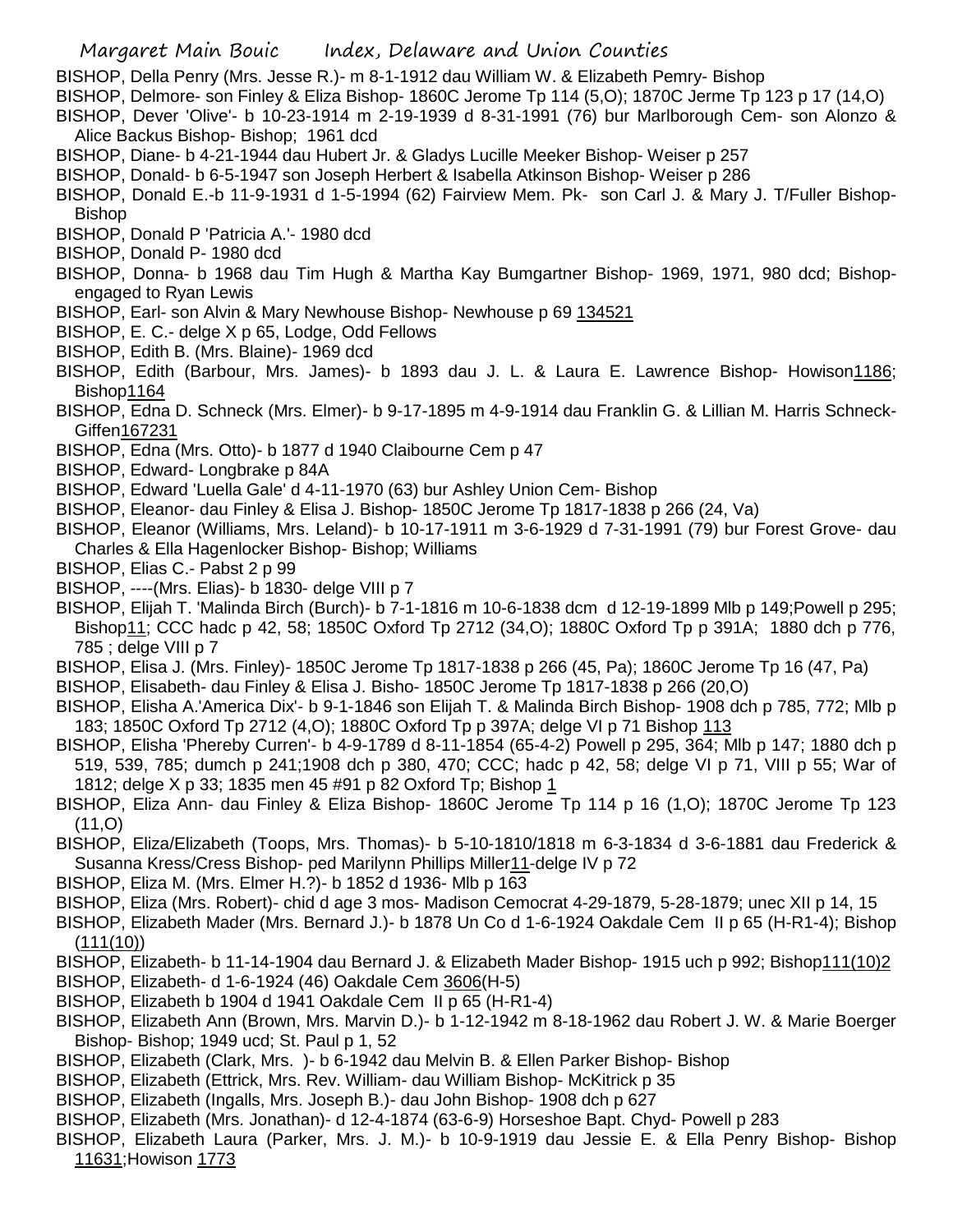BISHOP, Elizabeth (McKitrick, Mrs. Arthur Freeman)- b 4-4-1830 m 1-23-1851 ucm 1620 d 2-22-1899- McKitrick p 284, 285, 290; 1985 uch p 102; ped Dorothy McKitrick9 unec III p 26

- BISHOP, Elizabeth- b 5-1887 dau Philip & Anna Bishop- 1900C Darby Tp 136-142 p 7A (13,O,O,O)
- BISHOP, Elizabeth Quinn (Mrs. Ransom)- delge IX p 79
- BISHOP, Elizabeth (Scheiderer, Mrs. Henry J.)- b 9-16-1881 d 1-13-1919 dau Johann Bernhard & Magdalena Eurich Bishop- Bishop 111(13) p 35
- BISHOP, Elizabeth Ursula Loschky (Mrs. William)- b 8-19-1885 d 10-12-1962 dau Mathias & Anna Barbara Jordan Loschky- St. Paul's Cem D J p 28; 1949, 1959 ucd; St. Paul p 1, 51
- BISHOP, Ella Hagenlocker (Mrs. Charles)- Bishop
- BISHOP, Ellen Christine- b 11-29-1953 dau Hubert Jr. & Gladys Lucille Meeker Bishop- Weiser p 257
- BISHOP, Ellen (Mrs. Fr--) b 5-1872; 1900C Jerome Tp 360-372 p 16B (28,O,Ger,Ger)- m 1 y, 1 ch
- BISHOP, Ellen Mae (Cawley, Mrs. Larry)-m 8-26-1962 dau Lloyd O. & Mary Margaret Bishop; 1961 dcd
- BISHOP, Ellen Parker (Mrs. Melvin B.)- Bishop
- BISHOP, Elma (Mrs. Watt)- b 4-1864- 1900C Jerome Tp 328-340 p 14B (36,O,O,O) m 10y, no ch
- BISHOP, Elmer 'Edna D. Schneck'- Giffen (167231)
- BISHOP, Elmer H.- b 1853 d 1932 Mlb p 163- son Elijah T. & Malinda Burch Bishop- 1880 dch p 785; 1880C Oxford Tp p 391A; Bishop 115
- BISHOP, Elsie Marie Kaelin (Mrs. James P)- d 12-11-1990 (70) bur Indianapolis
- BISHOP, Emanuel 'Anna M.'-b 1862 d 1936 St. Paul's Cem D J p 26- son John G. & 1st wife Bishop- 1915 uch p 952; 1870C Paris Tp 235-236 p 32 (8,O); 1880C Paris Tp 114-129 p 52 (18,O,Ger,Ger)
- BISHOP, Emma N. Granger (Mrs. Albert)- d 8-30-1879 dau Dr. George & Adah Carpenter Granger- dumch p 160; Powell p 367
- BISHOP, Emma P.- dau J. G. & Maria Bishop- d 3-20-1863(3-6-17(21)) Mlb p 159; Powell p 288
- BISHOP, Esther A.- b 2-14-1915 dau Elmer & Edna D. Schneck Bishop- Giffen1672311
- BISHOP, Esther (Mrs. Archie J.)- Bishop
- BISHOP, Esther Jane (Hooper, Mrs. George)- b 10-14-1902 d 4-15-1995 Forest Grove Cem- dau John & Faye Comstock Bishop- 1985 uch p 11
- BISHOP, Estella (Reed, Mrs. )- b 1896 d 1939 Milford Cem Un Al p 45
- BISHOP, Ethel Bernice Hursey (Mrs. Arthur William)- b 3-2-1902 m 3-31-1923 d 11-12-1944 dau Tilden F. & Ella Lurana McElwee Hursey- pec Wanda Bishop Boerger3 delge V3-1-6
- BISHOP, Evelyn Jane- Longbrake p 84A
- BISHOP, Faye Bendimire (Mrs. Abraham)- Bishop
- BISHOP, Faye E. Comstock (Mrs. John)- 1985 uch p 11, 15; Bishop; 1949 ucd
- BISHOP, Findley/Fenley 'Nancy Jones'- b 1799 d 2-22-1860- 1883 uch V p 292, 327; unec XIV p 26
- BISHOP, Finley 'Elisa J.'- 1840C Jerome Tp 1171 (20-30); l850C Jerome Tp 1817-1838 p 266 (50, Va)- 1877 uca p 31
- BISHOP, Flora- 1880C Concord Tp p 275C
- BISHOP, Florence C.- b 2-18-1905 Liberty Tp dau James & Julia Ann Britton Bishop- dcb
- BISHOP, Florence (McKitrick, Mrs. Beecher)- d 1969- sister Carl Bishop- Carlson; Bishop; McKitrick
- BISHOP, Florence Sellw- d 1-8-1990 (85) bur Westerville- Bishop
- BISHOP, Francis D.- son Alban B. & Casandra Sterner Bishop- Bishop
- BISHOP, Frances M.-d 1-7-1838 (1-1-17) Peak Cem dau C. & G Bishop- Powell p 355
- BISHOP, Frances N. Wilson (Mrs. Max)- d 4-10-1988 (78) bur Maple Grove- dau Warren F. & Bessie R. Townsend Wilson- Wilson
- BISHOP, Frances Virginia (Mrs. William R.)- b 9-20-1887 dau Neil McCoul & Fanny Clatterbuck Howison-Howison 805
- BISHOP, Frank- delge VIII p 12, dg 1-7-1908
- BISHOP, Frank- son Thompson & Ara Hudson Bishop- 1870C Jerome Tp 127 p 17 (11,O); 1880C Jerome Tp 102-104 p 12 (21, O,Va,O)
- BISHOP, Frank L.- b 2-20-1881 Liberty Tp son Marion & Rebecca Williams Bishop- dcb
- BISHOP, Frank W.- 1880C Marlborough Tp p 344C
- BISHOP, Fred- son John G.& 2nd wife Bishop- 1915 uch p 952; hadc p 42; CCC; 1849 Oxford Tp
- BISHOP, Frederick 'Susanna Kress/Cress- b 7-27-1778 m 1798 Va d 9-20-1819- ped Marilynn Phillips Miller 22- delge IV p 72
- BISHOP, Freemont C.- son Landon & Jane Howey Bishop- 1870C Jerome Tp 117 (10,O)
- BISHOP, Fr--'Ellen'- b 10-1856; 1900C Jerome Tp 360-372 p 16B (43,O,Va,Pa) m 1y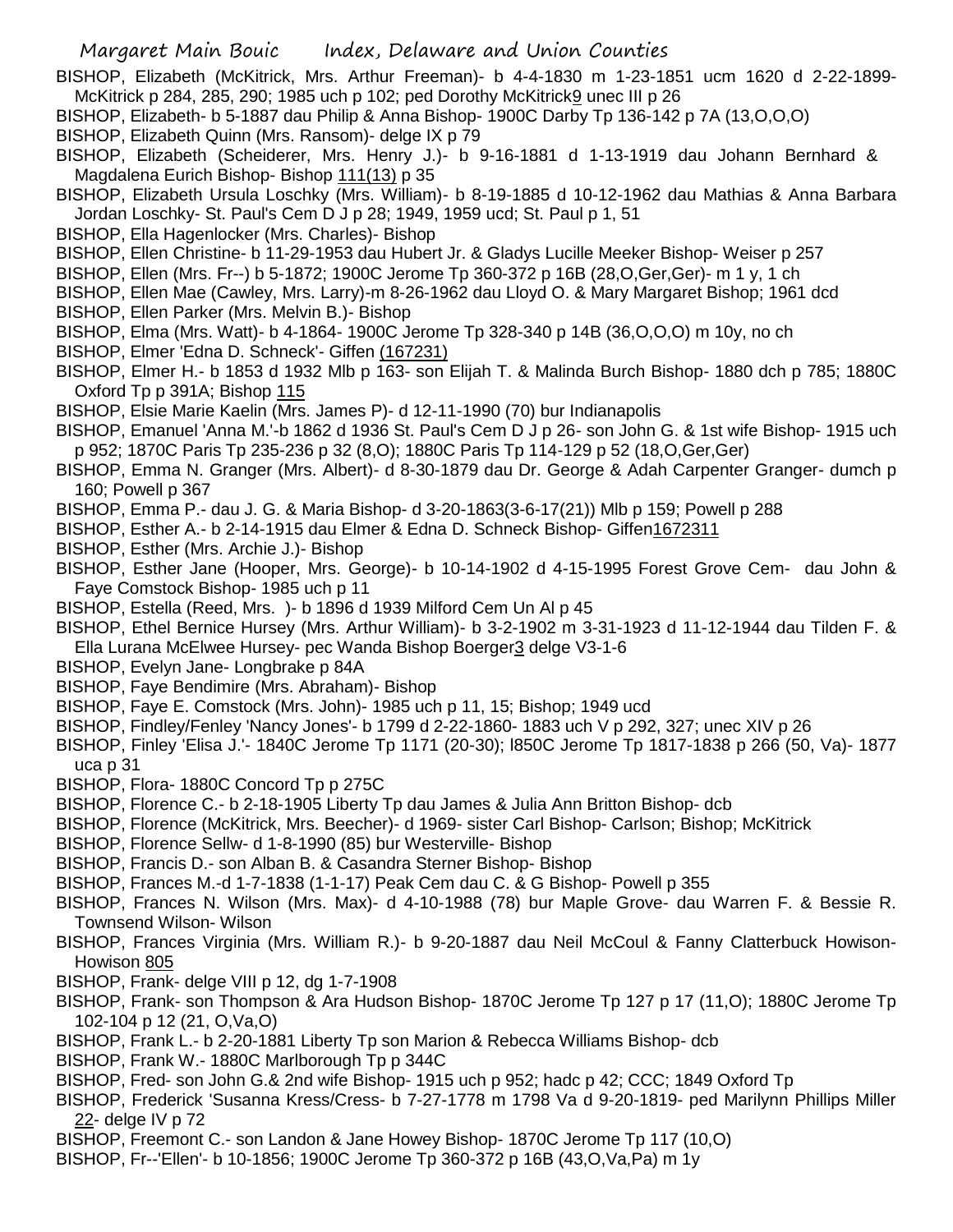- BISHOP, Gabriel- 1835 men 5 #47 p 2 Berkshire Tp; Pabst 6 p 45, 46, 48, 50, 51, 54, 57
- BISHOP, George- brother Carl Bishop- Carlson
- BISHOP, George E. 'Mary L. Sutton';- b 11-14-1879 d 12-6-1962 son Walter & Ann Dawson Bishop- Bishop
- BISHOP, Dr. George- son George Rowland & Mary Van Atta Bishop- Bishop
- BISHOP, George- b 3-30-1888 Liberty Tp son James & Julia Britton Bishop- dcb
- BISHOP, George- son John B. & Margaret Bishop- 1850C Paris Tp 657-671 p 100 (21, Germany)
- BISHOP, George- son John G. & Magdalene Goesz Bishop- 1915 uch p 952; 1870C Paris Tp 235-236 p 32 (4,O); 1880C Paris Tp 114-129 p 52 (12, O, Ger,Ger)p 111A
- BISHOP, John George G. 'Magdalena Gates'-m 1-6-1852 ucm 1755; 1860C Paris Tp 1386-1376 p 184 (32, Bav); son John G. Bernhard & Magdalena Eurich Bishop- Bishop (3-1) p 1,2; unec XIV p 66
- BISHOP, John George 'Matilda Dasher'- b 7-30-1867 m 8-13-1889 d 12-8-1949 St. Paul's Cem D J p 29; son John Bernhard & Magdalena Eurich Bishop- Bishop 1117 p 28; Bishop; 1949 ucd; 1877 uca p 23; 1985 uch p 11
- BISHOP, George Jr.- Genther p 124
- BISHOP, George L.- d 4-24-1865 (5-3-19) Mlb p 159; Powell p 288 son J. G. & Maria Bishop
- BISHOP, George Richard 'Mary Angie Van Atta'- b 11-26-1914 m 10-10-1939 d 2-20-1990 son Richard J. & Carrie E. Clark Bishop- Bishop 11711 p 29
- BISHOP, George Wesley 'Sue Junk''Joni Lauren Sarakon'- m 7-23-1961 son Rowland & Mary Angie Van Atta Bishop- 1985 uch p 11; 1949, 1959 ucd; Bishop
- BISHOP, Georgianna (Adams, Mrs. )- dau Hugh Lawrence & daisy Jones Bishop- Bishop
- BISHOP, Gerald A.- son James P. & Elsie Marie Kaelin Bishop- Bishop
- BISHOP, Gerald Walter- b 9-18-1960 son Robert J. W. & Marie M. Boerger Bishop- Bishop; St. Paul p 2, 52; 1967, 1971, 1973, 1975, 1979 ucd
- BISHOP, Gilbert 'Hannah Carman'- dcq Thomas Graham 23
- BISHOP, Gladys Lucille Meeker (Mrs. Hubert Jr.)- b 1-29-1923 m 11-21-1942 dau Edwin Leroy & Emma Ellen Colflesh Meeker- Weiser p 257
- BISHOP, Glen 'Carrie Grant'- Bishop
- BISHOP, Grace (Mrs. Charles E.(H))-1961, 1969,1971 dcd
- BISHOP, Grace- d 6-2-1966 bur Kilbourne- Bishop
- BISHOP, Hamilton 'Sarah A. Brobeck'-m 12-9-1866 ucm 4100 son Finley & Elisa J. Bishop- 1883 uch V p 292; 1850C Jerome Tp 1817-1838 p 266 (6,O); 1860C Jerome Tp 114 p 16 (16,O); 1877 uca p 31
- BISHOP, Hampton 'Sarah Jane Wollam'- m 3-5-1865 dcm son Idn & Matilda Walker Bishop- 1880 dch p 655, 676; 1850C Liberty Tp 1560 (14,O); 1880C Liberty Tp Del Co p 316A
- BISHOP, Hannah Henby(?) (Mrs. John)- m 1738 dcc Susan Cain Jackson 161
- BISHOP, Harold Marteen 'Jeannotte Francis'- b 8-16-1898 m 10-8-1922 d 10-15-1990 (92) Milford Cem Un Al p 55 - son John & Barbara Mary Weaver Bishop- 1915 uch p 952; 1985 uch p 23; Bishop 11192; 1949, 1959, 1967, 1971,1973, 1975, 1979, 1981, 1983 ucd
- BISHOP, Harriet (Slack, )- b 12-15-1900 d 1-17-1856 Delaware Mausoleum delge III p 57
- BISHOP, Harry 'Betty'- 1971 ucd
- BISHOP, Harry Alonzo 'Musa Iona Piper'- b 4-22-1877 Licking co m 5-7-1898 d 1-22-1953 son John W. & Mary Viola Williamson Bishop- ped Wanda Bishop Boerger 4 delge V3-1-6
- BISHOP, Harry- son Alvin & Mary Newhouse Bishop- Newhouse p 69 134523
- BISHOP, Harry- son Hamilton & Sarah Brobeck Bishop- 1870C Jerome Tp 124 p 16 (2,O)
- BISHOP, Mrs. Harry- Pabst 8 p 41
- BISHOP, Hazel- b 1955- dau Jack & Mildred Bishop- 1971, 1973 ucd
- BISHOP, Heaton- son Idn & Matilda Walker Bishop- 1880 dch p 655; 1850C Liberty Tp 1568 (11,O)
- BISHOP, Heber- son Abraham & Faye Bendimire Bishop- Bishop
- BISHOP, Helen (Boggs, Mrs. )- dau Clyde O. Bishop- Bishop
- BISHOP, Helen (Mrs. )(Jaycox, Mrs. Kenneth E.)- m 12-24-1962- Bishop
- BISHOP, Helen (Phillips, Mrs. William)- 1880 dch p 853
- BISHOP, Helen Rausch (Mrs. Joseph W.)(Lowry, Mrs. Edgar)- b 4-27-1911 m 9-25-1932 m(2) 9-3-1950 dau Frank & Lena Troesch Rausch- Rausch 11316 III p 2596; Oakdale Cem II p 90 (H-R21-7); St. paul p 76
- BISHOP, Helen Rutherford- Powers p 192
- BISHOP, Helen (Wilson, Mrs. Russell)- dau George E. & Mary L. Sutton Bishop- Bishop
- BISHOP, Henderson H. 'Sarah Ann Maine'- 1850C Troy Tp 2622 (23, Va); Asp 957
- BISHOP, Henry- d 10-5-1863 (26-11-22) Westfield Baptist Cem Powell p 351, 368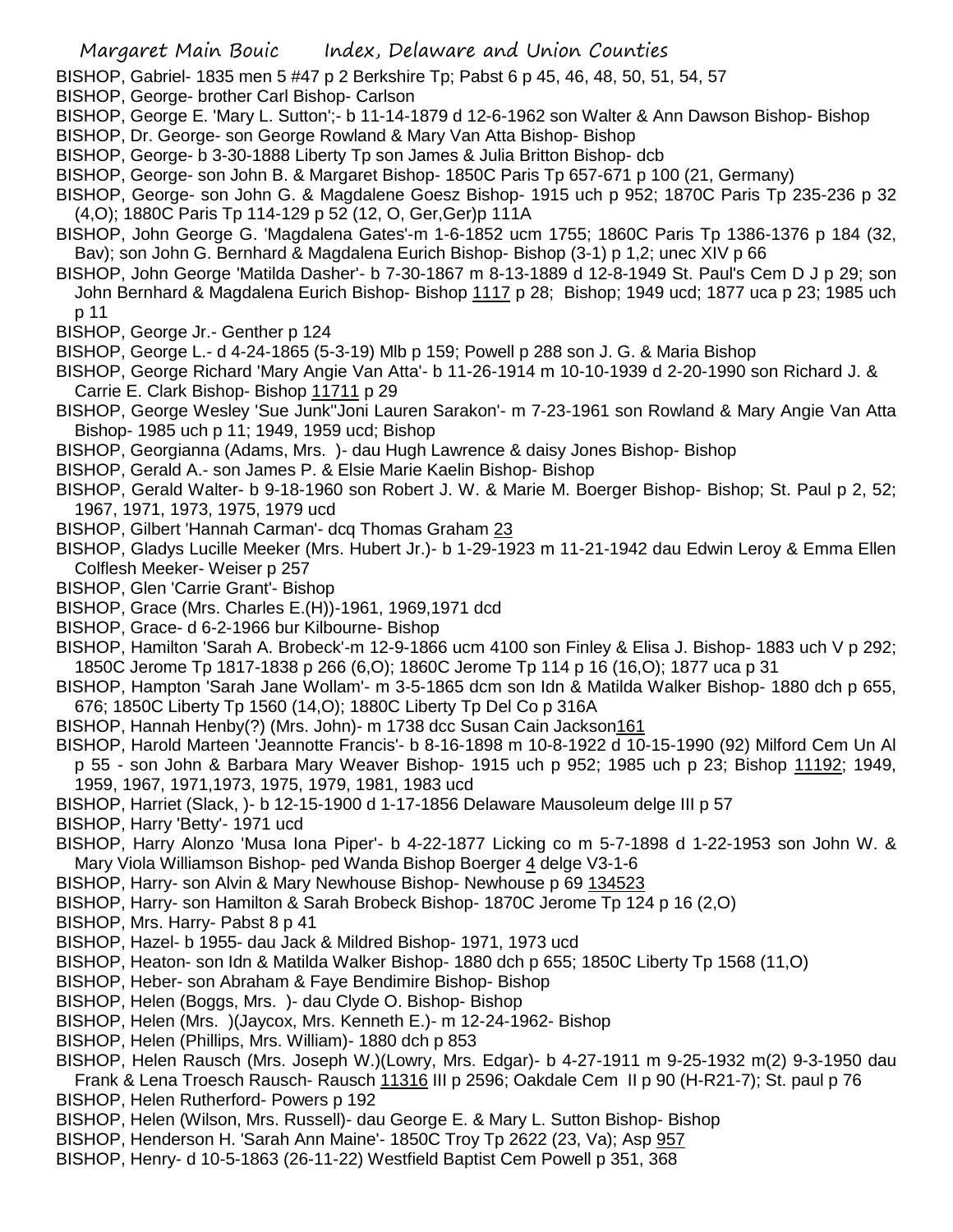BISHOP, Henry- d 11-22-1863 (6m6d) Westfield Bapt. Cem- Powell p 351 son H. & L.

BISHOP, Henry A. (H)- son James & Sarah Cole Bishop- 1880 dch p 770; 1908 dch p 388; dumch p 241; 1850C Troy Tp 2601 (7,O)

- BISHOP, Henry- b 1953 son Jack & Mildred Bishop- 1971, 1973 ucd
- BISHOP, Henry- son Joseph & Sally Place Bishop- d 1863- dumch p 241; 1880 morch p 633; Powell p 364
- BISHOP, Herbert J.- b 5-12-1880 Oxford Tp son Elmer & Maddy E. Bishop- dcb
- BISHOP, Herman Davis- b 6-17-1892 Morrow Co son Samuel J. & Sarah A. Murphy Bishop- dcb
- BISHOP, H. H.- 1908 dch p 388
- BISHOP, Howard- son Glen & Carrie Grant Bishop- Bishop
- BISHOP, Howard I. 'Deane'- b 1909 d 9-11-1960 (51)- son John & Faye Comstock Bishop- 1985 uch p 11; 1959 ucd; Bishop
- BISHOP, Hubert Jr. 'Gladys Lucille Bishop'- m 11-21-1942- Weiser p 257
- BISHOP, Hugh Lawrence 'Daisy Jones''Monnie Owens'-d 1-13-1982 (96) bur Mlb. son J. L. & Laura E. Lawrence Bishop- Bishop 1161; Howison 1183; 1961 1969 dcd
- BISHOP, Ida Mae Coleman (Mrs. Cyril Grant)- Bishop; 1991 ucd
- BISHOP, Ida- b 9-29-1883 Liberty Tp dau Marion & Rebecca Williams Bishop- dcb
- BISHOP, Idem- 1830C Jerome Tp 15 (30-40)
- BISHOP, Iden- b 1864 d 1940 Oakdale Cem I p 124 (F-R6-18)
- BISHOP, Idn 'Matilda Walker- son John & Katie Idn Bishop- 1880 dch p 654; 1850C Liberty Tp 1560 (46, Va); hadc o 34
- BISHOP, Irene (Brown, Mrs. Ralph)- b 1913- dau John E. & Faye Comstock Bishop- Bishop; 1985 uch p 11
- BISHOP, Irma Lucille Bennett (Mrs. John J.)- b 5-31-1884 m 1904 d 1-28-1964 dau William & Mae Geer Bennett- Un Al p 69; D J p 26;1949, 1959 ucd
- BISHOP, Irvin Peter- b 5-12-1874 Liberty Tp son J. & Mary Williams Bishop- dcb d 10-8-1953 (79) bur Dublin-Bishop
- BISHOP, Isabella Atkinson (Mrs. Joseph Herbert)- b 1910- Weiser p 286
- BISHOP, Iva (Werstler, Mrs. Ora)- Maugans Anc p 40
- BISHOP, J. A.- son Finley & Eliza J. Bishop- 1860C Jerome Tp 114 p 16 (5,O)
- BISHOP, J. P.- Mexican War- delge X p 35
- BISHOP, Jack 'Lucy Mildred'- son Glen & Carrie Grant Bishop- Bishop; 1971, 1973, 1975, 1979, 1981, 1983, 1991 ucd
- BISHOP, Jacob- Nash p 171
- BISHOP, James- 1980 dcd
- BISHOP, James- 1880 dch p 282, 403, 535; 1835 men 61 #37 p 113 Troy Tp
- BISHOP, James D.- 1908 dch p 386
- BISHOP, James Henderson 'Sarah A. Maine'-b 8-22-1828 m 12-21-1848 dcm d 4-16-1881 (75-11-0); 1880 dch p 783; Powell p 288; hadc p 56; Pabst O ; Main Bible, delge X p 66, 67
- BISHOP, James P. 'Elsie Marie Kaelin'- Bishop
- BISHOP, James R.- son James P. & Elsie Marie Kaelin Bishop- Bishop
- BISHOP, James- son Thompson & Area Hartson Bishop- 1860C Jerome Tp 160 p 24 (9,O) lived with Jacob Hudson; 1870C Jerome Tp 127 p 17 (19,O); 1880C Jerome Tp p 144A
- BISHOP, James W. 'Caroline Currier'- m 1-14-1875 ucm 5626 mt 3 p 7; 1880C Jerome Tp 103-15 p 12 (29,O,Va,O)
- BISHOP, Jane Ann Patterson (Mrs. William)- b 1828 d 1874 Licking Co- ped Wanda Bishop Boerger 17delge V3-1-6
- BISHOP, Jane Howey (Mrs. Landon)- b 8-27-1822 m 10-17-1844 dau James H. & Sarah Howey- 1883 uch V p 292; 1860C Jerome Tp 138 p 20 (38,O); 1870C Jerome Tp 117 p 17 (47,O); 1880c Jerome Tp 149-160 (57,O,Pa,Pa); unec III p 10, 28
- BISHOP, Janet Mary (Kiser, Mrs. Harvey Lee)- m 6-17-1961 dau Rowland & Mary Angie Van Atta Bishop-Bishop; 1985 uch p 11; Bishop1117111 p 29; 1949, 1959 ucd
- BISHOP, Jason- b 1975 son Donald P & Patricia A. Bishop- 1980 dcd
- BISHOP, Lois Jeanne (Thompson, Mrs.Dwight Elton)- b 1953 m 2-6-1972- dau Robert J. W. & Marie M. Boerger Bishop- Boerger; Thompson(1717234)- 1959, 1967 ucd
- BISHOP, Jeannotte Francis (Mrs. Harold M.)- b 4-15-1900 m 10-8-1922 d 6-23-1994 (94)- dau William H. & Lelia Stewart Francis- Milford Cem Un Al p 55; 1949, 1959, 1967, 1971, 1973, 1975, 1979, 1981, 1983 ucd; Bishop (11192)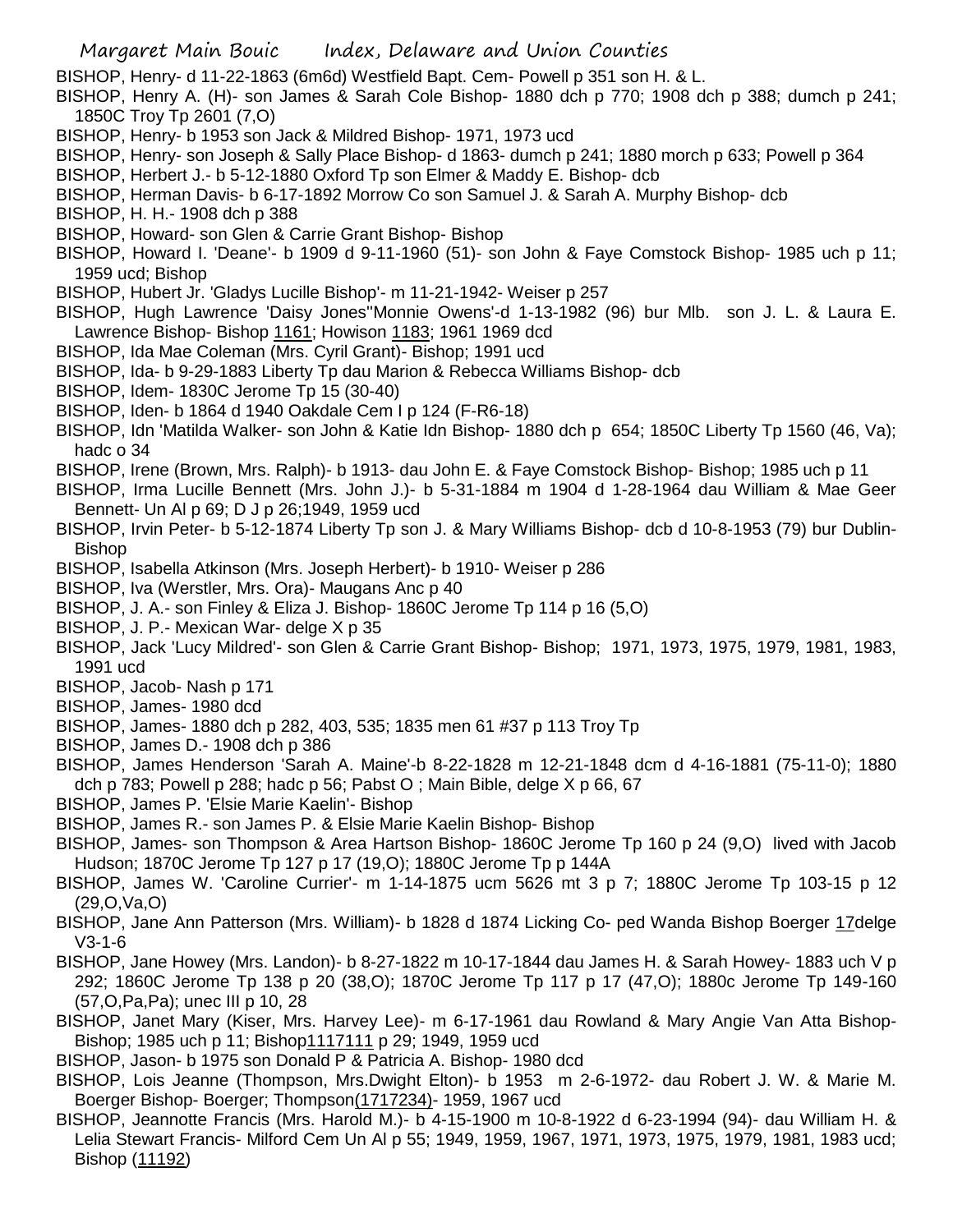BISHOP, Jennie (Mrs. Martin)- b 1868 d 1958 Oakdale Cem II p 90 (H-R20-6); Marysville p 62

- BISHOP, Jennie Lou (Adams, Mrs. William Jr.)- m 8-30-1970 dau Loyd Owen & Mary Margaret Bishop-Bishop; 1961 dcd
- BISHOP, Jennifer- b 1970 son Donald P & Patricia A. Bishop- 1980 dcd
- BISHOP, Jennilou- 1969 dcd
- BISHOP, Jerrie- b 8-31-1890 Liberty Tp dau James & Julia Anna Britten Bishop- dcb
- BISHOP, Jessie (Carlson, Mrs. )- sister Carl Bishop- Carlson
- BISHOP, Jessie E. 'Ella Penry'-d 7-11-1966 bur Radnor- son John L. & Laura E. Lawrence Bishop- Howison 1186, Bishop 1163
- BISHOP, Jessie R.- b 4-15-1891 Oxford Tp son J. L. & Laura Lawrence Bishop- dcb
- BISHOP, Jim- son Glen & Carrie Grant Bishop- Bishop
- BISHOP, Jo- hadc p 42 (1849 Oxford Tp); CCC
- BISHOP, Joan- dau James R. Bishop- Bishop
- BISHOP, Joan M. (Stevens, Mrs. Gary E.)- m 1963- Bishop; Stevene
- BISHOP, Jodi Liane (Phipps, Mrs. William H.)- m 6-22-1991 dau William & Kay Francis Bishop- Bishop
- BISHOP, Jody- b 10-30-1956 dau Hubert Jr. & Gladys Lucille Meeker Bishop- Weiser p 257
- BISHOP, Joe- d 5-7-1913 (28y) b Delaware Co Oakdale Cem 2547 (F88)
- BISHOP, Joe Francis 'Dawn Gibson'- b 5-30-1925 m 6-16-1962 d 5-3-1984 son Harold Marteen & Jeannotte Francis Bishop- Bishop 111921
- BISHOP, Joe 'Helen Rausch'- m 9-25-1932 d 2-27-1945 Rausch(11316) III p 259
- BISHOP, John- hadc p 42 (1849 Oxford Tp); CCC; 1908 dch p 627; dumch p 324
- BISHOP, John- b 1873 d 1921 Milford Cem Un Al p 71
- BISHOP, John A.- son Finley & Elisa J. Bishop- 1850C Jerome Tp 1817-1838 p 266 (4/12,O); 1860C Jerome Tp 114 p 16 (10,O); l870C Jerome Tp 123 (20,O)
- BISHOP, John B. 'Anna B. Hartman'- m 10-29-1843 ucm 915; unec VI p 4
- BISHOP, John B. 'Anna Margaretta Kollbarcher'- m 12-2-1875 ucm 5792 mt 3 p 19
- BISHOP, John B. 'Margaret'- 1850C Paris Tp 657-671 p 100 (47, Ger); 1870C Paris Tp 23-237 p 32 (66, Hesse Darmstad); uccp p 28 Naturalization 1843; 1877 uca p 59; unec XI p 68
- BISHOP, John 'Barbara Mary Weaver''Marie B'- b 5-27-1872 m 2-26-1895 d 1922 son John G. & Magdalene Gase Bishop- 1880C Paris Tp 114-129 p 52 (8,O,Ger,Ger); 1915 uch p 952, picture 953; Bishop 1119 p 32; 1900C Allen Tp 90-94 p 4B (28,O,Ger,O)
- BISHOP, John 'Catharine Zebgruger'- m 6-18-1845 ucm 1056; unec VI 31 (Bishof)
- BISHOP, John Coonrod- to US 8-13-1830 from Ger. Natur. 10-7-1836; delge
- BISHOP, John E.'Faye Comstock'- b 1863 m 1900 son Landon & Jane Howey Bishop- 1883 uch V p 292; 1985 uch p 11 1870C Jerome Tp 117 p 17 (7,O)
- BISHOP, John George 'Magdalene Gase'' Barbara Loschky'- b 12-1-1827 m 5-9-1875 ucm 5694 d 11-5-1906; son Johann Bernhard Bishop- 1915 uch p 952, 991 1877 uca p 35, 59; mt p 12; Bishop (3-1) p 1,2; 1860C Paris Tp 1386-1376 p 184 (32, Bav); 1870C Paris Tp 235-236 - 32 (42, Bavaria); 1880C Paris Tp 114-129 p 52 (53, Ger,Ger,Ger)- see Bischoff
- BISHOP, John 'Hannah Henby?'- m 1738 dcc Susan Cain Jackson 160
- BISHOP, John Herbert 'Sarah Geneva Weiser'- b 5-12-1880 d 7-8-1954- Weiser p 286
- BISHOP, John- son Idn & Matilda Walker Bishop- 1880 dch p 655; 1850C Liberty Tp Del Co 1560 (2,O); hadc 34
- BISHOP, John J. 'Irma Lucille Bennett'-b 1884 Milford Cem D J p 26 m 1904; Un Al p 69; 1949, 1959 ucd
- BISHOP, John L. 'Laura E. Lawrence'- b 1-8-1857 m 8-14-1881 d 1921 son Elijah T. & Melinda Burch Bishop-1880 dch p 785; Mlb p 178; Bishop 116; Howison (506)
- BISHOP, John- b 11-1867 son Landon Bishop- 1900C Jerome Tp 357-369 p 16A (32,O,Va,Va)
- BISHOP, John Lawrence 'Martha Dienstberger'- d 1-15-1985 (71) bur Mlb. son Hugh Lawrence & Daisy Jones Bishop- Bishop 11613, Howison 1771
- BISHOP, John 'Margaret Ruhl'- m 4-15-1846 ucm 1122
- BISHOP, John Philip 'Kathryn Kay Parrott'- b 6-28-1943 m 6-21-1964 son Robert William John & Marie Magdale Boerger Bishop- 1985 uch p 11, 110 1949, 1959, 1981, 1983, 1991 ucd; Bishop; St. Paul p 52
- BISHOP, John W. 'Mary Viola Williamson'- b ca 1857 Licking Co m 1-8-1876 d 1877 son William & Jane Ann Patterson Bishop- ped Wanda Bishop Boerger 8 delge --V3-1-6
- BISHOP, Jonathan 'Almira Barber'- m 3-30-1842 dcm

BISHOP, Jonathan 'Elizabeth'- d 4-4-1880 (70-7-4) Horseshoe Bapt. Chyd- Powell p 283; 1835 men 61 #39 p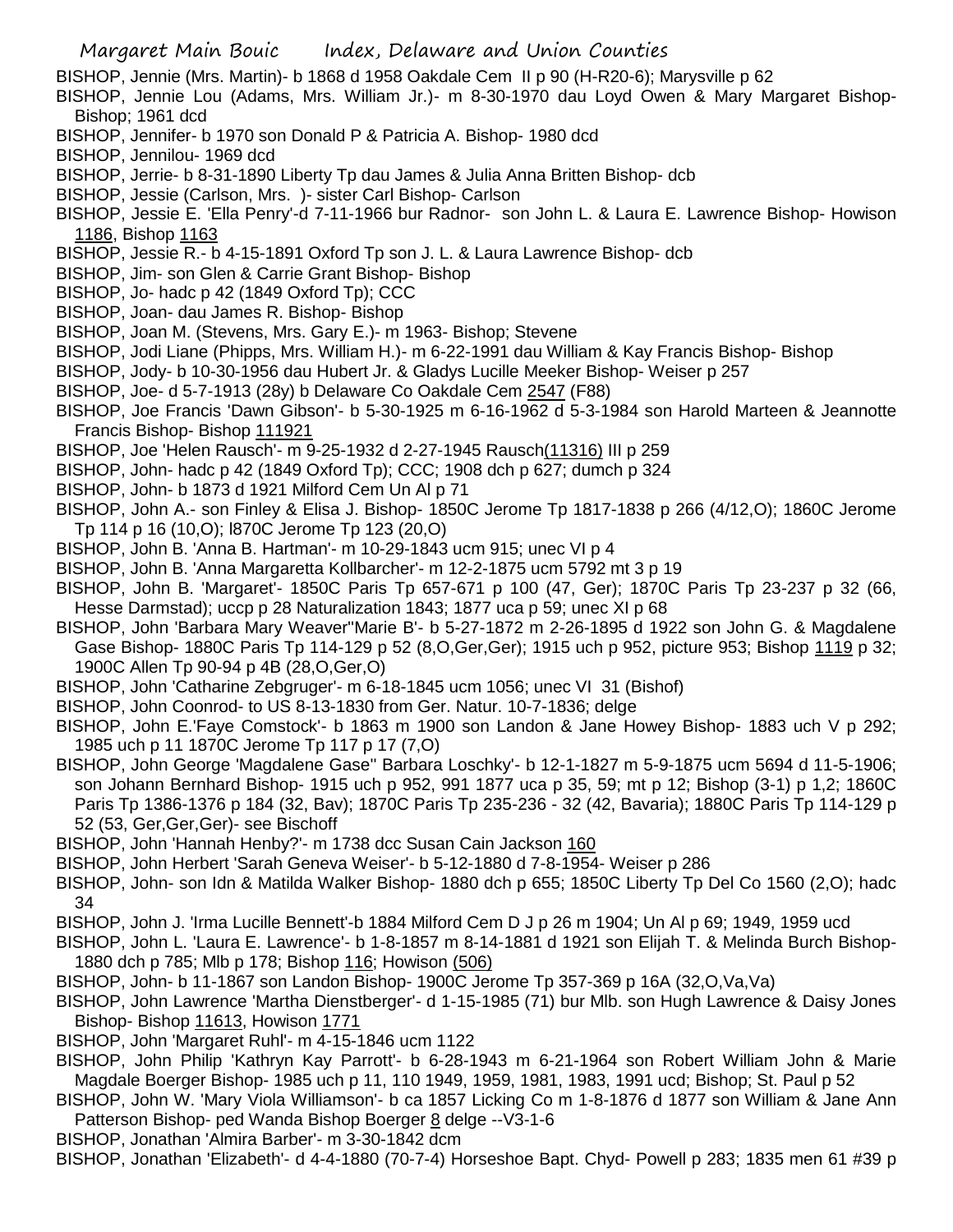Margaret Main Bouic Index, Delaware and Union Counties

- 113 Troy Tp- delge IV p 56, VI p 55
- BISHOP, Jonathan 'Lucy Foust'- m 9-1-1836 dcm
- BISHOP, Joni Lauren Sarakon (Mrs. George Wesley)- 1985 uch p 11; Bishop 117112
- BISHOP, Joseph- 1835 men 44 #26 p 79 Oxford Tp
- BISHOP, Joseph- 1880C Delaware Town p 482C
- BISHOP, Joseph- b Aug 1869- son Hamilton & Sarah Brobeck Bishop- 1870C Jerome Tp 124 p 16 (9/12,O)
- BISHOP, Joseph- b 4-25-1933 son Joseph Herbert & Isabella Atkinson Bishop- Weiser p 286
- BISHOP, Joseph- 1883 uch III p 343
- BISHOP, Joseph C. 'Maria Gillet'-m 1-27-1859 dcm d 2-27-1870(36-6-22) Mlb p 159, Powell p 288-son Joseph & Sarah Bishop- 1908 dch p 470; 1880 dch p 388; 1850C Troy Tp 2602 (17,O); dcw Bk 4 p 153(18) (wit) p 411(43) (appr)
- BISHOP, Joseph 'Elizabeth Bundy'- m 8-7-1785 d 11-30-1798 son John & Hannah Henby Bishop- dcc Susan Cain Jackson 80
- BISHOP, Joseph Herbert'Isabella Atkinson'- b 4-23-1910 d 12-7-1951 son Mohn Herbert & Sarah Geneva Weiser Bishop- Weiser p 286
- BISHOP, Joseph 'Nancy Smith'- b 4-9-1789 m 7-2-1825 d 1862 son Joseph & Elizabeth Bundy Bishop- dcc Susan Cain Jackson 40
- BISHOP, Joseph 'Rachel Harper'- b 2-26-1831 m 3-10-1853 d 10-2-1896 son Joseph & Nancy Smith Bishopdcc Susan Cain Jackson 20
- BISHOP, Joseph 'Sally Martha Place'- b 10-8-1809 d 3-31-1888 (79-5-26) Westfield Bap Cem- Powell p 351, 364; dumch p 241; 1880 morch p 632
- BISHOP, Joseph Talton- b 4-9-1884 Delaware Co d 5-7-1913 Oakdale Cem I p 124 (F-R6-18)- son Hampton & Sarah J. Wollom Bishop- dcb
- BISHOP, Joseph W. 'Helen'- b 1-3-1909 d 2-27-1945 Germany- Oakdale Cem II p 90 (H-R21-7)
- BISHOP, Joseph- son Lot & Maria Crane Bishop- 1860C Liberty Tp 949-959 p 130 (5,O)
- BISHOP, Josiaih- dcw Bk 4 p 43 (appr)
- BISHOP, Josie (Maine, Mrs. Wilbur)- b 11-29-1882 dcb d 12-5-1985 (103) dau Wesley & Addie Rosella Jacoby Bishop- 1908 dch p 531; Main; Bishop
- BISHOP, Joyce Nadene (Clark, Mrs. Daniel Nathan)- m 11-30-1963 dau Dever M. & Ollie Bishop- 1961 dcd BISHOP, Judy (Mrs. Ralph)- Bishop
- BISHOP, Julie- b 1942 dau Bernard & Lucille Ruland Bishop- Bishop 111(10)32 p 35
- BISHOP, Katherine (Calwell, Mrs. Jeffry)- 9- 1983 dau Joe Bishop- Bishop
- BISHOP, Katherine (Streng, Mrs. Adam)- b 1876 d 1932 St. John's Lutheran Cem; unec X p 62
- BISHOP, Katherine (Vollrath, Mrs. William Phillip)- b 5-17-1887 m 8-13-1908 d 11-15-1973 dau Philip & Anna Barbara Emmert Bishop- St. Paul p 3
- BISHOP, Kathryn Kay Parrott (Mrs. John Philip)- b 6-19-1943 m 6-21-1964;dau Donald D. & Dorothy Ballard Parrott- 1985 uch p 11, 110; Parrott; 1981, 1983, 1991 ucd; Bishop; St. Paul p 2, 52
- BISHOP, Kathryn (Miller, Mrs. )- dau Glen & Carrie Grant Bishop- Bishop
- BISHOP, Kathryn Weaver (Colwell, Mrs. Jeffrey A.)- dau Joe Francis & Dawn Gibson Bishop- Bishop 1119212 BISHOP, Katie Idn (Mrs. John)- 1880 dch p 654
- BISHOP, Katie (Streng, Mrs. Adam)- b 1857 d 1932 dau John G. & Magdalena Gase Bishop- 1915 uch p 952; Bishop 1113; Bishop p 2,4
- BISHOP, Kay Francis (Mrs. William)- Bishop
- BISHOP, Kendra Kay (Hamby, Mrs. Stephen E.)- b 3-11-1972 m 6-11-1994 dau Dr. John P. & Kathryn Kay Parrott Bishop- 1985 uch p 11, 110; Bishop; Parrott; 1983, 1991 ucd; St. Paul p 2, 52
- BISHOP, Keziah (Urton, Mrs. John)- m 1852 d 1852; dcc Julia Fry Yoder 27 McKitrick p 268; 1883 uch V p 322 BISHOP, Lacy Anna May (Cain, Mrs. David Smith)- b 5-23-1899 m 1-10-1909 d 7-1-1971 dau William Allen & Mary Catherine Hickman Bishop- dcc Susan Cain Jackson 5

BISHOP, Landon Leander 'Jane Howey'- b 4-23-1820 Va m 10-17-1844 d 2-22-1860- 1915 uch p 246, 428; 1883 uch V p 276, 284, 292; 1985 uch p 11; hjt p 52; 1860C Jerome Tp 138 p 20 (40, Va); 1877 uca p 22, 31; 1880C Jerome Tp p 160 p 147A; 1900C Jerome Tp 357-369 p 16A (80,Va,Va,Va) (60, Va)

BISHOP, Laura Bell Foltz (Mrs. Theodore)- d 3-10-1889 (26-10-28) Burnside Cem dau G. E. Foltz- lptw p 106 BISHOP, Laura E. Lawrence (Mrs. John L.)- b 7-20-1860 m 8-14-1881 d 1929 Mlb p 178 dau John & Mary Catherine Howison Lawrence- Howison 506; Bishop (116)

BISHOP, Laura( Lora D) Shannon (Piersol, Mrs. John)(Mrs. Ray)- b 1880 d 1951-NM p 28; Carr (114472);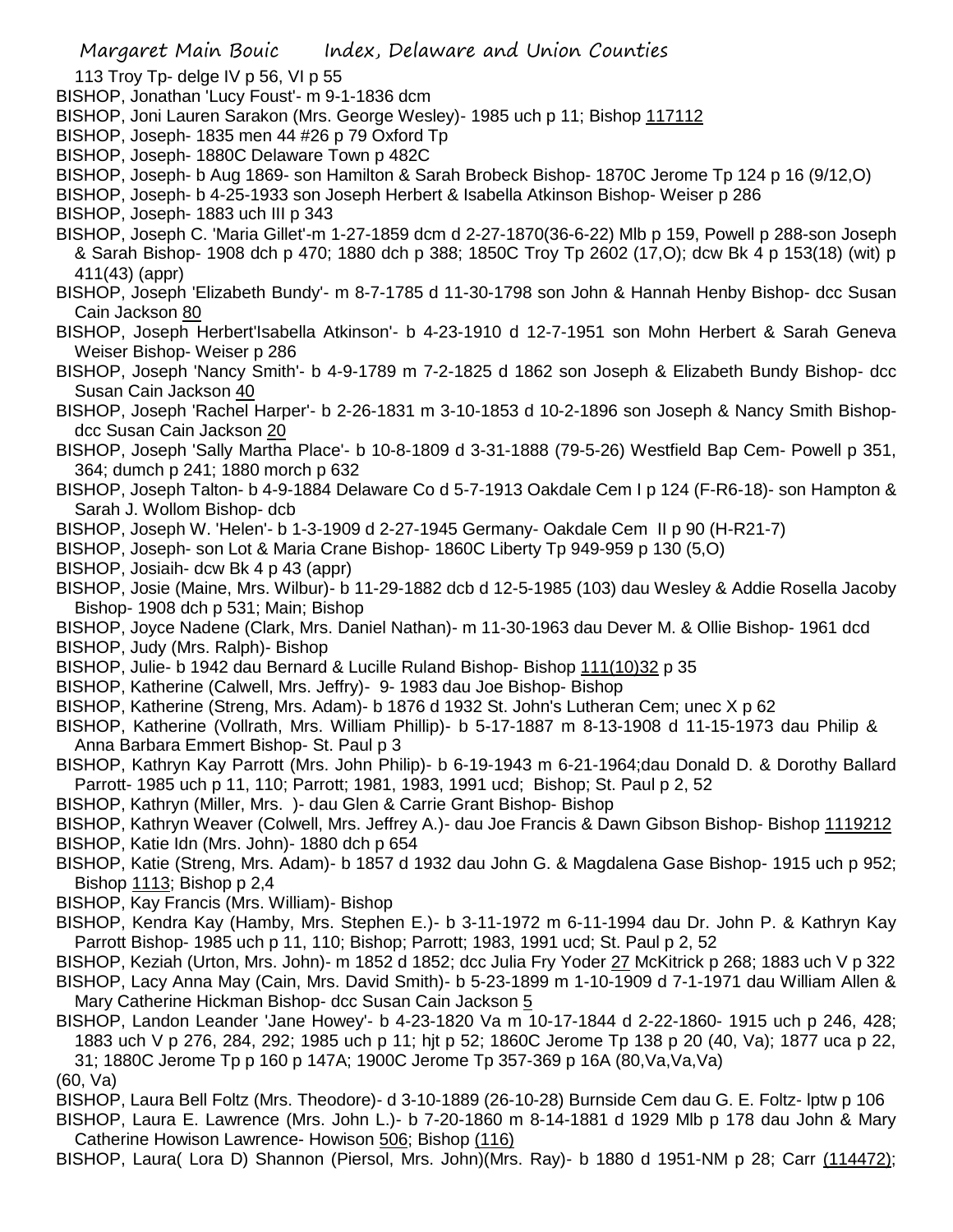Piersol 3,4

BISHOP, Laura (Mrs. Robert)- 1949 ucd

BISHOP, Leander- son Finley & Elisa J. Bishop- 1850C Jerome Tp 1817-1838 p 265 (2,O); 1860C Jerome Tp 114 p 16 (12,O); 1877 uca p 31

BISHOP, Laurel (Mrs. John)- Bishop

BISHOP, C. Leland 'Deane Brown'- b 3-3-1906 m 1975 d 7-20-1993 (87) Dublin Cem- son John & Faye Comstock Bishop; 1985 uch p 11; 1949, 1971, 1973, 1975, 1979, 1981, 1983 ucd

BISHOP, Lena (Troetchel, Mrs. )-b 1-1880 - dau John George & Barbara Loschky Bishop; 1915 uch p 952, 991; 1850C Paris Tp 114-129 p 52 (5/12,O,Ger,Ger)

- BISHOP, Leona Anna Margaret (Nelson, Mrs.Chester Flaherty)- b 1-28-1896 d 11-16-1991 (95) Milford Cemdau John & Barbara Mary Weaver Bishop- 1915 uch p 953; Bishop 11191 p 32; 1900C Allen Tp 90-94 p 5A (4,O,O,O)
- BISHOP, Leroy S.- d 10-18-1865 (4-3-5) Westfield Bapt. Cem son Henry & Livonia Bishop- Powell p 351
- BISHOP, Lester (Spartach)- delge I p 8
- BISHOP, Levi- 1880C oxford Tp p 395A
- BISHOP, Levi 'Lydia Maine'- b 10-22-1830 d 11-27-1915 Mlb p 144 Powell p 297 son James & Sarah Cole Bishop- 1908 dch p 388, 493, 530; delge VI p 35, 66; 1880 dch p 770; 1850C Troy Tp 2602 (19,O); 1880C Troy Tp p 333A; Asp (1005) Main (1316195)
- BISHOP, --infant b 10-11-1867 Oxford Tp dau Levi & Sarah Bishop- dcb
- BISHOP, Levi'Sarah L. Olmstead'- m 7-31-1864 dcm
- BISHOP, Levi Jr. 'Sarah Higgins'- b 1786 d 1848 unec V p 30 ped Mary Turner Kuckelman 24
- BISHOP, Levi 'Susanna Cowles'- m 8-15-1844 dcm
- BISHOP, Lily M.- b 5-21-1864 dau Elijah T. & Melinda Burch Bishop- 1880 dch p 785; Bishop 117
- BISHOP, Lisa Jo Lovejoy (Mrs. Charles Walter III)- dau Paul Kenneth Lovejoy- Bishop
- BISHOP, Lizzie- dau John G. & 2nd wife Bishop- 1915 uch p 952
- BISHOP, Lloyd Owen 'Mary Margaret'- d 7-15-1971 (56) son Hugh Lawrence & daisy Jones Bishop- Bishop 11614; Howison 1772; 1961, 1969, 1971 dcd
- BISHOP, Lois Jeanne (Thompson, Mrs. Dwight Elton)- b 2-26-1953 m 2-26-1972 dau Robert J. W. & Marie Boerger Bishop- Thompson (1717234); St. Paul p 2, 52
- BISHOP, Lola (Mrs. )- Pabst 2 p 99
- BISHOP, Lora- b 1970 dau Tim Hugh & Martha Kay Bumgartner Bishop- 1971, 1980 dcd
- BISHOP, Lorena- b 5-22-1879 Liberty Tp dau Marvin & Rebecca Williams Bishop- dcb BISHOP, Loretta A.
- (Williams, Mrs. Albert)- dau Joseph & Sally M. Place Bishop- 1880 morch p 633; dumch p 241; Powell p 364
- BISHOP, Lorinda M. (VanBrimmer, Mrs. C. Levan)- m 1867 dau Joseph & Sally M. Place Bishop- 1880 morch p 633; dumch 241; Powell p 364
- BISHOP, Lot G. 'Maria Crane'- m 9-2-1854 ucm 2162;son William Bishop-unec IV p 17, VIII p 19; 1860C Liberty Tp Un Co 949-959 p 130 (26,O);
- BISHOP, Lou- 1980 dcd
- BISHOP, Lucile- dau Bernard J. & Elizabeth Mader Bishop- 1915 uch p 992
- BISHOP, Lucile (Dunlap, Mrs. Floyd)- dau Carl J. & Mary J. Tuller Bishop- Bishop
- BISHOP, Lucille Kezerta (Ms. Clyde O.)- Bishop
- BISHOP, Lucille E. (Linzenmeier, Mrs. Louis Rausch)- b 12-18-1902 dau Bernard J. & Elizabeth Mader Bishop- Bishop 111(10)1; Rausch (1771) II p 279
- BISHOP, Lucille Ruland (Mrs. Bernard)- Bishop (111(10)4) p 35
- BISHOP, Lucius Hazen 'Betsy Morse Wilson'- b 1824 d 1905 son Levi Jr. & Sarah Higgins Bishop- unec V p 30; ped Mary Turner Kuckelman 12
- BISHOP, Luella Gale (Mrs. Edward)- Bishop
- BISHOP, Lucy Foust (Mrs. Jonathan)- m 9-1-1836 dcm
- BISHOP, Lydia Maine (Mrs. Levi)- b 4-8-1835 d 3-5-1893 Mlb p 144 dau Lyman & Hannah Martin Maine- 1880 dch p 770; 1908 dch p 530; Powell p 297; Asp 1005 Main 1316195
- BISHOP, Lydia (Robinson, Mrs. John L)- unec IV p 14
- BISHOP, Lyle'Stella'- 1971 dcd
- BISHOP, McKendree- b 8-1844 son Landon Bishop- 1900C Jerome Tp 357-369 p 16A (54,O,Va,Va,)- wid

BISHOP, Magdalena (Troetchel, Mrs. John H.)- b 9-1-1880 d 4-17-1917 dau Johann Bernhard & Magdalena Eurich Bishop- Bishop 111(11) p 35

BISHOP, Mahala (Gill, Mrs. Nehemiah)- m 1844; delge VII p 12, X p 39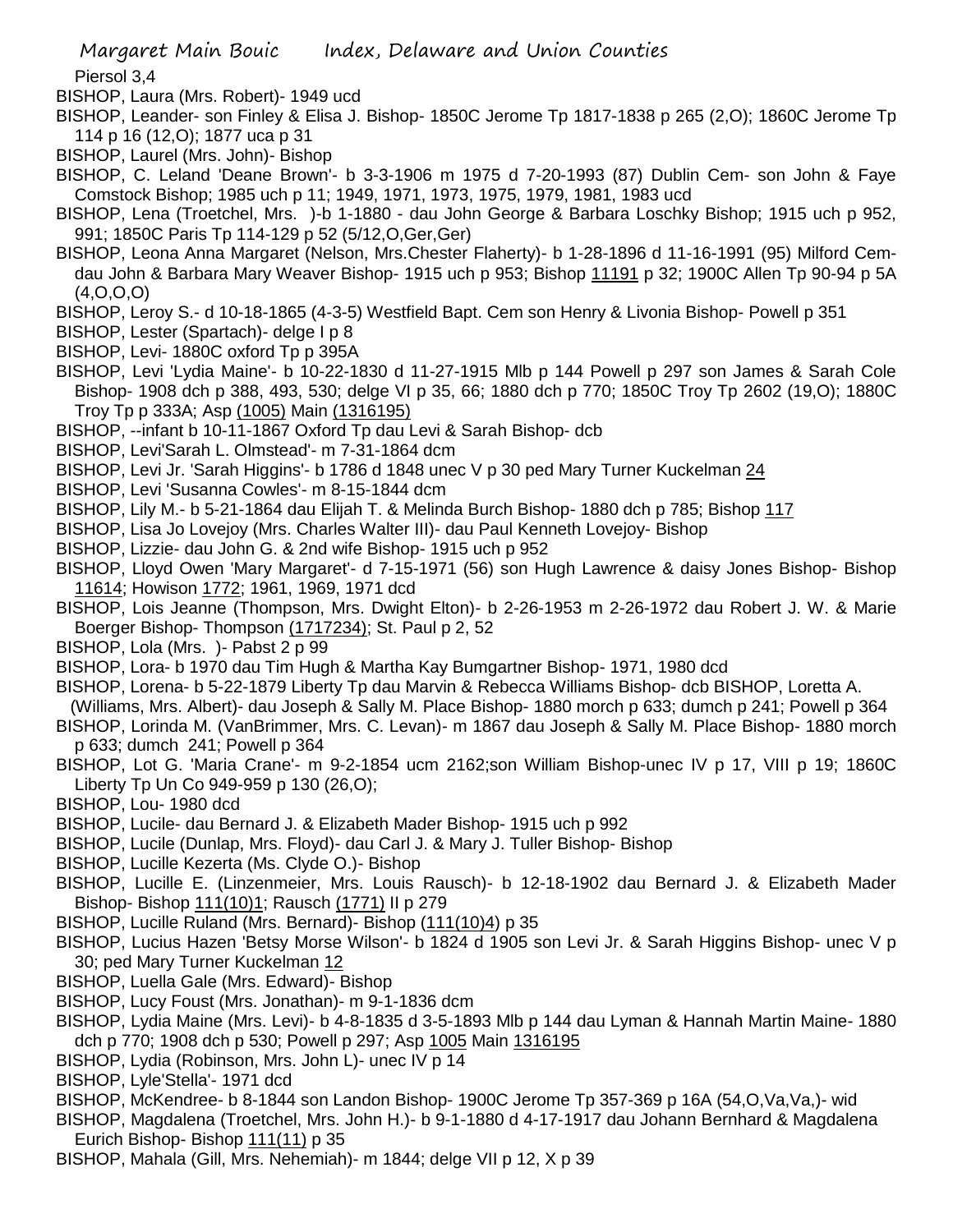- BISHOP, Mary Magdalena Goerz (Gates)(Mrs. George G.)-b 11-10-1832 m 1-6-1852 ucm 1755; d 1-4-1874 St. John's DJ p 64; 1860C Paris Tp 1386-1376 p 184 (27, Bav); 1870C Paris Tp 235-236 p 32 )(38, Bav); ped Esther Boerger Kaufman #122 15; Bishop(3-1) p 2; unec XIV p 66
- BISHOP, Malinda Burch (Melinda Birch)(Mrs. Elijah)- b 11-11-1820 m 10-6-1838 dcm d 1-7-1896 dau Adriel & Hannah Chase Burch- 1880 dch p 785; dumch p 239; 1850C Oxford Tp 2712 (29,O); Bishop (11); Powell p 295
- BISHOP, Maggie- dau John G. & 1st wife Bishop- 1915 uch p 952; 1870C Paris Tp 235-236 p 32 (6,O); 1880C Paris Tp 114-129 p 52(15, O,Ger,Ger)
- BISHOP, Mara Wyn- adopted dau George & Jone Lauren Sarakon Bishop- 1985 uch p 11; Bishop 1171121
- BISHOP, Margaret (Blumenschein, Mrs. George)- b 1865 d 1937 dau John G. & Magdalena Goess Bishopped Esther Boerger Kaufman #122 7; unec VIII p 33
- BISHOP, Margaret (Burroughs, Mrs. Daniel W.)- d 1-22-1962 dau Clyde O. Bishop- Burroughs
- BISHOP, Margaret- d 5-11-1850 (5-1-18) Westfield Bat. Cem dau J. & A. Bishop- Powell p 350
- BISHOP, Margaret- dau Idn & Matilda Walker Bishop- 1880 dch p 655
- BISHOP, Margaret M.- dau James & Sarah Bishop- 1850C Troy Tp 1602 (10,O)
- BISHOP, Margaret (Mrs. John B)- 1850C Paris Tp 657-671 p 100 (46, Ger); 1870C Paris Tp 236-237 p 32 (66, Bavaria)
- BISHOP, Margaret McCreary, Mrs. Evan)- m 3-9-1837 dcm; dcq Nellie McCreary Dick9
- BISHOP, Margaret Millegan (Mrs. Daniel)- m 4-6-1830 ucm 201 unec II p 27
- BISHOP, Margaret Ruhl (Mrs. John Bernhard)- b 1812 m 4-15-1846 ucm 1122 d 1876, 4th wife; Bishop (2-1) p 1
- BISHOP, Margaret (Sherwood, Mrs. David)- 1880 dch p 778, 797
- BISHOP, Marguerite (Thompson, Mrs. )- dau Charles & Ella Hagenlocker Bishop- Bishop
- BISHOP, Maria B. (Mrs. John)- b 8-1875; 1900C Allen Tp 90-94 p 43 (25,O,O,O) m 5y 2ch
- BISHOP, Maria Crane (Mrs. Lot G.)- m 9-2-1854 ucm 2162; unec VIII p 19; 1860C Liberty Tp Un Co 949-959 p 130 (26,O); unec IV p 17
- BISHOP, Maria- dau Finley & Eliza Bishop- 1860C Jerome Tp 114 (7,O); 1870C Jerome Tp 17 (17,O)
- BISHOP, Maria Gillet (Mrs. Joseph D.)- m 1-27-1859 dcm
- BISHOP, Maria- dau Idn & Matilda Walker Bishop- 1880 dch p 655
- BISHOP, Maria (Rea, Mrs. Allen- m 1821 d 1963- 1883 uch V p 388
- BISHOP, Marie M. Boerger (Mrs. Robert J. W.)- b 12-25-1915 m 10-16-1937- 1949, 1959, 1967, 1971, 1973, 1975, 1979, 1981, 1983, 1991 ucd; Bishop; St. Paul p 1, 51
- BISHOP, Maria Bishop (Wolff, Mrs. Johann Heinrich)- b 12-14-1884 m 1-24-1914 d 7-12-1927- unec IX p 21
- BISHOP, Marie (Wolff, Mrs. Henry)- 1985 uch p 148
- BISHOP, Marion 'Rebecca Williams'-m 11-20-1864 dcm son Idn & Matilda Walker Bishop- 1880 dch p 655; 1850C Liberty Tp Del Co 1560 (6,O); 1880C Liberty Tp p 316A
- BISHOP, Mark Robert 'Dawn Michele Dominick'- b 3-18-1969 m 5-29-1993 son John Philip & Kathryn Kay Parrott Bishop- Parrott; 1983, 1991 ucd; 1985 uch p 11, 110; St. Paul p 2, 52
- BISHOP, Martha (Bosley Mrs. Edwin Leo)- b 8-18-1923 m 12-31-1944 dau William & Elizabeth Ursula Loschky Bishop- Bishop; St. Paul p 3, 53
- BISHOP, Martha Dienstberger (Mrs. John Lawrence)- Bishop (11613)
- BISHOP, Martha (Fagan, Mrs. Francis)- b 5-28-1914 m 10-19-1945 dau John Herbert & Sarah Geneva Weiser Bishop- Weiser p 286
- BISHOP, Martha- dau John G. Bishop- 1880C Paris Tp 114-129 p 52 (7,O)
- BISHOP, Martha Kay Bumgartner (Mrs. Tim Hugh)- m 7-16-1966 dau Isaac L. Bumgartner- Bishop 1969, 1971, 1980 dcd
- BISHOP, Martin 'Jennie'- b 1872 d 1953 Oakdale Cem II p 90 (H-R20-6)
- BISHOP, Mary- 1959 ucd
- BISHOP, Mary- delge IV p 1i Scioto Tp 1890
- BISHOP, Mary- b 1839 d 1912- Marlborough Cem p 175
- BISHOP, Mary A.- dau James & Sarah Cole Bishop- 1880 dch p 770
- BISHOP, Mary- b 12-1899 dau Fr-- & Ellen Bishop- 1900c Jerome Tp 360-372 p 16B (5/12,O,O,O)
- BISHOP, Mary Catherine Hickman (Mrs. William Allen)- b 10-10-1867 m 9-25-1884 d 11-13-1942 dau John & Hester Ann Johnson Hickman- dcc Susan Cain Jackson 11
- BISHOP, Mary J. Tuller (Mrs. Carl J.)- b 10-4-1896 d 2-12-1992 (95) Fairview Mem.- dau Ney & Cora Davis Tuller- Bishop; 1969, 1971, 1980 dcd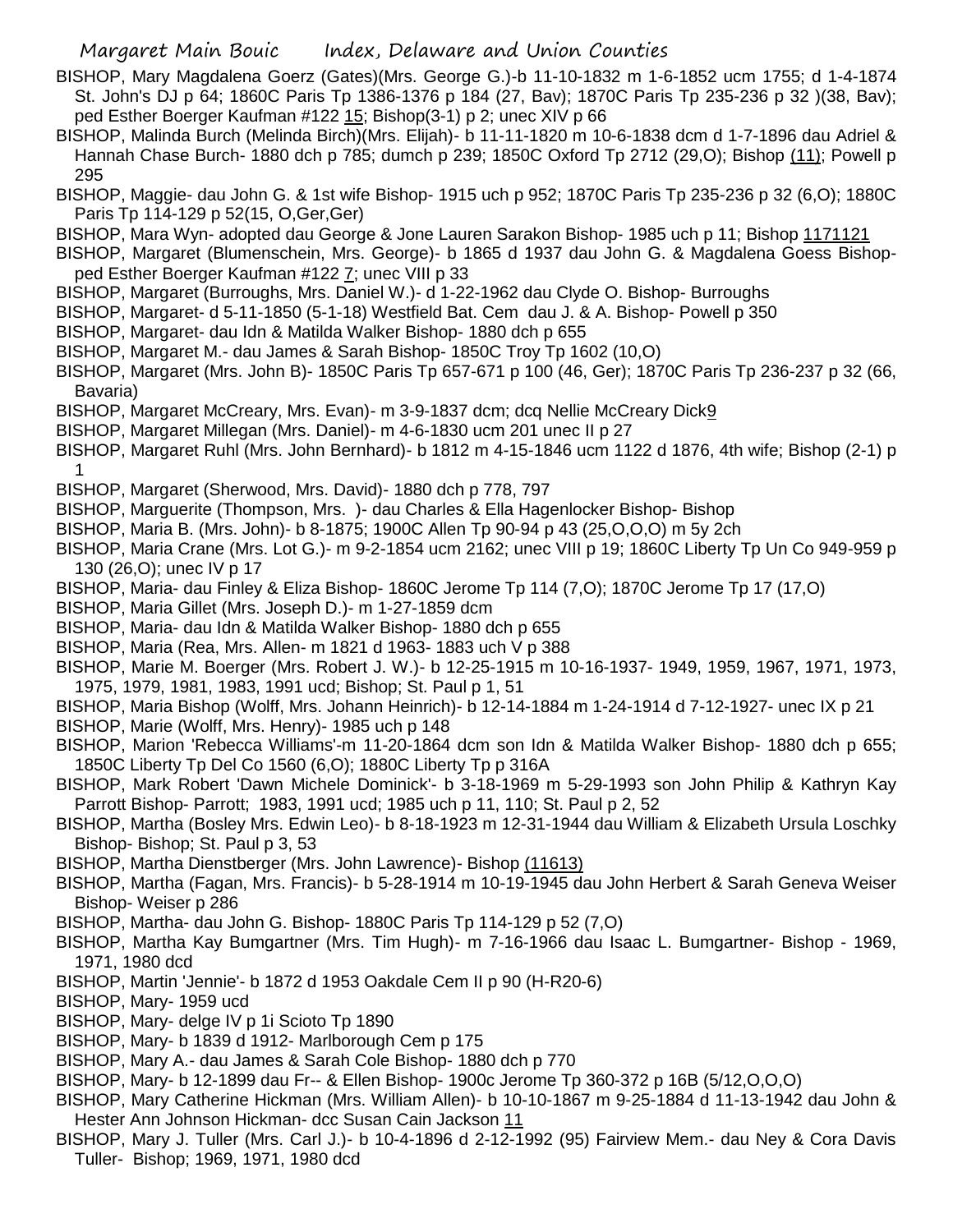- BISHOP, Mary- b 12-3-1899 d 7-1-1988 (88)- dau Charles & Ella Hagenlocker Bishop- Bishop
- BISHOP, Mary- dau Clyde O. Bishop- Bishop
- BISHOP, Mary George- b 8-11-1844 dau Elijah T. & Melinda Burch Bishop- 1850C OIxford Tp 2712 (6,O); Bishop 112
- BISHOP, Mary (Granger, Mrs. Dr. George)- b 7-1815 m 1-10(16)-1840 d 9-11-1846 (24-0-28) Mlb p 147 dau Elisha & Phereby Bishop-Bishop 12; dumch p 160
- BISHOP, Mary Kathryn (Salyers, Mrs. Roger)- b 2-25-1947 m 12-26-1965 dau Robert J. W. & Marie Boerger Bishop- St. Paul p 2, 52
- BISHOP, Mary Louisa (Travis, Mrs. Abner)- delge IX p 79
- BISHOP, Mary L. Sutton (Mrs. George E.)- d 1944- Bishop
- BISHOP, Mary- dau Robert & Marie Bishop- 1949, 1959 ucd (12)
- BISHOP, Mary (Main, Mrs. Wilbert)- Asp (1866)
- BISHOP, Mary Margaret (Mrs. Loyd Owen)- Bishop; 1961, 1969, 1971, 1980 dcd
- BISHOP, Mary (Mitchell, Mrs. Samuel)- b 1808- Genther p 143
- BISHOP, Mary Newhouse (Mrs. Alvin)- dau Stiles & Mary Ann Oliphant Newhouse- Newhouse p 69 13452
- BISHOP, Mary Van Atta (Mrs. Rowland)- b 10-26-1915 m 10-10-1937 dau Guy Van Atta- Bishop (11711) p 29; 1985 uch p 11; 1949, 1959 ucd
- BISHOP, Mary Viola Williamson (Mrs. John W.)- b 4-20-1857 m 1-8-1876 d 6-23-1892 dau George W. & Mary Evans Williamson- ped Wanda Vivian Bishop Boerger9- delge V3-1-6
- BISHOP, Mary Wolf (Mrs. Samuel)- m 5-27-1806 onwq I
- BISHOP, Matilda (Tillie) Dasher (Mrs. George John)- b 5-23-1870 d 5-21-1946 St. Paul's D J p 29; Marysville p 65; Boerger; 1985 uch p 11; Bishop
- BISHOP, Matilda Walker (Mrs. Idn)- 1880 dch p 654; Maulda 1850C Liberty Tp Del Co 1560 (44, Va); unec VIII p 70
- BISHOP, M. J.- dau Finley & Eliza Bishop- 1860C Jerome Tp 114 p 16 (7,O)
- BISHOP, Maude (Heffner, Mrs. George)- sister Carl J. Bishop- Bishop; Carlson
- BISHOP, Maudy Ann- b 8-19-1897 Liberty Tp dau James & Julia Britton Bishop- dcb
- BISHOP, Max 'Frances N. Wilson'- d 1968- Bishop
- BISHOP, McKendre- son Landon & Jane Howey Bishop- 1883 uch V p 292; 1860C Jerome Tp 138 p 20 (15,O); l870C Jerome Tp 117 p 17 (23,); 1880C Jerome Tp 140-160 p 18 (35,O,Va,O)
- BISHOP, Melvin B. 'Ellen Parker'- b 8-23-1900 d 5-13-1975 son Abraham & Faye Bendimire Bishop- Bishop
- BISHOP, Dawn Michele Dominick (Mrs. Mark Robert)- m 5-29-1993 dau Duane Dominick- Bishop; St. Paul p 2, 52
- BISHOP, Lucy Mildred (Mrs. Jack)- 1971, 1973, 1975, 1979, 1981, 1983, 1991 ucd
- BISHOP, Mike- b 1956 son Harry & Betty Bishop- 1971 ucd
- BISHOP, Minerva (Maine, Mrs. Henry Wright)- b 7-24-1839 m 2-9-1862 dcm- dau Elijah T. & Malinda Burch Bishop- 1880 dch p 776, 785; Bishop 111; Asp (1863); 1850C Oxford Tp 2710 (10,O)
- BISHOP, Miriam Joy (Scheiderer, Mrs. Lonnie)(Staten, Mrs. Robert)- b 9-115-1938 m 8-16-1959 m(2) 12-16- 1988 dau Robert J. W. & Marie Boerger Bishop- Bishop; St. Paul p 1, 51; 1949, 1959 ucd
- BISHOP, Monna Owens ( )(Nrs. Hugh Lawrence)- d 2-22-1980 (88)- Bishop(1161); 1969 dcd
- BISHOP, Myrtle (Ommert, Mrs. )- dau Abraham & Faye Bendimire Bishop- Bishop
- BISHOP, Nancianna (Nott, Mrs. Rev. Ray)- b 3-24-1928 m 7-11-1953 dau Harold Marteen & Jeannotte Francis Bishop- Bishop
- BISHOP, Nancy- 1880C Concord Tp p 275C
- BISHOP, Nancy Jones (Mrs. Findley)- 1883 uch V p 292; unec XIV p 26
- BISHOP, Nancy Smith (Mrs. Joseph)- b 1803 m 7-2-1825 d 1874- dcc Susan Cain Jackson 41
- BISHOP, Naomi (Neoma)(Greenlee, Mrs. John)- m 10-24-1856 dcm dau James & Sarah Bishop- 1880 dch p 770; Greenlee; 1850C Troy Tp 2602 (17,O)
- BISHOP, Newton Otto- son Charles O. & Adelaide Fawn Bishop- 1883 uch V p 612; 1880C Richwood 262-278 p 24 (6,O,O,O)
- BISHOP, Nickolas- 1980 dcd
- BISHOP, Nora (Smith, Mrs. Frank)- sister Carl J. Bishop- Bishop
- BISHOP, Nora (Tuller, Mrs, )- sister Carl Bishop- Carlson
- BISHOP, Norma J.- 1961 dcd
- BISHOP, O. Hartley- ch Wesley & Addie Jacoby Bishop- 1908 dch p 531
- BISHOP, Olive A.- dau Landon & Jane Howey Bishop- 1883 uch V p 292; 1870C Jerome Tp 118 p 16 (10,O);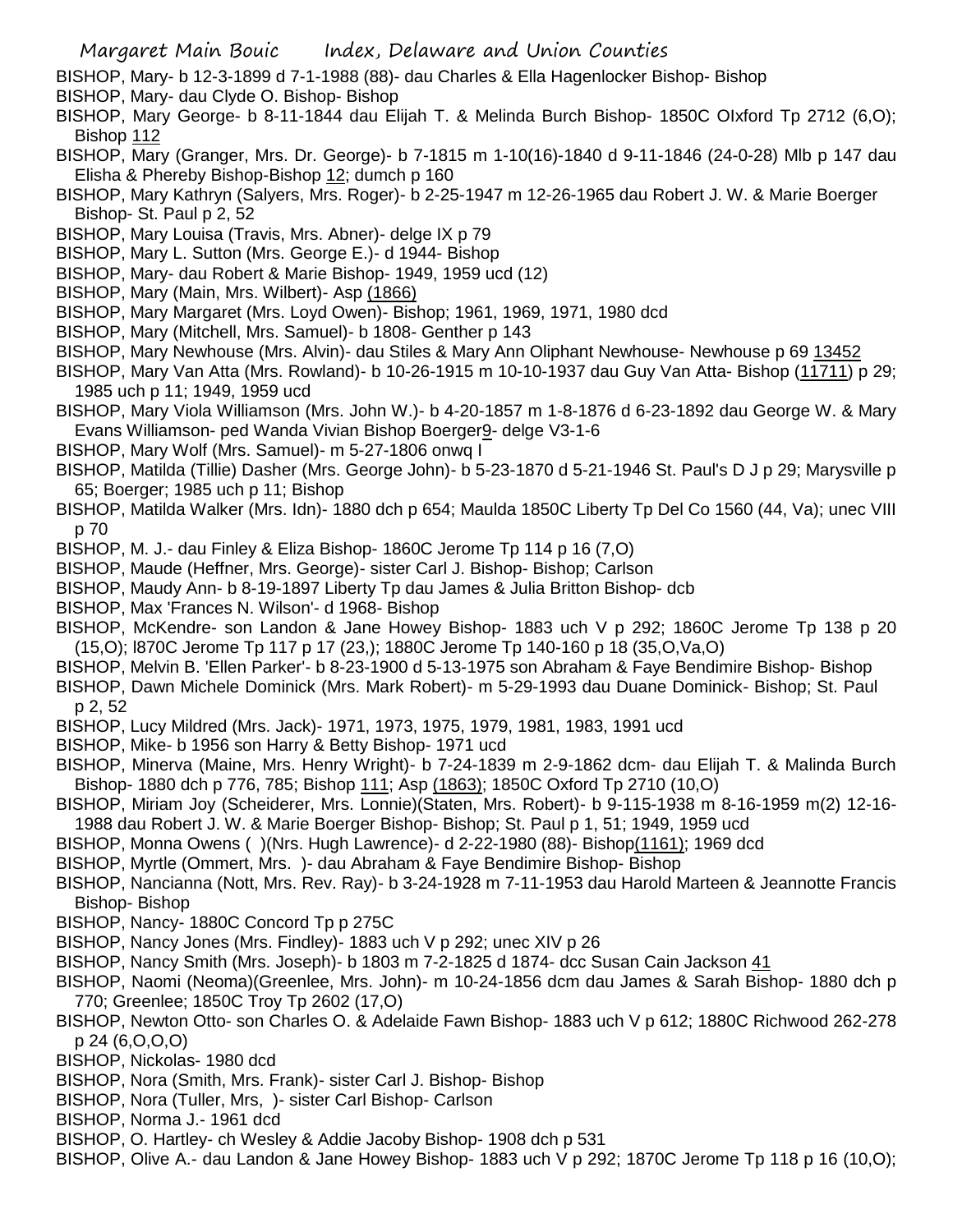1880C Jerome Tp 149-160 p 18 (20,O,Va,O)

- BISHOP, Olive (Mrs. Dever)- m 2-19-1939- Bishop; 1961 dcd
- BISHOP, Ora- d 4-16-1870 (2-6-5) ch J. & S. L.- Horseshoe Bapt. Chyd- Powell p 283
- BISHOP, Osay- b 10-15-1875 Liberty Tp dau Marion & Rebecca Williams Bishop- dcb
- BISHOP, Otto 'Edna'- b 1873 d 1931 Claibourne Cem p 47
- BISHOP, Otto N.- 1915 uch p 327
- BISHOP, Pat (Mrs. Charles)- Bishop (Plain City)
- BISHOP, Patience (Inskeep, Mrs. Job)- dcq Walter Inskeep 9; 1883 uch V p 476; 1880 dch p 774
- BISHOP, Patricia- dau Clyde O. Bishop- Bishop
- BISHOP, Patricia A. (Mrs. Donald P)- 1980 dcd
- BISHOP, Patricia A. (Boggs, Mrs. Gary W.)- m 7-28-1984- Bishop
- BISHOP, Patricia- b 1977 dau Robert L. & Sandra L. Bishop- 1980 dcd
- BISHOP, Pearl(e), Miss-b 1881 d 5-10-1967 (85) bur Mlb p 163
- BISHOP, Peggy A. (Mrs. Walter E.)- 1980 dcd
- BISHOP, Peter- d 8-12-1830 (25y) dbg p 18; Powell p 97
- BISHOP, Peter- d 2-22-1833 (2y) Galena Cem Powell p 22; son Gabriel & Deborah Bishop
- BISHOP, Peter- d 8-12-1830 (26) dcga p 51 Ohio State Gaz.
- BISHOP, Phereby Curren (Mrs. Elisha)- b 2-24-1790 d 10-29-1848 (58-8-5) Mlb p 147 1880 dch p 785; Powell p 295, 364; Bishop (1)
- BISHOP, Philip 'Anna Barbara Emmert'- b 12-1859 son John G. & 1st wife Bishop- 1915 uch p 952; St. Paul p
- 1; 1860C Paris Tp 1386-1376 p 184 (8/12,O); 1870C Paris Tp 235-236 p 32 (10,O); 1880C Paris Tp 114-129 p 52 (20,O,Ger,Ger); 1900C Darby Tp 136-142 p 7A (40,O,Ger,Ger) m 18y
- BISHOP, Phyllis (Carroll, Mrs. Robert)- dau Max & Frances N. Wilson Bishop- Bishop
- BISHOP, Polly (Cowgill, Mrs. Elisha)-1883 uch V p 456
- BISHOP, Priscilla (Warren, mrs. Jim)- dau Cyril Grant & Ida Mae Coleman Bishop- Bishop
- BISHOP, Rachel- dau Idn & Matilda Walker Bishop- 1880 dch p 655; 1850C Liberty Tp Del Co 1560 (4,O)
- BISHOP, Rachel Harper (Mrs Joseph)- b 7-21-1834/5 m 3-10-1853 d 1-1-1915 dau William & Abigail Adams Harper- dcc Susan Cain Jackson 21
- BISHOP, Rachel (Tuller, Mrs. Edgar P.)- m 4-4-1863 dcm
- BISHOP, Ralph- son Alvin & Mary Newhouse Bishop- Newhouse p 69 134522
- BISHOP, Ralph'Judy'- son John & Irma Lucille Bennett Bishop- Bishop
- BISHOP, Ransom 'Elizabeth Quinn'- delge IX p 79
- BISHOP, Ray 'Laura Shannon Piersol'- Carr (114472); Piersol 3,4
- BISHOP, Rebecca Williams (Mrs. Marion)- m 11-20-1864 dcm
- BISHOP, Rev. R. F.- 1908 dch p 255
- BISHOP, Richard G. 'Carrie E. Clark'- b 10-10- 1890 m 10-8-1913 d 5-19-1975 Mitchell Cem D J p 16, 23- son George John & Matilda Dasher Bishop; 1985 uch p 11; Bishop 11171 p 29; 1959, 1967, 1971, 1973 ucd
- BISHOP, Richard L. 'Sandra Sue Oyer'- m 12-4-1960 son Melvin & Ellen Parker Bishop- Bishop
- BISHOP, Richard. M.- 1883 uch III p 350, IV p 556, V p 74, 238,287, 415,486, 515, 558, 662
- BISHOP, Robert 'Eliza'- Madison Demo. 4-29-1879, 5-28-1879, unec XII p 14, 15
- BISHOP, Robert J. W. 'Marie M.Boerger'- b 11-30-1911 m 10-16-1937- son William & ELizabeth Loschky Bishop- Bishop; St. Paul p 1; 1949, 1959, 1967, 1971, 1973, 1975, 1979, 1981, 1983, 1991 ucd
- BISHOP, Robert 'Laura'- 1949 ucd
- BISHOP, Robert J.- b 1878 d 1961 Price Cem djlm p 43
- BISHOP, Robert L. 'Sandra L.- 1980 dcd
- BISHOP, Roger- b 1962 son Jack & Mildred Bishop- 1971, 1973, 1975, 1979, 1981 ucd
- BISHOP, Roland- d 11-14-1912 son John & Irma Bishop- St. Paul's D J p 26
- BISHOP, Ron 'Dala Covrett' son James Bishop- Bishop
- BISHOP, Ronald E.- son James P. & Elsie Marie Kaelin Bishop- Bishop
- BISHOP, Rosella (Allen, Mrs. Frank Calvin)- b 4-16-1873 d 5-3-1962- 1985 uch p 6; Allen
- BISHOP, Rosenie- dau John George & Mary Bishop- b 12-1869) 1870C Paris Tp 235-236 p 32 (5/12,O) see Carrie
- BISHOP, George Rowland 'Mary Van Atta'-m 10-10-1937 d 2=20=1990 (75) Oakdale Cem -son Richard & Carrie E. Clark Bishop; 1985 uch p 11; Bishop; 1949, 1959 ucd
- BISHOP, Ruth (Ketcham, Mrs. )- dau Alonzo & Alice Backus Bishop- Bishop
- BISHOP, Ruth Margaret (Neas, Mrs. Harold)-b 10-6-1945 m 12-16-1967 dau Robert J. W. & Marie Boerger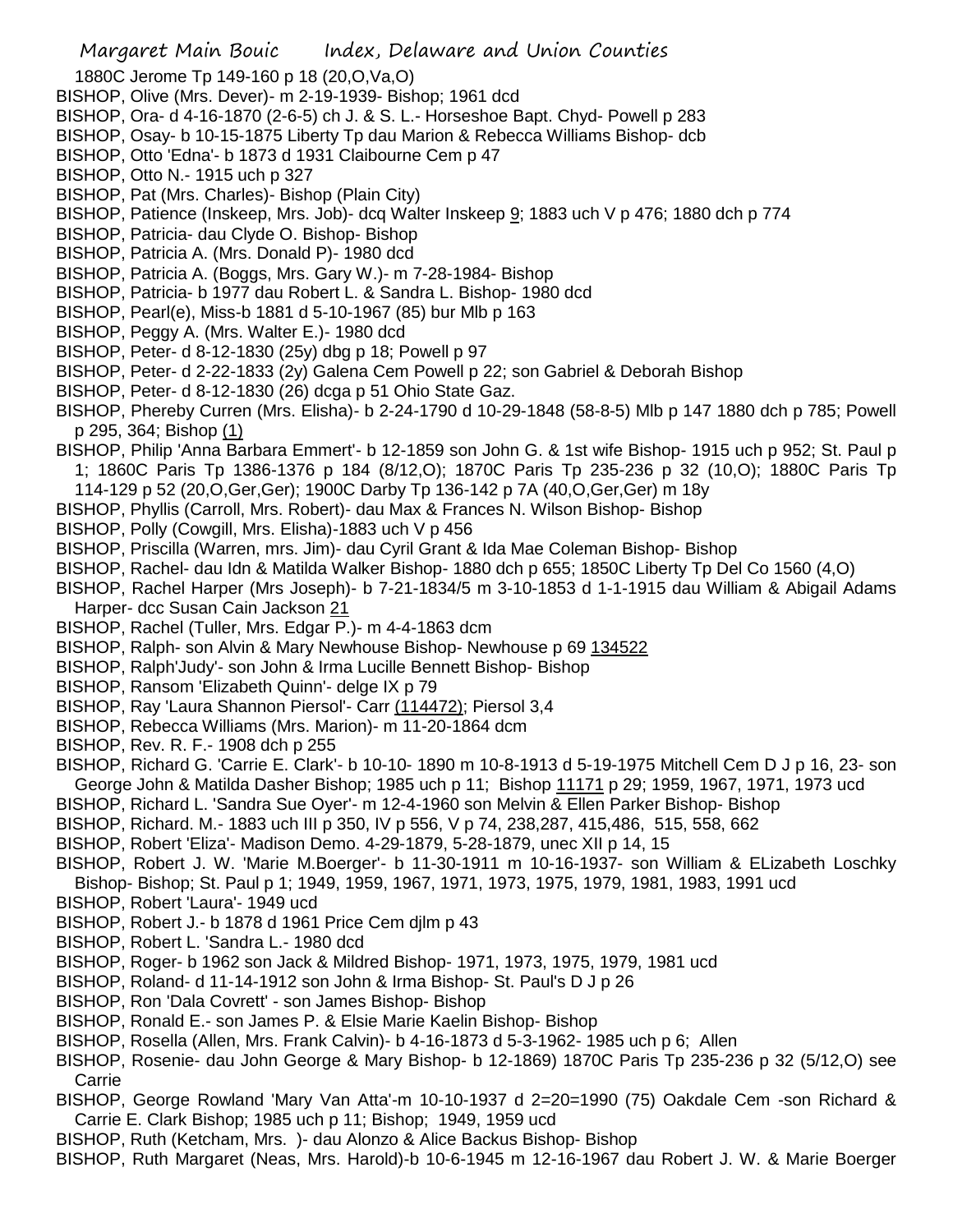- Bishop- Bishop; St. Paul p 2, 521949, 1959 ucd
- BISHOP, Ruth (Sampson, Mrs. David- m 9-4-1842 dcm
- BISHOP, Sabina Schenck (Mrs. Thomas)- 1883 uch V p 612
- BISHOP, Sally Martha Place (Mrs. Joseph)- d 3-2-1888 (80-8-11)Westfield Bapt. Cem Powell p 351, 364; dumch p 241
- BISHOP, Samuel 'Mary Wolf'- m 5-27-1806 onwq I
- BISHOP, Sandra L. (Mrs. Robert L.)- 1980 dcd
- BISHOP, Sandra Sue Oyer (Mrs. Richard L.)- m 12-4-1960 dau Arthur Oyer- Bishop
- BISHOP, Sarah- dau Idn & Matilda Walker Bishop- 1880 dch p 655; 1850C Liberty Tp Del Co 1560 (16,O)
- BISHOP, Sarah A. Brobeck (Mrs. Hamilton)- dau Henry & Mahala Hottle Brobeck- 1883 uch V p 292; 1870C Jerome Tp 124 p 16 (23,O)
- BISHOP, Sarah Ann Main (Waters, Mrs. Sylvester)(Mrs. James Henderson)-b 4-29-1827 m(1) 12-21-1848 dcm (2) 10-30-1854 d 8-17-1863 (63-6-9)- dau Sabeers & Sarah Wright Main- 1880 dch p 783; Asp 957 p 159, 160; delge X p 661850C Troy Tp 2622 (22,O)
- BISHOP, Sarah (Mrs. Clyde)- 1961 dcd
- BISHOP, Sarah (Cole, Mrs. Hugh)- dcq Walter Cole 17
- BISHOP, Sarah Cole (Mrs. James)- d 8-17-1863 (63-6-9) Mlb p 159 Powell p 288- dau Joseph Cole- 1880 dch p 770; 1908 dch p 530; dcw Bk 2 p 409
- BISHOP, Sarah Higgins (Mrs. Levi Jr.)- b 1793 d 1882 unec V p 30 ped Mary Kuckelman 25
- BISHOP, Sarah- b 4-18-940 d 5-13-1947 dau Joseph Herbert & Isabella Atkinson Bishop- Weiser p 286
- BISHOP, Sarah Miller (Jay, Mrs. Todd Van Dyke)- b 10-17-1967 m 8-24-1991 dau Joe Francis & Dawn Gibson Bishop- Bishop 1117213
- BISHOP, Sarah (Leasure, Mrs. John)- m 9-25-1854 dcm
- BISHOP, Sarah L. Olmstead (Mrs. Levi)- m 7-31-1864 dcm
- BISHOP, Sarah (Luke, Mrs. Henry)- m 9-5-1844 dcm; delge IX p 45
- BISHOP, Sarah Jane Wollam (Mrs. Hampton)- m 3-5-1865 dcm- dau Daniel & Leah Light Wollam- 1880 dch p 676
- BISHOP, Sarah M.- dau Landon & Jane Howey Bishop- 1883 uch V p 292
- BISHOP, Sarah (Sage, Mrs. C. H.)- m 1845- Powell p 333
- BISHOP, Sarah (Sawyer, Mrs. Andrew)- m 12-28-1806 onwq I
- BISHOP, Sarah (Smith, Mrs. Carmi)- dau Gilbert & Hannah Carman Bishop- dcq Thomas Graham 11
- BISHOP, Sarah (Smith, Mrs. Samuel)- ped Elto Dutton 21-delge IV p 53
- BISHOP, Sherry Lee (Augspurger, Mrs. Roland Lee)- dau Loyd Owen & Mary Margaret Bishop- 1961 dcd (15); Bishop
- BISHOP, Sophia Shoemaker (Mrs. Anson)- m 9-6-1864 dcm
- BISHOP, Stella (Mrs. Lyle)- 1971 dcd
- BISHOP, Steve- son Cyril Grant & Ida Mae Coleman Bishop- Bishop
- BISHOP, Steven- b 1939 son Bernard & Lucille Ruland Bishop- Bishop 111(10)41 p 35
- BISHOP, Sue (Lowry, Mrs. )- dau Clyde O. Bishop- Bishop
- BISHOP, Mary Sue Junk (Mrs. George Wesley)- m 7-23-1961- dau Bennett W. Junk- Bishop
- BISHOP, Susan- b 1948 dau Bernard & Lucille Ruland Bishop- Bishop 111(10)43 p 35
- BISHOP, Susan (Schwartz, Mrs. )- dau Donald E. Bishop- Bishop
- BISHOP, Susan- b 8-4-1928 dau William R. & Frances Virginia Howison Bishop- Howison1586
- BISHOP, Susan (Decker, Mrs. Elisha)- m 9-14-1810 onwq I
- BISHOP, Susan Rowan- b 7-113-1963 dau Joe Francis & Dawn Gibson Bishop- Bishop 1119211 p 33
- BISHOP, Susanna Kress/Cress (Mrs. Fredrick)- b 7-27-1776 m 1798 Va d 8-28-1852- ped Marilynn Phillips Miller 23- delge IV p 72
- BISHOP, Susan M.- dau John Lawrence & Martha Dienstberger Bishop- Bishop
- BISHOP, Suzanne Faye (Hall, Mrs. Larry)(Feazel, Mrs. Ralph)- b 1949 dau Howard & Dean Bishop- 1985 uch p 11; 1949, 1959, 1967 ucd
- BISHOP, Terrell/Teryl- son Dever & Olive Bishop- Bishop; 1961 dcd (12)
- BISHOP, Theodore 'Laura Belle Foltz'- lptw p 106
- BISHOP, Thomas- d 11-24-1835 inf son D. & S. Marlborough Powell p 286
- BISHOP, 2 lifeless sons of J & S d 9-12-1829 Marlb. Powell p 286
- BISHOP, Thomas 'Sabina Schenck'- 1883 uch V p 612
- BISHOP, Thompson- son Finley & Elisa J. Bishop- 1850C Jerome Tp 1817-1838 p 266 (22, Va); 1860C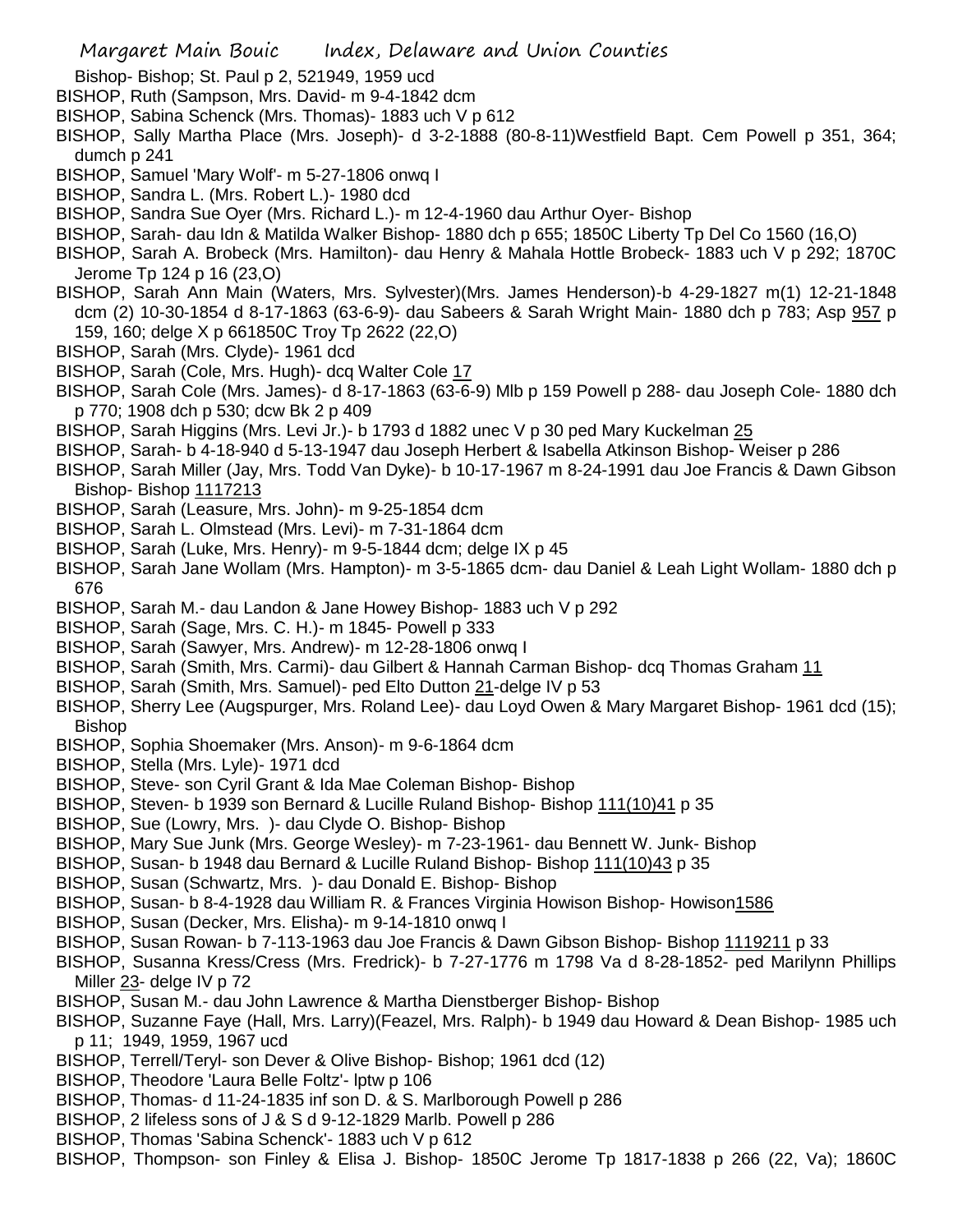- Jerome Tp 107 p 15 (35, Va); 1880C Jerome Tp 102-104 p 12 (50, Va, Va) p 144A
- BISHOP, Thompson 'Area Hartson/Hutson'- lic 9-26-1850 ucm 1574- unec VIII p 3, 19, XIV p 18
- BISHOP, Thompson 'Ava Hudson'- m 8-24-1854 ucm 2160
- BISHOP, Tim Hugh 'Martha Kay Bumgartner'- m 7-6-1966 son Loyd Owen & Mary Margaret Bishop- 1961 (17), 1969, 1971, 1980 dcd; Bishop
- BISHOP, Toni (Burkes, Mrs. )- dau Donald E. Bishop- Bishop
- BISHOP, Ulysses S. 'Cora Sparks'- Bishop
- BISHOP, Urta Carolina Magdalena (Boerger, Mrs. Christian John)- b 2-2-1893 m 6-2-1917 d 11-21-1978 dau George & Matilda Dasher Bishop- Bishop; Rausch (1472); St. Paul p 5
- BISHOP, Vanessa- b 1969 ch Robert L. & Sandra L. Bishop- Bishop; 1980 dcd
- BISHOP, Vinton- son Idn & Matilda Walker Bishop- 1880 dch p 655
- BISHOP, Violet R.- dau Wesley & Addie Rosella Jacoby Bishop- 1908 dch p 531
- BISHOP, Virginia (Garrison, Mrs. Howard)- m 3-24-1924 Garrison; Bishop
- BISHOP, Wanda Vivian (Boerger, Mrs. Howard)- b 3-11-1928- m 1-25-1948- dau Arthur William & Ethel Bernice Hursey Bishop- delge V3-1-6; Rausch (14724)
- BISHOP, Vivien Kay- dau John Lawrence & Martha Dienstberger Bishop- Bishop
- BISHOP, Walter- son George E. & Mary L. Sutton Bishop- Bishop
- BISHOP, Walter E. 'Peggy A.'- 1980 dcd
- BISHOP, Walter P.J.- b 4-10-1908 d 2-3-1934 St. Pauls' D J p 28 son William & Elizabeth Ursula Loschky Bishop- Bishop; St. paul p 1, 51
- BISHOP, Warren Edward- son Max & Frances N. Wilson Bishop- Bishop
- BISHOP, Watt 'Elma'- b 6-1862; 1900C Jerome Tp 328-340 p 14B (37,O,O,O) m 10y
- BISHOP, W. Coy- b 1887 d 1904 Mlb p 178 son J. L. & L. Bishop
- BISHOP, Wesley 'Addie R. Jacoby'- son James & Sarah Cole Bishop- 1880 dch p 770; 1908 dch p 32, 530; Asp 1898Main 13161951
- BISHOP, I. Wesley- son Archie J. Bishop- Bishop
- BISHOP, Wesley- b 1-19-1879 Troy Tp son W. & Ada Jacoby Bishop- dcb
- BISHOP, William- McKitrick p p 35
- BISHOP, William- 1820C Union Tp 42 (26-45); unec XI p 54
- BISHOP, William- 1880 dch p 368; 1908 dch p 219
- BISHOP, William Allen 'Mary Catherine Hickmon'- b 12-28-1863 m 9-25-1884 d 5-15-1935 son Joseph & Rachel Harper Bishop- dcc Susan Cain Jackson 10
- BISHOP, William- b 1960 son Jack & Mildred Bishop- 1975,1979, 1981, 1983 ucd
- BISHOP, William F.- son Landon & Jane Howey Bishop- 1883 uch V p 292; 1860C Jerome Tp 138 p 20 (10,O); 1870C Jerome Tp 117 p 17 (19,O); 1880C Jerome Tp 149-160 (29,O,Va,O)
- BISHOP, William- b 9-20-1887 Oxford Tp son John & Laura Lawrence Bishop- dcb
- BISHOP, William 'Jane Ann Patterson'- b 3-1-1819 d 5-14-1911 Licking co ped Wanda Bishop Boerger 16 delge V3-1-6
- BISHOP, William R. 'Blanche M.'- d 1976- Bishop
- BISHOP, William R. 'Frances Virginia Howison- Howison (805)
- BISHOP, William 'Elizabeth Ursula Loschky'- b 3-19-1885 d 9-26-1963 son Phillip & Anna Emmert Bishop-Bishop; St. Paul's D J p 28; 1900C Darby Tp 136-142 p 7a (15,O,O,O); 1949, 1959 ucd
- BISHOP, Willis Emmet 'Anna Donovan'- b 1858 d 1919 ped Mary Turner Kuckelman 6 unec V p 30
- BISKIND, Dr. Israel- 1908 dch p 235
- BISLEY, Christain- 1850C Berkhsire Tp 19 (21, Conn)
- BISLEY, J. J.- 1850C Berkshire Tp 19 (30, Md)
- BISPHAM, Samuel- delge p 34
- BISSELL, Abigail Holcomb (Mrs. Samuel)- dcc Dorothy Swam Swisher 499
- BISSELL, Brian Wayne 'Pamela Sue Wheatley'- m 7-21-1979 son Donald T. Bissell- Bissell
- BISSELL, Deborah (Pettibone, Mrs. Stephen)- m 3-14-1703 dau Samuel & Abigail Holcomb Bissell- dcc Dorothy Swam Swisher 249
- BISSELL, Donald T.- Bissell
- BISSELL, Edwin- 1835 men 25 #237 p 42 Delaware Tp
- BISSELL, Pamela Sue Wheatley (Rockey, Mrs. Stephen J.)- (Mrs. Brian Wayne)- m(1) 7-21-1979 (2) 3-19-1983 dau George David & Jean Wheatley- Bissell
- BISSELL, Samuel 'Abigail Holcomb'- dcc Dorothy Swam Swisher 498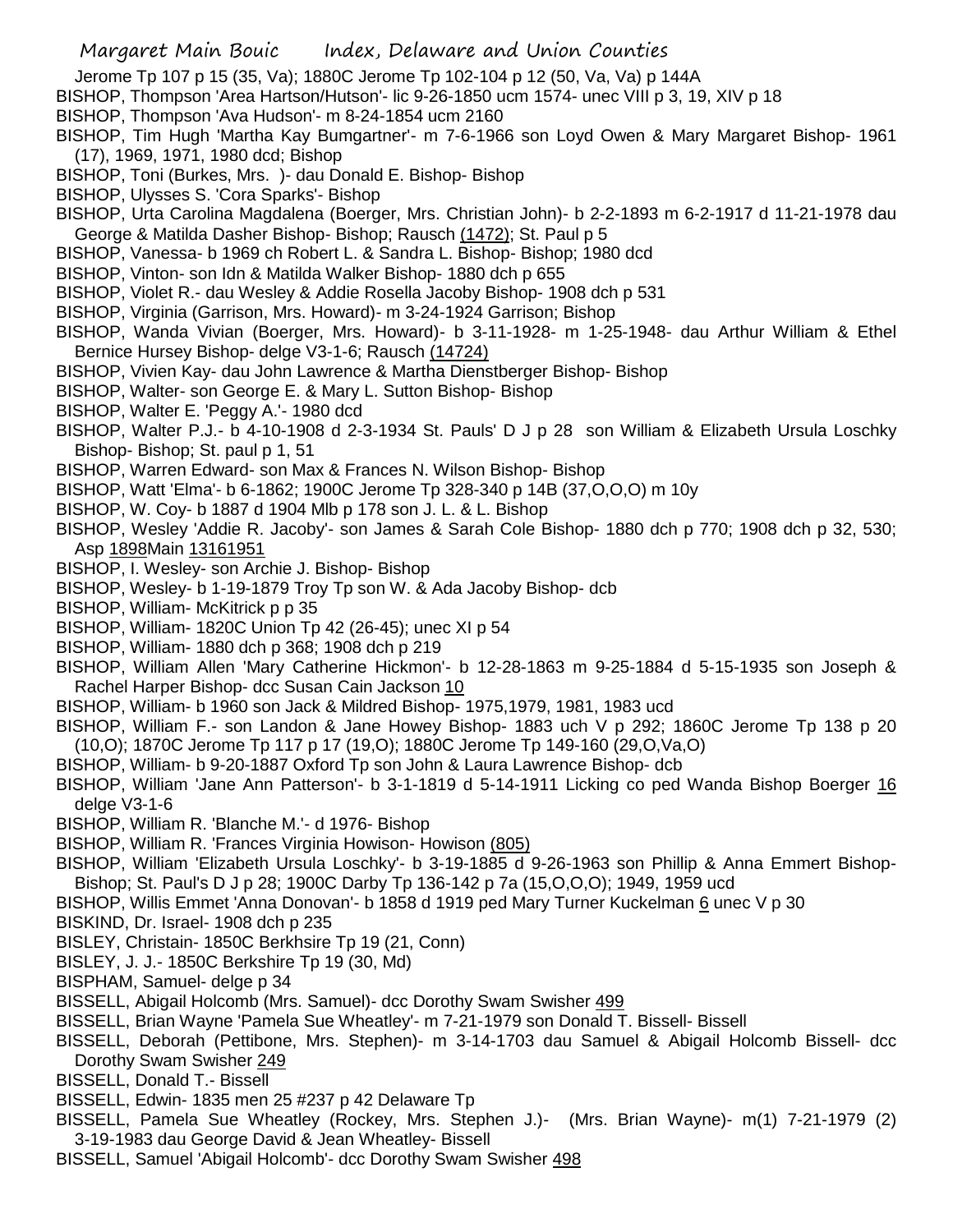- Margaret Main Bouic Index, Delaware and Union Counties BISSELL, Stella- 1961 dcd BISSETT, Rev. Ian- pmc p 1,3 BISSINGER,---(Enright, Mrs. Patrick)- delge II p 18 BISSINGER, Eileen (Rausch, Mrs. Donald Albert)- b 3-7-1923 m 1943- dau Ella Meyer Bissinger- Rausch (14631) III p 286 BISSINGER, Ella Meyer- mother of Eileen Bissinger- Rausch; Bissinger BISWICK, William A.- d 5-15-1902 (1y1m) Oakdale Cem 1534(103E) BITERMAN, V. A.- Weiser Reunion; delge X p 28 BITGOOD, Kathryn- 1975 ucd BITLER, Elmer E. 'Lanora Hall'- Bitler BITLER, Elisha 'Lovina Thompson'- b 10-8-1826 d 4-13-1905 York Cem p 63; 1877 uca p 98; 1985 uch p 138; 1880C York Tp p 0022 BITLER, Elmer E. 'Nellie Raley'- b 1861 d 5-6-1942 York Cem p 60 BITLER, Gladys E. (Morrow, Mrs. Edwin F.)- b 8-15-1893 m 10-1916 d 3-6-1991 (97) La Rue Cem- dau Elmer E. & Lanora Hall Bitler- Bitler BITLER, Henry- 1877 uca p 98 BITLER, Josie (Tobey, Mrs. Myron O.)- m 3-12-1882 ucm 7142 dau Elisha & Lovinia Thompson Bitler- 1985 uch p 138 BITLER, Lanora hall (Mrs. Elmer E.)- Bitler BITLER, Lovina Thompson (Mrs. Elisha)- b 2-1-1829 d 8-22-1907 York Cem p 63; 1985 uch p 138 BITLER, Nellie Raley (Mrs. Elmer E.)- b 1874 d 12-1-1956 York Cem p 60 BITLER, Samuel- 1877 uca p 98 BITSCH, --family of Willis H. Brayn #258 unec IX p 49, XII p 1 BITSCH, M. Elizabeth- b 7-23-1857 d 12-21-1862 St. John's Cem D J p 59 BITTER, Rev. Michael- Pabst 8 p 51 BITTIKOFER, Albert L.- son Jacob & Christina Bittikofer- Bittikofer BITTIKOFER, Arlene Krueger (Mrs. Myron)- m 1-9-1942- Bittikofer BITTIKOFER, Caroline (Wagner, Mrs. John)- d 1926/7 dcc George Hull Jr.13 BITTIKOFER, Catherine G. Norton (Mrs. Frederick G.)- d 5-24-1951- Bittikofer BITTIKOFER, Christina (Mrs. Jacob)- Bittikofer BITTIKOFER, E. E.- son Jacob & Christina Bittikofer-Bittikofer BITTIKOFER, Frederick- son Myron & Alene Bittikofer- Bittikofer BITTIKOFER, Frederick G. 'Catherine G. Norton'- d 4-20-1963 (86) son Jacob & Christina Bittikofer- Bittikofer BITTIKOFER, Gretti- ch Myron & Arlene Bittikofer- Bittikofer BITTIKOFER, H. J.- son Jacob & Christina Bittikofer- Bittikofer BITTIKOFER, Irwin- son Jess Bittikofer- Bittikofer BITTIKOFER, Jacob 'Christina'- Bittikofer BITTIKOFER, Jess F.- d 4-21-1963 bur Bucyrus- son Jacob & Christina Bittikofer- Bittikofer BITTIKOFER, John- son Jacob & Christina Bittikofer- Bittikofer BITTIKOFER, Justine (Scott, Mrs. Virgil J.)- dau Frederick G. & Catherine G. Norton Bittikofer- Bittikofer BITTIKOFER, Mary- dau Jacob & Christina Bittikofer- Bittikofer BITTIKOFER, Myron 'Arlene Krueger'- m 1-9-1942 d 1961 son Frederick G. & Catherine G. Norton Bittikofer-Bittikofer BITTIKOFER, Phyllis (Coder, Mrs. Robert C)- dau Fred G. Bittikofer- Bittikofer BITTIKOFER, Richard- son Myron & Arlene Bittikofer- Bittikofer BITTINGER, Cecil Calbert- b 9-10-1935 son Cecil & Dorotha Elizabeth Downin Bittinger- Maugans Anc p 59 BITTINGER, Cecil 'Dortha Elizabeth Downin'- Maugans Anc p 59 BITTINGER, Dortha Elizabeth Downin (Mrs. Cecil)- b 2-11-1911 dau Charles Frederick & Ida Henrietta Burger Downin- Maugans Anc p 59 BITTINGER, Jennifer Kaye- dau Jodi Bittinger- Bittinger BITTINGER, Jodi- dau Faye De Long- Bittinger BITTINGER, Penny (Mrs. Thomas D.)- Bittinger BITTINGER, Steven A.- d 4-30-1988 (6mos) bur Forest Grove- son Thomas D. & Tenny Lansing Bittinger-Bittinger BITTINGER, Thomas D. 'T/Penny'- son Jack & Judy Bittinger
	-
	- BITTINGER, Thomas S.- d 7-2-1986 (10mos) bur Forest Grove- son Thomas D. & Penny Bittinger- Bittinger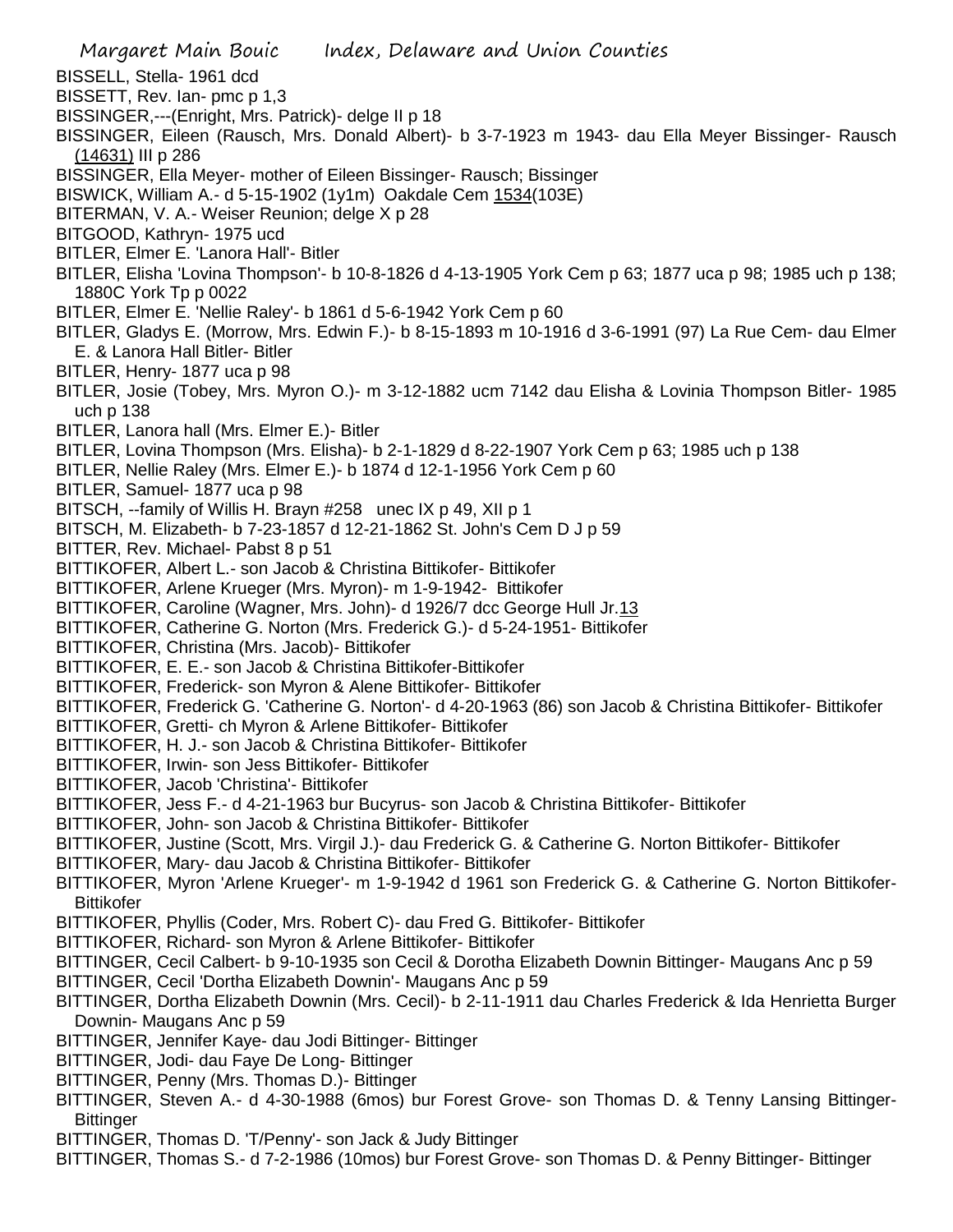- Margaret Main Bouic Index, Delaware and Union Counties BITTNER, Amy- b 3-26-1975 dau Scott & Linda Boerger Bittner- Bishop 11164312 p 28 BITTNER, Carolyn (Mrs. George A.)- 1980 dcd; 1991 ucd BITTNER, George A.'Carolyn'- 1980 dcd; 1991 ucd BITTNER, Jeffrey- b 3-26-1978 son Scott & Linda Boerger Bittner- Bishop 11164313 BITTNER, Kevin- b 6-1-1973 son Scott & Linda Boerger Bittner- Bishop 1164311 p 28 BITTNER, Linda Boerger (Mrs. Scott)- b 2-6-1948 m 10-10-1970 dau Frederick & Virginia Brown Boerger-Bishop 1116431 p 28 BITTNER, Sarah (Putnam, Mrs. Andrew)- b 1808 d 1943 ped Lois Harp Bassett #13811- unec IX p 7 BITTNER, Scott 'Linda Boerger'- m 10-10-1970- Bishop (1116431) p 28 BITZ, family of Willis H. Braun #268 unec X p 1 BITZER, Clyde' Emily Smith'- 1915 uch p 1093
- BITZER, Emily Smith (Mrs. Clyde)- dau Charles W. & Caroline Augusta Hathaway Smith- 1915 uch p 1093
- BITZLER, Emily S.- d 7-4-1928 York Cem p 103
- BIVEN, J.- delge IV p 25
- BIVEN, Jeanne (Mrs. Jim R.)- 1980 dcd
- BIVEN, Jim R. 'Jeanne'- 1980 dcd
- BIVENS, Clara Frances Leeth (Mrs. Joseph)- d 3-9-1985 (63) Bivens; 1969, 1971, 1980 dcd
- BIVENS, Edgar 'Pleasie Mitchell'- Blivens
- BIVENS, Homer Edward 'Sharon Lazar'- m 6-23-1967- son Joseph & Clara Frances Bivens- Bivens
- BIVENS, Joseph- Bivens
- BIVENS, Joseph 'Clara Frances Leeth'-b 5-5-1920 d 10-1-1994 (74) son Edgar & Pleasie Mitchell Blivens-Bivens; 1969, 1971, 1980 dcd
- BIVENS, Joseph F.'Margaret Watkins'- m 10-11-1838- dcga p 66; Olentangy Gazette
- BIVENS, Laurie Ann Sarver (Mrs. William Lawrence)- m 7-25-1987 dau David J. & Alice Sarver- Bivens
- BIVENS, Lindsey Marie- b 11-9-1993 dau William Lawrence & Laurie Ann Sarver Blivens- Blivens
- BIVENS, Lois (Mrs. William L. Sr.)- Bivens
- BIVENS, Margaret Watkins (Mrs. Joseph F.)- m 10-11-1838 dcga p 66; Olentangy Gazette
- BIVENS, Mary (Breece, Mrs. John)- dau Joseph & Clara Frances Blivens- Blivens
- BIVENS, Nellie May Ferguson (Mrs. R. W.)- b 1865 dau John Smeltzer & Jemima Gist Ferguson- Powers p 312
- BIVENS, Patricia (Worrix, Mrs. Harold)- dau Joseph & Clara Grances Bivens- Bivens
- BIVENS, Pleasie Mitchell (Mrs. Edgar)- Blivens
- BIVENS, Ralph- son Edgar & Pleasie Mitchell Blivens- Blivens
- BIVENS, Sharon Lazar (Mrs. Homer Edward)- m 6-23-1967- dau Alex Lazar- Bivens
- BIVENS, William Lawrence 'Laurie Ann Sarver'- m 7-25-1987 son William L. & Lois Bivens- Bivens
- bIVENS, William L. Sr. 'Lois'- Bivens
- BIXBEE, Anna C. (Mrs. George)- 1850C Delaware Town 1001 (20,NY)
- BIXBEE, Elizabeth (Mrs. Moses)- 1850C Delaware Town 1000 (53, Mass)
- BIXBEE, George 'Anna C.'- 1850C Delaware Town 1001 (32,O)
- BIXBEE, Mary- 1870C Brown Tp 106-109(40,O); delge p 40
- BIXBEE, Moses 'Elizabeth'- 1850C Delaware Town 1000 (66, Mass); Powers p 63
- BIXBY, see Byxby, Byxbe, Bixbee
- BIXBY, Amy- d Mass 6-22-1794- dau Moses & Dorothy Witter Bixby- delge IV p 24
- BIXBY, Anna (Shannon, Mrs. Parker T.)- m 4-16-1871- Asp (2126)
- BIXBY, Abner 'Thomasine Morse'- b Mass 8-30-1712- delge IV p 24
- BIXBY, Appleton- b 4-28-1786 son Moses & Dorothy Witter Bixby- delge IV p 24
- BIXBY, Benjamin- son Abner & Thomasine Morse Bixby- delge IV p 24
- BIXBY, Bertha C.- b 9-8-1762 youngest child of Abner & Thomasine Morse Bixby- delge IV p 24
- BIXBY, Bruce Raymond 'Rebecca Louise Berry'- m 7-25-1964- McKitrick p 324
- BIXBY, Dolly- b 9-15-1781 dau Moses & Dorothy Witter Bixby- delge IV p 24
- BIXBY, Dorothy D. Witter (Mrs. Moses)- m 12-28-1780- delge IV p 24
- BIXBY, Ebenezer- son Abner & Thomasine Morse Bixby- delge IV p 24
- BIXBY, James 'Nancy'- 1850C Concord Tp 2229 (22,NY)
- BIXBY, Lucy A. (Patterson, Mrs. Andrew H.)- m 9-1-1840- delge II p 2
- BIXBY, Lucy- b 12-4-1789 dau Moses & Dorothy Witter Bixby- delge IV p 24
- BIXBY, Moses 'Dorothy D. Witter'- b 5-4-1756 m 12-28-1780 d 9-9-1826 son Abner Bixby- delge IV p 24, 43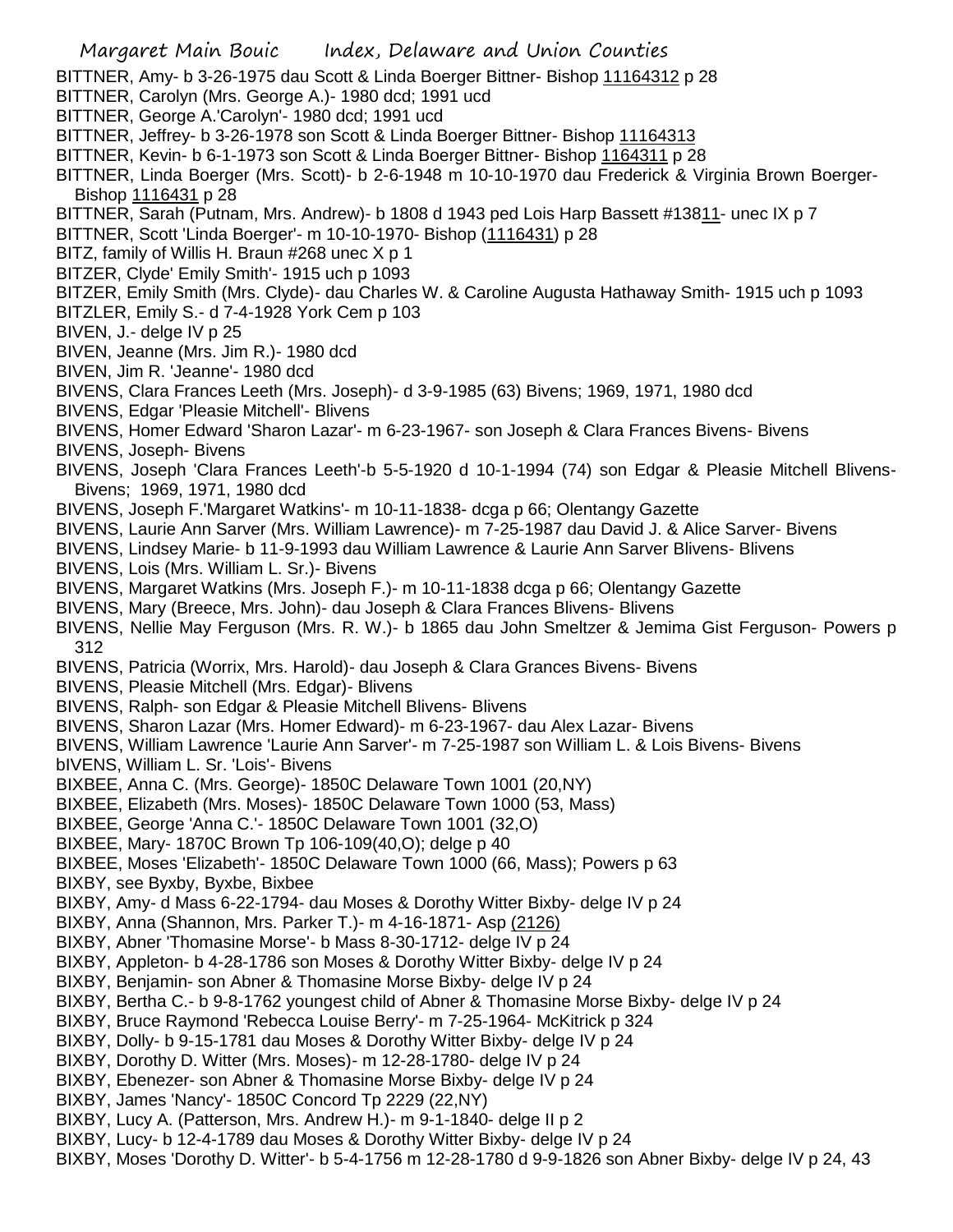BIXBY, Moses Jr.- b 9-30-1784 son Moses & Dorothy Witter Bixby- delge IV p 24, 43

- BIXBY, Nancy (Mrs. James)- 1850C Concord Tp 2229 (24, NY)
- BIXBY, Peletiah- d Mass 7-9-1791 son Moses & Dorothy Witter Bixby- Bixby
- BIXBY, Rebecca Louise Berry (Mrs. Bruce Raymond)- b 1-30-1945 m 7-25-1964 dau Ray Orvis & Lois Elizabeth McKitrick Berry- McKitrick p 324
- BIXBY, Thomasine Morse (Mrs. Abner)- dau Benjamin Morse- delge IV p 24
- BIXBY, Victor- Powell p 377
- BIXEL, Aaron 'Esther McIlroy'- m 4-12-1846 ucm 1123
- BIXEL, Esther McIlroy (Mrs. Aaron)- m 4-12-1846 ucm 1123
- BIXLER, --1915 uch p 500
- BIXLER, --- (Cudd, Mrs. Carl)- m 10-2-1935- Cudd; Bixler
- BIXLER, Alfred- Pabst 5 p 19; 1880C Porter Tp p 457C
- BIXLER, Alfred F.- b 1852 d 3-30-1926 York Cem p 66
- BIXLER, Alfred J. 'Dorothy'- b 2-12-1916 m 6-20-1938 Claibourne Cerm p 107; 1959, 1971, 1973, 1975, 1979, 1981, 1983 ucd
- BIXLER, Alverta Romaine Mace (Mrs. Bruce Leroy)- b 8-29-1931 m 10-2-1948 dau Allen Woodworth & Della Jennie Wiest Mace- Weiser p 304
- BIXLER, Anna- Union Tp uninf p 29
- BIXLER, Anna- mother of Ann Eller- 1949 ucd
- BIXLER, Benjamin 'Elizabeth Stone'- 1880 morch p 835
- BIXLER, Bertha (18-1901) Millcreek Tp uninf p 11
- BIXLER, Bruce Leroy 'Alverta Romaine Mace'- b 12-31-1925 m 10-2-1948- Weiser p 304
- BIXLER, celia (Cudd, Mrs. Carl)- m 10-2-1935- Cudd; Bixler
- BIXLER, Daniel 'Hannah Straw'- m 7-23-1839 dcm
- BIXLER, Don Eugene- b 2-23-1950 son Bruce Leroy & Alverta Romine Mace Bixler- Weiser p 304
- BIXLER, Dorothy (Mrs. Alfred J.)-1959, 1971, 1973, 1975, 1979, 1981, 1983, 1991 ucd
- BIXLER, Dorris (Salada, Mrs. Fayne L.)- b 12-1936 m 7-17-1954- Weiser p 310
- BIXLER, Eliza J. Adams (Mrs. George W.)- m 10-10-1877 ucm 6142
- BIXLER, Elizabeth Stone (Mrs. Benjamin)- 1880 morch p 835
- BIXLER, Faye (Snyder, Mrs. Roy)- Weiser p 529
- BIXLER, Flora F.- b 1867 d 1939 Raymond Cem lptw p 36
- BIXLER, frank- brother of Ann Eller- 1949 ucd
- BIXLER, George Allen- b 10-8-1952 son Bruce Leroy & Alverta Romaine Mace Bixler- Weiser p 304
- BIXLER, George W. 'Eliza J. Adams'- m 10-10-1877 ucm 6142
- BIXLER, Hannah Straw (Mrs. Daniel)- m 7-23-1839 dcm
- BIXLER, Henry- son William & Julia A. Baughman Bixler- 1880 morch p 835
- BIXLER, John- son William & Julia A. Baughman Bixler- 1880 morch p 835
- BIXLER, Julia A. Baughman (Mrs. William)- b 1818 m 1838 dau Francis W. & Mary Beckley Baughman- 1880 morch p 835
- BIXLER, Mary A.- dau William & Julia A. Baughman Bixler- 1880 morch p 835
- BIXLER, Mary E.- Pabst 5 p 22
- BIXLER, Mary R.- b 7-4-1844 d 5-7-1902- York Cem p 66
- BIXLER, Mina L. (Amerine, Mrs. Harvey)- Amerine
- BIXLER, Opal M.- b 1887 d 2-25-1920- York Cem p 66
- BIXLER, Oral- b 6-10-1887 Porter Tp son Alfred & Mary Myers Bixler- dcb
- BIXBY, Otto A.- b 10-9-1880 son Alfred & Mary Myers Bixler- dcb
- BIXLER, Sarah A.- dau William & Julia A. Baughman Bixler- 1880 morch p 835
- BIXLER, Sarah Jennie (Weiser, Mrs. William Wesley)- m 12-30-1890 d 1-16-1932- Weiser p 821
- BIXLER, Steven Bruce- b 9-5-1957 son Bruce Leroy & Alverta Romaine Mace Bixler- Weiser p 304

BIXLER, W.- delge V p 34

- BIXLER, William 'Julia A. Baughman'- son Benjamin & Elizabeth Stone Bixler- 1880 morch p 835
- BIXLY, Ada May- dau Emma Fields Bixly- 1880C Washington Tp 217-225 p 23 (4/12,O,O,O)
- BIXLY, Arley B.- son Emma Fields Bixly- 1880C Washington Tp 217-225 p 23 (1,O,O,O)
- BIXLY, Emma Fields (Mrs. )- dau Jonathan & Elizabeth Fields- 1880C Washington Tp 217-225 p 23 (20,O,O,O)
- BIZE, Blanche E. Jones (Mrs. Paul)- b 4-15-1870 m 10-20-1897- Howison 470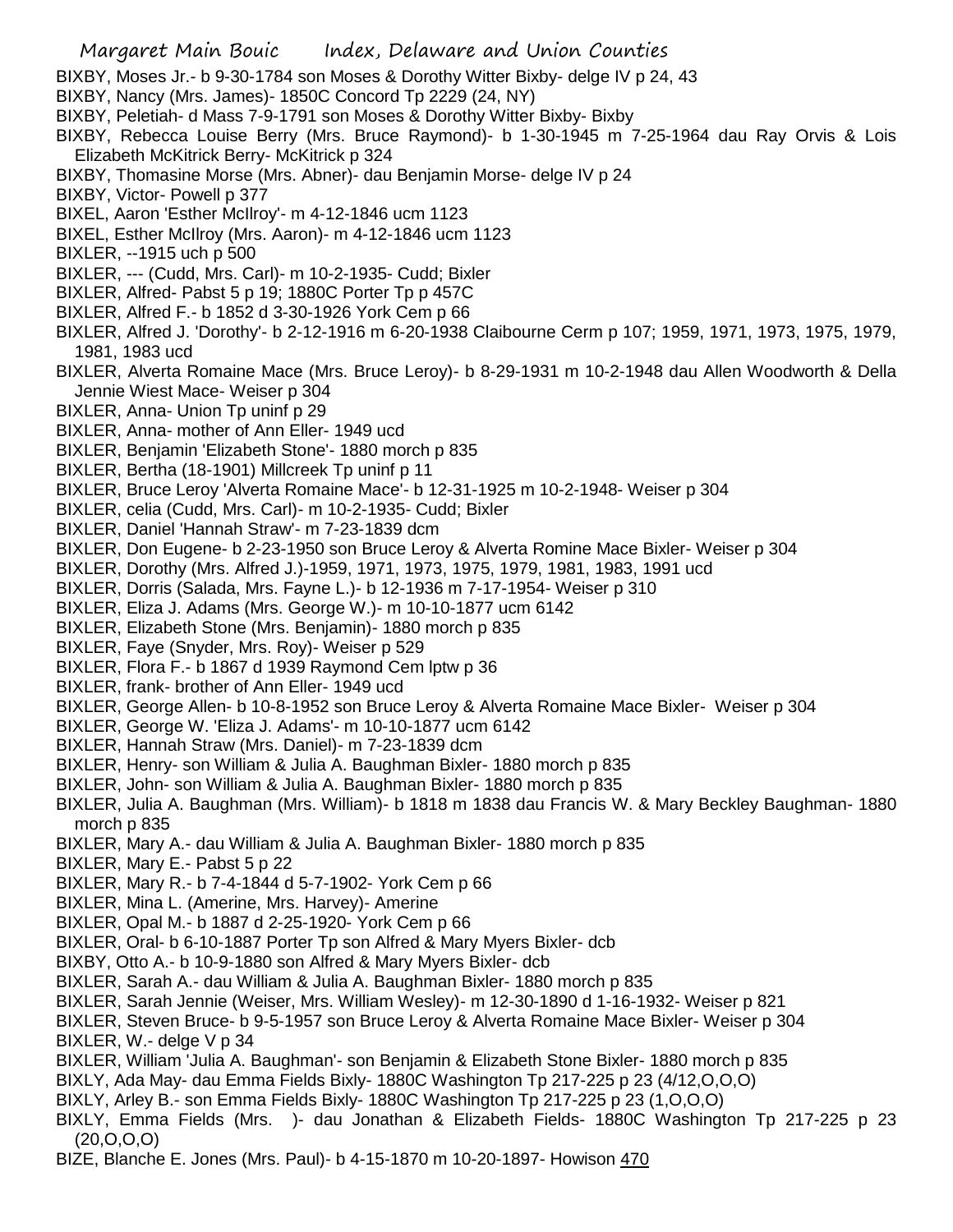- Margaret Main Bouic Index, Delaware and Union Counties BIZE, David N. 'Ella Lois Kennedy'- b 2-29-1904 son Paul & Blanche E. Jones Bize- Howison 1139 BIZE, Ella Lois Kennedy (Mrs. David N.)- m 6-30-1925- Howison (1139) BIZE, Louise Marie- b 3-22-1909 dau Paul & Blanche E. Jones Bize- Howison 1139 BIZE, Paul Jones- b 8-18-1902 son Paul & Blanche E. Jones Bize- Howison 1138 BIZE, Paul'Blanche E. Jones '- Howison (470) BIZER, Eliza- b 1807 d 1874 Powell p 428 Oak Grove Cem BJAZEVICH, Andy 'Dalene Schmidt'- m 9-5-1987 St. Paul p 47, 97 BJAZEVICH, Dalene Schmidt (Goffard, Mrs. William)- b 7-25-1953 m(1) 2-12-1971 (2) 9-5-1987- St. Paul p 47, 97 BJAZEVICH, Nicole Jolene- 2-16-1990 dau Andy & Dalene Schmidt Bjazevich- St. Paul p 47, 97 BJAZEVICH, Tyson- b 4-10-1988 son Andy & Dalene Schmidt Bjazevish- St. Paul p 47, 97 BJORK, Anna Garonson (Mrs. Waldemar T.)- Genther p 84 BJORK, Carroll Lynn (Bogart, Mrs. Dodd) div dau Robert Carl & Mary Alice Williams Bjork- Genther p 84 BJORK, James Robert- b 1-5-1946 son Robert Carl & Mary Alice Williams Bjork- Genther p 84 BJORK, Mary Alice Williams (Mrs. Robert Carl)- b 9-9-1922 m 1-21-1943 dau Fred J. & Florence Louise Taylor Williams- Genther p 84 BJORK, Robert Carl 'Mary Alice Williams'- b 1-14-1921 m 1-21-1943 son Waldemar T. & Anna Garonson Bjork- Genther p 84 BJORK, Robin Dean- b 10-9-1956 dau Robert Carl & Mary Alice Williams Bjork- Genther p 84 BJORK, Waldemar T. 'Anna Garonson'- Genther p 84 BLAAK, James- 1835 men 13 \$24 p 17 Burlin Tp BLACHLY, --- delge IV p 54 BLACHLY, Aaron 'Mary Dod'- m Feb 1665 son Thomas & Susannah Blachly- McKitrick p 187,188 BLACHLY, Benjamin- d 1741 son Aaron & Mary Dod Blachly- McKitrick p 187 BLACHLY, Daniel- b 1675 d 1712- son Aaron & Mary Dod Blachly-McKitrick p 187 BLACHLY, Ebenezer- b 1677- son Aaron & Mary Dod Blachly-McKitrick p 187 BLACHLY, Hannah- b 1673-4- dau Aaron & Mary Dod Blachly-McKitrick p 187 BLACHLY, Joseph- b 1680 d 1704 son Aaron & Mary Dod Blachly-McKitrick p 187 BLACHLY, Mary- b 1668 dau Aaron & Mary Dod Blachly-McKitrick p 187 BLACHLY, Mary Dod (Mrs. Aaron)- m Feb 1665 dau Daniel & Mary Wheeler Dod- McKitrick p 187,188 BLACHLY, Samuel- b 1672- son Aaron & Mary Dod Blachly-McKitrick p 187 BLACHLY, Sarah- b 1670- dau Aaron & Mary Dod Blachly-McKitrick p 187 BLACHLY, Susannah (Mrs. Thomas)- McKitrick p 187 BLACHLY, Susannah- b 1667 d 1728- dau Aaron & Mary Dod Blachly-McKitrick p 187 BLACHLY, Thomas 'Susannah'- McKitrick p 187 BLACHLY, Thomas- b 1665 d 1692- son Aaron & Mary Dod Blachly-McKitrick p 187 BLACK,---family of Delores Black #72, unec XII p 1; delge VII p 23 BLACK & MAIN- delge V p 71 BLACK, A. dg 1-7-1908, delge VIII p 12 BLACK, Abigail (Carson, Mrs. Samuel)- 1908 dch p 614 BLACK, Adel Pierce (Mrs Douglas)-b 1855 m 5-22-1883 d 11-11-1903 Cheshire Cem; Powell p 60; onwq 9 p 113 BLACK, Agnes (Davis, Mrs. )- dau Jo & Nellis Evans Black- Black BLACK, Albert- Sbc p 32 BLACK & Harriot- 1877 uca p 60 BLACK, Alice E. (Mrs. John J.)- 1976 dch p 368 BLACK, Alice (Johnson, Mrs. ) dau Henry Edgar & Jane Swisher Black- Black BLACK, Allie (Hunt, Mrs. D. B.) d 4-8-1884 (33-1-13) Cheshire Cem see Arabella BLACK, Allie Pierce (Mrs. Douglas)- m 9-30-1906 onwq 9 p 113 BLACK, Alma McDaniels (Mrs. Guy)- Black BLACK, Almeda- b 8-20-1858 d 9-12-1876(20y22d) Hopewell Cem djlm p 85- dau Robert & Mary Freshwater Black- 1883 uch V p 434; Genther p 151 BLACK, Almira- twin dau Robert Black- delge p 80 BLACK, Amos, 'Wanda'-d 5-26-1980 (53) bur Mlb- Black;1961, 1969, 1971 dcd BLACK, Amy Marie (Exline, Mrs. Martin Mitchell) div, (2)(Henault, Mrs. Fredrick,Jr.)- m 5-21-1988 (2) 10-10-
	- 1992 dau James M. Black- Black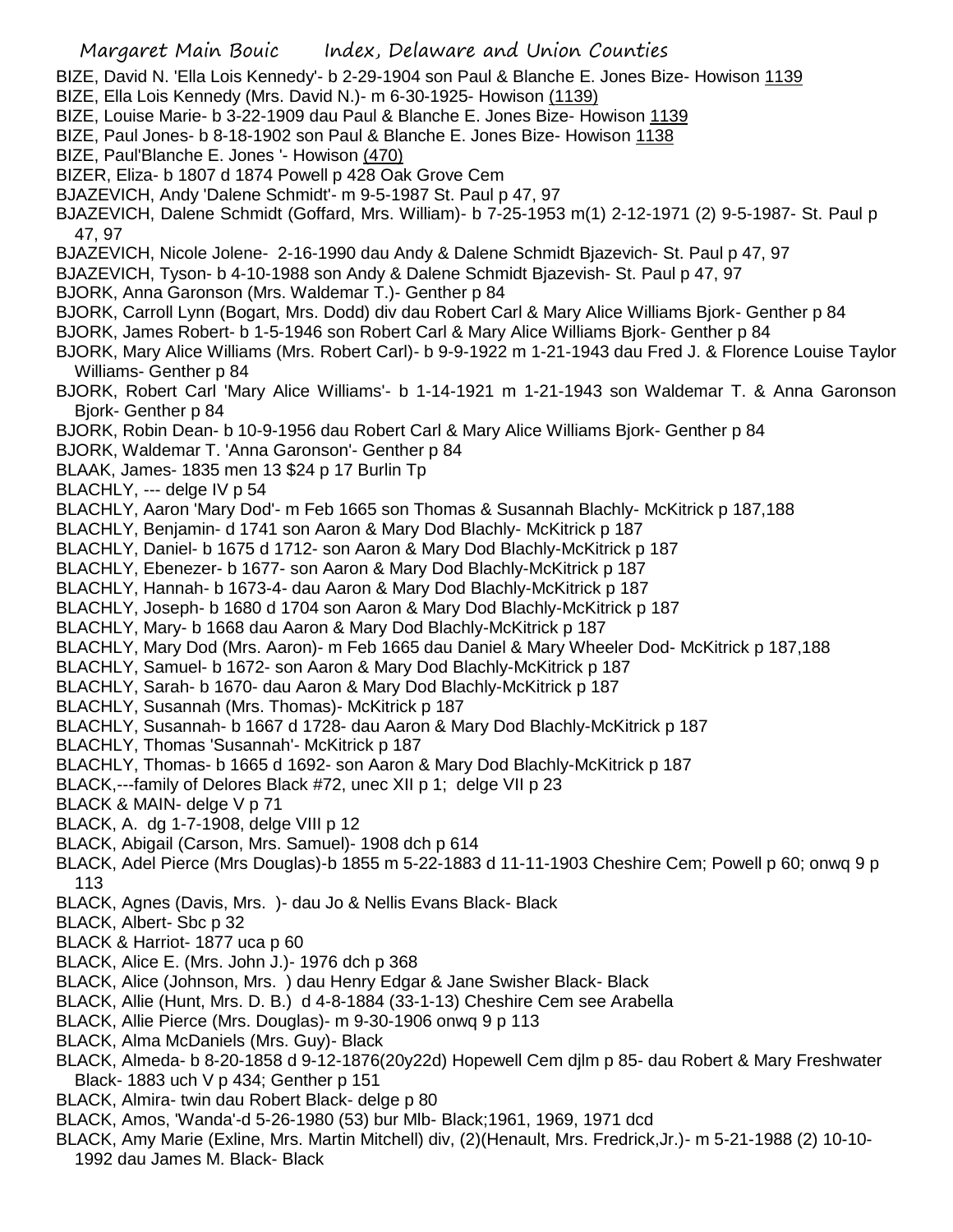BLACK, Andrew- 1850C Thomson Tp 83 (15, Ireland)

- BLACK, Andrew- son Christian & Phebe Black- 1850C Marlborough TP 86 (20,O)
- BLACK, Andrew 'Esther'- will dcw Bk 1 p 16
- BLACK, Andrew Karl 'Elizabeth Attick'- Black
- BLACK, Andrew Jackson- son Joseph & Pleasant Newhouse Black-Newhouse p 10 1235
- BLACK, Ann E. Bice (Mrs. Robert I.)- m 6-2-1847 ped Mary J. Cooke Saylor 11- delge V p 50
- BLACK, Ann- dau George & Drusilla Black-- 1850C Orange Tp 1722 (1,O
- BLACK, Ann Duvall (Mrs. William)- m 5-4-1873 ucm 5273
- BLACK, Anna (Davisson, Mrs. Luke)- 1908 dch p 777
- BLACK, Anna Freese (Mrs. Henry)- dau John & Mary Freese- 1908 dch p 772
- BLACK, Anna- sister Kenneth H. Black- Black
- BLACK, Anna Mary Shambaugh (Mrs. J. Edgar)- m 12-1-1928 d 10-21-1979-Black
- BLACK, Anna Mildred (Hummell, Mrs. Ivan Maywood)- b 11-23-1902 m 7-10-1926- Weiser p 641
- BLACK, Annette Lee (Mrs. John James)- m 5-22-1864 dcm
- BLACK, Anney- d 6/10-26-1862 dau W & E Black Mt. Herman Cem djlm p 14
- BLACK, Anna (Howard, Mrs. Jacob)- dau Robert & Mary Freshwater Balck- Newhouse p 94; Freshwater p 111; 1870C Leesburg Tp 192-199 24 (2,O)
- BLACK, Ann Lee (Roper, Mrs. Loyd Bryant)- b 4-18-1939 m 10-5-1956 dau Paul James & Martha Mae Helquist Black- McKitrick p 144
- BLACK, Ara- 1850C Harlem TP 656
- BLACK, Arabella (Hunt, Mrs. D. B.)- b 4-1851 d 4-8-1884 dau Gustavus Swan & Polly Comstock Black- onwq 9 p 113
- BLACK, Archibald 'Ettie Elnora Fryman'- b 9-5-1854 m 12-7-1886 d 10-15-1920 Claibourne Cem p 66- son Robert & Mary Freshwater Black- 1908 dch p 593; 1870C Leesburg TP 192-199 p 24 (18,O); 1880C Leesburg Tp 57 p 6 (26,O,O,O); Freshwater p 110; 1883 uch V p 434; Genther p 151
- BLACK, Asa- son Fred & Malissa Black- 1949 ucd
- BLACK, Aurura Buttles- b 8-11-1827 d 9-14-1829 dau Marshall & Polly Gardner Black-onwq 9 p 113
- BLACK, Barbara (Honschell, Mrs. Shelby)- dau Karl Jr. & Frances Knicely Black- Black
- BLACK, Barbara J. (Mrs. Edward M.)- 1980 dcd
- BLACK, Barbara Lee Grobe (Mrs. Edward Malcolm)- m 6-8-1968 dau Lester Grobe- Black
- BLACK, Benjamin F.'Ada Hine'- b 2-5-1851 son Robert & Mary Frewshwater Black- Freshwater p 110; 1883 uch V p 433; 1870C Leesburg Tp 192-199 p 24 (23,O); 1880C Leesburg Tp 57 p 177A (32,O,O,O); Genther p 151
- BLACK, Becky (Zoll, Mrs. Harold)- dau Guy & Alma McDaniels Black- Black
- BLACK, Bertha E. (Beckley, Mrs. George H. Sr.)- b 4-9-1902 m 8-11-1923 d 1-16-1994 Price Cem- dau John & Louisa Rhomansbacher Black- Black; Beckley
- BLACK, Bertha May (Mendez, Mrs. Manuel)(Rose, Mrs. Gary Peter)(Poulos, Mrs. Gary Thomas)- b 8-21-1910 d 1-17-1978 dau Leonard E. & Zelma Ethel Ward Black- Cowgill p 67
- BLACK, Bessie (Jackson, Mrs. Fay) -b 5-4-1878 m 5-4-1897 dau John & Marinda Green Black -Black; unec V p 12; unec V p 42; delge VIII p 33, IX p 43; 1880C Leesburg Tp 283 p 28 (1,O,O,O)
- BLACK, Betsy (Konnerth, Mrs. John)- dau Robert B. & Ruth Black- Black
- BLACK, Betty (Mrs. Glenn)- Black
- BLACK, Betty (Short, Mrs. )- sister Maxine Ball- Black
- BLACK, Beverly Ann (Sycks, Mrs. James Howard)- m 3-14-1965 dau John J. & Alice E. Black- Black; 1976 dch p 368
- BLACK, Bill- son Guy & Alma McDaniels Black- Black
- BLACK, Bonnie A. (Mrs. Paul K.)- b 7-15-1952 d 1-5-1991 (38) bur Marion- Black
- BLACK, Braden Cole- b 6-17-1974 son Edward Malcolm & Barbara Lee Grobe Black- Black
- BLACK, Bradley- b 1971 son Tony L. & Judy Black- 1973, 1975, 1979, 1981, 1983, 1991 ucd
- BLACK, Brent- son Paul K. & Bonnie A. Black- Black
- BLACK, Bryce- son Paul K. & Bonnie A. Black- Black
- BLACK, Cade E. -son John J.& Alice Black -1976 dch p 368
- BLACK, Dr. Calvin- b 10-17-1807 4th son Isaac & Mehitable Black- dcw Bk 1 p 76; onwq 9 p 109; 1835 men 46 # 61 p 84 Orange Tp
- BLACK, Carey Matthew- b 8-29-1974 son Donald Richard & Hazel Ann Williams Black- Black; 1985 uch p 113, 148; St. Paul p 73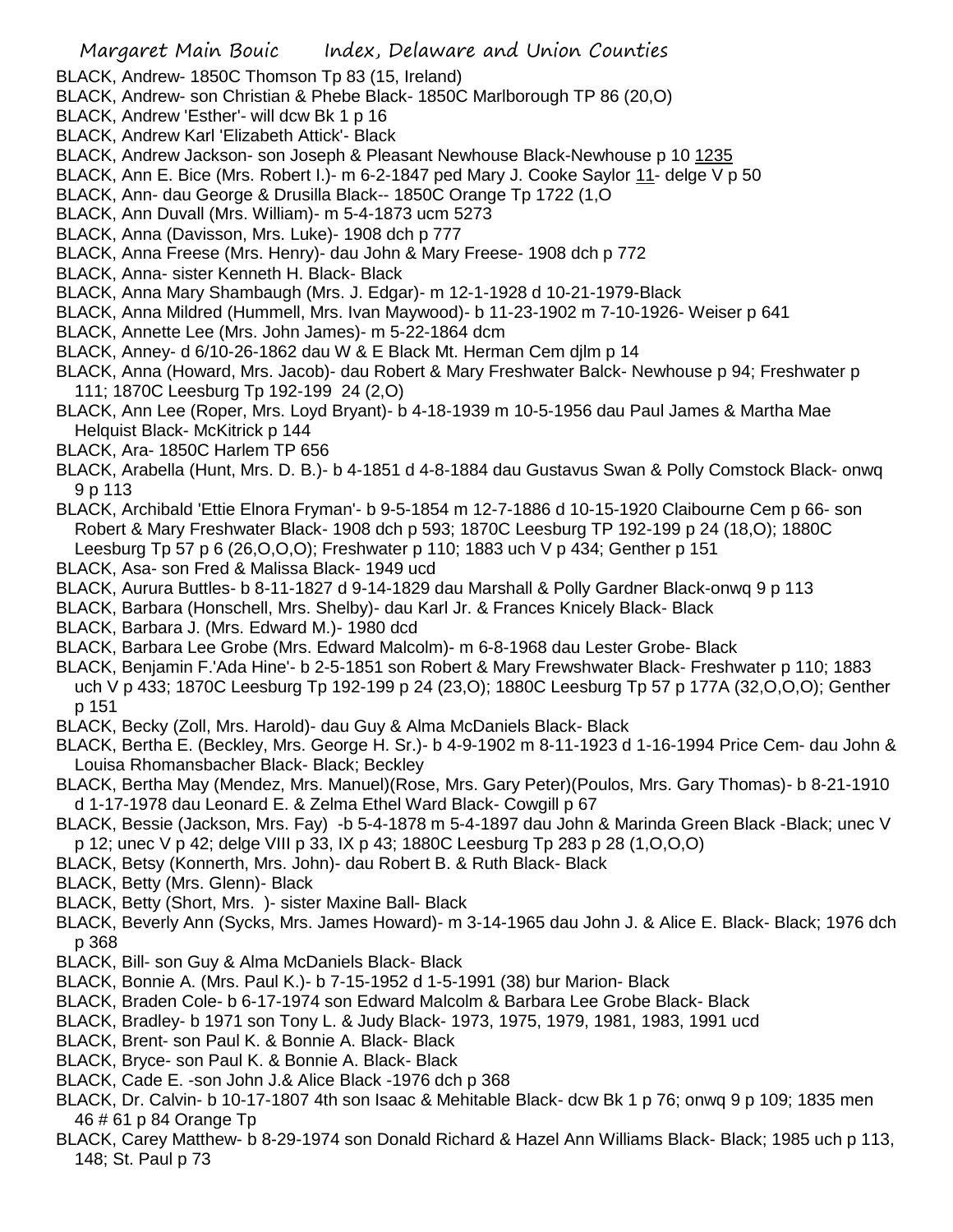- BLACK, C. Caleb- b 2-17-1985 son Charles Jay & Toni Lynn Underwood Black- Black
- BLACK, Caroline- dau Gustavus & Polly Black- 1850C Berlin Tp 1936 (4,O)
- BLACK, Caroline E.- dau George & Drusilla Black- Pabst 1 p 47, 65; 1850c Orange Tp 1711 (15,O)
- BLACK, Carrie- dau James M. Black- Black
- BLACK, Catherine (Cole, Mrs. Elias)- m 1-31-1856- da Christian & Phoebe Elliott Black; dcq Pauline Nash 7; 1908 dch p 842 Asp (1868); 1850C Marlborough. Tp 86 (4,O)
- BLACK, Cato- 1880C Delaware Town p 524A
- BLACK, C. H.- dau J. F. & M. A. Black- 1860C Jerome Tp 188-189 p 28 (2,O)
- BLACK, Charles A.- son Charles & Ollie Sprinkler Black- Newhouse p 10 12332
- BLACK, Charles E.- son Joseph Jr. & Margaretta Hoffman Black- Newhouse p 1012341
- BLACK, Charles Ellsworth- b 3-31-1912 d 3-18-1924 son Leonard E. & Zelma Ethel Ward Black- Cowgill p 67
- BLACK, Charles Jay 'Toni Lynn Underwood'-b 1960 m 6-29-1980 son James Henry & Eleanor Black- Black; Underwood; 1967 ucd
- BLACK, Charles 'Daisy Tobin' -b 10-7-1873 m 6-2-1903 d 1-15-1909 Claibourne Cem p 77- son John & Marinda Green Black- unec V p 42; delge VIII p 33, IX p 43; 1880C Leesburg Tp 283 p 28 (6,O,O,O) BLACK, Charles- brother Kenneth H. Black- Black
- BLACK, Charles 'Ollie Sprinkler'- b 4-20-1820 m 9-5-1869 son Joseph & Pleasant Newhouse Black-Newhouse p 10 1233
- BLACK, Charles W.- son George & Drusilla Black- 1850C Orange Tp 1722 (6,O)
- BLACK, Charley-b 10-1877 1900C Dover Tp 54-55 p 3A (22,O,O,O)
- BLACK, Christian 'Phoebe Elliott'- d 11-26-1874 (72-0-16) Mlb p 162- dcq Pauline Nash 14; 1880 dch p 535; 1908 dch p 842; 1835 men 43 #194 p 78 Marlborough Tp 1840C Marlborough Tp p 249 (30-40); 1850C Mlb Tp p 86 (47, Pa); hadc p 38; delge V p 34
- BLACK, Christine E. (Mrs. Clyde)- 1959 ucd
- BLACK, Christopher'Mary Low'- d 12-12(16)-1928 (75) Oakdale Cem II 4087(GN 1/2 93) p 37 (G-R4-18) son Henry Sr. & Rachel Freshwater Black- 1870C Dover Tp 65-66 p 8 (15,O); 1880C Dover Tp 38-39 p 23 (24,O,O,O) p 0166; 1900C Dover Tp 7 p 1A (29,O,O,O)
- BLACK, Clara Adell (Burd, Mrs. John A.)- b 11-19-1876 m 1891 dau Edward & Mary Bell Swartz Black- Cowgill p 66
- BLACK, Clara A.- dau Joseph Jr. & Margaretta Hoffman Black- Newhouse p 1012342
- BLACK, Clara (Mrs. Nicholas)- 1969 dcd
- BLACK, Clarence 'Danah P. Thompson''Grace'- b 2-7-1897 d 2-18-1978 bur N. Lewisburg- son Henry Edgar & Jane Swisher Black- Black
- BLACK, Clarisa A. (Mrs. Joseph)- 1870C Marysville -Paris Tp 251,252 p 29 (30,O)
- BLACK, Clayton- son Archibald & Ettie Elnora Fryman Black- 1908 dch p 593
- BLACK, Claude- son Archibald & Ettie Elnora Fryman Black- 1908 dch p 593
- BLACK, Clifford R.'Gertrude L. Smith'- b 1-10-1891 d 6-6-1962 Hopewell Cem djlm p 89- son Archibald & Ettie Elnora Fryman Black- 1908 dch p 593; 1949, 1959 ucd
- BLACK, Clinton- son Archibald & Ettie Elnora Fryman Black- 1908 dch p 593
- BLACK, Clyde 'Christine'- son Archibald & Ettie Elnora Fryman Black- 1908 dch p 593; 1959 ucd
- BLACK, Colleen (Bucklin, Mrs. Mark R.)- m 10-18-1969 Winget Bible- unec VI p 47
- BLACK, Colton Wayne- b 4-14-1992 son Wane Scott & Deborah Lynn Spain Black- Black
- BLACK, Connie Jean (Thomas, Mrs. Stephen Robert)- m 9-4-1971 dau Paul E. Black- Black
- BLACK, Connie L. Bushong (Mrs. John A.)- m 6-16-1983 dau Clair Bushong, Jr.- Black
- BLACK, Cora L. (Watrous, Mrs. J. L)- dau Gustavus Swan & Polly Comstock Black- onwq 9 p 113; Pabst 2 p 58, 3 p 30, 6 p 10
- BLACK, Crystal Marie (Rausch, Mrs. Robert David)- b 2-20-1957 m 8-5-1977 dau Howard & Mollie Gilcreast Black- Freshwater p 201;Rausch (113174); 1959, 1967, 1971, 1973 ucd
- BLACK, Curtis- son Guy & Alma McDaniels Black- Black
- BLACK, Cynthia Ann (Tossey, Mrs. Solon)- m 6-9-1859 ucm 2891; 1883 uch V p 338
- BLACK, D.- 1877 uca p 31
- BLACK, Dr.- 1880 dch p 238
- BLACK, Daisy S. (Tobin, Mrs. ) (Mrs. Charles W.)- b 1883 Claibourne Cem p 77 Sbc p 32
- BLACK, Dallas Richard 'Delores Rausch'- b 3-3-1928 m 2-16-1947- son George H. & Dollie Brown Black-Rausch (113121), (19731); 1985 uch p 113, 148; W. Brown Vol IV p 490, 517, 518; St. Paul p 73; 1949,
	- 1959, 1967, 1971, 1973, 1975, 1979, 1981, 1983, 1991 ucd; Sbc p 25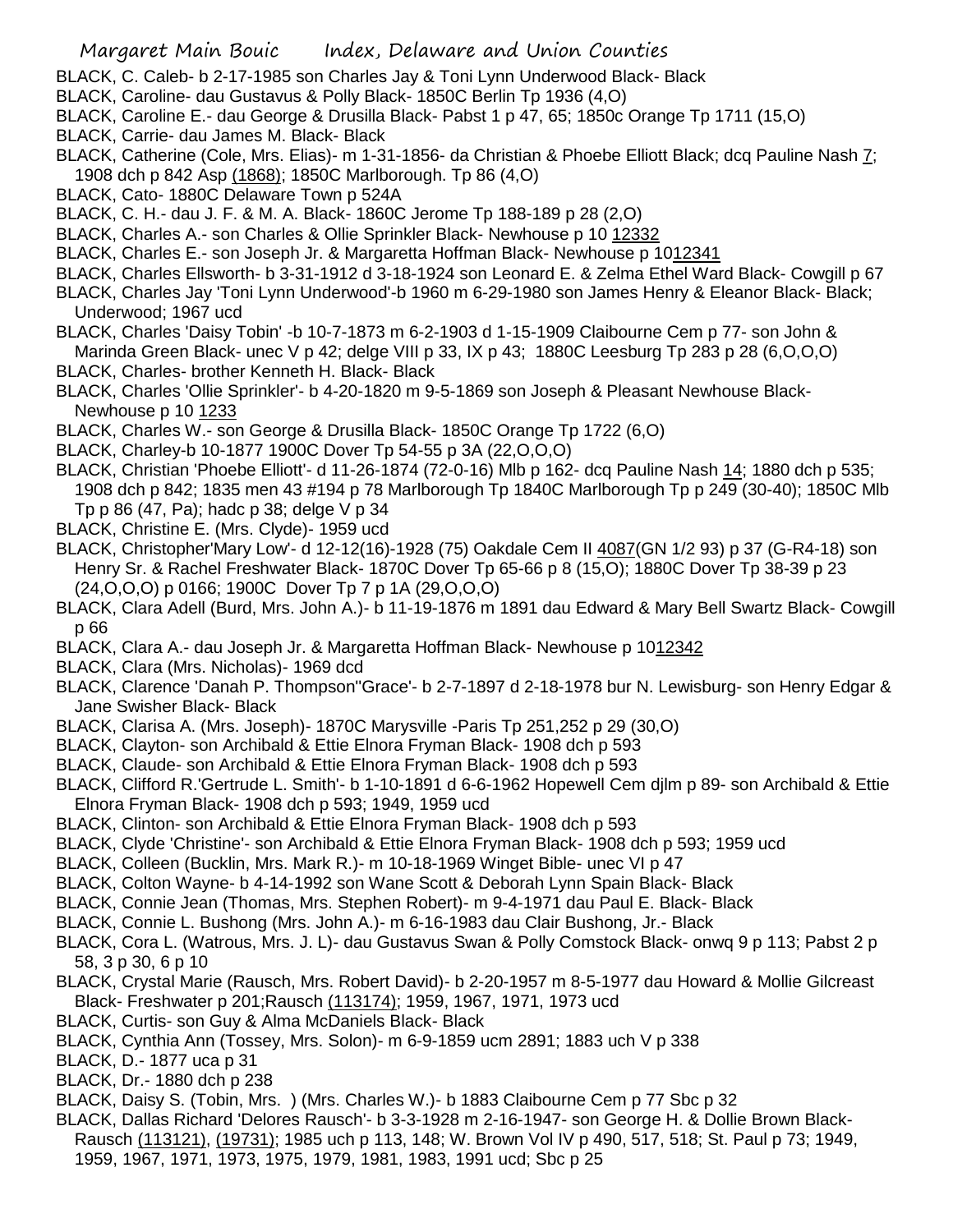- BLACK, Dan- b 1960 son Howard A. & Mollie G. Black- 1967, 1971,1973, 1975 1979 ucd
- BLACK, Danah P. Thompson (Mrs. Clarence)- b 2-12-1898 d 5-25-1963 bur Urbana- Black
- BLACK, Daniel- 1883 uch III p 303
- BLACK, Daniel 'Elizabeth'- d 8-28-1864 (74-2-8) Plain City Cem unec VII p 62
- BLACK, Daniel H.- 1991 ucd
- BLACK, David Edward 'Nellie Collins'- b 12-19-1881 d 9-11-1909 Broadway Cem 79- son John & Marinda Green Black- unec V p 42; delge VIII p 33, IX p 43
- BLACK, David Edward 'Lettie Jolliff'- m consent 1901 unec IV p 28
- BLACK, David 'Emma(Erma) O. Pri(n)ce'- b 1-18-1859 Un Co m 1-27-1880 ucm 6647 d 3-10(19)-1922 Oakdale Cem II p 29 (G-R2-8)- son Henry & Rachael Freshwater Black- Freshwater p 201; 1870C Dover Tp 66-67 p 8 (11,O); 1880C Dover Tp 96-103 p 29 (23,O,O,O) p 0169; 1900C Dover Tp 24 p 1B (41,O,O,O) m 19y
- BLACK, David Ray- b 3-2-1901 d 3-29-1901 Mt. Herman Cem djlm p 14- son Christopher & Mary Lowe Black-Freshwater p 201; Black
- BLACK, David Ray- son Sam Black- b 3-21-1896 d 3-29-1901 Mt Herman Cem
- BLACK, David W. 'Paula J. Blount'- b 1964 m 5-19-1990 son Howard & Mollie G. Black- Black; 1967, 1971, 1973, 1975, 1979. 1981, 1983, 1991 ucd
- BLACK, D. C.- 1915 uch p 400
- BLACK, Deborah(Galloway, Mrs. William)- b 5-4-1951 m 8-23-1970 dau Dallas & Deborah Rausch Black-Rausch 1131212, 197312 III p 259; 1985 uch p 113, 148; St. Paul p 73; 1959,1967, 1979 ucd; Sbc p 48
- BLACK, Deborah Lynne (Spain, Mrs )(Mrs. Wayne Scott)- m 10-12-1991 dau Mr. & Mrs. Sam Eads- Black
- BLACK, Delores Rausch (Mrs. Dallas)- b 5-19-1928 m 2-16-1947 dau Herman D. & Florence Wolff Rausch-Rausch 19731, 113121 III p 310; St. Paul p 73; Sbc p 48; 1985 uch p 113,114, 148; W.Brown IV p 490, 491, 517, 518; 1949, 1959, 1967, 1971, 1973, 1975, 1979, 1981, 1983, 1991 ucd; unec IV #72 ,V p 18, 30, 42; unec IV p 72, V p 18,30,42, ped VI p 28, 1, VII p 1, IX p 1, 30, XII p 1, XIII p 2; delge VIII p 33 query, IX p 43 query; X p 57
- BLACK, Delpha (Mrs. Floyd P)- 1969 dcd
- BLACK, Demora (Mrs. Grant)- Black
- BLACK, Dick -son Guy & Alma McDaniels Black- Black
- BLACK, Dollie Brown (Mrs. George H.)- b 6-30-1903 m 3-23-1927 d 10-14-1988(85) Claibourne Cem p 77 dau Lewis & Orlean Benson Brown- 1985 uch p 5- W. Brown IV p 420- 1949, 1959, 1967, 1973,1975, 1979,1981, 1983 ucd; Sbc p 25; ped Dallas Black3
- BLACK, Don ' ?Williams'- Black
- BLACK, Donald Richard 'Hazel Ann Williams''Patricia A. Jones'- b 9-22-1947 m 2-23-1951 (2) 4-24-1981-son Dallas & Delores Rausch Black- Rausch 1131211, 197311; Sbc p 48; St. Paul p 73; 1985 uch p 113,148 1949, 1959 1967, 1983 ucd
- BLACK, Donald 'Sarah Bower'- Weiser p 776
- BLACK, Don Courtney 'Hazel Goldie Walke.'- b 1884 d 5-3-1947 Milford Cem Un Al p 53; Black
- BLACK, Donna E. Titus (Mrs. William)- b 6-25-1921 m 1951 d 4-10-1982 dau Fay & Lela Iams Titus- Black
- BLACK, Donna Kay (Clark, Mrs. Roy G. Jr.)- m 5-14-1964 dau Dwight & Myrtle Black- Black; Clark; 1961 dcd (17)
- BLACK, Donna Lee (Wilson, Mrs. Alvy Linn)- b 11-28-1943 m 9-4-1962 dau Lee William & Mildred Margaret Wells Black- unec IV p 57; Fairfield-Stuart Bible
- BLACK, Douglas- 1880C Berlin Tp p 373C
- BLACK, Douglas 'Adele Pierce''Ollie Pierce'- b 3-10-1858 m(1) 3-22-1883 (2) 9-30-1906 son Gustavus Swan & Polly Comstock Black- onwq 9 p 113
- BLACK, Drudy (Yoakam, Mrs. Minor)- b 12-2-1958 m 9-15-1984 dau Dallas & Delores Rausch Black- Rausch 1131213, 197313 III p 259; 1985 uch p 113,148; W. Brown IV p 491, 517, 518; St. Paul p 73; 1959, 1967, 1971, 1973, 1975,1979, 1981, 1983 ucd; Black
- BLACK, Drusilla (Mrs. George)- 1850C Orange Tp 1722 (42, NY); Pabst 1 p 66
- BLACK, Dwight L. 'Myrtle'- 1961, 1969, 1971, 1980 dcd; Pabst 2 p 36
- BLACK, Earl- son Guy & Alma McDaniels Black- Black
- BLACK, Earl- b 1957 son James Henry & Eleanor J. Black- 1967 ucd; Black
- BLACK, Earl 'Myrtle B. McCain'- Mitchell (1124161)
- BLACK, J. Edgar 'Anna Mary Shambaugh'- b 7-30-1909 m 12-1-1928 d 6-13-1992 (52) bur Urbana- son Jo & Nellie Evans Black- Black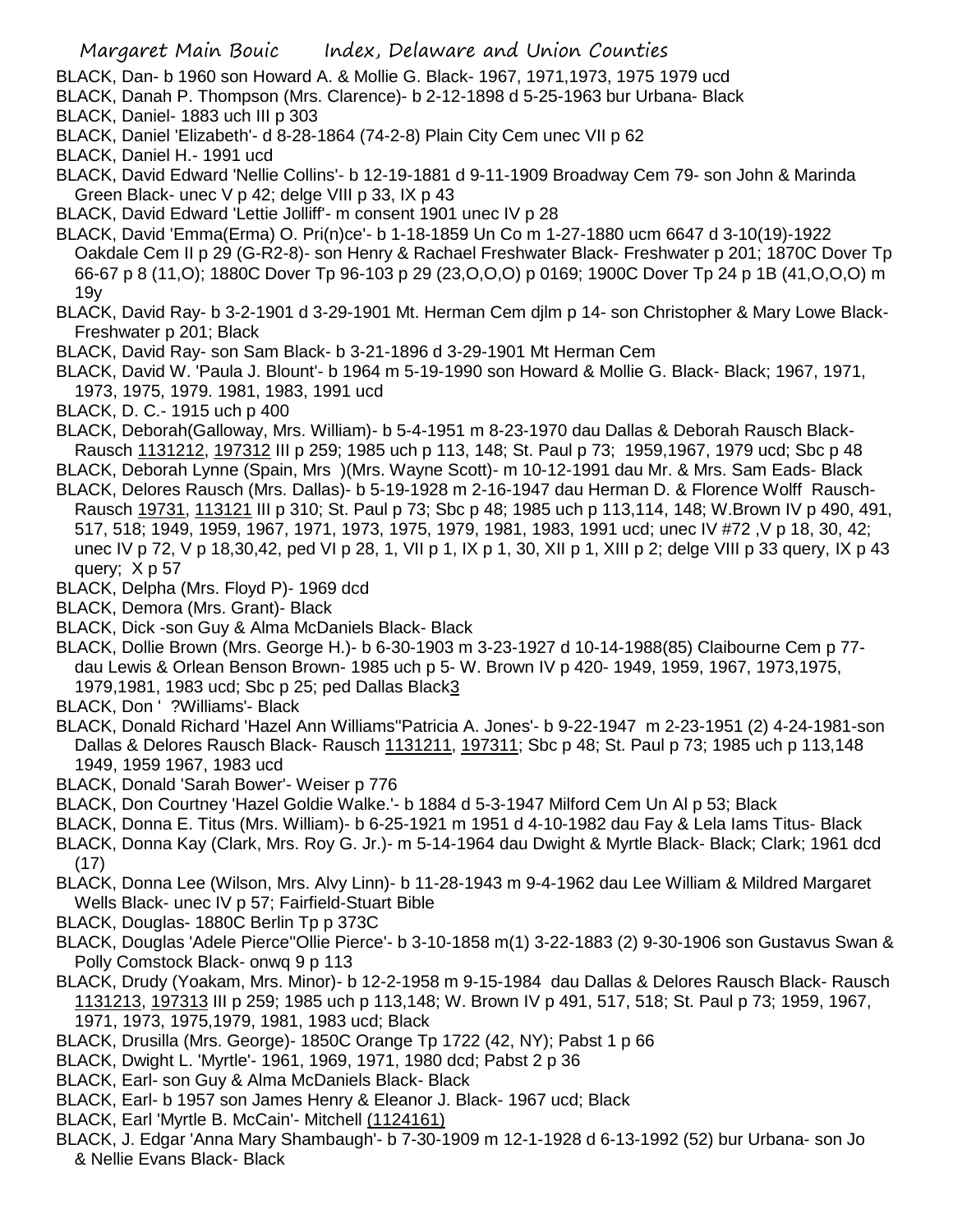- BLACK, Edward Malcolm 'Barbara Lee Grobe.'-m 6-8-1968 son Samuel James & Florence Thompson Black-Black; 1980 dcd
- BLACK, Edward 'Mary B. Swartz'- b 12-1842 m 3-2-1871 ucm 4882 son Isaac & Elizabeth Black- Cowgill p 66
- BLACK, E. H.- CCC Berlin TP 1875
- BLACK, Eleanor J. (Mrs. James H.)- 1967 ucd
- BLACK, Electa (Mrs. Isaac O.)- 1850C Harlem T 539 (27, NJ)
- BLACK, Elias heirs- unec XII p 6
- BLACK, Elias P.'Leah R. White'- dumch p 294; White (180)
- BLACK, Elina (Mason, Mrs. Benjamin)- m 10-7-1832 Madison Co unec VII p 9
- BLACK, Elinor Jean Gruber (Mrs. Robert James)- m 4-23-1967- dau Wilbert J. Gruber- Black
- BLACK, Eliza- d 1809 (6m) dau W. & M. Black- Old Millcreek Cem p 6
- BLACK, Eliza Jane (Webb, Mrs. Tom)- b 11-10-1852 dau Robert & Mary Freshwater Black- Freshwater p 110; 1870C Leesburg Tp 192-199 p 24 (20,O); 1883 uch V p 434; Genther p 151
- BLACK, Eliza J. (Grubb, Mrs. Aaron)- m 10-7-1847 dcm
- BLACK, Elizabeth- b 1842 d 1872- Mt. Herman Cem
- BLACK, Elizabeth- 1880C Concord Tp p 260A
- BLACK, Elizabeth Attick (Mrs. Andrew Karl)- Black
- BLACK, Elizabeth (Betzer, Mrs. Leander)- b 10-10-1818- dau Joseph & Pleasant Newhouse Black- Newhouse p 10 1232
- BLACK, Elizabeth Chadwick (Mrs. John)- m 1-26-1865 dcm
- BLACK, Elizabeth- dau Christian & Phebe Elliott Black- 1850C Marlborough Tp 86 (3,O)
- BLACK, Elizabeth (Mrs. Daniel)- d 11-5-1861 (71-2-19) Plain City Cem unec VII p 62
- BLACK, Elizabeth Frees (Mrs. William)- m 4-14-1860 dcm dau Henry Freese- dcw Bk 4 p 4(31)
- BLACK, Elizabeth (Mrs. Isaac)- Cowgill p 66
- BLACK, Elizabeth (Mrs. Isaiah)- Burnside Cem- Powell p 106
- BLACK, Elizabeth James (Mrs. George)- dau Lemuel & Sarah Fogle James- 1908 dch p 744; Sbc p 3; 1900C Dover Tp 3 p 1A (32,O,O,O) m 11y, 2 ch
- BLACK, Elizabeth James- dau Emily Clark- Clark; Sbc p 38
- BLACK, Elizabeth (Mrs. James)- 1850C Concord Tp 2074 (36, Va); 1860C Sc Tp 897
- BLACK, Elizabeth (Mrs. Scotty W.)- 1979, 1981, 1983, 1991 ucd
- BLACK, Elizabeth (Thomson, Mrs. Tracy M.)- d 11-1962 Oak Grove Cem ; Powers Pat p 283; Powers p 206
- BLACK, Elizabeth V. (Holstein, Mrs. George)- Weiser p 38
- BLACK, Elizabeth (Mrs. William)- b 1842 d 1872 Mt. Herman Cem djlm p 13, 14; 1870C Dover Tp 71-72 p 9(28,O)
- BLACK, Ella- dg 1-7-1908, delge VIII p 12
- BLACK, Elma Hatten (Mrs. Kenneth)- Black
- BLACK, Elmira (Wales, Mrs. James)- dau Robert Black- onwq 9 p 109; delge VII p 53, VIII p 33
- BLACK, Elnora- b 1856 d 1918 Oller Cem p 4; 1908 dch p 429; Powell p 81
- BLACK, Emery- b 5-11-1872 d 8-31-1872 son Edward & Mary Belle Swartz Black- Cowgill p 66
- BLACK, Emma L. (Chapman, Mrs. Darius A.)- m 3-17-1881 ucm 6935
- BLACK, Emma( Erma) O.Pri(n)ce (Mrs. David)- b 1854 Licking Co m 1-27-1880 ucm 6647 d 3-11-1920 Oakdale Cem II p 29(G-R2-8); Freshwater p 201; 1880C Dover Tp 96-103 p 29 (22,O,O,O) p 169C; 1880C Darby Tp 0243 (19,O,O,O); 1900C Dover Tp 224 p 1B (41,O,O,O) m 19y, 1 ch
- BLACK, Esther- dcga p 50 Del Patr & Fr Chon 6-3-1830
- BLACK, Esther (Mrs. Andrew)- dcw Bk 1 p 16; delge VIII p 8
- BLACK, Esther Fry (Mrs. Hobson)- m 7-3-1919 d 5-24-1865 bur. W. Mansfield- dau Roscoe & Lura Wilgus Fry-**Black**
- BLACK, Esther (Shoup, Mrs. Blee)- m 4-12-1916-Bean (112553)
- BLACK, Ethel Clinton- sister Samuel James Black- Black
- BLACK, Ettie Elnora Fryman (Mrs. Archibald)- m 12-7-1886 dau Thomas A. & Evaline Durfey Fryman- 1908 dch p 593; Freshwater p 110
- BLACK, Eunice Clarkat (Mrs. Clint M.)- m 9-10-1929- Freshwater p 110
- BLACK, Eunice (Stone, Mrs.Timothy Cres)- b 1-26-1866 dau Robert & Mary Freshwater Black- Freshwater p 111; 1870C Leesburg Tp 192-199 p 24 (6,O); 1880C Leesburg Tp 57 p 6 (14,O,O,O); 1883 uch V p 434; 1908 dch p 854; Genther p 151
- BLACK, Eva (Scott, Mrs. Cornelius W.)- m 2-25-1857 dcm- Scott (9); Freshwater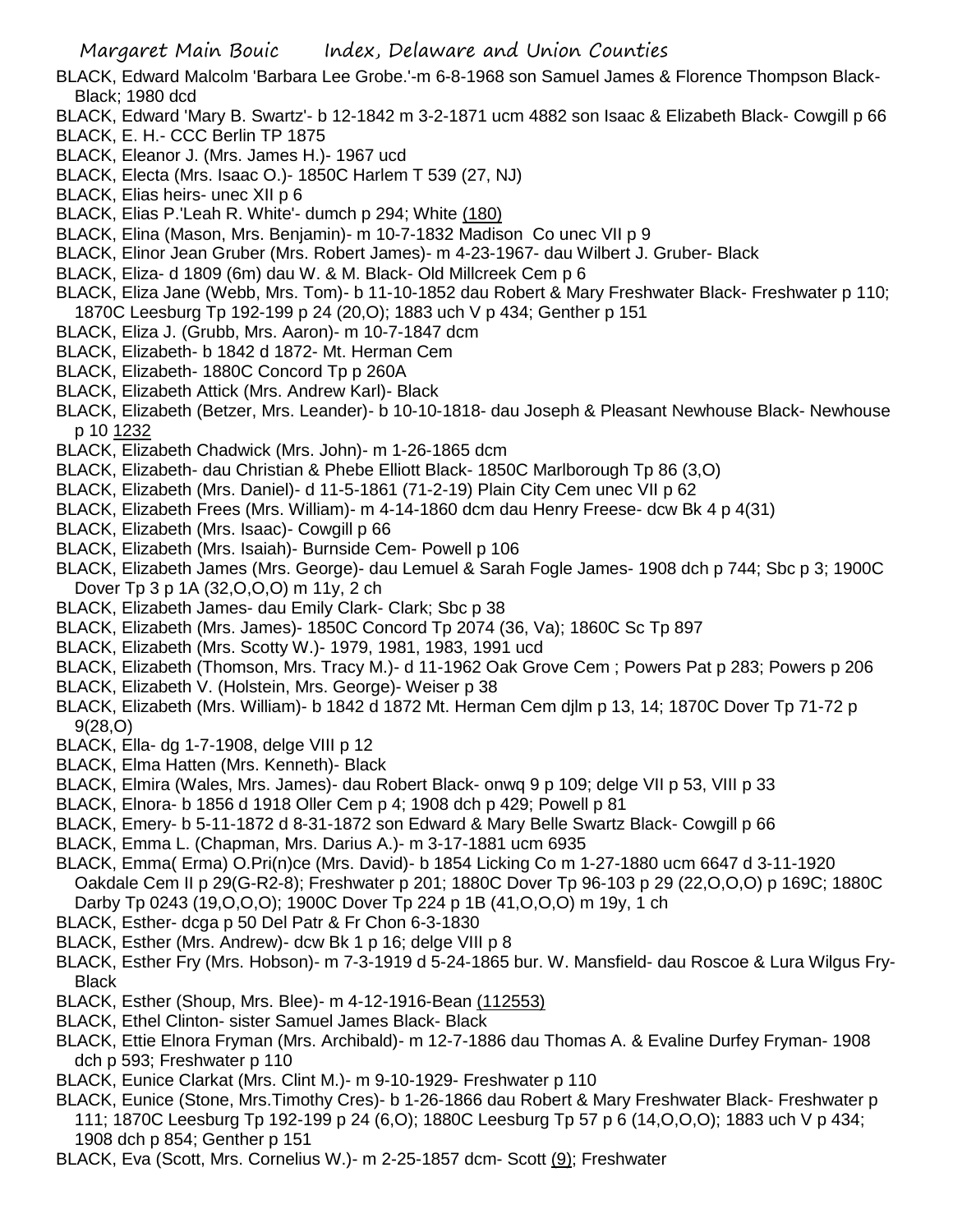- BLACK, Eva (Zall, Mrs. Kenneth)-dau Guy & Alma McDaniels Black- Black
- BLACK, Eveline- b 11-26-1833 d 5-12-1901 dau Marshall & Polly Gardner Black- onwq 9 p 111
- BLACK, Evelyn Grace (Gaudex, Mrs. Archie)- b 7-18-1920 dau Claude Faye & Harriett Walder Black-Freshwater p 110
- BLACK, Florence (Smucker, Mrs. )- sister Maxine Ball- Black
- BLACK, Florence Thompson (Mrs. Samuel James)- d 10-3-1964 (54)- Black; 1961 dcd
- BLACK, Floyd P. 'Delpha'- 1969 dcd
- BLACK, Frances- Pabst 1 p 65,66
- BLACK, Frances Knicely (Mrs. Karl Jr.)- m 1938-Black
- BLACK, Francis- son George & Drusilla Black- 1850C Orange Tp 1722 (8,O)
- BLACK, Frank- 1880C Orange Tp p 357A
- BLACK, Frank E.- b 1-15-1875 Oxford Tp son Wilson & Lucretia Holt Black- dcb
- BLACK, ---b 11-26-1867 Orange Tp son Frank & Hellen Post Black- dcb
- BLACK, Frank 'Helen Post'- b 4-24-1835 m 1866 d 7-3-1908- Pabst 3 p 32, 6 p 11 7 p 75, 79, 80; CCC hadc 92, 111 (1900 Berlin Tp)
- BLACK, Franklin- son Marshall & Polly Black- 1908 dch p 388; onwq 9 p 111; 1850C Orange T 1721 (16,O)
- BLACK, Fred 'Malissa'- 1949 ucd
- BLACK, Gayle (Mrs. )- descendant of Harmon Nash- Nash p 291, 220
- BLACK, Genette- dau George & Drusilla Black- 1850C Orange Tp 1722 (13,O)
- BLACK, George- Berkshire Tp 1810, delge VIII p 54
- BLACK, George- 1820C Big Rock Tp; 1908 dch p 388; Pabst 1 p 59, 3 p 23, 34
- BLACK, George- 1880C Berlin Tp p 370A
- BLACK, George 'Drusilla'- 1850C Orange Tp 1722 (42, NY); 1835 men 46 #59 p 84 Orange Tp
- BLACK, George b 11-22-1887 son John & Marinda Green Black- unec V p42
- BLACK, George- son Marshall & Polly Black- 1850C Orange Tp 1721 (25,O); hadc p 40
- BLACK, George F.- McKitrick p 4, 14, 16
- BLACK, George H.- son James & Elizabeth Black- 1850C Concord Tp 2074 (8/12,O)
- BLACK, George Myron 'Elizabeth James'- b 1868 d 1928 Mt. Herman Cem djlm p 14 -son William & Elizabeth Black 1908 dch p 744; Sbc p 28, 29, 31; 1870C Dover Tp 71-72 p 9 (2,0); 1880C Dover Tp 95-102 p 28 (12,O,O,O); 1900C Dover Tp 3 p 1A (32,O,O,O)
- BLACK, George William Henry 'Dollie Brown'- b 11-22-1887 m 3-23-1927 d 10-7-1975 bur Claibourne son John & Marinda Green Black- Black; 1985 uch p 5; Sbc p 25, 29; ped Dallas Black 2- 1949, 1959, 1967, 1971, 1973, 1975 ucd; unec V p 42
- BLACK, George W.- b 10-17-1807 son Isaac & Mehitable Brown Black- onwq 9 p 109, 111; Pabst 1 p 62; dcw Bk 1 p 76; delge VII p 7
- BLACK, Gertrude L. Smith (Mrs. Clifford R.)- b 10-8-1892 m 6-10-1912 d 7-5-1962 Hopewell Cem djlm p 89 dau Nelson & Clara Morrison Smith- Black; Freshwater p 110; 1949, 1959 ucd
- BLACK, Gina M. Sedgwick (Mrs. James A.)- Black; 1979, 1981, 1983, 1991 ucd
- BLACK, Gina Marie- b 3-24-1974 dau Tony L. & Judy M. McCarty Black- 1975, 1979, 1981, 1983, 1991 ucd; Black
- BLACK, Gladys M.- b 1-1-1913 dau Earl & Myrtle B. McCain Black- Mitchell11241612
- BLACK, Glenn 'Betty'-d 3-11-1968 son Don Courtney & Hazel Goldie Walke Black- Black
- BLACK, Grace (Mrs. Clarence)- Black
- BLACK, Grace U. (Shoup, Mrs. Charles)- b 7-31-1891 d 8-28-1973 bur Claibourne Cem- dau John & Marinda Green Black- unec V p 42; Black; Sbc p 32; delge VIII p 33, IX p 43
- BLACK, Grant 'Demora'- grandson J. Edgar & Anna Mary Shambaugh Black- Black
- BLACK, Gustavus Swan 'Polly Comstock'- b 4-2-1824 d 7-5-1880(56-3-3); son Marshall & Polly Gardner Black- onwq 9 p 111, 113; Powell p 60; 1850C Berlin Tp1436 (26,O); 1880C Berlin Tp p 368A CCC Berlin Tp (1875); hadc p 92 (1900)
- BLACK, Guy 'Alma McDaniels'- Black
- BLACK, G. W.- delge VII p 39
- BLACK, Hannah (Mitchell, Mrs. Judge David, Sr.)- b 8-1764 d 9-20-1823- 1883 uch V p 252
- BLACK, Harriet (Doty, Mrs. Stephen S.)- m 7-7-1836
- BLACK, Harriett Walder (Mrs. Claude Faye)- m 5-15-1915- Freshwater p 110
- BLACK, Harriet (Mrs. Thomas)- Freshwater p 110
- BLACK, Harriet Webb (Mrs. Thomas)- m 7-7-1855 ucm 2307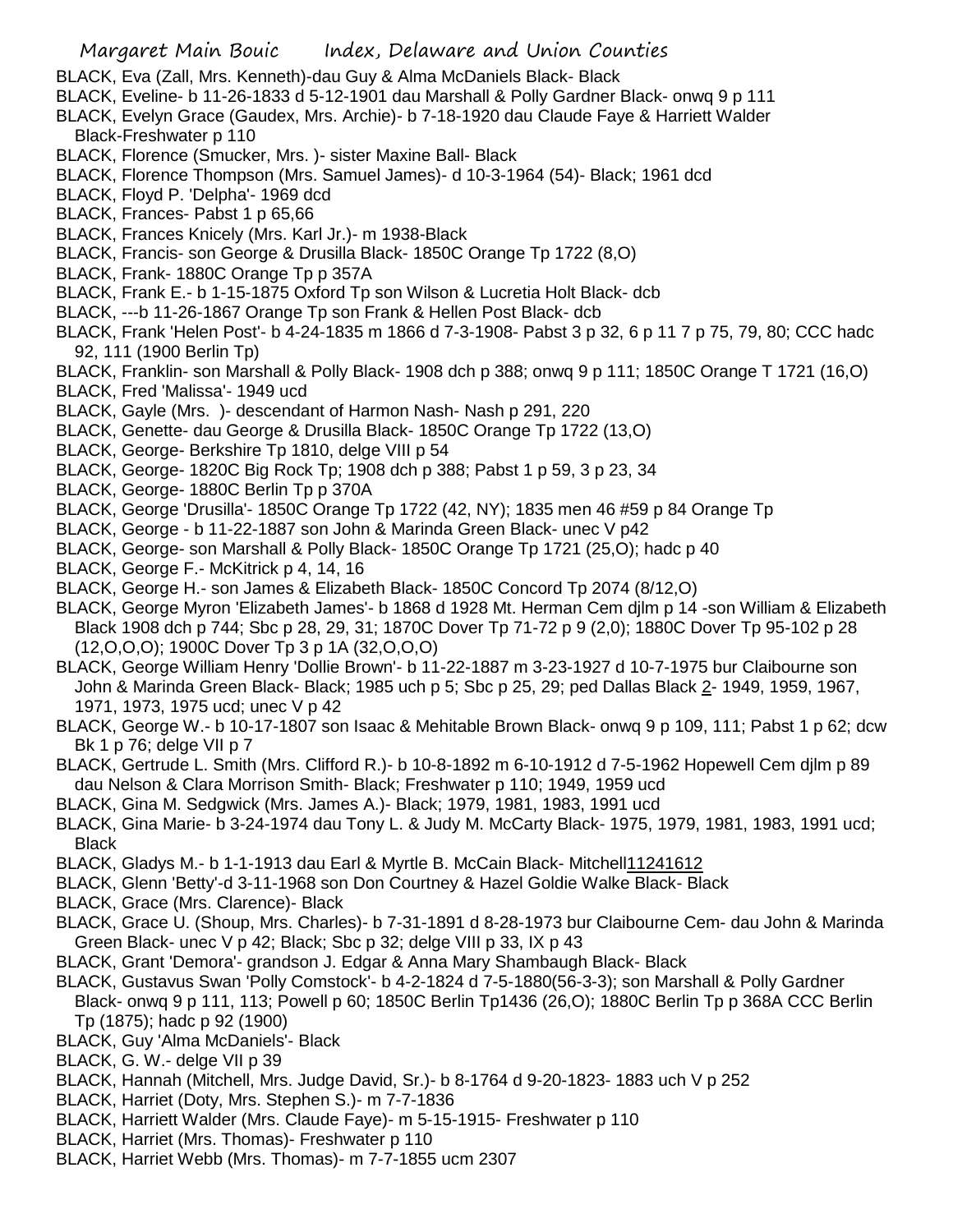BLACK, Harry- b 9-12-1876 Orange Tp son Frank & Helen J. Post Black- dcb

- BLACK, Hazel Ann Williams (Mrs. Donald Richard)- b 2-23-1951 m 4-11-1969- St. Paul p 73
- BLACK, Hazel Goldie Walke (Mrs.Don Courtney)-b 9-28-1894 m 6-14-1910 d 11-2-1988 (94) Milford Cem Un
- Al p 53; dau Frank & Alice Thompson Walke; 1971, 1973, 1975, 1979, 1981, 1983 ucd
- BLACK, Helen J. Post (Mrs. Frank)- m 1866- Black
- BLACK, Helen Mollohan Black(Mrs. Taylor Clyde)- m 7-8-1938- Freshwater p 110
- BLACK, Henry- 1880C Berlin Tp p 370A; delge V p 35
- BLACK, Henry- 1883 uch IV p 485, 507, 541; unec IV p 27
- BLACK, Henry 'Anna Freese'- 1908 dch p 772; 1840C Sc Tp (20-30); 1850C Sc Tp 2347
- BLACK, Henry 'Rachel Freese'- m 6-20-1850; hadc p 50; son Martha Black- 1850C Scioto Tp 2349 (28,O)
- BLACK, Henry Edgar 'Jane Swisher'- Black; Powell p 106
- BLACK, Henry Jr.- b 10-13-1851 d 1-25-1875 Mt. Herman Cem djlm p 14- son Henry & Rachel Freshwater Black- 1870C Dover Tp 65-66 p 8 (18,O)
- BLACK, Henry Sr. 'Rachael Freshwater- b 10-10-1816 d 2-1-1871 Mt. Herman Cem djlm p 14- Freshwater p 185, 195, 201
- BLACK, Henry 'Lovina Sherman'- m 7-14-1836 dcm
- BLACK, Henry- b 1841 d 1889 bur Mt. Herman
- BLACK, Herbert- son Hobson & Esther Fry Black- Black
- BLACK, Hester Ann- b 10-15-1888 Concord Tp dau W. A. Black- dcb
- BLACK, Hobson 'Esther Fry'- m 7-3-1919- Black
- BLACK, Holly Christine (Simpson, Mrs. Daniel)(Fry, Mrs. )-b 1954 dau Amos R.& Wanda Black- Black; 1961,1969 dcd
- BLACK, Howard Andrew- son Karl Jr. & Frances Knicely Black- Black
- BLACK, Howard A 'Mollie Gilbreast'- b 12-31-1921 m 12-31-1954 son Ivan Christopher & Vera Jones Black-Black; 1949, 1959, 1967, 1971, 1973, 1975, 1979, 1981 ucd; Freshwater p 201
- BLACK, Howard- b 9-6-1872 Orange Tp son Frank & Hellen J. Post- dcb
- BLACK, infant 2-15-1920 Oakdale Cem p 35(G-R4-3)
- BLACK, Ida (Jones, Mrs. Robert)- b 6-13-1876 m 12-31-1894 d 12-30-1962- dau John & Marinda Green Black-Black; unec  $V$  p 42; delge VIII p 33, IX p 43
- BLACK, Ilse S. (Mrs. Leonard E.)- 1879 dcd
- BLACK, Ira- son Robert Black- onwq 9 p 109; delge VIII p 33, X p 80
- BLACK, Irene (Hickinbothan, Mrs. )- dau John & Ruth Hinton Black- Black
- BLACK, Isaiah 'Elizabeth'- Burnside Cem-Powell p 106; Cowgill p 66
- BLACK, Isaac 'Mehitable'- b 1745 d 12-27-1826 (74) 1880 dch p 195; dcw Bk 1 p 76 will; Powell p 178; 1820C Orange Tp; onwq 9 p 109; dcga p 37 Del Pat & Fr Chron; delge VI p 71, VII p 53, X p 80
- BLACK, Isaac- d age 24 son Isaac & Mehitable Brown Black- Black; onwq 9 p 109
- BLACK, Isaac O. 'Electa'- 1850C Harlem Tp 539 (34, NJ)
- BLACK, Isabel (Wan Osten, Mrs. Horace)- b 1-21-1862 m 8-14-1879 d 4-10-1936 dau William A. & Lydia Rice Black- dcc Ruth Gast Wolfinger 7
- BLACK, Israel- delge IX p 34; Kingston Tp
- BLACK, Iva Lou Mosier (Mrs. Rev. Richard Allen)- Freshwater p 110
- BLACK, Ivan Christopher 'Vera Jones'- b 11-26-1903 m 11-10-1926 d 3-26- 1957 Oakdale Cem II (G-R4-18) son Christopher F. & Mary Lowe Black- 1985 uch p 104; 1949 ucd; Sbc p 32; Freshwater p 201
- BLACK, J.- 1877 uca p 60
- BLAAK, James- 1835 men 13 #24 p 17 Burlin Tp
- BLACK, James- settler Mercersburg- Powell p 195
- BLACK, James- hjt p 191
- BLACK, James A. 'Gina M.'- Black; 1973, 1979, 1981, 1991 ucd
- BLACK, James Bernard- b 5-26-1971 son Jerry Lee & Mason Black- Black
- BLACK, James,Jr. 'Eliza'- div 3-7-1833, delge IX p 36
- BLACK, James Henry' Eleanor J.'- b 4-8-1925 Cable d 8-21-1986 bur Maple Grove- son Guy & Alma McDaniels Black- Black; 1967 ucd
- BLACK, James 'Elizabeth'- d 9-5-1877 (65-2-9) Oller Cem p 22; 1840C Concord Tp 118 (20-30); 1850C Concord Tp 2074 (37,O); 1860C Sc Tp 897; Pabst Pion II p 214; Powell p 88; 1835 men 20 #103 p 31 Concord Tp
- BLACK, James- son James Henry & Eleanor J. Black- Black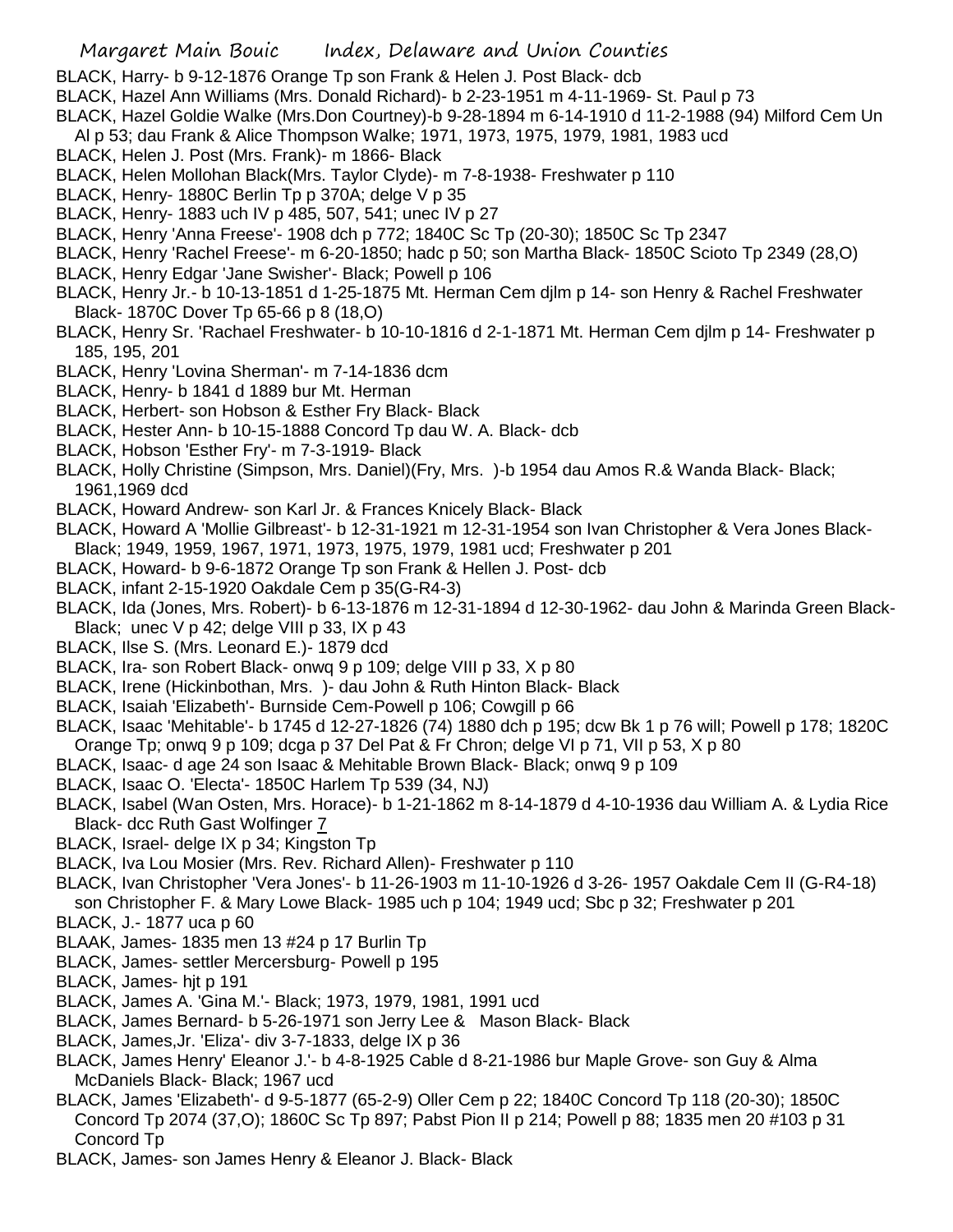- BLACK, James- b 1955 lived with Wilbur M. & Christine Miller- 1973 ucd
- BLACK, James- son James & Elizabeth Black- 1850C Concord Tp 2074 (6,O)
- BLACK, James Joseph b d 9-10-1962 son William Black- Black
- BLACK, James Lee 'Sarah G.'- d 11-26-1877 (24) Oller Cem p 22; Powell p 88
- BLACK, James M.- father of Amy Exline Black- Black
- BLACK, James R. 'Janice'- Black; 1980 dcd
- BLACK, James Vernon "Phyllis'- d 4-26-1988 (630 bur Green Mound- Black
- BLACK, James 'Vivian Trout'- m 3-11-1967- Black
- BLACK, James W.- son Joseph & Clarisa A. Black- 1870C Marysville-Paris Tp 251-252 p 29 (8,O)
- BLACK, James William 'Tricia Rae Selvage''Lorie K. Arnold'- m 12-17-1988 (2) 11-13-1993 son James R. & Janice Black- Black; 1980 dcd
- BLACK, Jan (Kater, Mrs. Bryce Earl)- div- Genther p a3
- BLACK, Jane- dau Christian & Phebe Black- 1850C Marlborough Tp 86 (18,O)
- BLACK, Jane Clark (Mrs. Thomas)- 1860C Mil Tp 58 (20,O)(Mason or Black?)
- BLACK, Jane (Main, Mrs. Madison)- m 7-3-1851 dcq Nina Main Ufferman 9; dumch p 229; 1850C Delaware Tp 1447 (22,O); Asp (973)
- BLACK, Jane- dau Marshall & Polly Black- 1850C Orange Tp 1721 (19,O)
- BLACK, Jane Swisher (Mrs. Henry Edgar)- Black
- BLACK, Janet- dau C. R. & Gertrude Black- 1959 ucd (10)
- BLACK, Janet (Erwin, Mrs. Richard)- dau Karl Jr. & Frances Knicely Black- Black
- BLACK, Janet Rose (Woodworth, Mrs. Johnny)- m 6-17-1979- 1985 uch p 150
- BLACK, Janice Elaine (Curtis, Mrs. Robert Allen)-b 1955 m 8-17-1974 dau Dwight & Myrtle Black- Black; 1961, 1969, 1971 dcd
- BLACK, Janice (Mrs. James R.)- Black; 1980 dcd
- BLACK, Janice- b 9-10-1941 dau Taylor Clyde & Helen Mollohan Black- Freshwater p 110
- BLACK, Janice- b 4-5-1940 dau Rev. Richard Allen & Iva Lou Mosier Black- Freshwater p 110
- BLACK, Jan (Kater, Mrs. Bryce Earl)- div- Genther p a3
- BLACK, Jason Ray- b 9-25-1972 son Steven Q. & Linda Christine Johnson Black- Farifield-Stuart Bible unec IV p 57
- BLACK, Jason William- b 12-25-1975 son William W. Black II- Black
- BLACK, Jayne (Cellar, Mrs. Steven)- b 1954 dau James H. & Eleanor J. Black- 1967 ucd
- BLACK, Jean (Buroker, Mrs. Joe)- dau Guy & Alma McDaniels Black- Black
- BLACK, Jean (Mrs. Robert)- Black
- BLACK, Jeanie O. (Scheiderer, Mrs. Fred G.)- Black; Scheiderer
- BLACK, Jeanne (Bash, Mrs. Ronald)- dau Dwight & Myrtle Black- 1961 dcd(15); Black. Longbrake p 54
- BLACK, Jeanette- Pabst 1 p 66 see Genette
- BLACK, Jeffrey Lee- b 2-16-1968 son Steven Q. & Linda Christine Johnson McCoy Black- Fairfield-Stuart Bible unec IV p 57
- BLACK, Jerry Led Sr.- Mason or Balck?
- BLACK, Jessie- 1880C Berkshire Tp p 416C
- BLACK, Jessie (Scheiderer, Mrs. Fred)- b 1-8-1881 m 10-13-1902 d 1956 dau David & Emma O. Prince Black-Freshwater p 201; 1900C Dover Tp 24 p 1B (18,O,O,O)
- BLACK, J. F. 'M. A.'- 1860C Jerome Tp 188-189 p 18 (28,Pa)
- BLACK, Jim- son James V. Black Sr.- Black
- BLACK, Jimmy- son Clyde & Christine Black- 1959 ucd
- BLACK, Jo 'Nellie Evans'- Black
- BLACK, Joann (Swain, Mrs. Verlin)- b 1956 dau James H. & Eleanor J. Black- 1967 ucd; Black
- BLACK, Joe 'Roy Ann'- 1900C Allen Tp 10-11 p 1 (24,O,Va,Va) black
- BLACK, John- 1877 uca p 22, 75; unec IV p 8
- BLACK, John- 1880C Leesburg Tp p 188A
- BLACK, John- b 6-9-1846 delge X p 57
- BLACK, John- 1880C Jerome Tp 74 p 9 (19,O) p 0143
- BLACK, John- 1980 dcd
- BLACK, John- Powers p 91, 92, 93, 94
- BLACK, John- hadc p 36, 50 (1849 Lincoln Tp)
- BLACK, John- 1908 dch p 388, 448, 840;Pabst O; dpc p 63; 1880 dch p 494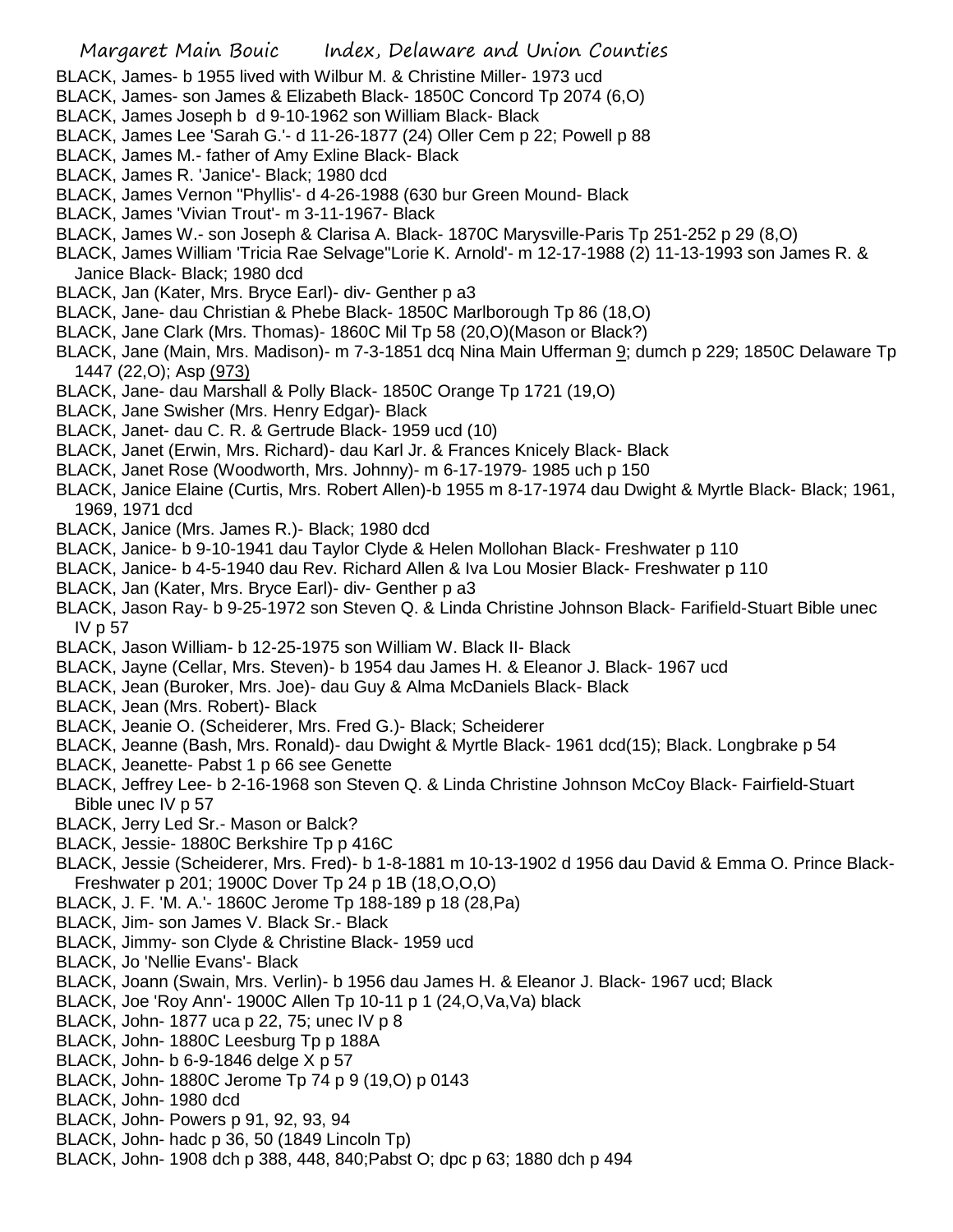BLACK, John- 1840C Sc Tp (20-30); Pabst Pion I p 99

- BLACK, John- b 8-6-1803 onwq 9 p 109- 5th son Isaac Black- dcw Bk 1 p 76; 1835 men 46 #64 p 84 Orange Tp; delge IV p 55, 56, 65
- BLACK, John A. 'Connie L. Bushong'- m 6-16-1983 son Clyde Black- Black
- BLACK, John- b 1953 son Amos R. & Wanda J. Black- Black; 1961, 1969, 1971 dcd
- BLACK, John B. 'Margaret'- 1860C Paris Tp 1305-1375 p 183 (56, Bav)
- BLACK, John Chris- b 2-9-1885 d 12-1916 son John & Marinda Green Black- unec V p 42; delge VIII p 33, IX p 43
- BLACK, John G.- 1880 dch p 203; 1908 dch p 81
- BLACK, John- b 1950 son James H. & Eleanor J. Black- 1967 ucd; Black
- BLACK, John 'Cynthia Ann'- Freshwater p 204
- BLACK, John- son Christian & Phebe Black- 1850C Marlborough Tp 86 (12,O)
- BLACK, John 'Elizabeth Chadwick'- m 1-26-1865 dcm
- BLACK, John- b 8-6-1803 son Isaac & Mehitable Brown Black- onwq 9 p 109; 1835 men 20 #102 p 34 Concord T
- BLACK, John J. 'Alice E.'- 1976 dch p 368
- BLACK, John James- Annette Lee'- m 5-22-1864 dcm
- BLACK, John Jay 'Leslie Wooser'- m 10-14-1967 son John Jay Black- Black
- BLACK, John Jr.- son John J. & Alice E. Balck- 1976 dch p 368
- BLACK, John- son Leon & Lavon Agusta Thomas Black- Freshwater p 223,224
- BLACK, John 'Louisa Rhomansbacher'- Black
- BLACK, John 'Marinda Green'- b 6-9-1846 m 8-11-1864 d 8-8-1906 Mt. Herman Cem djlm p 16; unec III p 5, IV p 28, V p 42; Black; mar. consent; delge CIII p 33, IX p 43; ped Dallas Black 4; 1880C Leesburg Tp 283 p 28 (34,O,O,O)
- BLACK, John 'Mary Etta Stalian- son Abraham & Catharine Adams Black- Freshwater p 215; 1870C Dover Tp 121-123 p 15 (24,O)
- BLACK, John- Ruth Hinton'- Black
- BLACK, Johnnie- d 3-6-1871 (3-3-10) Cheshire Cem Pabst Pion I p 60 son F. & H. Black
- BLACK, Johnny- son C. R. & Gertrude Black- 1959 ucd (8)
- BLACK, Jolene Jean- b 5-29-1975 dau Robert James & Eleanor Jean Gruber Black Black
- BLACK, Capt. Joseph- Longnbrake p 117
- BLACK, Joseph Arthur- son Joseph Jr. & Margaretta Hoffman Black- Newhouse p 10 12344
- BLACK, Joseph 'Clarisa A'.- 1870C Marysville-Paris Tp 251-252 p 29 (34,O)
- BLACK, Joseph Oscar- son Joseph Jr. & Margarettta Hoffman Black- Newhouse p 1012346
- BLACK, Joseph 'Pleasant Newhouse'- b 9-14-1788 m 5-20-1816 d 6-26-1849- Newhouse p 10(123)
- BLACK, Joseph Jr. 'Margaretta Hoffman'- b 11-21-1821 m 8-15-1850 son Joseph & Pleasant Newhouse Black-Newhouse p 101234
- BLACK, Joseph- b 1978 son Tony L. & Judy McCarty Black- 1981, 1983, 1991 ucd
- BLACK, Joseph Wayne- b 10-14-1978 son Tony & Judy McCarty Black- Black; 1979 ucd
- BLACK, Josephine Francis (Moyer, Mrs. Robert Newton)- b 4-19-1914 m 9-17-1936- Weiser p 406
- BLACK, Joyce (Leiter, Mrs. Edward)- b 1952 dau James H. & Eleanor J. Black- Black; 1967 ucd

BLACK, J. P.- hmp p 174

- BLACK, J. T.- 1877 uca p 31, 60
- BLACK, Judy McCarty (Mrs. Tony)- m 6-7-1970 dau Charles McCarty- Black; 1971, 1973, 1975, 1979, 1981, 1983, 1991 ucd
- BLACK, Judy (Shriver, Mrs. )- dau James Henry Black- Black
- BLACK, Judy (Sullivan, Mrs. )- dau Karl & Frances Knicely Black- Black
- BLACK, Julia Ann (Goodrich, Mrs. Judge Price)- b 7-20-1806 dau Isaac Black- dcw Bk 1 p 76; onwq 9 p 109 BLACK, Julia (Czizmadia, Mrs. Alex)- Craft
- BLACK, Karen K. Borgerding (Mrs. Dr. William M.)- m 10-19-1985 dau Richard & Marilyn Borgerding- Black
- BLACK, Karl Jr. 'Frances Knicely'- b 12-26-1916 m 1938 d 8-26-1970 New Carlisle Cem- son Andrew Karl & Elizabeth Attich Black-Black
- BLACK, Kate Alice- dau Charles & OIllie Sprinkler Black- Newhouse p 10 12331
- BLACK, Kathryn (Grauman, Mrs. Lionel)- dau John & Ruth Hinton Black- Black
- BLACK, Katherine Jeanette (Soza, Mrs. Hiliario (Larry) Hermandiz, Jr.) b 12-18-1941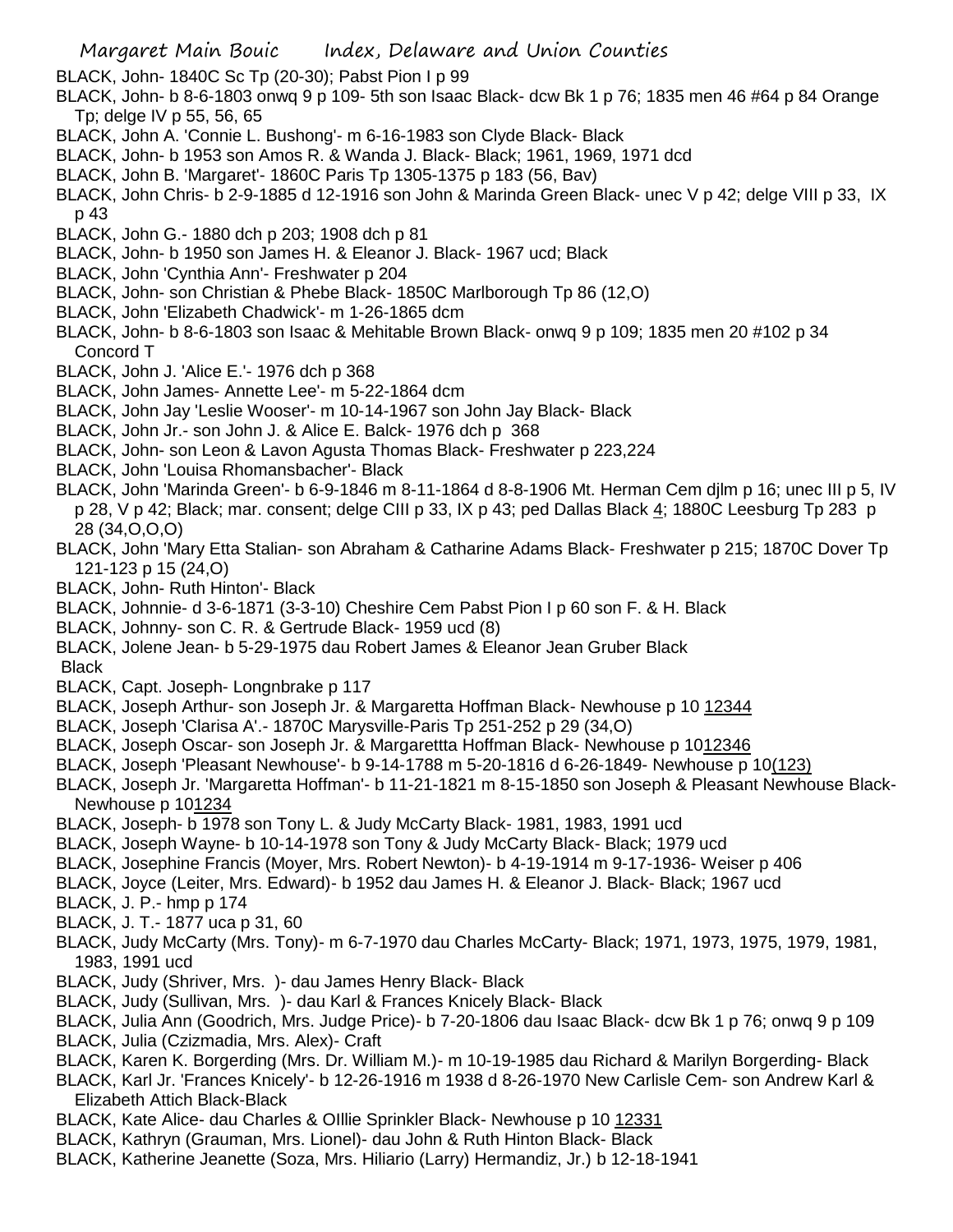BLACK, Kathy (Frias, Mrs. )- sister Amos R. Black- Black

- BLACK, Kay (Holcomb, Mrs. James E.)- dau J. Edgar & Anna mary Shambaugh Black- Black
- BLACK, Kay (Watkins, Mrs. Marvin)- dau Karl & Frances Knicely Black- Black
- BLACK, Kendra S. -b 1973 dau Thomas A. & Sandra Black-1969 dcd; 1973, 1979, 1983, 1991 ucd
- BLACK, Kenneth H. 'Elma Hatten'- b 1-13-1912 d 11-6-1988 (77) bur Alum Creek Friends Cem- Black
- BLACK, Kevin J.- b 1969 son Thomas A. & Sandra Black-1969 dcd; 1973, 1979, 1983, 1991 ucd
- BLACK, Kimberly Renee (3-1974) (Wade, Mrs. Shawn)- b 12-22-1970 m 8-10-1991 dau Donald Richard & Hazel Ann Williams Black- 1985 uch p 113; W. Brown IV p 517 Black; St. Paul p 73
- BLACK, Laura E.- b 6-21-1873 d 8-18-1880 dau Edward & Mary Belle Swartz Black- Cowgill p 66
- BLACK, Laura Lee- b 9-30-1981 dau Charles Jay & Toni Lynn Underwood Black- Black; 1985 uch p 113 Underwood
- BLACK, Lavon Agusta Thomas (Mrs. Leon)- b 9-16-1936 dau Thurman Cleveland & Emma Louise Minor Thomas- Freshwater p 223, 224
- BLACK, Leah White (Mrs. Elias P.)- dau Samuel & Rosanna Devore White- White 180; dumch p 294
- BLACK, Leon 'Lavon Agusta Thomas'- Freshwater p 223, 224
- BLACK, Leonard- brother Samuel James Black- Black
- BLACK, Leonard E. 'Ilse S.'- 1980 dcd
- BLACK, Leonard E. 'Zelma Ethel Ward'- b 7-20-1882 son Edward & Mary Barbara Swartz Black- Cowgill p 67
- BLACK, Leota V. (Lane, Mrs. John E.)- b 2-1-1908 m 4-25-1943 d 3-28-1990 dcu John & Ruth Hinton Balck-Black
- BLACK, Leslie Wooster (Mrs. John Jay, Jr.)- m 10-14-1967 dau Ward Harvery Wooster- Black
- BLACK, Lettie Jolliff (Mrs. David Edward)- m Consent 1901; unec IV p 28
- BLACK, Lewis- 1880c Delaware Town p 491A
- BLACK, Linda Christine Johnson McCoy (Mrs. Steven Q.)- m 8-25-1967- Fairfield-Stuart Bible
- BLACK, Linda Lou- dau Dwight & Myrtle Black- 1961 dcd (15)
- BLACK, Lisa Ann (Neil, Mrs. John)(Nicol, Mrs. Roger D.)- b 1-15-1956 m(2) 3-2-1991 dau Howard & Mollie Gilcreast Black- Freshwater p 201; 1959, 1967, 1971, 1973, 1975, 1983, 1991 ucd; Black; Nicol
- BLACK, Lloyd S.- son Joseph Jr. & Margaretta Hoffman Black- Newhouse p 1012343
- BLACK, Lottie B.- d 9-13-1880 dau D. B. & A. B. Hunt- Cheshire Cem
- BLACK, Lorie K. Arnold (Mrs. James W.)- m 11-13-1993 dau Harold "Arch" & Nancy Arnold- Black
- BLACK, Louisa Rhomansbacher (Mrs. John)- Black
- BLACK, Lovina Sherman (Mrs. Henry)- m 7-14-1847 dcm
- BLACK, Lucy (Worline, Mrs. John W)- b 8-24-1856 d 11-20-1880 dau Robert & Mary Freshwater Black-;
- Freshwater p 111; 1883 uch V p 434; 1870C Leesburg Tp 192-199 p 24 (16,O); Genther p 151
- BLACK, Lydia- Pabst 1 p 59
- BLACK, Lydia (Cutler, Mrs. Otis)- b 10-25-1818 m 6-19-1844 dcm dau Marshall & Polly Gardner Black- onwq 9 p 111
- BLACK, Lydia H.- d 9-29-1858 (31-7-15) dau Daniel & ELizabeth Black- Plain Cith Cem unec VII p 62
- BLACK, Lydia Rice (Mrs. William A.)- b 7-20-1829 m 9-7-1848 d 2-9-1863 dau John & Isabel Himrod Rice- dcc Ruth Gast Wolfinger 15
- BLACK, Lydia V.- dau George Myron & Elizabeth James Black- Sbc p 32; 1900C Dover Tp 3 p 1A (7,O,O,O)
- BLACK, Lyle- son Kenneth H. & Emma Hatten Black- Black
- BLACK, M. A. (Mrs. M. F.)- 1860C Jerome Tp 188-189 p 28 (26,O)
- BLACK, Mahala- d 3-2-1864 (4) Mt. Herman Cem djlm p 16
- BLACK, Mahala- b 1869 d inf dau Henry & Rachael Freshwater Black- Freshwater p 201
- BLACK, Malinda- 1850C Berkshire Tp 104 (6, Ia?)
- BLACK, Malinda C.- dau Joseph & Clarisa A. Black- 1870C Marysville-Paris Tp 251-252 p 29 (12,O)
- BLACK, Malinda (Smith, Mrs. James)- b 10-2-1816 m 12-15-1836 dcm d 4-31-1852 dau Marshall & Polly Gardner Black- onwq 9 p 111
- BLACK, Malissa (Mrs. Fred)- 1949 ucd;
- BLACK, Margaret- unec IV p 56
- BLACK, Margaret E. (Haythorne, Mrs. Richard Gordon)- m 7-29-1961- McKitrick p 458
- BLACK, Margaret- b 3-20-1867/8 dau John & Marinda Green Balck- unec V p 42; delge VIII p 33, IX p 43
- BLACK, Margaret (Mrs. John B.)- 1860C Paris Tp 1385-1375 p 183 (56, Ger)
- BLACK, Margaret J.- dau John & Mary Black- 1870C Cover Tp 121-123 p 15 (2,O)
- BLACK, Margaretta Hoffman (Mrs. Joseph Jr.)-m 8-15-1850 Newhouse p 10 (1234)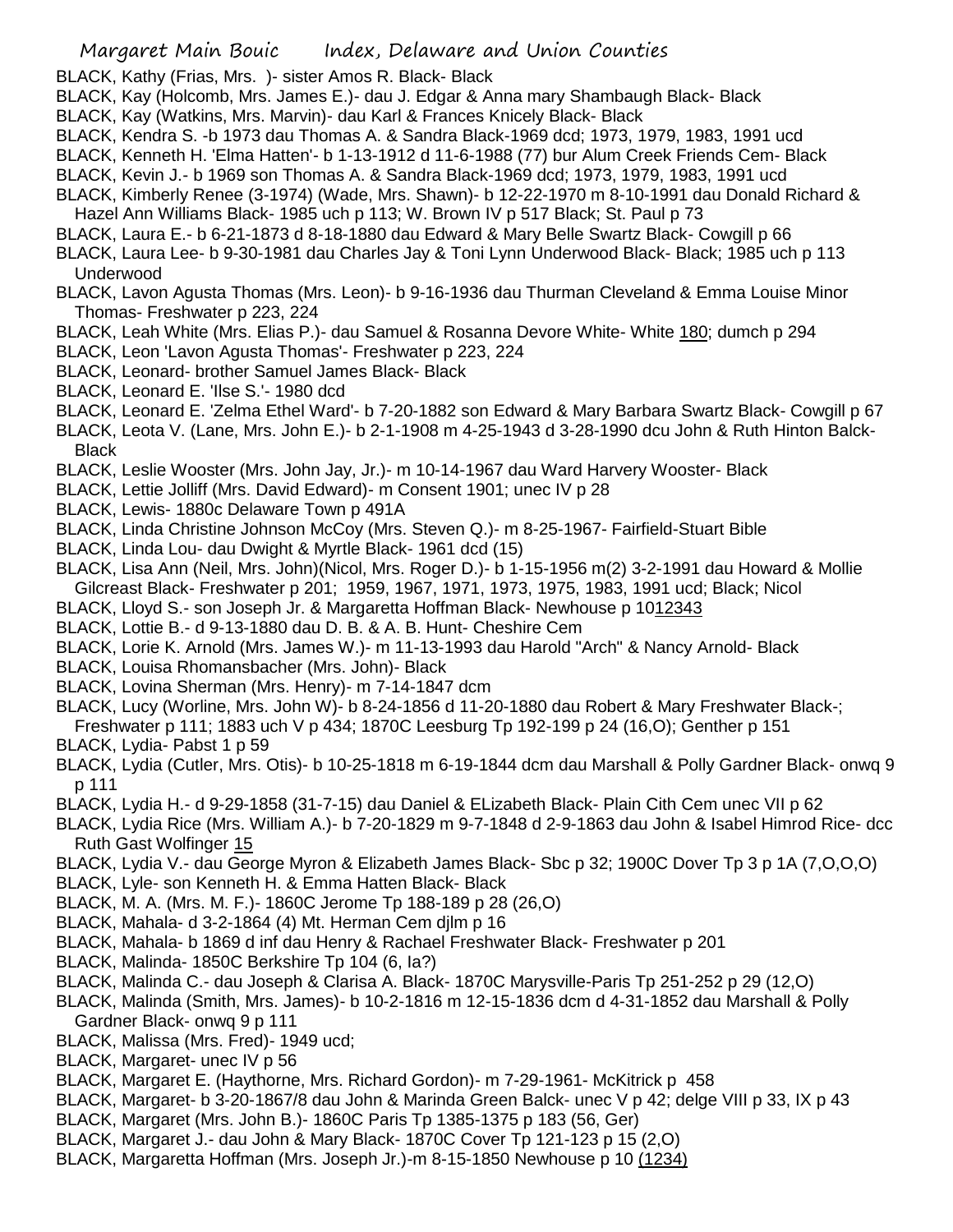BLACK, Marguerite (Huffman, Mrs. John)- m 9-5-1918- Black; Huffman

- BLACK, Marinda Green (Mrs. John)- b 5-1-1844 m 8-11-1864 d 10-23-1933 Mt. Herman Cem djlm p 16; dau Charles & Margaret Mercer Green- unec III p 5, IV p 27, 28, V p 42; Black; Sbc p 32; ped Dallas Black 5; delge VIII p 33, IX p 43; 1880C Leesburg Tp 283 p 28 (36,O,O,O)
- BLACK, Marjorie (Davis, Mrs. Donald Harold)- m 6-5-1954 Black; Davis
- BLACK, Marjorie (Duvall, Mrs. )- dau Jo & Nellie Evans Black- Black
- BLACK, Marjorie (Pickett, Mrs. Charles)- dau Hobson & Esther Fry Black- Black
- BLACK, Marsha J. (Mrs. William)- Black; 1961 dcd
- BLACK, Marshall 'Polly Gardner'- b 4-(1)2-1879 d 4-19-1870 (81-0-17) Cheshire Cem, Powell p 60 ; son Isaac & Mehitable Black- 1850C Orange Tp 1721 (61, Mass); onwq 9 p 109, 110; hadc p 18, 40; CCC p 5; dcga p 37 Del Pat. & Fr Chron; 1976 dch p 35; 1835 men 46 #58 p 84 Orange Tp; delge V p 34, VI p 7, X p 33; 1826 Orange Tp delge VI p 71; Del Co deaths
- BLACK, Martha (Evans, Mrs. James)- m 6-13-1852 dcm
- BLACK, Martha- dau James & Elizabeth Black- 1850C Concord Tp 2074 (13,O)
- BLACK, Martha- sister James Vernon Black- Black
- BLACK, Martha Jane Mark (Mrs. William)- d 10-16-1852 (66) Old Millcreek Cem p 6; 1883 uch V p 433, 434; Pabst O; 1840C Sc Tp (50-60) 1850C Sc Tp 2349 (65,O); Freshwater p 110; Genther p 151
- BLACK, Martha Jane (Morey, Mrs. Israel)- m 4-21-1857 dcm
- BLACK, Martha J. (Schmultz, Mrs. Zachariah)- m 12-7-1848 dcm -unec VIII p 27
- BLACK, Martha Mae Helquist (Mrs. Paul James)- McKitrick p 144
- BLACK, Martha (Mitchell, Mrs. Judge David)- b 8- 1764 d 9-20-1823 (59) Mitchell Cem D J p 11; 1883 uch V p 222; unec VII p 47; MR-DAR p 14
- BLACK, Mary- Freshwater p 178?
- BLACK, Mary- 1877 uca p 75
- BLACK, Mary A. (Freshwater, Mrs. John Adam)- b 2-24-1822 m 2-12-1842 dcm d 10-12-1869- dcq Clara Loveless Edelblute 15; Annabel Edelblute Howey 31; Freshwater p 185,189, 203, 207, 208, 209, 210, 211
- BLACK, Mary Ann- Pabst 1 p 59
- BLACK, Mary Ann (Brown, Mrs. James P.)- b 8-17-1817 m 2-28-1848 Madison Co unec X p 64- dau Joseph & Pleasant Newhouse Black- Newhouse p 10 1231
- BLACK, Mary Ann (McCloud, Mrs. David)- b 7-16-1820 m 11-8-1854 dcm d 3-13-1898 dau Marshall & Polly Gardner Black; onwq 9 p 111, 113; 1850C Orange Tp 1721 (29,O)
- BLACK, Mary Ann (Layman, Mrs. David)- m 8-22-1867 ucm 4222
- BLACK, Mary Barbara Swartz (Mrs. Edward)- b 12-7-1851 m 3-2-1871 ucm 4882 d 9-3-1911 dau George Washington & Sarah Jane Cowgill Swartz- Cowgill p 66
- BLACK, Mary (Chidester, Mrs. Clark William)- m 8-31-1927- Freshwater p 227
- BLACK, Mary (Clark, Mrs. John T.)- m 4-12-1845 dcm
- BLACK, Mary E.- b 1-9-1898 Thompson Tp dau Arch & Ella Fryman Black- dcb
- BLACK, Mary E.- dau Joseph & Clarisa A. Black- 1870C Marysville-Paris Tp 2510252 p 29 (4,O)
- BLACK, Mary (Eirich, Mrs. George)- m 1-11-1944 dau Hobson & Esther Fry Black- Black
- BLACK, Mary Etta Stalian (Mrs. John)(Bodenhammer, Mrs. John)(Walker, Mrs. Fred)- dau Christopher Columbus & Amanda Minner Stalian- Freshwater p 215
- BLACK, Mary Evaline- dau Archibald & Ettie Elnora Fryman Black- 1908 dch p 593
- BLACK, Mary Evelyn (Mullohan, Mrs. Erman)- b 1-29-1898 m 9-13-1929 dau Archabald & Elnora Fryman Black- Freshwater p 110
- BLACK, Mary Evelyn (Wiatt, Mrs. )- sister Maxine Ball- Black
- BLACK, Mary Freshwater (Mrs. Robert)- b 4-12-1827 m 12/11-13-1849 djlm p 85; dau George & Mary Hunter Freshwater- 1850C Concord Tp 2296 (22,O); 1883 uch V p 433;1870C Leesburg Tp 192-199 (42,O); 1880c Leesburg Tp 57 [ 0177 (50,O,Pa,Va); Freshwater p 78, 110; Genther p 151
- BLACK, Mary (Harter, Mrs. William)- b 9-30-1864 d 1933 dau Robert & Mary Freshwater Black- Freshwater p 111; Genther p 151; 1880C Leesburg Tp 57 p 6 (16,O,O,O)
- BLACK, Mary J.- dau George & Drusilla Black- 1850C Orange Tp 1722 (18,O)
- BLACK, Mary (Mrs. John)- 1870C Dover Tp 121-123 p 15 (25,O)
- BLACK, Mary Lowe (Mrs. Christopher)- b 3-28-1876 Noble Co m 4-16-1900 d 5-1-1931 Oakdale Cem II p 37(G-R4-18) 4337(G-93) - Freshwater p 201; Sbc p 32; 1900C Dover Tp 7 p 1A (24,O,O,O)
- BLACK, Mary (Molly) (Cessna, Mrs. Keel M.)- b 1-13-1871 m 7-3-1893 d 10-17-1923 dau John & Marinda Green Black- unec V p 42; delge XIII p 33, IX p 43; 1880C Leesburg Tp 283 p 28 (9,O,O,O)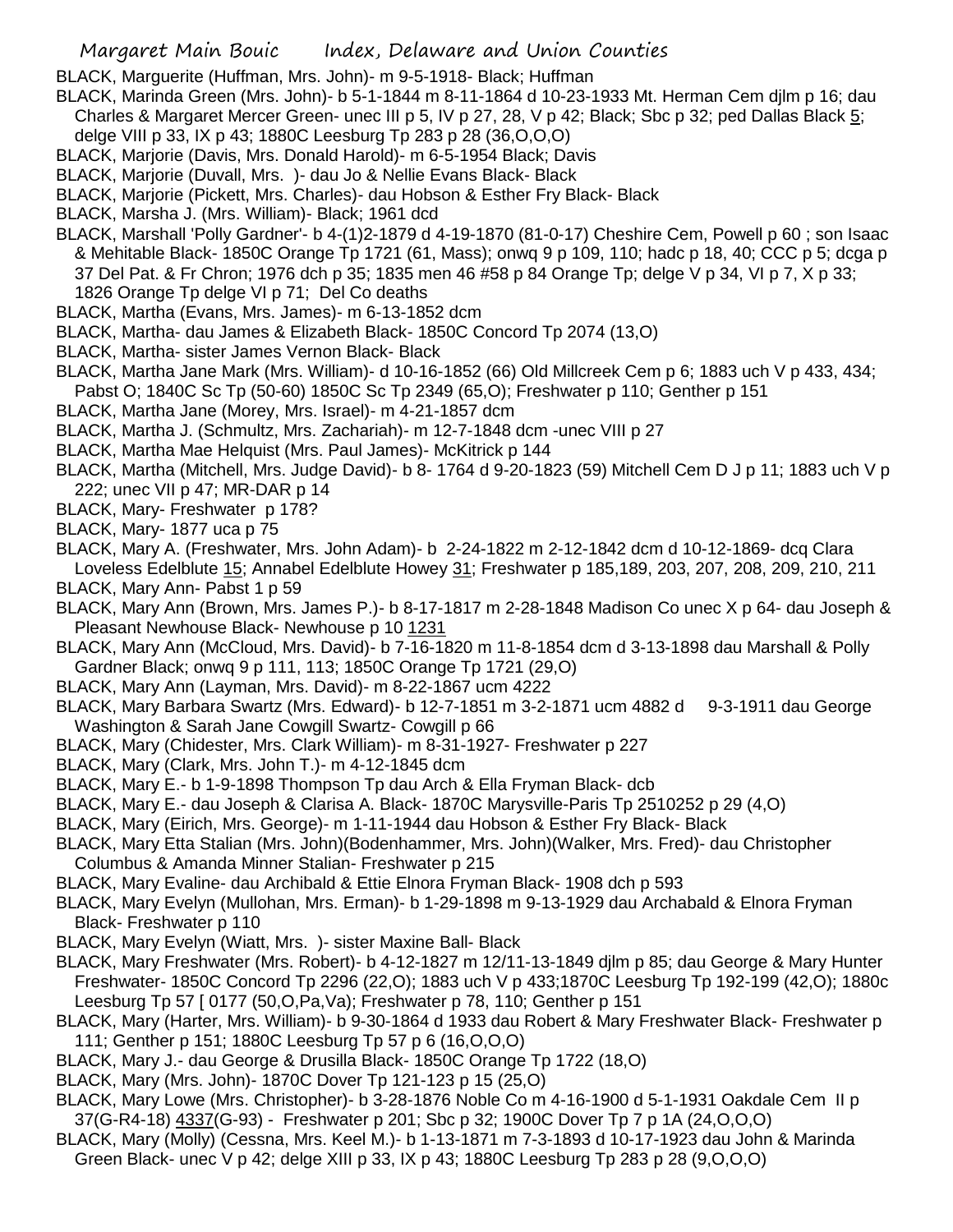BLACK, Mary (Mrs. Robert)- 1908 dch p 854

- BLACK, Mary S.- b 9-30-1864 dau Robert & Mary Freshwater Black- Freshwater p 111; 1883 uch V p 434; 1870C Leesburg Tp 192-199 p 24 (7,O)
- BLACK, Mary Tamzen (Sperry, Mrs. Reese Vernon)- m 10- 1908 dau John Black- Black
- BLACK, Mathilda- Pabst O
- BLACK, Matilda P.- dau John & Mary Black- 1870C Dover Tp 121-123 p 15 (4,O)
- BLACK, Matt- W. Brown IV p 517
- BLACK, Maude (Metzger, Mrs. )- dau Kenneth H. & Elma Hatten Black- Black
- BLACK, E. Maxine (Ball, Mrs. Harry)- d 3-20-1992 (83) bur Fairview Mem.- Black
- BLACK, Mehitable (Bogart, Mrs. John)- dau Isaac & Mehitable Black- onwq 9 p 109
- BLACK, Mehitable Brown (Mrs. Isaac)- d 12-9-1826 (65) Africa Cem; rs 8;Pabst Pion I p 178;onwq 9 p 109
- BLACK, Meranda- dau Marshall & Polly Black- 1850C Orange Tp 1721 (10,O)
- BLACK, Michael- b 1975 son James R. & Janice Black- 1980 dcd
- BLACK, Mick- b 1965 son Scotty W. & Elizabeth A. Black- 1979, 1981 ucd
- BLACK, Mildred C.- b 12-8-1910 dau Earl & Myrtle B. McCain Black- Mitchell 11241611
- BLACK, Mildred Margaret Wells (Mrs. Lee William)- b 12-21-1915 m 11-14-1940 dau Seymour & Jeannette Hannar Wells- unec IV p 57
- BLACK, Mina A.- dau George Myron & Elizabeth James Black- Sbc p 30, 32; 1900C Dover Tp 3 p 1A (9,O,O,O)
- BLACK, Minerva- Pabst 1 p 59
- BLACK, Minerva (Parker, Mrs. Asa L.)- b 5-11-1815 m 3-18-1841 dcm d 5-17-1851 dau Marshall & Polly Gardner Black; onwq 9 p 111
- BLACK, Minnie E.- dau Joseph Jr. & Margaretta Hoffman Black- Newhouse p 1012345
- BLACK, Miriam (Shroyer, Mrs. )- sister Maxine Black Ball- Black
- BLACK, Mollie Gilcreast (Mrs. Howard)- m 12-31-1954- Freshwater p 201; 1959, 1967, 1971, 1973, 1975, 1979, 1981, 1983, 1991 ucd; Sbc p32
- BLACK, Murray- b 3-5-1942 son Rev. Richard Allen & Iva Lou Mosier Black- Freshwater p 110
- BLACK, Myrtle Bell (Kester, Mrs. Duncan Vance)- b 10-18-1880 m 10-16-1897 d 4-28-1959 dau Edward & Mary Barbara Swartz Black- Cowgill p 67
- BLACK, Myrtle B. McCain (Mrs. Earl)- dau George C. & Anna Mary Mitchell McCain0 Mitchell 1124161
- BLACK, Myrtle (Mrs. Dwight)- 2 p 36; 1961, 1969, 1971, 1980 dcd
- BLACK, Myrtle (Marks, Mrs. Harry Raymond)- b 3-17-1884 dcb- dau William P. & Ellen Boyer Black- 1908 dch p 803
- BLACK, Nancy Dell dau Dwight & Myrtle Black- Pabst 2 p 36; Black; 1961(10), 1969, 1971 dcd
- BLACK, Nancy (Mrs. Robert)- 1961 dcd
- BLACK, Nathan- 3rd son Isaac & Mehitable Brown Black- onwq 9 p 109; dcq Bk 1 p 76; delge VII p 7
- BLACK, Nathan- son Nathan Black- onwq 9 p 109
- BLACK, Nelle Florence (Weiser, Mrs. Thomas Hamer)- b 1-20-1874 m 4-4-1904 d 2-5-1954- Weiser p 655
- BLACK, Nellie Evans (Mrs. Jo)- Black
- BLACK, Nellie M. (Mrs. David E.)- b 1885 d 1971 Broadway Cem lptw p 79
- BLACK, Nicholas 'Clara'- 1969 dcd
- BLACK, N. N.- 1883 uch IV p 529
- BLACK, Olive- dau Charles & Ollie Sprinkler- Newhouse p 10 12333
- BLACK, Olive J. (Parker, Mrs. Ward L.)- m 12-25-1861 dcm
- BLACK, Olive P.- 1880C Delaware Town p 490C
- BLACK, Ollie Pierce (Mrs. Douglas)- m 9-30-1906; onwq 9 p 113
- BLACK, Ollie Sprinkler (Mrs. Charles)- Newhouse p 10 (1233)
- BLACK, Ome M.- b July 1869 dau Joseph & Clarisa A. Black- 1870C Marysville-Paris Tp 251-252 p 29 (10/12,O)
- BLACK, Oral Jane- b 12-14-1829 d 8-25-1904 dau Marshall & Polly Gardner Black- onwq 9 p 111
- BLACK, Orlean- interred 1-16-1948 Mitchell Cem D J p 22
- BLACK, Paul James 'Martha Mae Helquist'-McKitrick p 144
- BLACK, Patricia A. Jones (Mrs. Donald Richard)- m 4-24-1981- Black; W. Brown IV p 518 1983 ucd
- BLACK, Patrick- 1979 ucd
- BLACK, Patty Sheard (Mrs. )- dau Robert & Maureen Sheard- Maugans Anc p 7
- BLACK, Paul A. 'Bonnie A.'- Black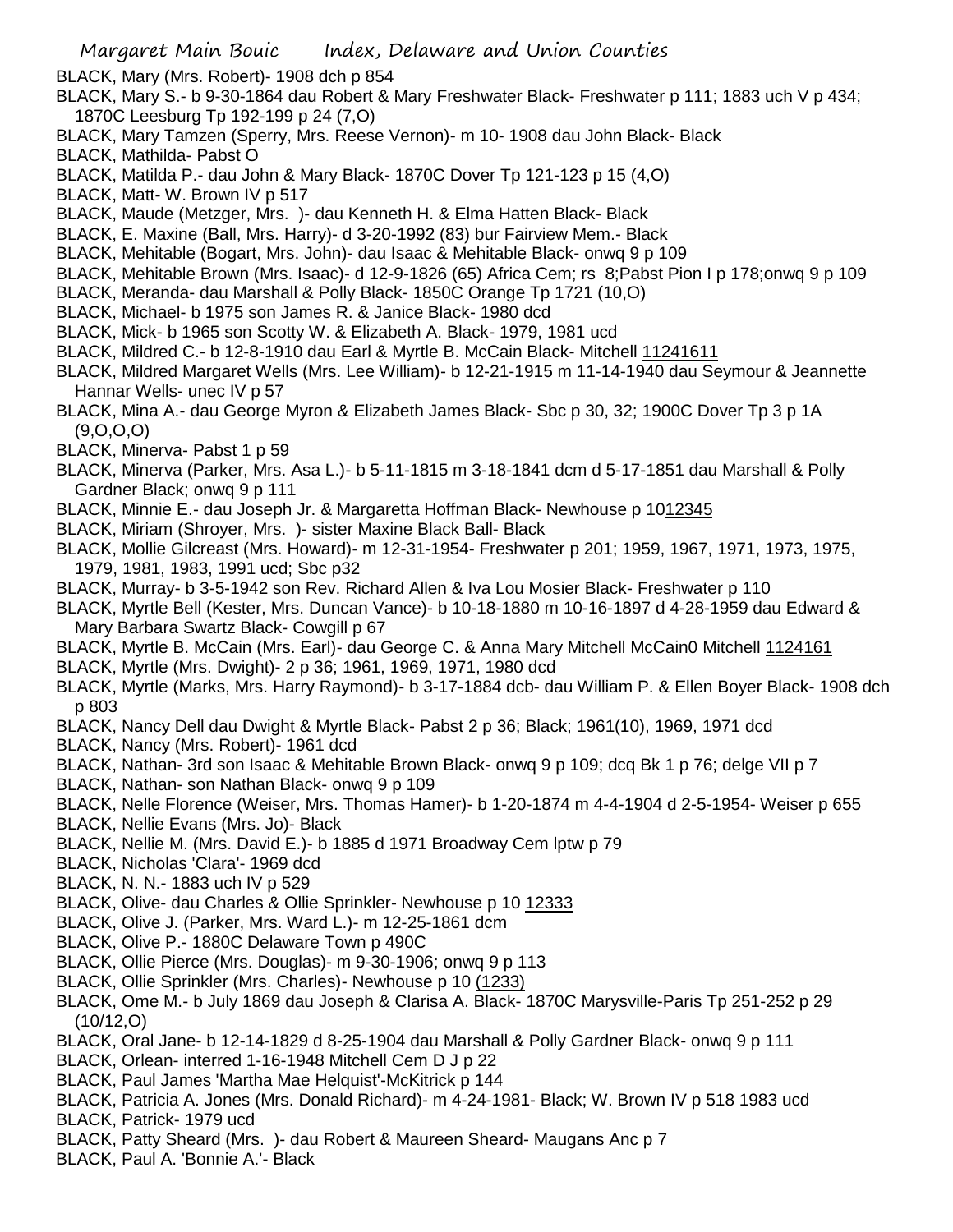- BLACK, Paula J. Blount (Mrs. David W.)- m 5-19-1990 dau Paul Blount- Black; 1991 ucd
- BLACK, Pearl M. (Mrs. S. J.)- 1971 dcd
- BLACK, Peggy (Ackley, Mrs. George)- m 1956 dau George H. & Dollie Brown Black- Black; 1985 uch p 5; 1949 ucd
- BLACK, Peter- 1883 uch IV p 529
- BLACK, Petey son Paul A. & Bonnie A. Black- Black
- BLACK, Phebe- dau James & Elizabeth Black- 1850C Concord Tp 2074 (9,O)
- BLACK, Phillip- son Hobson & Esther Fry Black- Black
- BLACK, Phoebe Elliott (Mrs. Christian)- d 2-28-1876 (67-2-23); 1908 dch p 842; Mlb p 162; 1850C Marlborough Tp 86 (43,O); dcq Pauline Nash 15
- BLACK, Phyllis (Mrs. James Vernon)- Black
- BLACK, Pleasant Jane (Griffith, Mrs. James D.)- b 12-11-1828 m 11-2-1849- dau Joseh & Pleasant Newhouse Black- Newhouse p 11 1237
- BLACK, Pleasant Newhouse (Mrs. Joseph)- b 5-13-1796 m 5-20-1816 d 5-9-1829 dau Isaac & Elizabeth Richey Newhouse- Newhouse p 10 123
- BLACK, Plummie (Ernandez, Mrs. )- sister Samuel James Black- Black
- BLACK, Polly- heir of Douglas Firman or Farnum- dcw Bk 1 p 20
- BLACK, Polly Comstock (Mrs. Gustavus)- b 4-1823 d 1901 (79) Cheshire Cem Powell p 69; Del Co deaths; dau Bidwell; Pabst 1 p 47; 1850C Berlin Tp 1936 (22,O); onwq 9 p 113
- BLACK, Polly Gardner (Mrs. Marshall)- b 4-4-1795 d 9-20-1876 (81-6-13) Cheshire Cem Powell p 60 dau Stewart & Lydia Gardner- onwq 9 p 113; 1850C Orange Tp 1721 (56, Mass)
- BLACK, R.- hadc p 26(1849 Genoa Tp)
- BLACK, Mrs. R.- 1877 uca p 53; Mrs. R. I.- 1877 ucd p 53
- BLACK, Rachel (Cool, Mrs. Willard)- dau Hobson & Esther Fry Black- Black
- BLACK, Rachel Freese (Mrs. Henry)- m 6-20-1850 dcm
- BLACK, Rachel Freese (Mrs. Henry)- m 10-2-1836 dcm
- BLACK, Rachel Freshwater (Mrs. Henry)- b 1-6-1819/8 d 3-20/18-1908 dau Christopher & Elizabeth Hill Freshwater- Freshwater p 183, 184, 184A, 185, 186, 201; Mt. Herman Cem b 1-6-1818 d 3-18-1906 djlm p 14; dcw Bk 4 296(32); 1870C Dover Tp 65-66 p 8 (52,O); 1880C Dover Tp 38-39 p 23 (58, O,Penn,Penn) p 0166; 1900C Dover Tp 6 p 1A (81, O,Md,Pa)
- BLACK, Rachel- dau William & Martha Black- 1850C Sc Tp 2349 (25,O)
- BLACK, Ralph- brother Elizabeth Thompson- Powers Pat p 283
- BLACK, Rebecca M.- b 7-19-1865 d 11-23-1897 dau John & Marinda Green Black- unec V p 42; delge VIII p 33, IX p 43; 1880C Leesburg Tp 283 p 28 (14,O,O,O)
- BLACK, Reuben- b 1860 d y son Robert & Mary Freshwater Black- Freshwater p 111; 1883 uch V p 434;
- Genther p 151; 1870C Leesburg Tp 192-199 p 24 (14,O); 1880c Leesburg Tp 57 p 6 (20,O,O,O)
- BLACK, Richard- son Glenn Black- Black
- BLACK, Richard 'Cottie'- son Leon & Lavon Agusta Thomas Black- Freshwater p 223,224
- BLACK, Rev. Richard Allen 'Iva Lou Mosier'- b 11-10-1914 son Clifford & Gertrude Smith Black- Freshwater p 110
- BLACK, Rickard- b 1971 son James R. & Janice Black- Black; 1980 dcd
- BLACK, Rita- dau Clyde & Christine Black- 1959 ucd (4)
- BLACK, Robert- Powers p 93, 94
- BLACK, Robert- b 1935 Milford Cem Un Al p 76
- BLACK, Robert- b 1963 son Amos R. & Wanda J. Black- Black; 1969, 1971 dcd
- BLACK, Robert- son Clarence & Danah Thompson Black- Black
- BLACK, Robert son Glenn Black- Black
- BLACK, Robert- brother Glenn Black- Black
- BLACK, Robert- son Hobson & Esther Fry Black- Black
- BLACK, Robert E.- see Rausch 13(12)211
- BLACK, Robert- d 1822 son Isaac & Mehitable Brown Black- onwq 9 p 109; delge X p 80
- BLACK, Robert James 'Elenor Jean Gruber'-m 4-23-1967- son Samuel James & Florence Thompson Black-Black
- BLACK, Robert- brother Maxine Black Ball- Black
- BLACK, Robert- brother James Black- Black
- BLACK, Robert 'Jean'- Black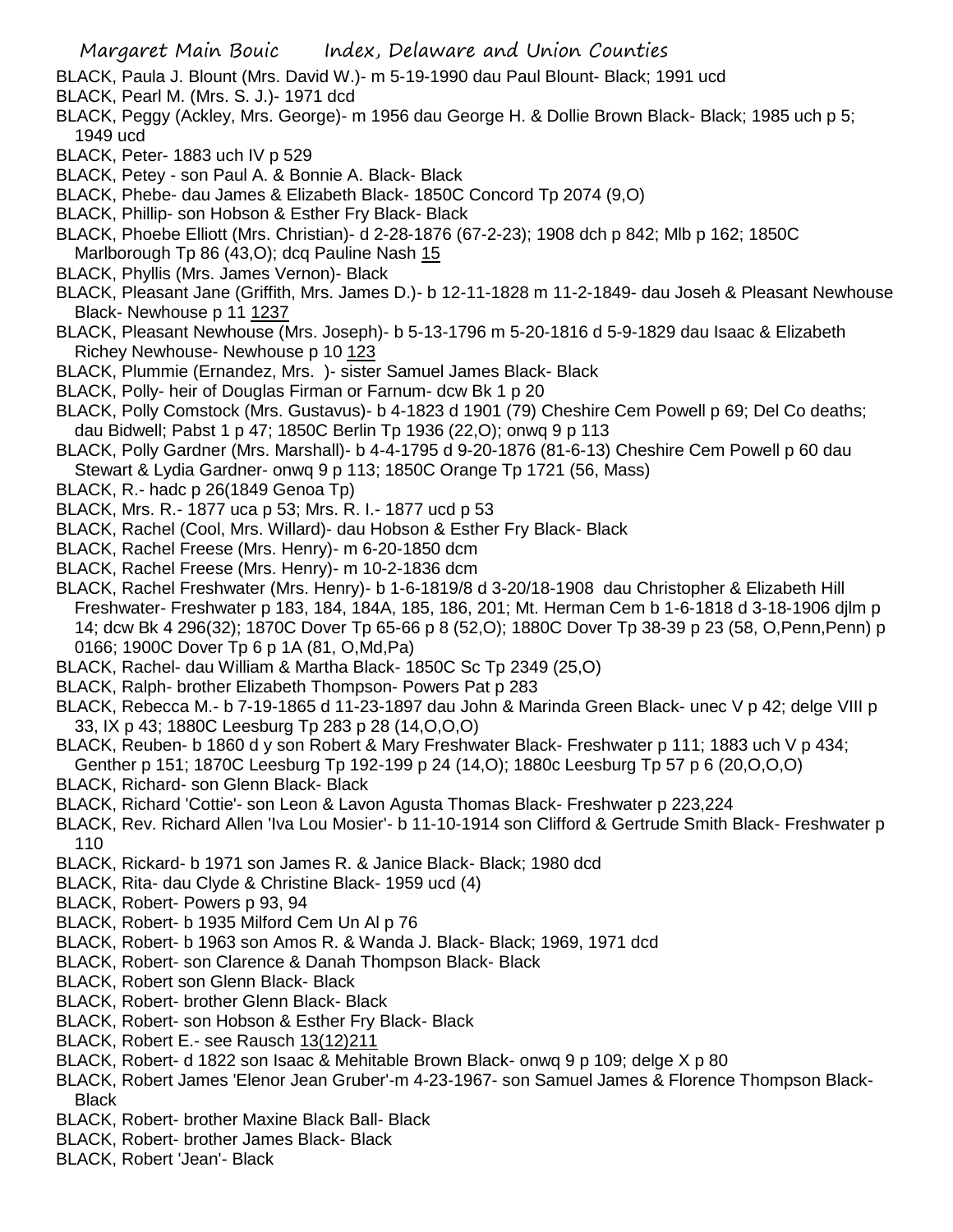- BLACK, Robert 'Mary Freshwater'- b 3-17-1826 m 11-13-1847(12-13-1849 dcm) d 7-11-1868 djlm p 85- son William & Martha Jane Mark Black- Freshwater p 110, 178?; hadc 50; Genther p 151; 1850C Concord Tp 2296 (23,O); 1908 dch p 854
- BLACK, Robert 'Nancy'- 1961 dcd
- BLACK, Robert Nathan- b 12-9-1928 son Clell E. T. & Beatrice M. Herwick Black- Freshwater p 110
- BLACK, Robert Jr.- son Robert V. & Ruth Black- Black
- BLACK, Robert 'Susan Pierce'- ped Mary J. Cook Saylor 20- delge V p 50, VII p 53, VIII p 33, IX p 11, X p 80
- BLACK, Robert T.'Ann E. Bice'- b 6-2-1816 del Co m 6-2-1847 d 3-29-1886 son Robert & Susan Pierce Blackdelge IV p 59; ped Mary J. Cook Saylor 10- unec V p 50; delge VII p 53, VIII p 33
- BLACK, Robert V. 'Ruth'- d 9-14-1974 (61) bur Hernando Miss- son Don Courtney & Hazel Goldie Walke Black- Black
- BLACK, Roger- b 5-2-1947 son Taylor Clyde & Helen Mollohan Black- Freshwater p 110
- BLACK, Roma (Beatty, Mrs. )- dau Jo & Nellie Evans Black- Black
- BLACK, Ronald- b 8-22-1938 son Rev. Richard Allen & Iva Lou Mosier Black- Freshwater p 110
- BLACK, Rosanna (Howard, Mrs. Jake)- b 3-17-1868 dcb -dau Robert & Mary Freshwater Black- Freshwater p
- 111; 1883 uch V p 434; Genther p 151; 1880c Le;esburg Tp 57 p 6 (12,O,O,O)
- BLACK, Rosanna- dau Isaac O. & Electa Black- 1850C Harlem Tp 539 (1,O) BLACK, Ross- brother Elizabeth Thompson- Powers Pat p 283
- BLACK, Rosannah (Raquet, Mrs. Harmon)- b 1825 d 1899 ped Duane L. Blietz- delge III p 51
- BLACK, Roy Ann (Mrs. Joe)- b 10-1881 1900C Allen tp 10-11 p 4 (18,O,O,O)
- BLACK, Ruth Eileen (Hanners, Mrs. Roger William)- b 6-5-1926 m 3-21-1951- Weiser p 42
- BLACK, Ruth Hinton (Mrs. John)- Black
- BLACK, Ruth (Mrs. Robert V)- Black
- BLACK, Samantha (Parker, Mrs. Asa L.)- b 3-4-1822 m 10-23-1851 dcm d 11-3-1903 dau Marshall & Polly Black- 1850C Orange Tp 1721 (27,O); onwq 9 p 111, 113; Pabst 1 p 59
- BLACK, Samantha Sue (Salvitelli, Mrs. Lavis)- m 8-18-1990 dau Robert & Jean Black- Black
- BLACK, Samuel- 1880C Delaware Town p 485A
- BLACK, Samuel- son Isaac & Mehitable Black- onwq 9 p 109; 1880 dch p 596; 1835 men 29 #159 p 50 Genoa Tp; delge IV p 55, 65
- BLACK, Samuel James 'Florence Thompson' d 6-22-1983 (75) bur Oak Grove- 1961 dcd
- BLACK, Sally Jean- b 6-3-1977 dau James R. & Janice Abbott Black- Black
- BLACK, Sandra J. (Miller, Mrs. )- dau Samuel & Florence Thompson Black- Black
- BLACK, Sandra (Mrs. Thomas A.)- 1973, 1975, 1979. 1983, 1991 ucd
- BLACK, Sarah A.- dau Joseph & Clarisa A. Black- 1870C Marysville-Paris Tp 251-252 p 29 (30,O)
- BLACK, Sarah Ann (Cartmill, Mrs. John c.)- m 12-13-1938 Madison Co unec IX p 17
- BLACK, Sarah (Bower, Mrs. Donald)- dau Riley & Esta Smith Bower- Weiser p 7760
- BLACK, Sarah (Cousins, Mrs. Charles)(Pane, Mrs. Samuel)- dau Joseph & Pleasant Newhouse Black-Newhouse p 10 1236
- BLACK, Sarah (Cozzene, Mrs. Charles A.)- m 12-22-1848 Madison Co unec XI p 9
- BLACK, Sarah (Freshwater, Mrs. George C.)- b 1819 m 11-4-1841 dcm d 1872- Freshwater p 183, 184, 185, 189, 194
- BLACK, Sarah G. (Mrs. James Lee)- d 5-15-1876 (22y 10d)- Oller Cem p 22; Powell p 88
- BLACK, Sarah- dau Henry & Rachel Freshwater Black- 1870C Dover Tp 65-66 p 8 (4,O); 1880C Dover Tp 38-39 p 23 (13,O,O,O)
- BLACK, Sarah- dau James Black- 1860C Sc Tp 897
- BLACK, Sarah Jane (Cook/Kooke, Mrs. Edward)- b 2-18-1848 m 5-12-1869 d 2-27-1954 dau Robert T. & Ann E. Bice Black- ped Mary J. Cook Saylor 5- delge V p 51
- BLACK, Sarah Marie- b 6-3-1977 dau James R. & Janice Abbott Black- Black
- BLACK, Sarah (McCorkle, Mrs. Alexander)- m 9-20-1838 Madison Co unec IX p 6
- BLACK, Scott 'Wilma'- son William Black- Black; 1967, 1975 ucd
- BLACK, Scotty W. 'Elizabeth'- 1979, 1981, 1983, 1991 ucd
- BLACK, Shane Michael- b 12-31-1988 son James & Gina Sedgwick Black- Black, 1991 ucd
- BLACK, Sharon- dau Clyde & Christine Black- 1959 ucd (7)
- BLACK, Sharon- b 1951 dau Floyd P & Delpha Black- 1959 dcd
- BLACK, Sheila Kay- dau Jerry Lee Black Sr.- Black or Mason?
- BLACK, Shirlene (Hess, Mrs. )- dau Guy & Alma M. McDaniels Black- Black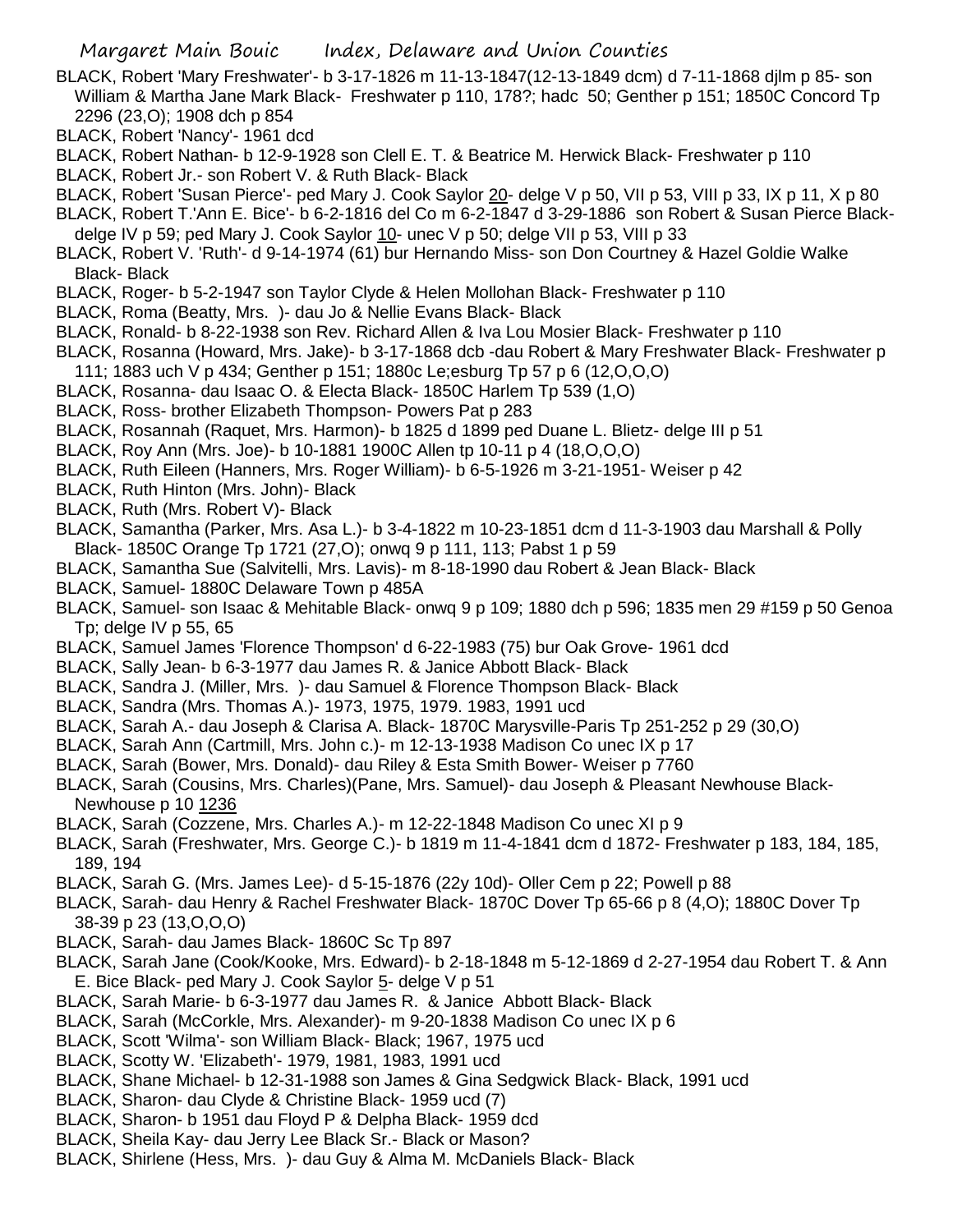BLACK, Shirley- 1980 dcd

BLACK, S. J.'Pearl M.'- 1971 dcd

BLACK, Stacy Renee- b 12-21-1973 d 7-30-1980 dau Dixie Travis Clapper- graddau George E. Black- Black BLACK, Stella Ball (Mrs. Clate C.)- m 1937- Freshwater p 110

- BLACK, Stephanie Sue- dau William & Marsha J. Black- Black; 1961 dcd (9 m)
- BLACK, Steve- b 1962 son Leonard E. & Ilse S. Black- 1980 dcd
- BLACK, Steve- son Scotty & Wilma Black- 1967, 1979 ucd
- BLACK, Steven- son James Vernon & Phyllis Black- Black

BLACK, Steven Quenten 'Linda Christine Johnson McCoy' b 8-10-1945 m 8-25-1967 son Lee William & Mildred Margaret Wells Black- Fairfield- Stuart Bible- unec IV p 57

- BLACK, Sue (Puckett, Mrs. Charles William)- m 8-31-1974 dau Robert E. black- Rausch (13(12)211)
- BLACK,, Susan Pierce (Mrs. )(Cummins, Mrs. )- delge IV p 59, V p 50; ped Mary Jane Cook Saylor 21; delge VII p 53, VIII p 33
- BLACK, Taylor Clyde 'Helen Mollohan'- b 2-5-1917 m 7-8-1938 son Claude Fay & Harriett Walder Black-Freshwater p 110
- BLACK, Terry- b 1958 lived with Wilbur M. & Christine Miller- 1973 ucd
- BLACK, Theodore- d 8-11-1841?- son Isaiah & Elizabeth- Burnside Cem Powell p 106
- BLACK, Thomas Pabst Pion I p 90
- BLACK, Thomas A. 'Sandra'- 1973, 1975, 1979, 1983, 1991 ucd
- BLACK, Thomas 'Harriett Webb'- m 7-7-1855 ucm 2307 Freshwater p 204
- BLACK, Thomas Call- son Archibald & Ettie Elnora Fryman Black- 1908 dch p 593
- BLACK, Thomas 'Jane Clark'- 1883 uch IV p 485; 1860C Millcreek Tp 58 (24,O)
- BLACK, Tom- son James Vernon & Phyllis Black- Black
- BLACK, Toni Lynn Underwood (Mrs. Charles Jay)- m 6-29-1980 dau Noel D. Underwood- Black; Underwood
- BLACK, Tony L. 'Judy McCarty'- son Clyde & Christine Black- 1959 (13),1971, 1973, 1975, 1979, 1981, 1983, 1991 ucd
- BLACK, Tricia Rae Selvage (Mrs. James William)- dau Dan & Charlene Selvage- Black
- BLACK, Tyron- son Clyde & Christine Black- 1959 ucd (1)
- BLACK, Vera Jones (Mrs. Ivan Christopher)- b 9-23-1907 m 11-10-1926 d 4-25-1984 Oakdale Cem II p 37 (G-R4-18)- Freshwater p 201; Marysville p 20; Sbc p 30; Black; 1949, 1959, 1967,1971, 1973,1975 1979, 1981, 1983 ucd
- BLACK, Virginia (Crowder, Mrs. Merle)- dau Clarence & Danah Thompson Black- Black
- BLACK, Virginia (Morrisey, Mrs. Bernard)-b 10-22-1914 d 1-20-1986 dau Don Courtney & Hazel Goldie Walke Black- Black
- BLACK, Vivian Trout (Mrs. James)- m 3-11-1967- Black
- BLACK, W. A.- b 1840 d 1907 Oller Cem p 4 Powell p 81; 1908 dch p 428, 429
- BLACK, Wallace W. II- Black
- BLACK, Wanda (Mrs. Amos R.)- b 3-13-1932 Zanesfield d 12-11-1988 Marlborough Cem- Black; 1961, 1969, 1971,1980 dcd
- BLACK, Wayne Scott 'DEborah Lynne Spain'- m 10-12-1991- son Scotty & Wilma Black- Black; 1967 ucd
- BLACK, Wendy- dau Paul K. & Bonnie A. Black- Black
- BLACK, Whitney- b 1966 son Scotty & Wilma Black- 1967 ucd
- BLACK, Whitney Marie- b 1-1-1987 dau James A. & Gina Black- Black; 1991 ucd
- BLACK, Whitney Sue (McKitrick, Mrs. Brent)- m 10-8-1983- 1985 uch p 102
- BLACK, William- rs p 4; Pabst ; Powell p 76
- BLACK, William- 1908 dch p 803
- BLACK, William- 1880C Jackson Tp 6 p 6 (26,O,O,O) p 168A
- BLACK, William b 1888 Sbc p 31
- BLACK, William- 1830 delge VII p 40
- BLACK, William- adm notice- dcga p 61 Set 19, 1833
- BLACK, William- b 1841 d 1881 Mt Herman Cem djlm p 14 Co G. 88th OVI
- BLACK, William A.- b 1846 d 1919 Black Cem Powell p 76
- BLACK, William 'Ann Duvall'- m 5-4-1873 ucm 5273
- BLACK, William A. 'Lydia Rice'- b 10-15-1825 m 9-7-1848 d 4-10-1901- dcc Ruth Gast Wolfinger 14
- BLACK, William 'Elizabeth'- 1870C Dover Tp 71-72 p 9 (28,O); 1880C Dover Tp 95-102 p 28 (37,O,O,O) p 168A